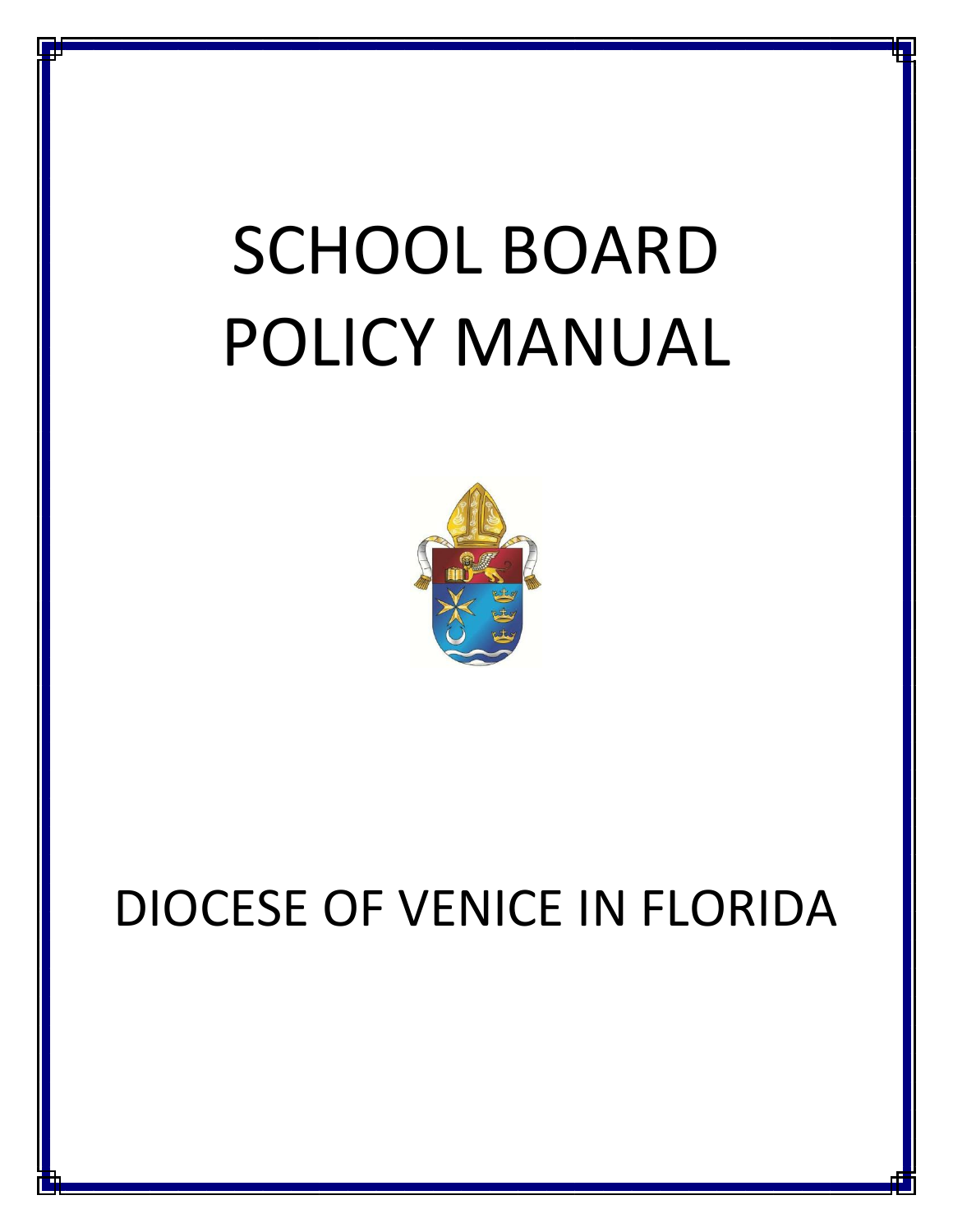#### **DEPARTMENT OF EDUCATION**

#### **MISSION STATEMENT**

The Department of Education in the Diocese of Venice in Florida has as its goal the fostering of lived faith in mature believers. All areas and stages of life are included in its scope. Evangelization, catechesis, worship and witness are components of Catholic Education, be they in families, parishes, schools or other institutions in the Diocese. The Department emphasizes the enabling of persons in leadership roles to deepen their faith and to share this faith with others.

The Bishop of Venice as Chief Shepherd of the local Church is assisted by the Department of Education in the educational aspect of his pastoral responsibilities. The Department exists to continue the mission of Christ who calls us to minister and model in His name. The Department supports the local leadership in Catholic schools, parish catechetical programs, the Blessed Edmund Rice School for Pastoral Ministry and the Migrant Education Apostolate and provides them with the services necessary to carry out their ministry in Total Catholic Education.

The Department of Education cooperates with other departments in the Diocese of Venice to provide leadership, initiative, service and vision to carry out Jesus' command: "Go and make disciples of all nations, baptizing them in the name of the Father, Son and Holy Spirit."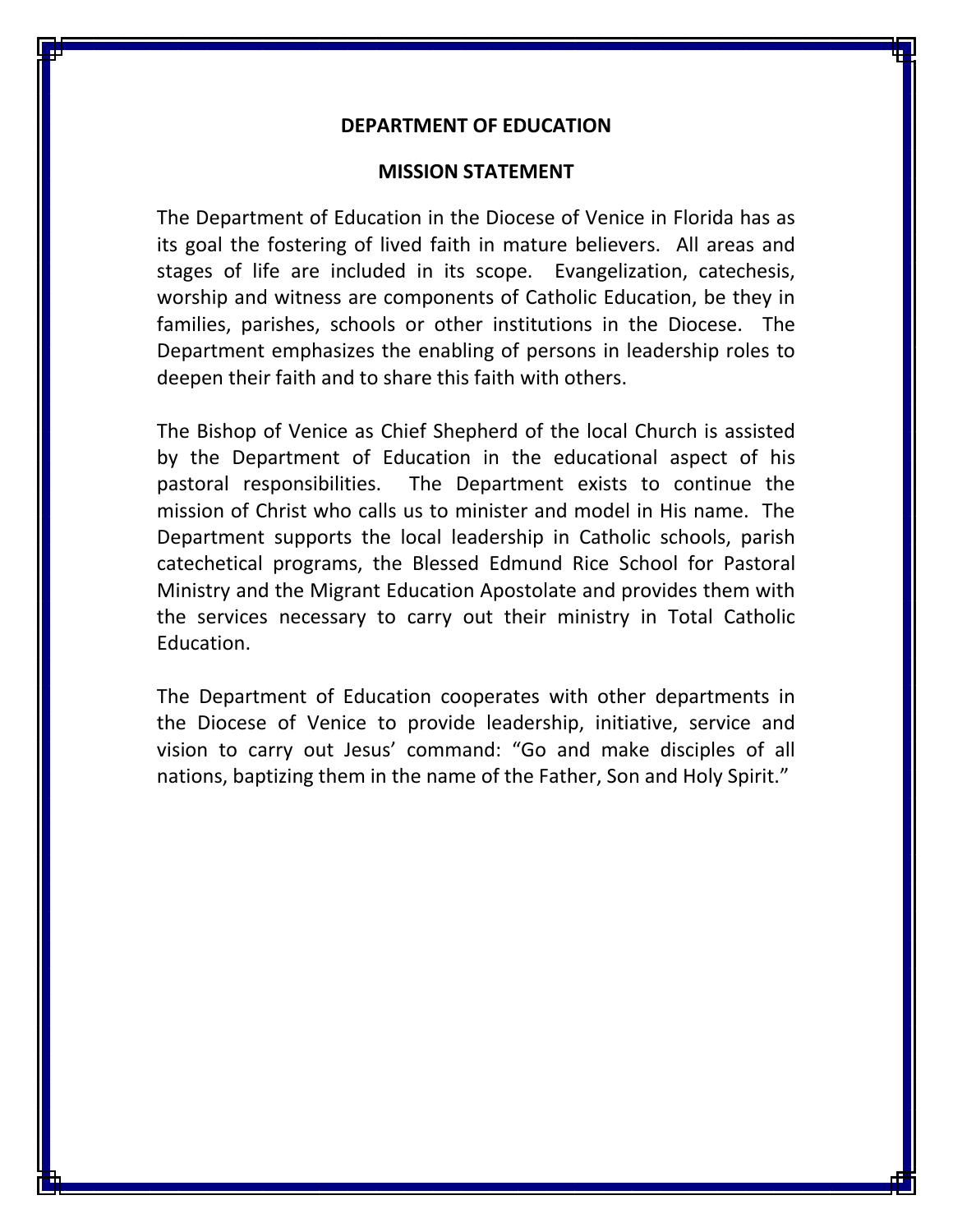#### SCHOOL BOARD POLICY MANUAL

#### TABLE OF CONTENTS

| I. | <b>SCHOOL PLANNING</b>                                            | POLICY NO. |
|----|-------------------------------------------------------------------|------------|
|    | DIOCESAN RECOGNITION OF EXISTING INDEPENDENT SCHOOLS              | 1050       |
|    | ESTABLISHMENT OF NEW DIOCESAN AFFILIATED SCHOOLS                  | 1051       |
|    | EXPANSIONS OR ADDITIONS OR CHANGES IN PROGRAMS OR OPERATIONS AT   | 1052       |
|    | DIOCESAN AFFILIATED SCHOOLS                                       |            |
|    | 1. EXPECTED STANDARDS FOR ALL CATHOLIC SCHOOLS IN THE             |            |
|    | <b>DIOCESE OF VENICE</b>                                          |            |
|    | 2. PROCESS TO OBTAIN AFFILIATION/DESIGNATION AS A CATHOLIC SCHOOL |            |
|    | IN THE DIOCESE OF VENICE                                          |            |
| Ш. | <b>COMMUNITY RELATIONS</b>                                        |            |
|    | USE OF TECHNOLOGY AND SOCIAL MEDIA                                | 1151       |
|    | ADVISORY SCHOOL BOARD                                             | 1200       |
|    | PARTICIPATION BY THE PUBLIC (HOME AND SCHOOL ASSOCIATION)         | 1210       |
|    | PARTICIPATION BY THE PUBLIC (SUPPORT GROUPS)                      | 1230       |
|    | VISITS TO THE SCHOOL                                              | 1250       |
|    | <b>UNANNOUNCED VISITORS</b>                                       | 1251       |
|    | <b>SEVIS COMPLIANCE</b>                                           | 1252       |
|    | <b>SPEAKER APPROVAL</b>                                           | 1253       |
|    | PUBLIC ACTIVITIES INVOLVING STAFF, STUDENTS OR SCHOOL FACILITIES  |            |
|    | (PARTICIPATION IN COMMUNITY LIFE)                                 | 1310       |
|    | PATRIOTIC OBSERVANCES                                             | 1311       |
|    | ORDER OF PROCEDURE FOR ADDRESSING PROBLEMS IN THE SCHOOL          | 1312       |
|    | (SUBSIDIARITY COMPLAINTS CONCERNING SCHOOL PERSONNEL/             |            |
|    | INSTRUCTIONAL MATERIALS)                                          |            |
|    | PUBLIC ACTIVITIES INVOLVING STAFF, STUDENTS OR SCHOOL FACILITIES  |            |
|    | (GIFTS TO SCHOOL PERSONNEL)                                       |            |
|    | (NOTE: THIS POLICY REMOVED. PLEASE REFER TO POLICY #4115)         | 1313       |
|    | PUBLIC ACTIVITIES INVOLVING STAFF, STUDENTS OR SCHOOL FACILITIES  |            |
|    | (SOLICITING FUNDS FROM SCHOOL PERSONNEL)                          | 1314       |
|    | PUBLIC ACTIVITIES INVOLVING STAFF, STUDENTS OR SCHOOL FACILITIES  |            |
|    | (CONTESTS FOR STUDENTS)                                           | 1322       |
|    | PUBLIC ACTIVITIES INVOLVING STAFF, STUDENTS OR SCHOOL FACILITIES  |            |
|    | (INVOLVEMENT OF STUDENTS)                                         | 1323       |
|    | PUBLIC ACTIVITIES INVOLVING STAFF, STUDENTS OR SCHOOL FACILITIES  |            |
|    | (SOLICITING FUNDS FROM AND BY STUDENTS)                           | 1324       |
|    | <b>FIELD TRIPS</b>                                                | 1325       |
|    | ACTIVITIES INVOLVING STAFF, STUDENTS OR FACILITIES                | 1340       |
|    | RELATIONS BETWEEN OTHER GOVERNMENTAL AGENCIES AND SCHOOL          | 1411       |
|    | RELATIONS WITH LAW ENFORCEMENT AGENCIES                           | 1412       |
|    | RELATIONS BETWEEN AREA, STATE, REGIONAL AND NATIONAL ASSOCIATIONS | 1540       |
| Ш. | <b>ADMINISTRATION</b>                                             |            |
|    | PRINCIPAL                                                         | 2211       |
|    | PRINCIPAL: QUALIFICATIONS AND APPOINTMENT                         | 2211.1     |
|    | ASSISTANT PRINCIPAL: QUALIFICATIONS AND APPOINTMENT               | 2212       |
|    | SECONDARY SCHOOLS: DEPARTMENT HEADS                               | 2221       |
|    | COPYRIGHT LAW (P.L. 94-553)                                       | 2420       |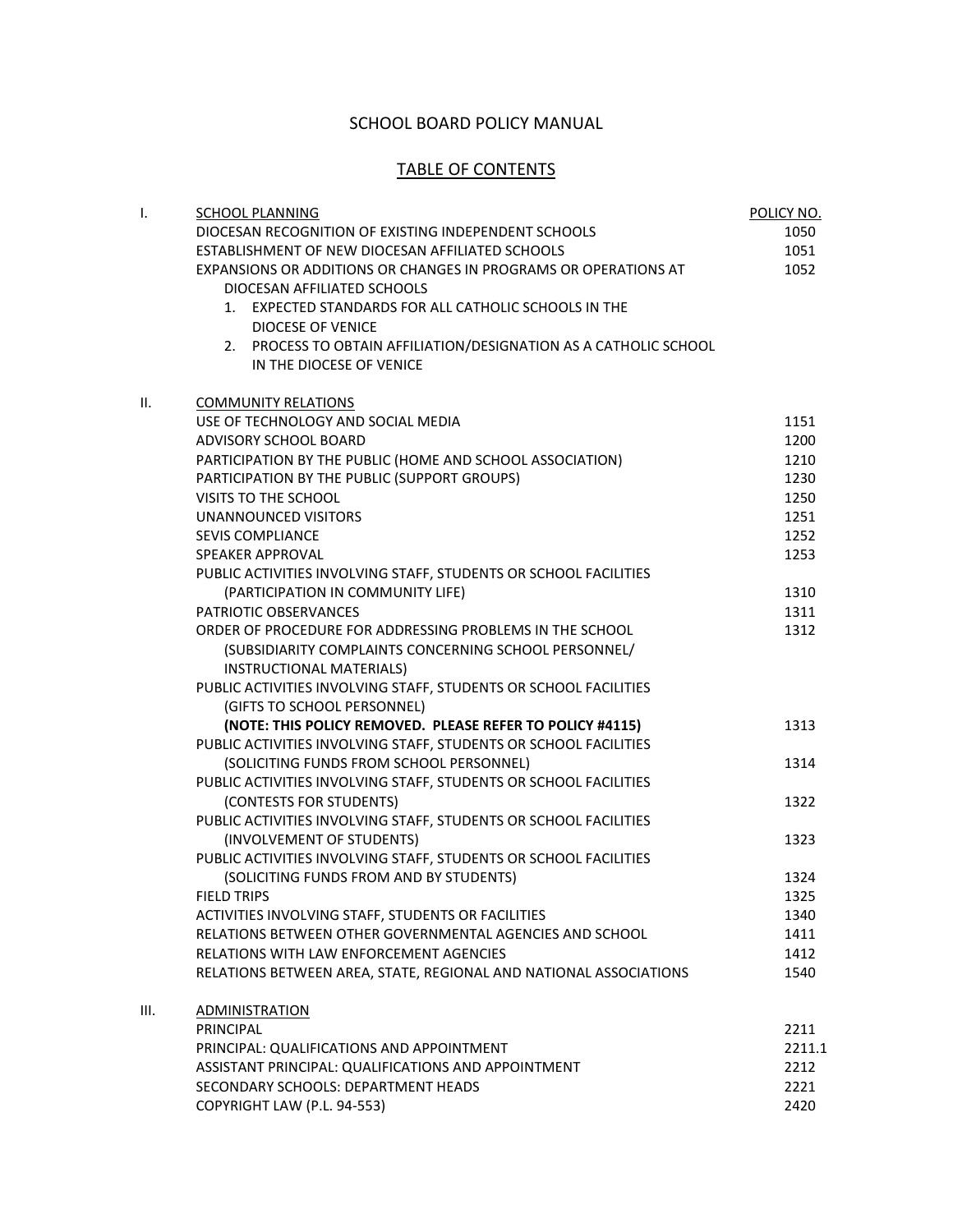|     | LOCAL SCHOOL BOARD<br>PARENT COUNCILS<br>ADMINISTRATIVE LEEWAY IN ABSENCE OF BOARD POLICY<br><b>CODE OF ETHICS</b><br>PROFESSIONAL DEVELOPMENT<br>PERSONNEL RECORDS<br><b>SUBPOENA</b> | 2431<br>2432<br>2440<br>2510<br>2530<br>2540<br>2550 |
|-----|----------------------------------------------------------------------------------------------------------------------------------------------------------------------------------------|------------------------------------------------------|
|     |                                                                                                                                                                                        |                                                      |
| IV. | <b>FINANCES</b><br>FINANCIAL POLICIES AND PROCEDURES FOR SCHOOLS                                                                                                                       | 3001                                                 |
|     | PROMULGATION OF BUDGET                                                                                                                                                                 | 3130                                                 |
|     | STATE AND FEDERALLY FUNDED PROGRAMS                                                                                                                                                    | 3230                                                 |
|     | PAYMENT OF TUITION                                                                                                                                                                     | 3240                                                 |
| V.  | <b>PERSONNEL</b>                                                                                                                                                                       |                                                      |
|     | PERSONNEL: RELIGIOUS COMMUNITY                                                                                                                                                         | 4110                                                 |
|     | PERSONNEL: PRIEST, BROTHER, OR SISTER                                                                                                                                                  | 4110A                                                |
|     | <b>FAIR EMPLOYMENT</b>                                                                                                                                                                 | 4111                                                 |
|     | <b>CONTRACT: TEACHER</b>                                                                                                                                                               | 4112.1                                               |
|     | TRANSFERRING OF YEARS OF SERVICE                                                                                                                                                       | 4112.2                                               |
|     | <b>HEALTH EXAMINATION</b>                                                                                                                                                              | 4113                                                 |
|     | PROFESSIONAL STANDARDS                                                                                                                                                                 | 4113A                                                |
|     | SCHOOL DAY: TIMES FOR CONSULATION/TUTORING                                                                                                                                             | 4114                                                 |
|     | <b>CONFLICT OF INTEREST</b>                                                                                                                                                            | 4115                                                 |
|     | <b>EVALUATION OF PRINCIPALS</b>                                                                                                                                                        | 4116                                                 |
|     | FORMAL EVALUATION OF TEACHERS                                                                                                                                                          | 4116.1                                               |
|     | <b>TEACHER DISCIPLINE</b>                                                                                                                                                              | 4117.1                                               |
|     | PROFESSIONAL STAFF TRANSFERS                                                                                                                                                           | 4118                                                 |
|     | <b>TERMINATION OF TEACHER AGREEMENT</b>                                                                                                                                                | 4119                                                 |
|     | NON-RENEWAL OF A TEACHER AGREEMENT                                                                                                                                                     | 4119A                                                |
|     | APPEAL FOR PRINCIPALS UNDER CONTRACT IN THE DIOCESE OF VENICE                                                                                                                          | 4121                                                 |
|     | REDUCTION IN PROFESSIONAL STAFF<br>SALARY SCHEDULE FOR LAY TEACHERS                                                                                                                    | 4122                                                 |
|     | HIV - EMPLOYEES                                                                                                                                                                        | 4141                                                 |
|     |                                                                                                                                                                                        | 4145                                                 |
|     | DRUGS, NARCOTICS AND ALCOHOL<br><b>HARASSMENT</b>                                                                                                                                      | 4147<br>4148                                         |
|     | <b>SICK LEAVE</b>                                                                                                                                                                      | 4151                                                 |
|     | FAMILY AND MEDICAL LEAVE                                                                                                                                                               | 4152                                                 |
|     | <b>EMERGENCY DRILLS</b>                                                                                                                                                                | 4160                                                 |
| VI. | <b>STUDENTS</b>                                                                                                                                                                        |                                                      |
|     | <b>ADMISSION POLICY</b>                                                                                                                                                                | 5110                                                 |
|     | AGE OF ENTRANCE: PRE-KINDERGARTEN, KINDERGARTEN AND FIRST GRADE                                                                                                                        | 5111                                                 |
|     | AGE OF ENTRANCE: GRADES OTHER THAN PRE-KINDERGARTEN, KINDERGARTEN                                                                                                                      |                                                      |
|     | <b>AND FIRST GRADE</b>                                                                                                                                                                 | 5111.1                                               |
|     | STUDENT RESIDENCY                                                                                                                                                                      | 5112                                                 |
|     | ATTENDANCE AND EXCUSES                                                                                                                                                                 | 5113                                                 |
|     | RELEASE OF STUDENTS FROM SCHOOL                                                                                                                                                        | 5113.1                                               |
|     | SCHOOL CENSUS: CLASS SIZE                                                                                                                                                              | 5116                                                 |
|     | TRANSFERS/WITHDRAWALS                                                                                                                                                                  | 5119                                                 |
|     | REPORT CARDS/GRADING                                                                                                                                                                   | 5121                                                 |
|     | PROMOTION/RETENTION                                                                                                                                                                    | 5123                                                 |
|     | REPORTING TO PARENTS: CONFERENCES                                                                                                                                                      | 5124                                                 |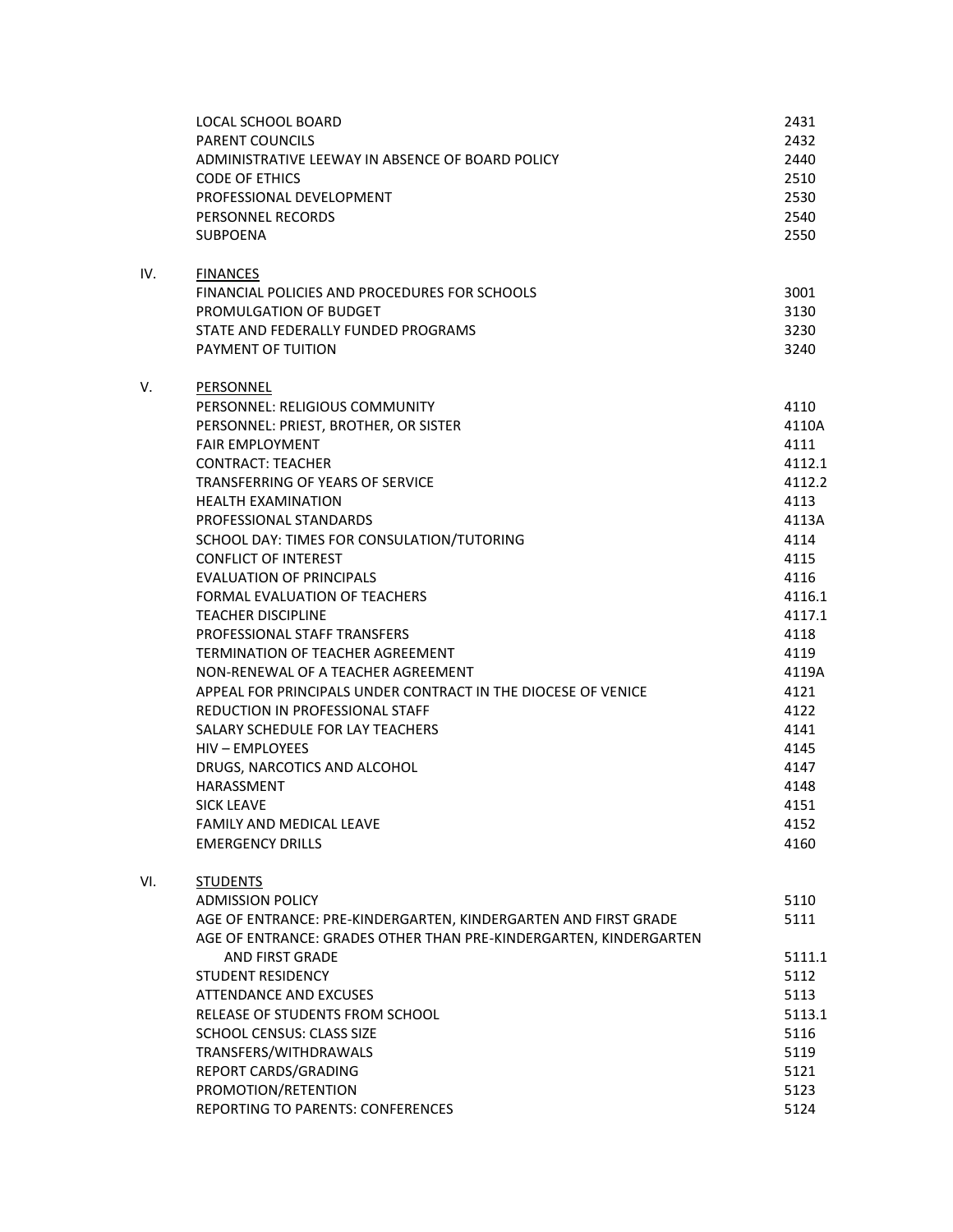| <b>STUDENT RECORDS</b>                                                            | 5125   |
|-----------------------------------------------------------------------------------|--------|
| RELEASE OF STUDENT DATA                                                           | 5125.1 |
| STUDENT RECORDS: PERMANENT CLOSING OF A SCHOOL                                    | 5125.2 |
| <b>ACTIVITIES: STUDENT HANDBOOK</b>                                               | 5130   |
| <b>SUBSTANCE ABUSE</b>                                                            | 5131   |
| <b>STUDENT DRESS CODE</b>                                                         | 5132   |
| PREGNANT STUDENTS                                                                 | 5138   |
| <b>MARRIED STUDENTS</b>                                                           | 5138.1 |
| <b>SAFETY</b>                                                                     | 5140   |
| <b>TRANSPORTATION OF STUDENTS</b>                                                 | 5140.1 |
| 1. GUIDELINES CONCERNING ALL YOUTH AND STUDENT TRIPS                              |        |
| 2. CONSENT, RELEASE OF LIABILITY AND INDEMNIFICATION FORM FOR TRIPS AND EVENTS OF |        |
| DIOCESAN SCHOOLS/YOUTH OUTREACH/RELIGIOUS EDUCATION PROGRAMS                      |        |
| 3. NOTIFICATION OF TRIP AND EVENT                                                 |        |
| PHYSICAL EXAMINATIONS AND IMMUNIZATION                                            | 5141   |
| ACCIDENT OR ILLNESS AT SCHOOL                                                     | 5142   |
| ADMINISTRATION OF MEDICATION                                                      | 5142.1 |
| <b>ADMINISTRATION OF FIRST AID</b>                                                | 5142.2 |
| <b>STUDENT ACCIDENT INSURANCE</b>                                                 | 5143   |
| <b>DISCIPLINE</b>                                                                 | 5144   |
| SUSPENSION/EXPULSION/DUE PROCESS                                                  | 5144.1 |
| <b>BULLYING AND AGGRESSIVE BEHAVIOR</b>                                           | 5144.2 |
| HARASSMENT OF/BY STUDENTS                                                         | 5144.3 |
| HIV/AIDS - STUDENTS                                                               | 5145   |
| OFF CAMPUS BEHAVIOR                                                               | 5146   |
| HOME EDUCATION PROGRAM - HIGH SCHOOL                                              | 5150   |
| HOME EDUCATION PROGRAM - ELEMENTARY SCHOOL                                        | 5151   |
| <b>TECHNOLOGY USE AGREEMENT</b>                                                   | 5160   |
|                                                                                   |        |
| <b>INSTRUCTIONS</b>                                                               |        |
| ELEMENTARY AND SECONDARY SCHOOL STANDARDS                                         | 6110   |
| <b>SCHOOL CALENDAR</b>                                                            | 6111   |
| <b>SCHOOL DAY</b>                                                                 | 6112   |
| SCHOOL DAY: TIMES FOR CONSULTATION                                                | 6112A  |
| <b>EMERGENCY PROCEDURES</b>                                                       | 6114   |
| WEATHER RELATED SCHOOL OPENINGS AND CLOSING                                       | 6114A  |
| <b>CURRICULAR GUIDES</b>                                                          | 6143   |
| <b>HIV EDUCATION</b>                                                              | 6145   |
| <b>RELIGION PROGRAMS</b>                                                          | 6150   |
| PROCEDURES CONCERNING CHALLENGED MATERIALS                                        | 6161   |
| EDUCATIONAL MEDIA SELECTION                                                       | 6163   |

VII.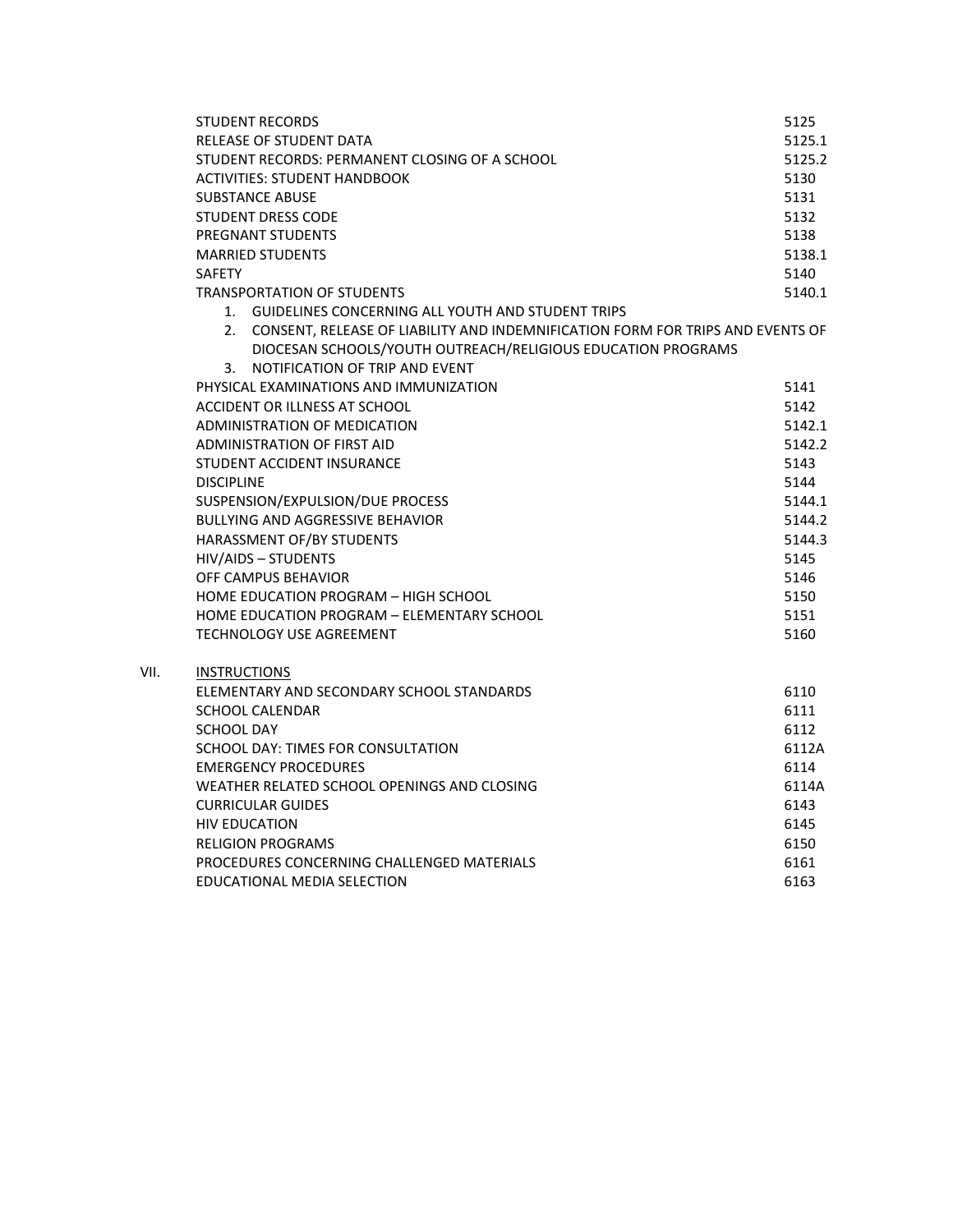| <b>SCHOOL PLANNING</b>                                  |           |                        |  |
|---------------------------------------------------------|-----------|------------------------|--|
| SUBJECT:                                                | POLICY #: | <b>EFFECTIVE DATE:</b> |  |
| Diocesan Recognition of Existing<br>Independent Schools | 1050      | March 1, 2009          |  |

Any independent school requesting recognition as a Catholic school by the Diocese of Venice must comply with the process for affiliation as required by the Education Department of the Diocese of Venice.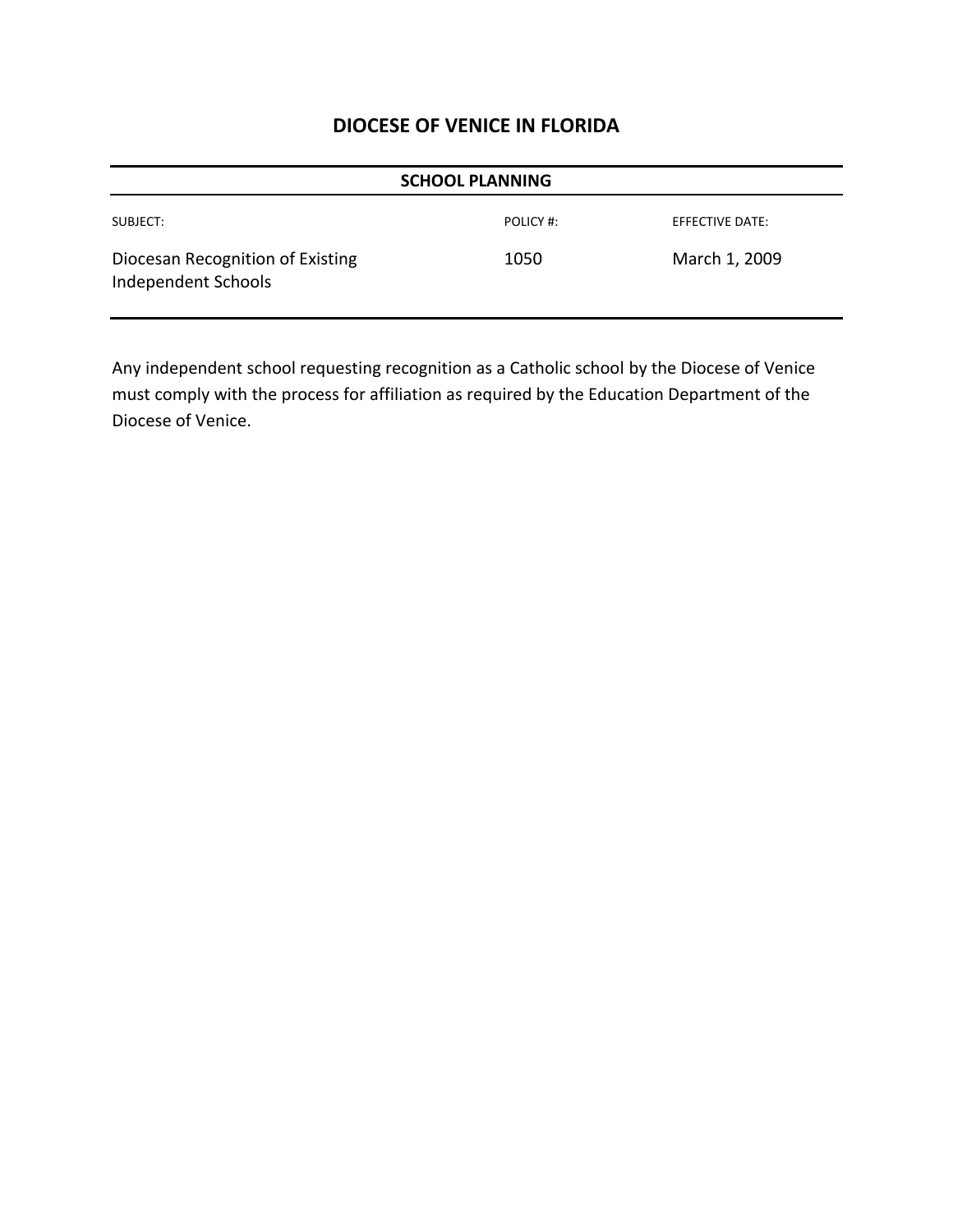| <b>SCHOOL PLANNING</b>                                            |          |                        |  |
|-------------------------------------------------------------------|----------|------------------------|--|
| SUBJECT:                                                          | POLICY#: | <b>EFFECTIVE DATE:</b> |  |
| <b>Establishment of New Diocesan</b><br><b>Affiliated Schools</b> | 1051     | March 1, 2009          |  |

The establishment of new schools, including preschools, affiliated with the Diocese of Venice must comply with the process for establishment as required by the Education Department of the Diocese of Venice.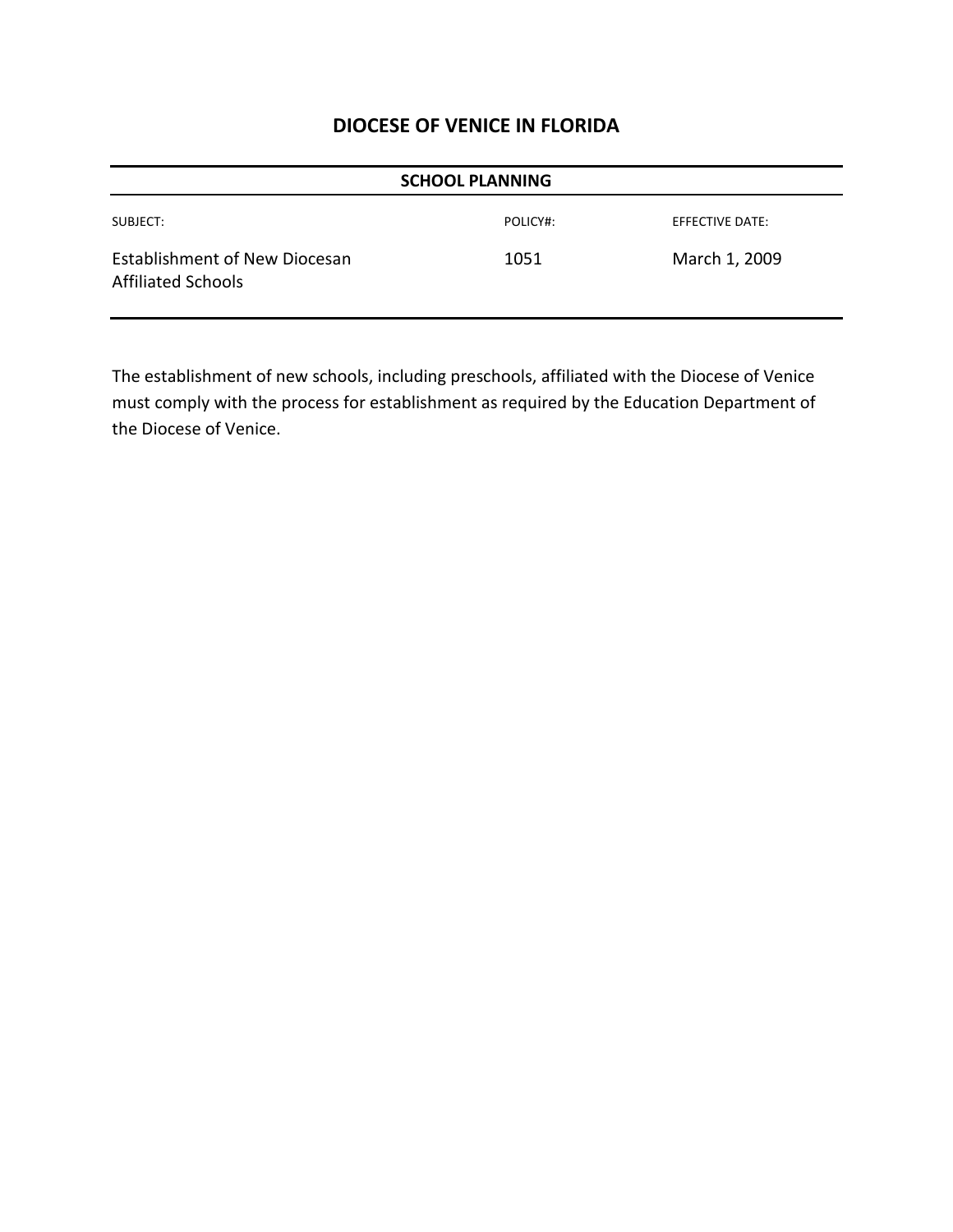| <b>SCHOOL PLANNING</b>                                                                                   |          |                 |  |
|----------------------------------------------------------------------------------------------------------|----------|-----------------|--|
| SUBJECT:                                                                                                 | POLICY#: | EFFECTIVE DATE: |  |
| Expansions or Additions or Changes in<br>Programs or Operations at Diocesan<br><b>Affiliated Schools</b> | 1052     | March 1, 2009   |  |

Expansions, grade level additions, or substantial programmatic or operational changes at any school affiliated with the Diocese of Venice must be approved in advance through the process prescribed by the Education Department of the Diocese of Venice.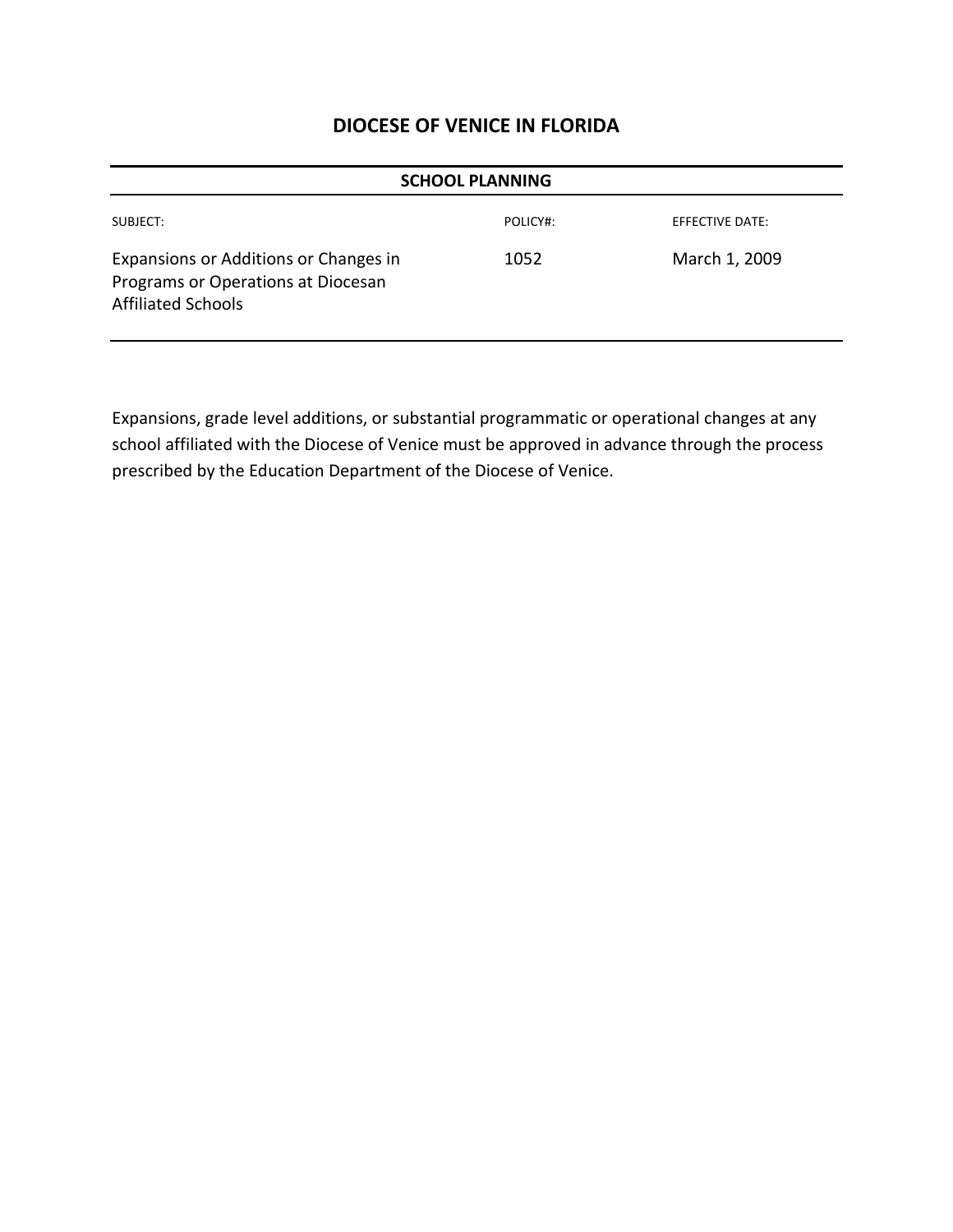# **Expected Standards for All Catholic Schools in the Diocese of Venice**

- 1. Conformity in all matters of religious education to the Ordinary of the Diocese who has the power to delegate the responsibility of oversight to the Diocesan Director of Education.
- 2. A Mission Statement/Philosophy for the school in accordance with the Mission Statement and Goals for Catholic Education in the Diocese of Venice.
- 3. Specifics to be followed pertaining to religious education:
	- *a.* The religious education program reflects the content of the major documents of the Official Church (e.g., *Our Hearts Were Burning Within Us*, 1999; *The Catechism of the Catholic Church*, 2006; *The General Directory for Catechesis*, 1997; *The National Directory for Catechesis*, 2005) as well as the Standards for Catechesis of the Diocese of Venice.
	- *b.* Religious education textbooks, on-line resources and other teaching materials chosen for use with students in grades K-12 are to be selected only from those which are judged to be in conformity with *The Catechism of the Catholic Church* by the USCCB Ad Hoc Committee to Oversee the Use of the Catechism, demonstrate current research-based pedagogy, and are approved by the Diocese of Venice Education Department.
	- *c.* The religious education program is explained at regular intervals to parents.
	- *d.* In addition to discrete teaching time, the religious education program is integrated throughout the curriculum, delivered using best teaching practices, and assessed for effectiveness by a variety of means including but not limited to the ACRE test or similar evaluation tool selected by the Diocese of Venice.
- 4. Employment of Florida certified, competent teachers who are supportive of the teachings of the Church and imbued with a strong sense of the mission of the Catholic school; adherence to a signed code of ethics for teachers in Catholic Schools in the Diocese of Venice.
- 5. Pursuit and retention of accreditation through the Florida Catholic Conference, established by the bishops of Florida, and demonstrated adherence to their standards.
- 6. Participation in the NCEA annual census and all other requests for data from the Diocesan Education Department.
- 7. Payment of an annual fee to the Diocese of Venice. This fee is annually set and announced by the Diocesan Finance Department and the Education Department.
- 8. Conformity to all policies and regulations of the Diocese of Venice that apply to affiliated schools.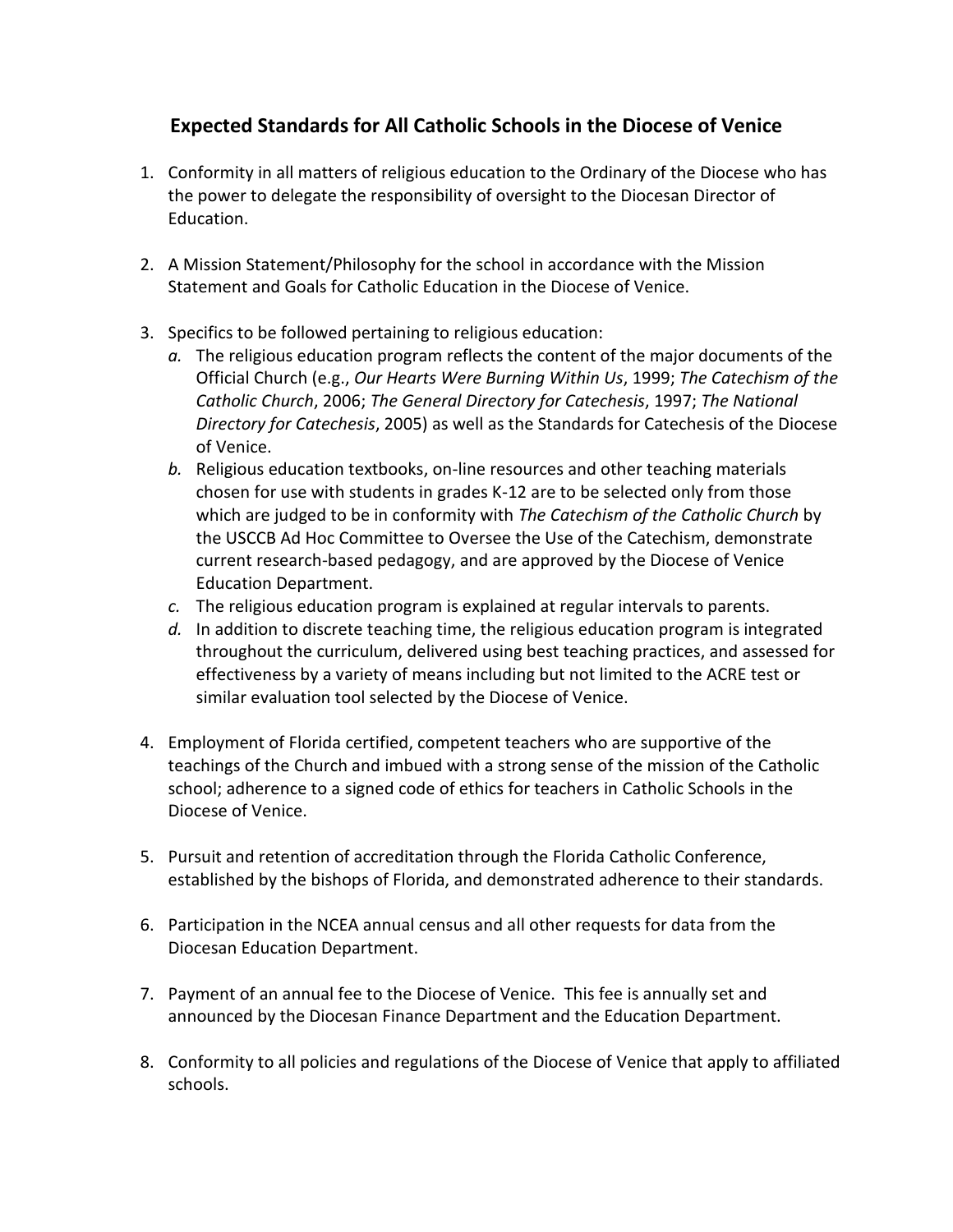#### **Affiliation**

Schools that are not Diocesan or parochial but wish to be recognized by the Diocese of Venice as Catholic, or use the word "Catholic" in their literature, must be affiliated with the Diocese of Venice and the Diocesan Education Department by written agreement to be renewed every five (5) years:

- 1. Affiliated schools are the only private schools recognized by the Bishop as "Catholic."
- 2. Affiliated schools will meet the expected standards for all Catholic schools in the Diocese of Venice, including accreditation through the Florida Catholic Conference, and adhere to applicable Diocesan policies and practices in the areas of religious education, safe environment and the opening, closing, expansion and reduction of school programs.
- 3. Affiliated schools will be eligible for the programs and services offered to schools by the Diocesan Education Department, provided they follow policies and practices for those programs and services, and pay the annual fee for affiliation.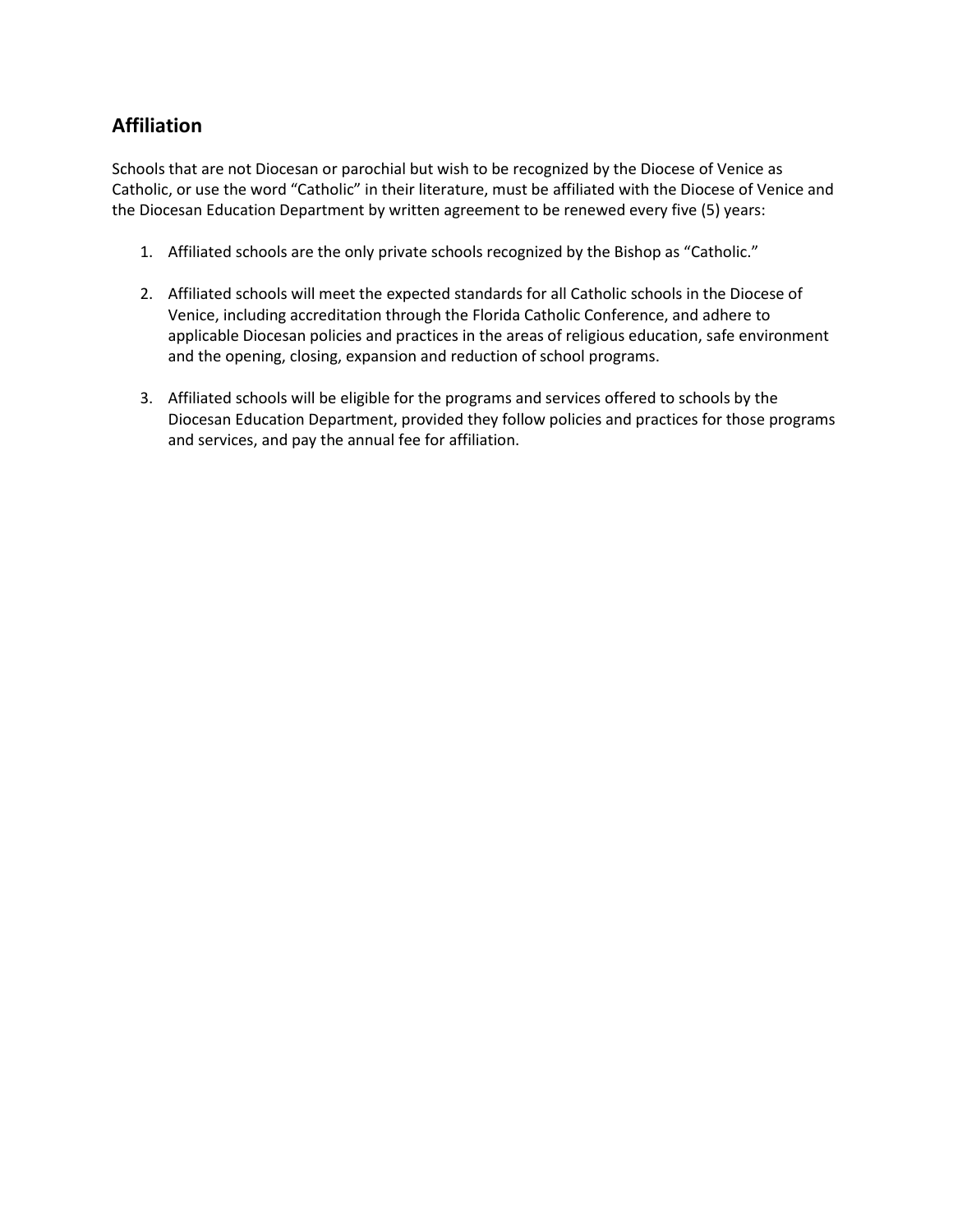# **Process to Obtain Affiliation/Designation as a Catholic School in the Diocese of Venice**

- 1. A private school applying for affiliation/designation as a Catholic school in the Diocese of Venice must submit to the Diocesan Education Department the following items:
	- a. A letter requesting such affiliation/designation.
	- b. Documentation demonstrating that the school meets the Expected Standards of All Catholic Schools in the Diocese (See attached).
- 2. The Director of Education, in consultation with the Diocesan School Board, shall review documents submitted by the school, conduct an onsite visit, and verify adherence to the expected standards.
- 3. The Director of Education, in consultation with the Diocesan School Board, will submit a recommendation to the bishop to determine if recognition of the school as a Catholic affiliate shall be granted.
- 4. The bishop shall determine whether recognition of the school as Catholic is to be granted and communicate the decision in writing.
- 5. Schools granted affiliation for the first time shall be granted a "probationary" affiliation for two calendar years.

# **Process to Retain Affiliation/Designation as a Catholic School in the Diocese of Venice**

- 1. At the end of the probationary period, the school must request continuing affiliation/ designation as Catholic, and the Director of Education, in consultation with the Diocesan School Board, shall determine what further steps, if any, must be taken to grant continuing affiliation.
- 2. All private Catholic schools, once granted ongoing affiliation by the diocese, will continue their affiliation:
	- a. By written agreement to be renewed every five years
	- b. By completing a compliance report every five years for the diocese. This report will require documentation which supports ongoing adherence to the expected standards.
- 3. All private Catholic schools, once granted affiliation by the Diocese and in satisfactory compliance with 2. above, shall continue to be affiliated, provided that the Bishop has not withdrawn his recognition of the school as "Catholic," or the Director, in consultation with the Diocesan School Board, has not determined a substantial failure by the school to meet the expected standards for all Catholic schools in the Diocese of Venice.
- 4. Schools that are denied continuing affiliation/designation as Catholic are no longer permitted to use the term "Catholic" in their title, promotional materials, description of curriculum, development efforts, other literature or anywhere else that the affiliation status would have afforded.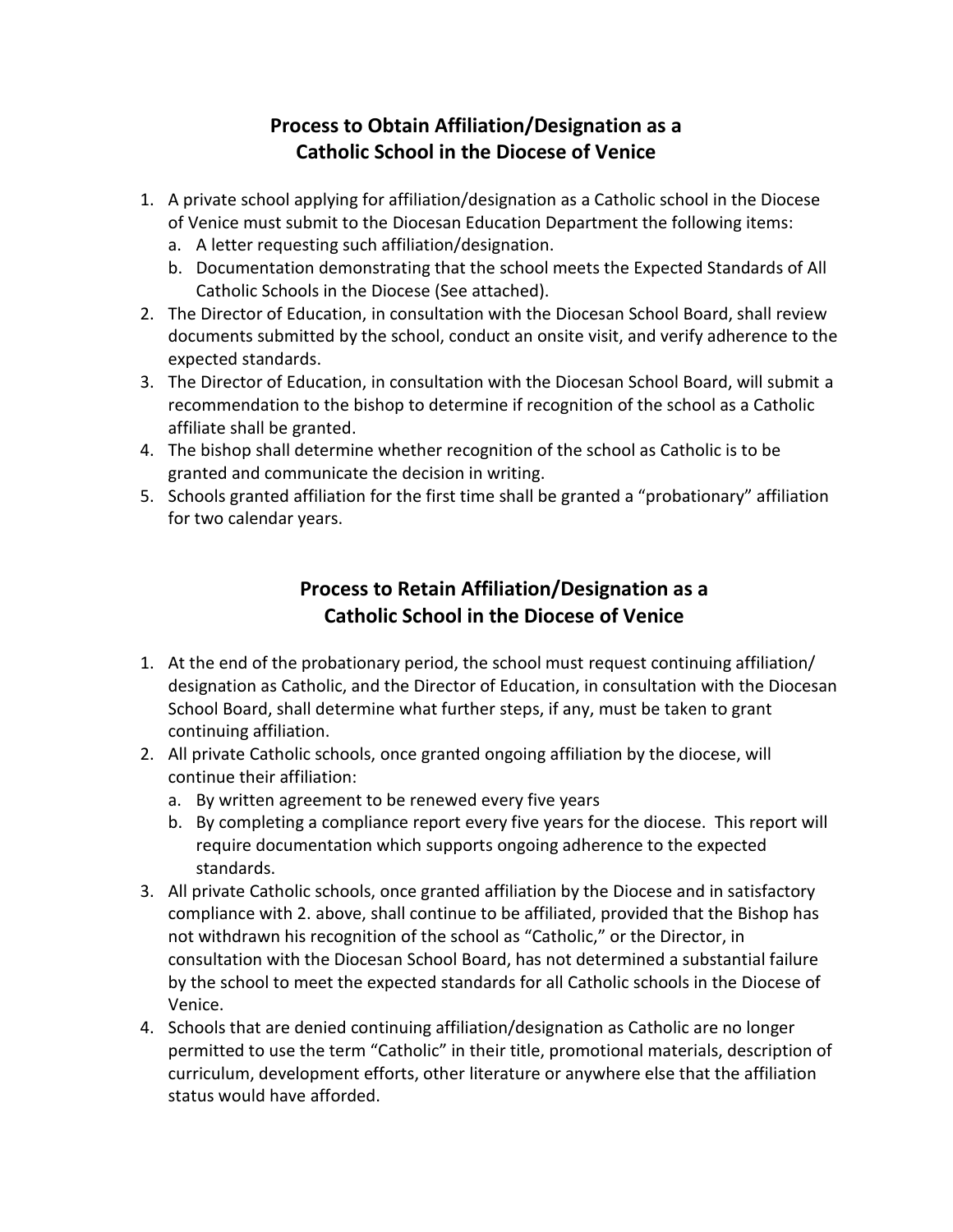| <b>COMMUNITY RELATIONS</b>         |          |                 |  |
|------------------------------------|----------|-----------------|--|
| SUBJECT:                           | POLICY#: | EFFECTIVE DATE: |  |
| Use of Technology and Social Media | 1151     | May 2011        |  |

All school employees and volunteers must adhere to the Diocese of Venice Code of Pastoral Conduct for the Use of Technology and Social Media.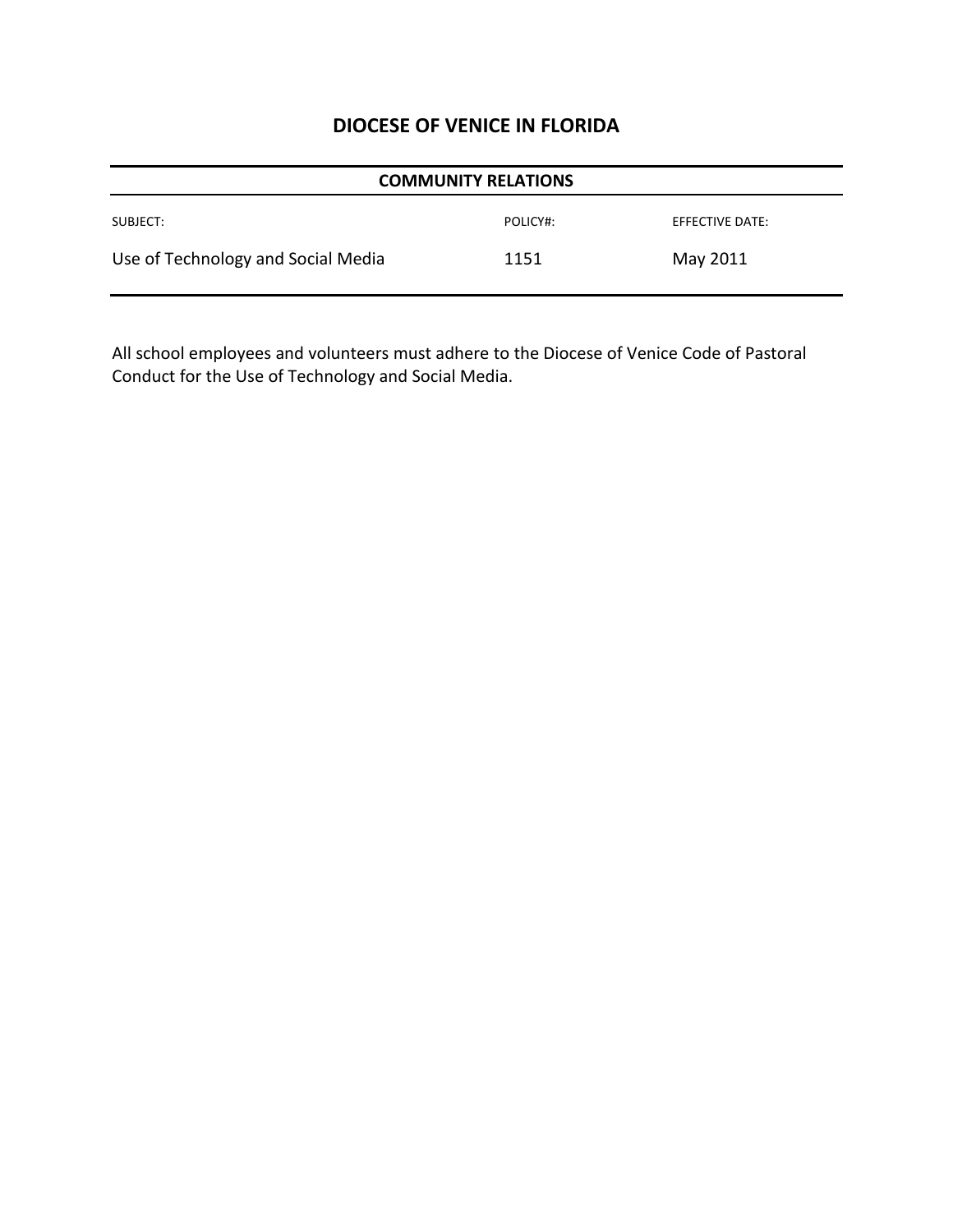| <b>COMMUNITY RELATIONS</b> |          |                 |
|----------------------------|----------|-----------------|
| SUBJECT:                   | POLICY#: | EFFECTIVE DATE: |
| Advisory School Board      | 1200     | February 2011   |

Every school is required to have an invited Advisory School Board to make recommendations to the principal concerning long range planning, finances, and facilities. The Board does not have responsibility for personnel, discipline or curriculum. It should be comprised of at least 5 but no more than 12 members and include representation from parents, parishioners, and/or community members from the host parish and major feeder parishes. Members serve for a three-year term and can be invited to serve for one additional consecutive term. By-laws for each school advisory board must be approved by the Director of Education.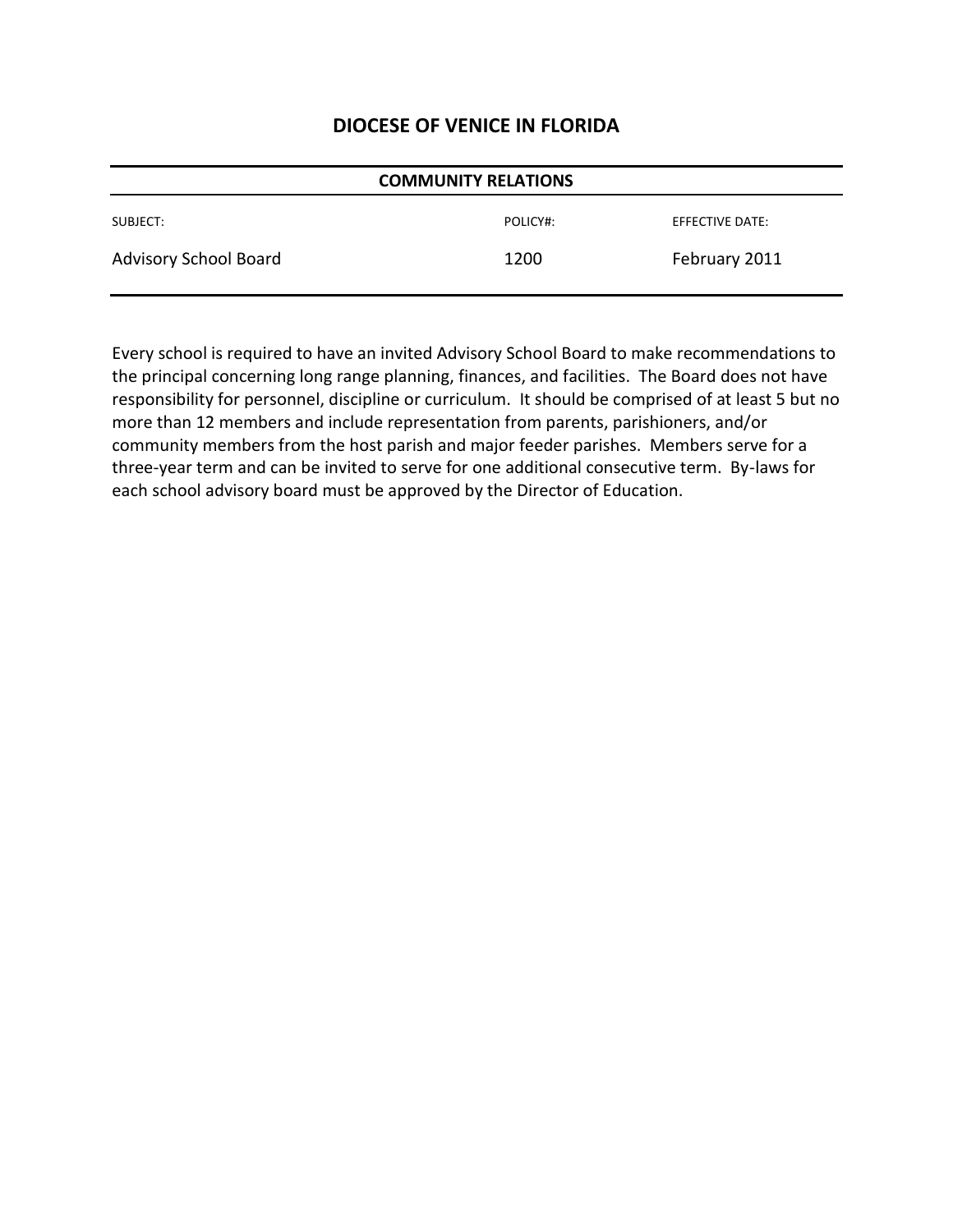| <b>COMMUNITY RELATIONS</b>  |          |                 |  |
|-----------------------------|----------|-----------------|--|
| SUBJECT:                    | POLICY#: | EFFECTIVE DATE: |  |
| Participation by the Public | 1210     | January 1994    |  |

Home and School Association

There shall be an organization of parents, faculty and staff in each school. Its purpose shall be to strengthen the partnership between the home and school and to address mutual concerns.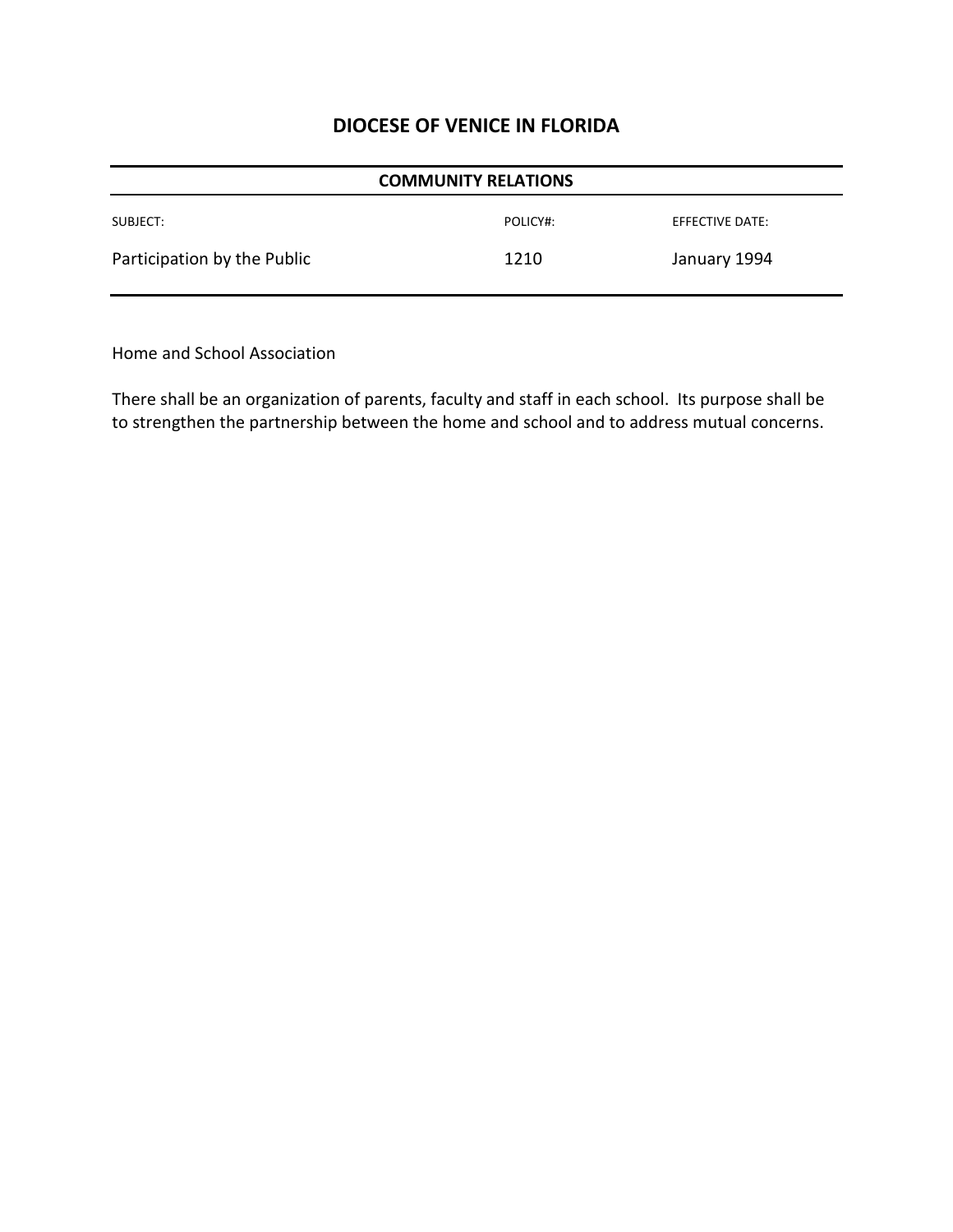| <b>COMMUNITY RELATIONS</b>  |          |                 |  |
|-----------------------------|----------|-----------------|--|
| SUBJECT:                    | POLICY#: | EFFECTIVE DATE: |  |
| Participation by the Public | 1230     | January 1994    |  |

Support Groups

Each support group is accountable to the Principal and/or Pastor, who in collaboration with the school board, evaluates and/or affirms the goals and priorities of the group.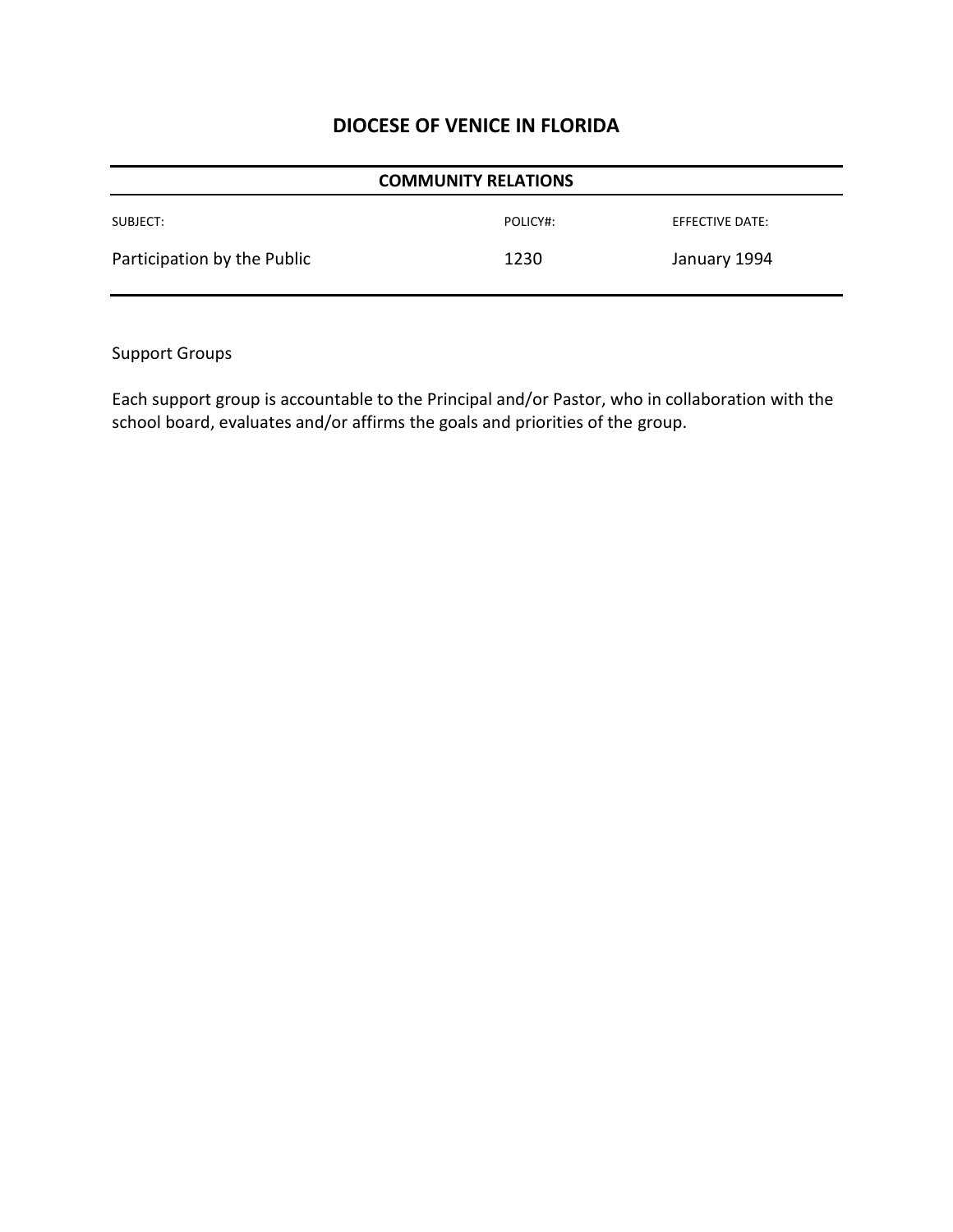| <b>COMMUNITY RELATIONS</b> |          |                 |
|----------------------------|----------|-----------------|
| SUBJECT:                   | POLICY#: | EFFECTIVE DATE: |
| Visits to the School       | 1250     | May 2011        |

All visitors, meaning persons not enrolled or employed at the school, must cooperate with the entrance security procedures in place at every school.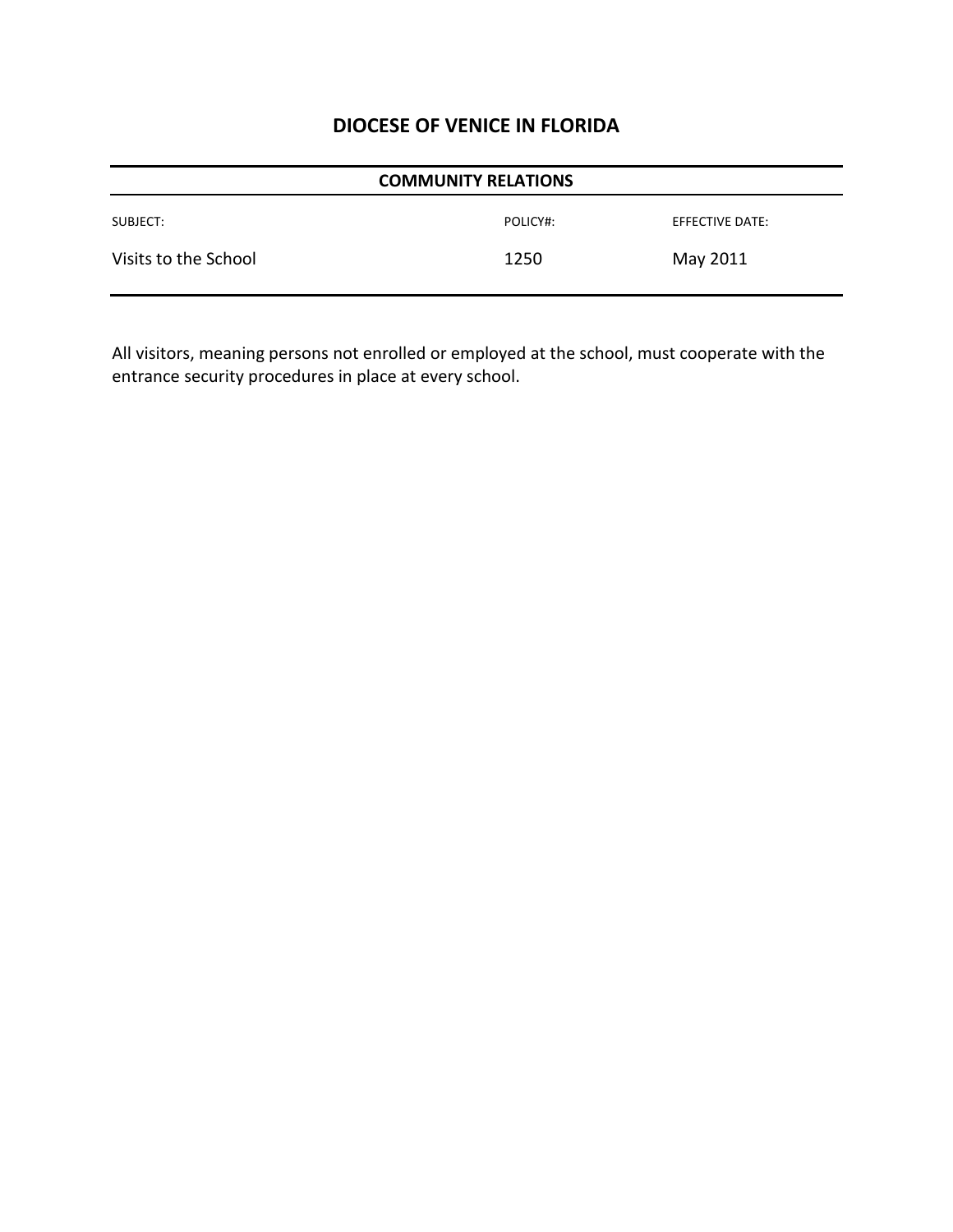| <b>COMMUNITY RELATIONS</b>  |          |                 |  |
|-----------------------------|----------|-----------------|--|
| SUBJECT:                    | POLICY#: | EFFECTIVE DATE: |  |
| <b>Unannounced Visitors</b> | 1251     | May 2011        |  |

With the safety and well-being of all students in mind, unannounced visitors, regardless of purpose, are not guaranteed automatic access to the school's facilities or personnel.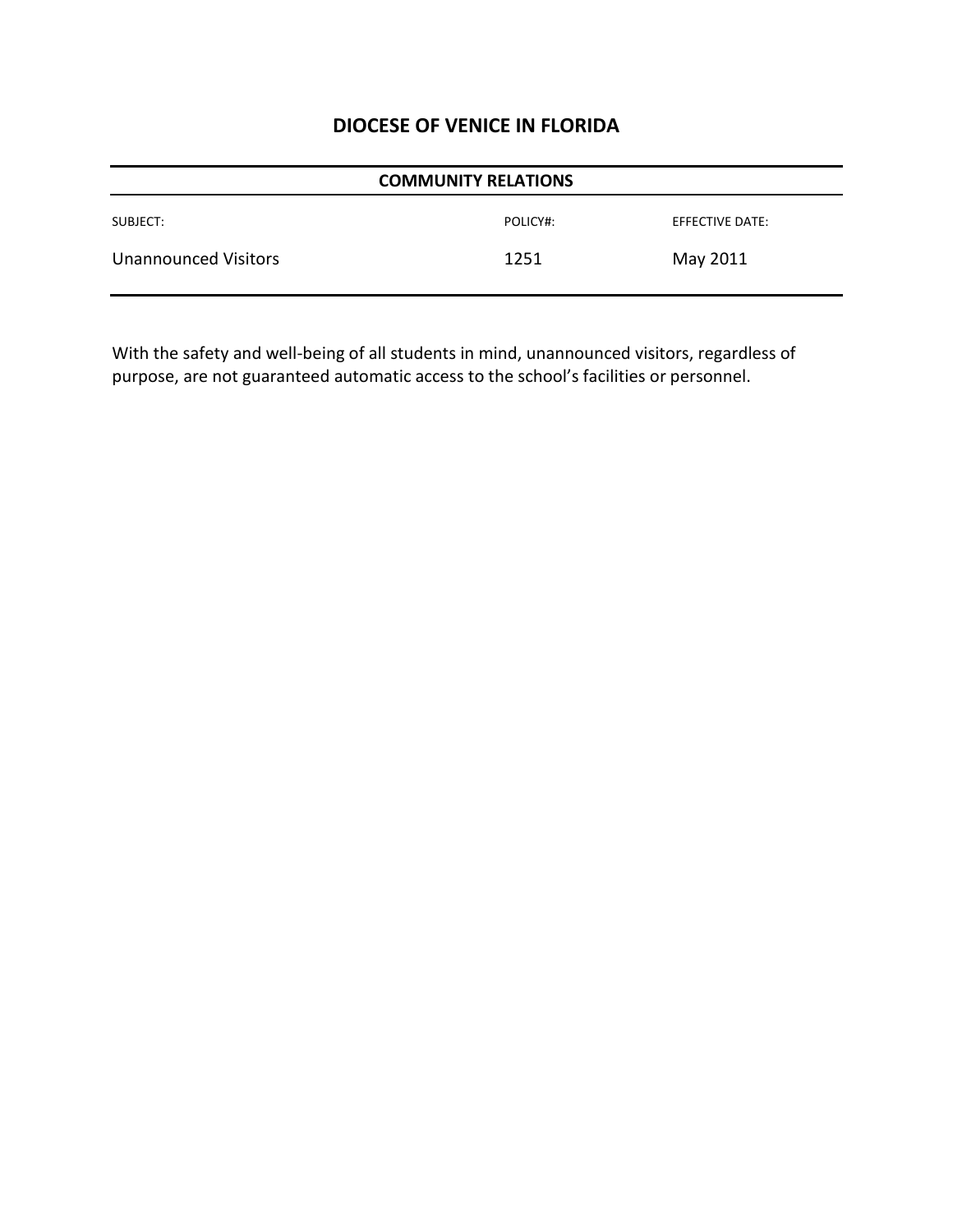| <b>COMMUNITY RELATIONS</b> |          |                 |
|----------------------------|----------|-----------------|
| SUBJECT:                   | POLICY#: | EFFECTIVE DATE: |
| <b>SEVIS Compliance</b>    | 1252     | May 2011        |

All Catholic schools in the Diocese of Venice abide by the federal government requirements of the Patriot Act, facilitated through SEVIS (Student Exchange and Visitor Information Systems) regarding visiting exchange students and non-immigrant students.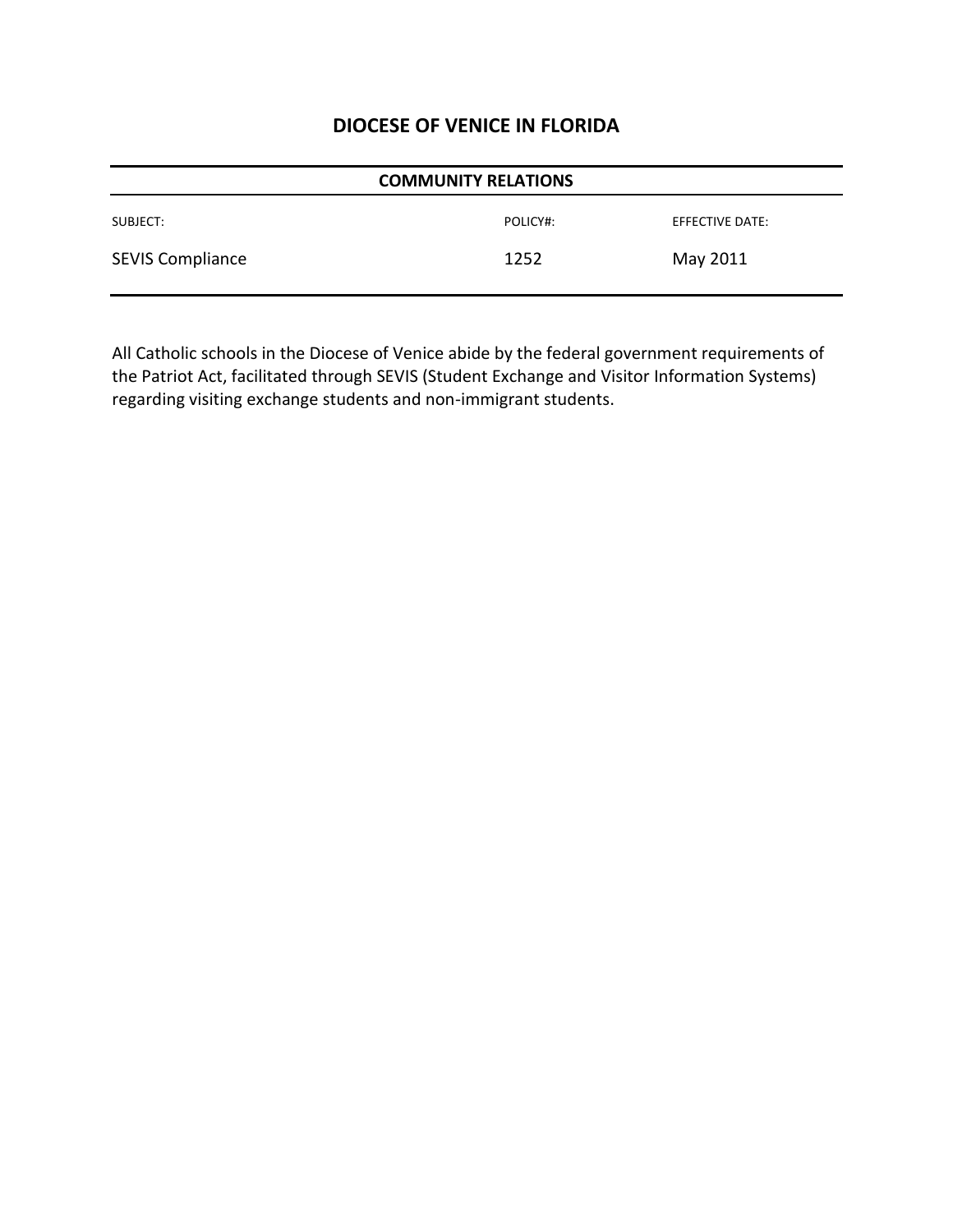| <b>COMMUNITY RELATIONS</b> |          |                 |
|----------------------------|----------|-----------------|
| SUBJECT:                   | POLICY#: | EFFECTIVE DATE: |
| Speaker Approval           | 1253     | May 2011        |

The principal is solely responsible for submitting, through the Department of Education, the written request for approval of all guest speakers or presenters to the school or individual classroom. Pre-approval must be granted in writing by the Chancellor of the Diocese according to diocesan policy applicable to all diocesan entities.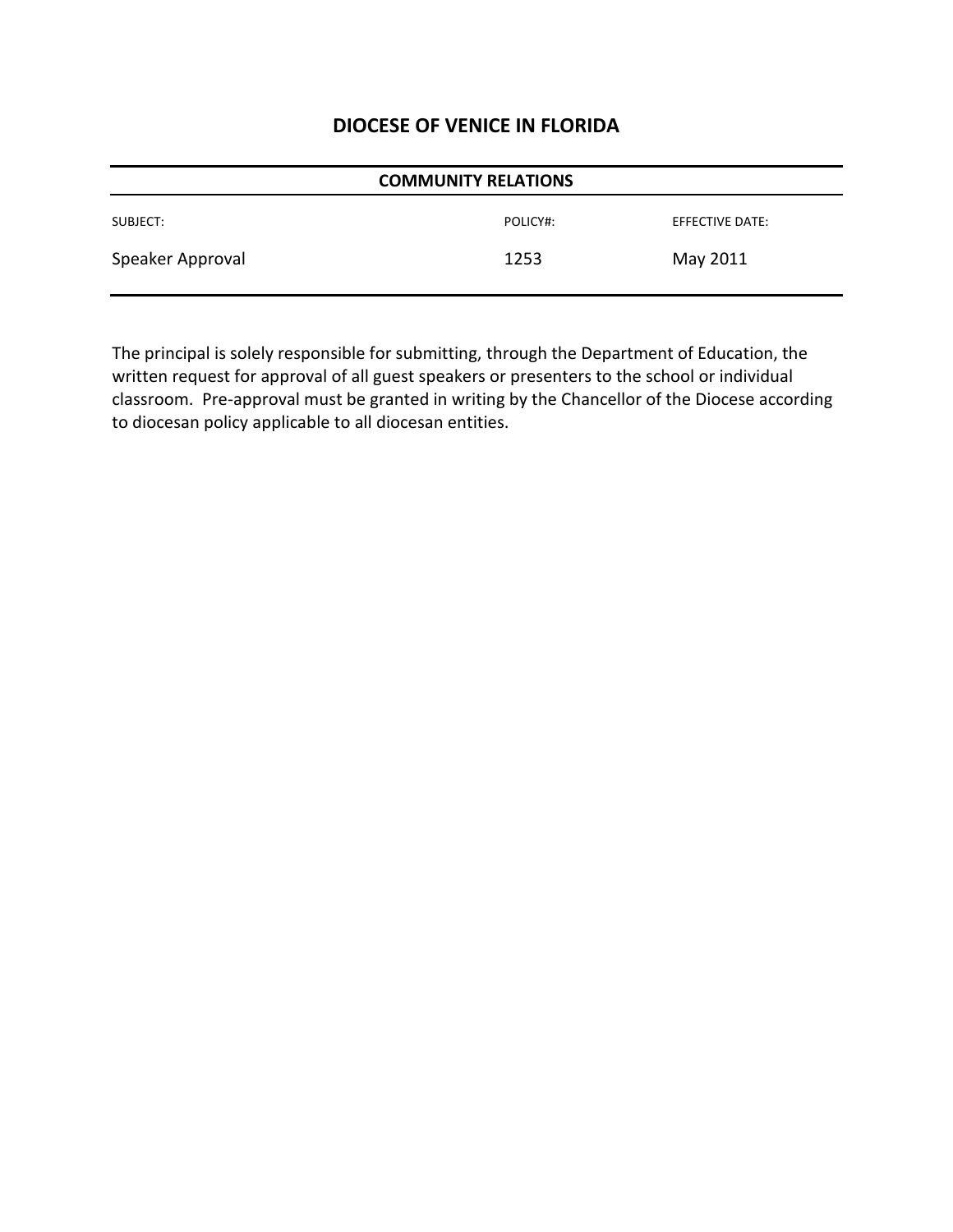| <b>COMMUNITY RELATIONS</b>                                                 |          |                 |
|----------------------------------------------------------------------------|----------|-----------------|
| SUBJECT:                                                                   | POLICY#: | EFFECTIVE DATE: |
| Public Activities Involving Staff,<br><b>Students or School Facilities</b> | 1310     | January 1994    |

Participation in Community Life

All school personnel are encouraged to become involved in worthwhile community activities which are not in conflict with the values of the Catholic Church.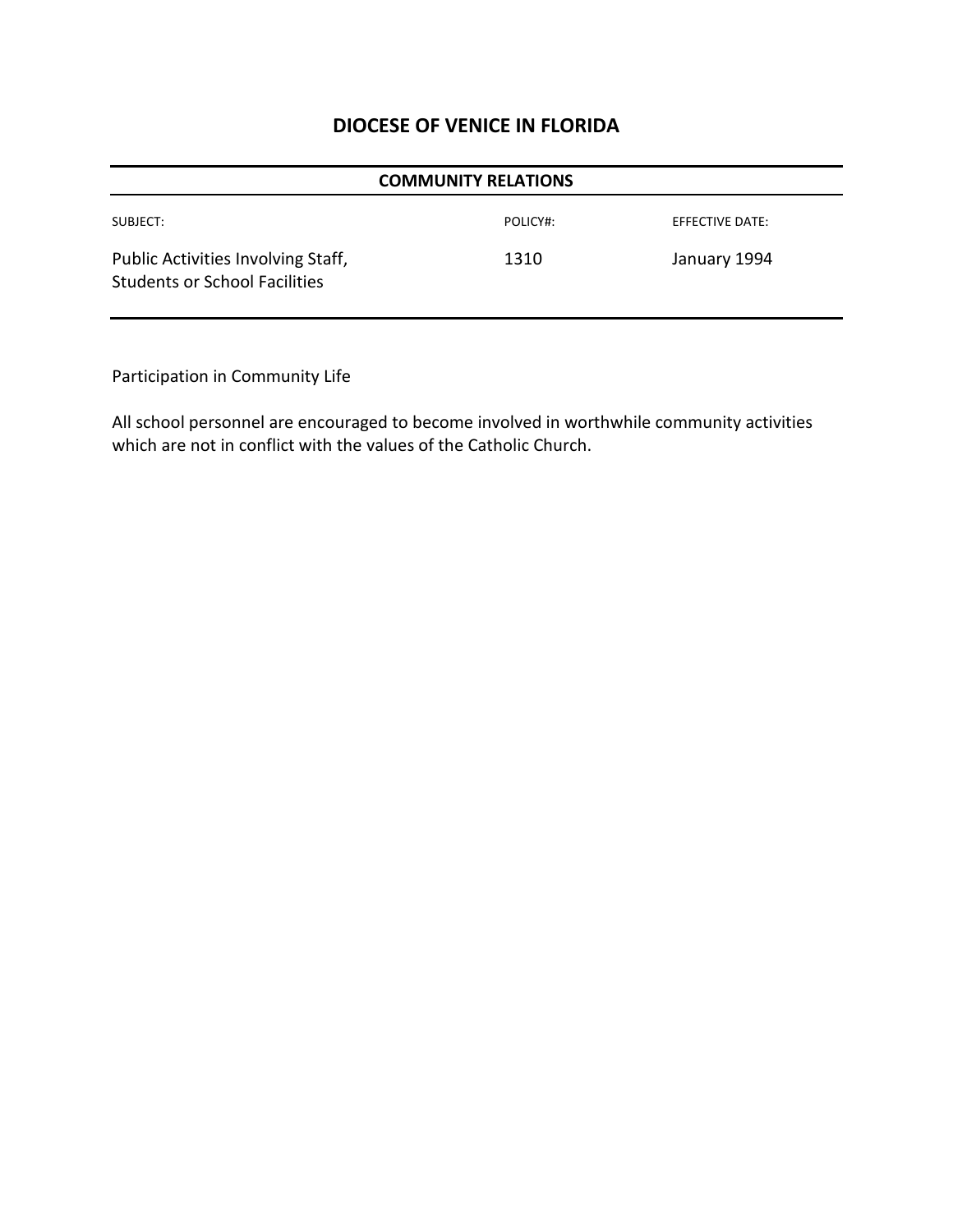| <b>COMMUNITY RELATIONS</b>   |          |                 |
|------------------------------|----------|-----------------|
| SUBJECT:                     | POLICY#: | EFFECTIVE DATE: |
| <b>Patriotic Observances</b> | 1311     | May 1, 1996     |

Schools are urged to recognize those religious and civic observances regarded as significant by the community.

Schools shall display the flag of the United States prominently both within and without the school building. The salute to the flag should be a part of each school day.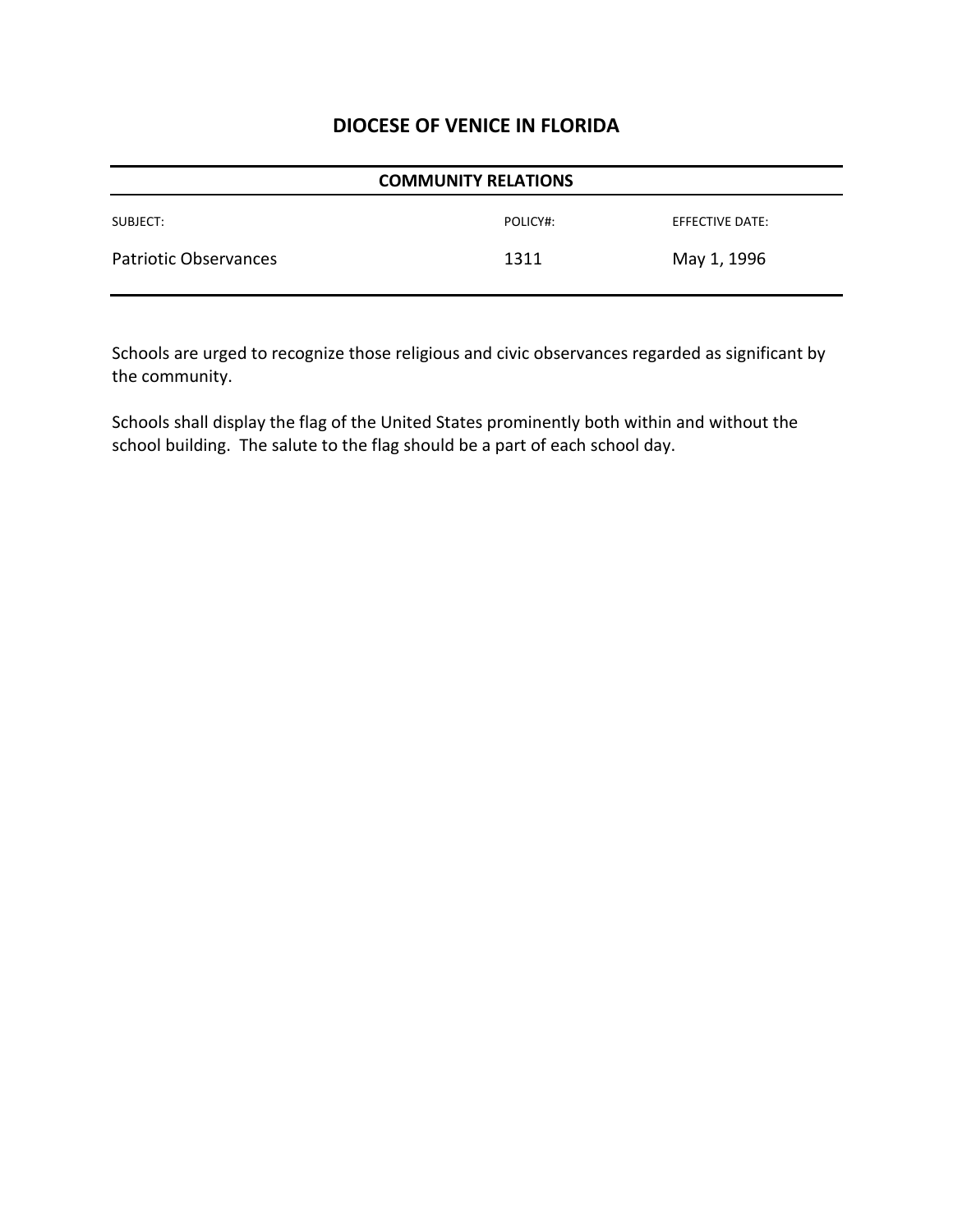| <b>COMMUNITY RELATIONS</b>                                  |          |                 |
|-------------------------------------------------------------|----------|-----------------|
| SUBJECT:                                                    | POLICY#: | EFFECTIVE DATE: |
| Order of Procedure for Addressing<br>Problems in the School | 1312     | January 1994    |

Subsidiarity Complaints Concerning School Personnel/Instructional Materials

All questions/complaints concerning school personnel and/or instructional materials will be directed to the principal.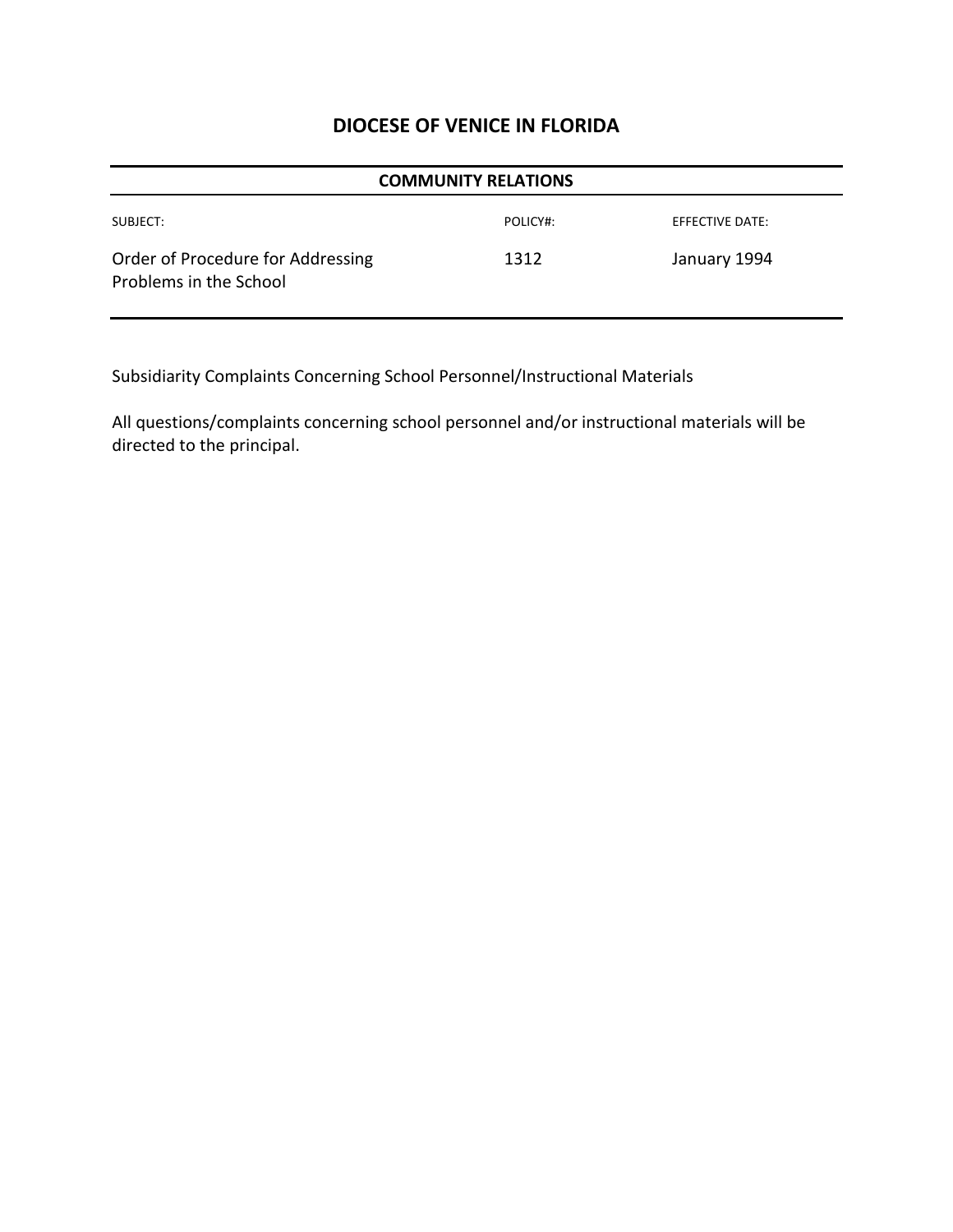| <b>COMMUNITY RELATIONS</b>                                                 |          |                        |
|----------------------------------------------------------------------------|----------|------------------------|
| SUBJECT:                                                                   | POLICY#: | <b>EFFECTIVE DATE:</b> |
| Public Activities Involving Staff,<br><b>Students or School Facilities</b> | 1314     | January 1994           |

Soliciting Funds from School Personnel

No funds shall be solicited from school personnel by outside groups on the school premises or during the course of the school day.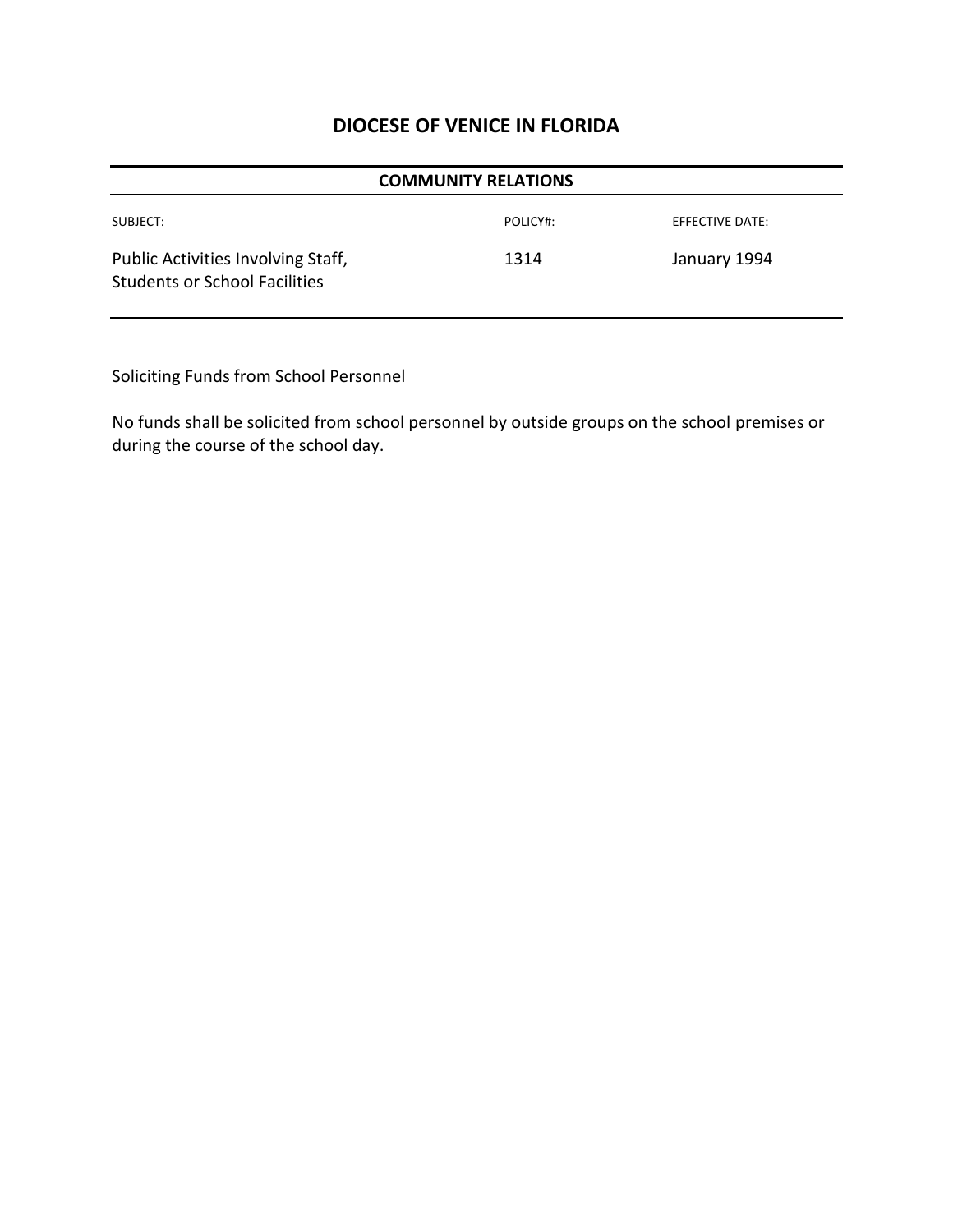| <b>COMMUNITY RELATIONS</b>                                                 |          |                        |  |
|----------------------------------------------------------------------------|----------|------------------------|--|
| SUBJECT:                                                                   | POLICY#: | <b>EFFECTIVE DATE:</b> |  |
| Public Activities Involving Staff,<br><b>Students or School Facilities</b> | 1322     | January 1994           |  |
|                                                                            |          | <b>REVISION DATE:</b>  |  |
|                                                                            |          | February 2011          |  |
|                                                                            |          |                        |  |

#### Contests for Students

Student participation in any contest (including performance, writing, and visual arts) sponsored by an outside (non-Diocesan) entity must be approved by the principal and the Diocesan Director of Education.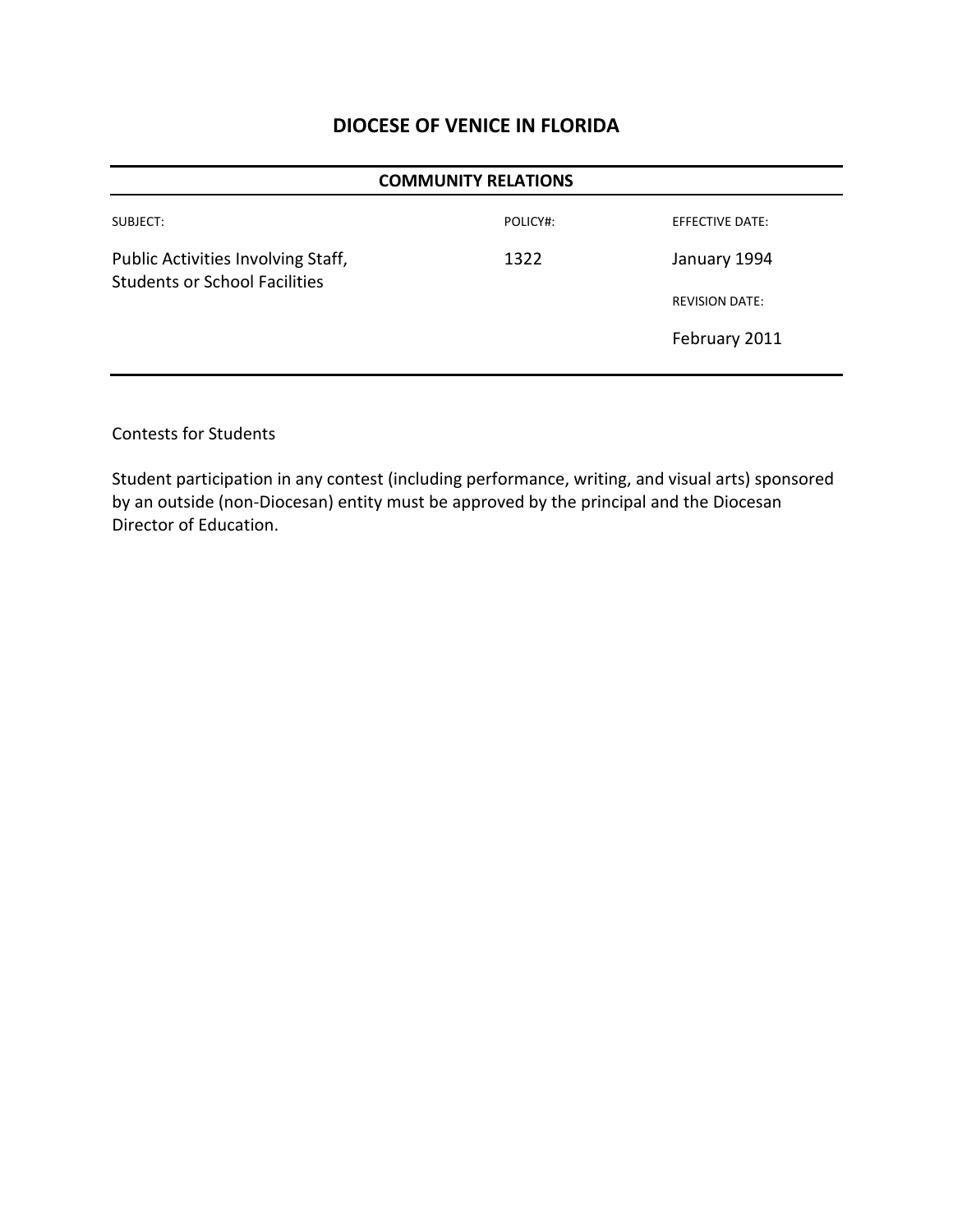| <b>COMMUNITY RELATIONS</b>                                                 |          |                 |  |
|----------------------------------------------------------------------------|----------|-----------------|--|
| SUBJECT:                                                                   | POLICY#: | EFFECTIVE DATE: |  |
| Public Activities Involving Staff,<br><b>Students or School Facilities</b> | 1323     | January 1994    |  |

Involvement of Students

Participation in any contest must be approved by the Principal.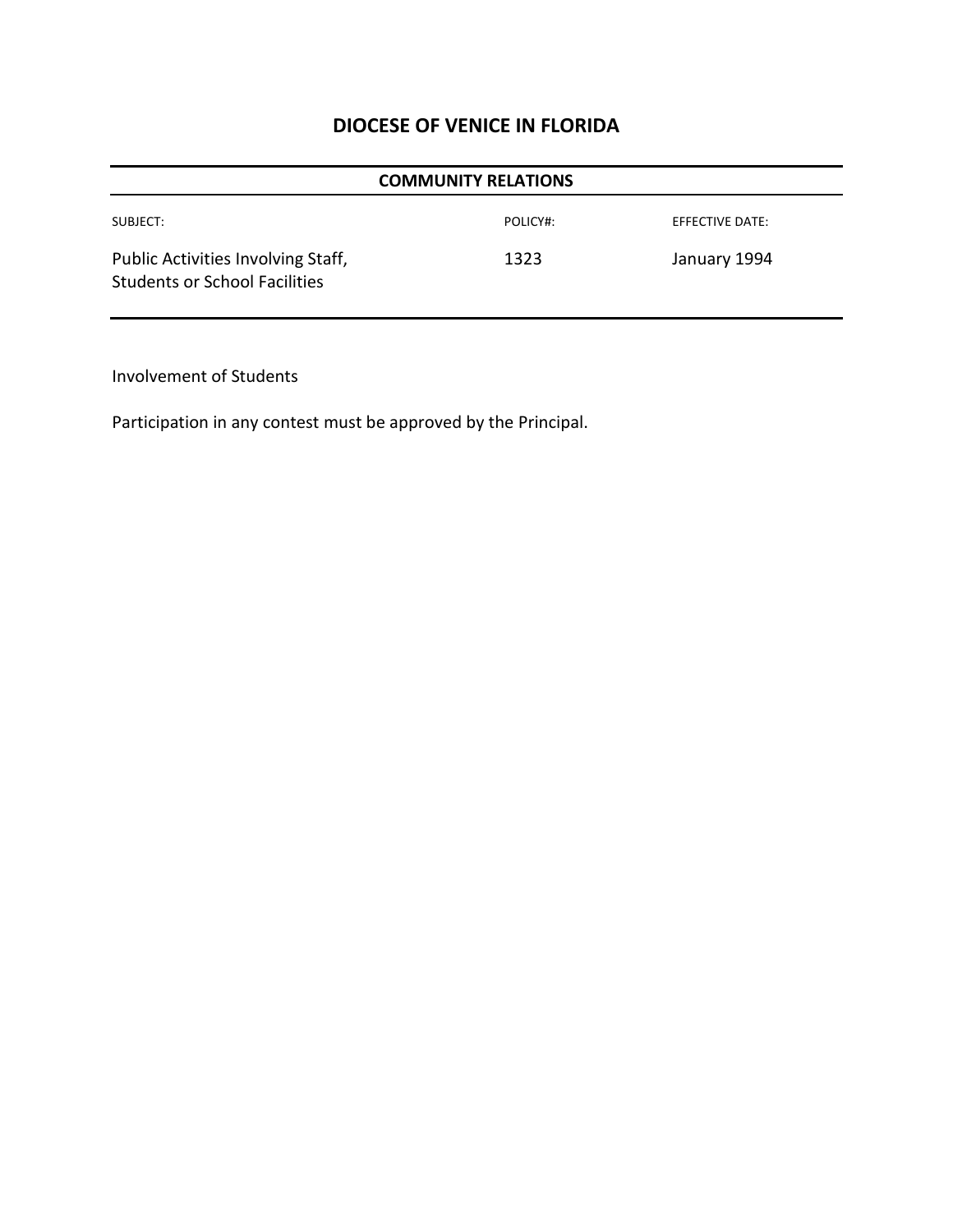| <b>COMMUNITY RELATIONS</b>                                                 |          |                        |
|----------------------------------------------------------------------------|----------|------------------------|
| SUBJECT:                                                                   | POLICY#: | <b>EFFECTIVE DATE:</b> |
| Public Activities Involving Staff,<br><b>Students or School Facilities</b> | 1324     | January 1994           |
|                                                                            |          | <b>REVISION DATE:</b>  |
|                                                                            |          | February 2011          |

School Funds from and by Students

All solicitation of funds from or by students must be approved by the principal. Upon approval, procedures for such funds must allow those stipulated in the School Finance Policies and Procedures Manual.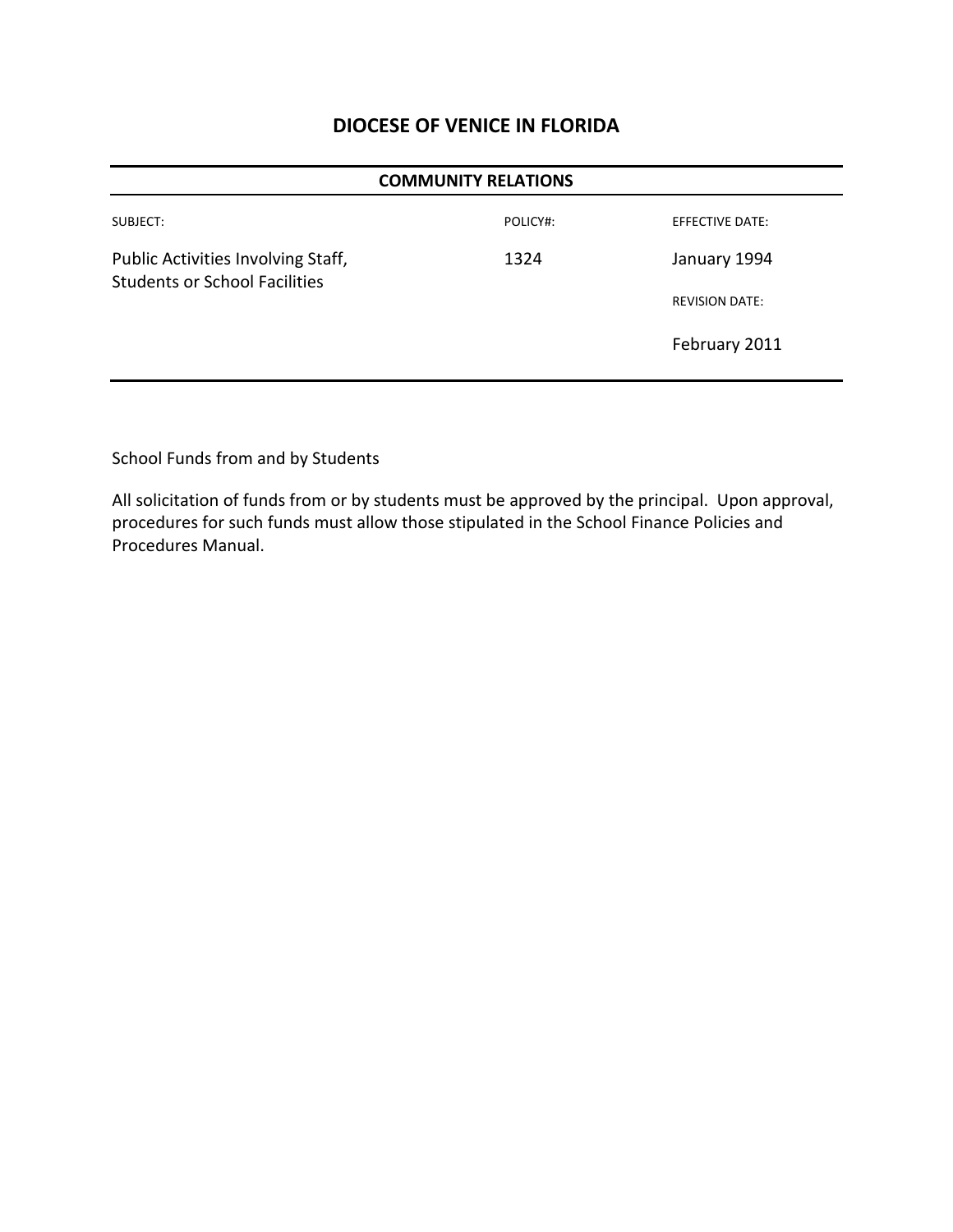| <b>COMMUNITY RELATIONS</b> |          |                        |
|----------------------------|----------|------------------------|
| SUBJECT:                   | POLICY#: | <b>EFFECTIVE DATE:</b> |
| Field Trips                | 1325     | November 1997          |
|                            |          | <b>REVISION DATE:</b>  |
|                            |          | <b>June 2001</b>       |

Field trips may be sponsored by school authorities provided they have specific written goals related to the curriculum of the grade and provide learning activities related to the objectives of the program. Appropriate instruction shall precede and follow each field trip. The trip shall be planned with systematic procedures, such as but not limited to specific written consent of parent/guardian for every student participating in a field trip, transportation, and adequate adult and faculty supervision. All transportation of students must be in compliance with the Diocesan Transportation Manual (Policy #5140.1).

A field trip should not place unreasonable financial burden on the school or individual student.

Overnight field trips are not permitted without the prior consent of the Diocesan Director of Education.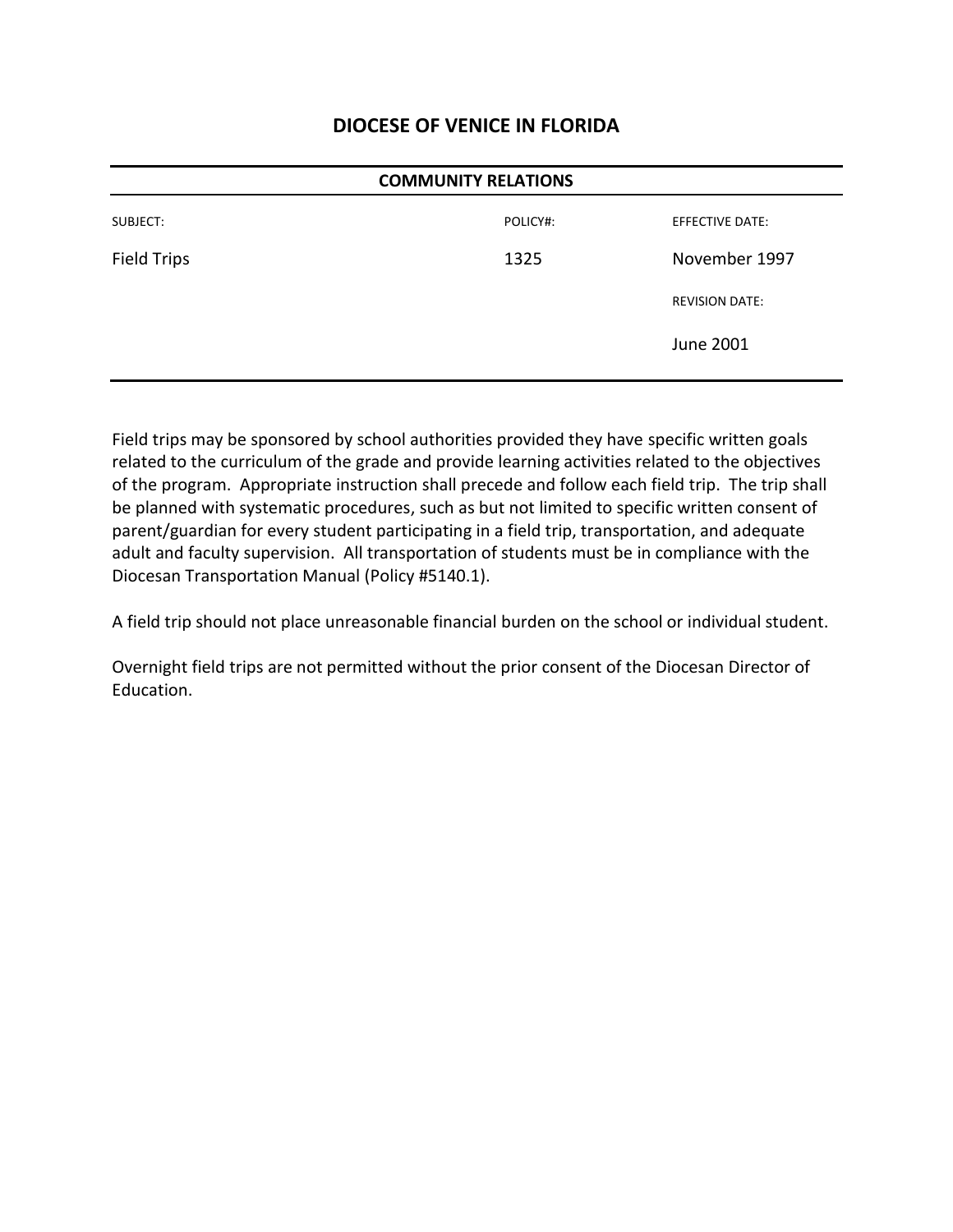|                                                                     | <b>COMMUNITY RELATIONS</b> |                 |
|---------------------------------------------------------------------|----------------------------|-----------------|
| SUBJECT:                                                            | POLICY#:                   | EFFECTIVE DATE: |
| Activities Involving Staff,<br><b>Students or School Facilities</b> | 1340                       | January 1994    |

Access to school procedure manuals and materials is to be made available to the general public upon request.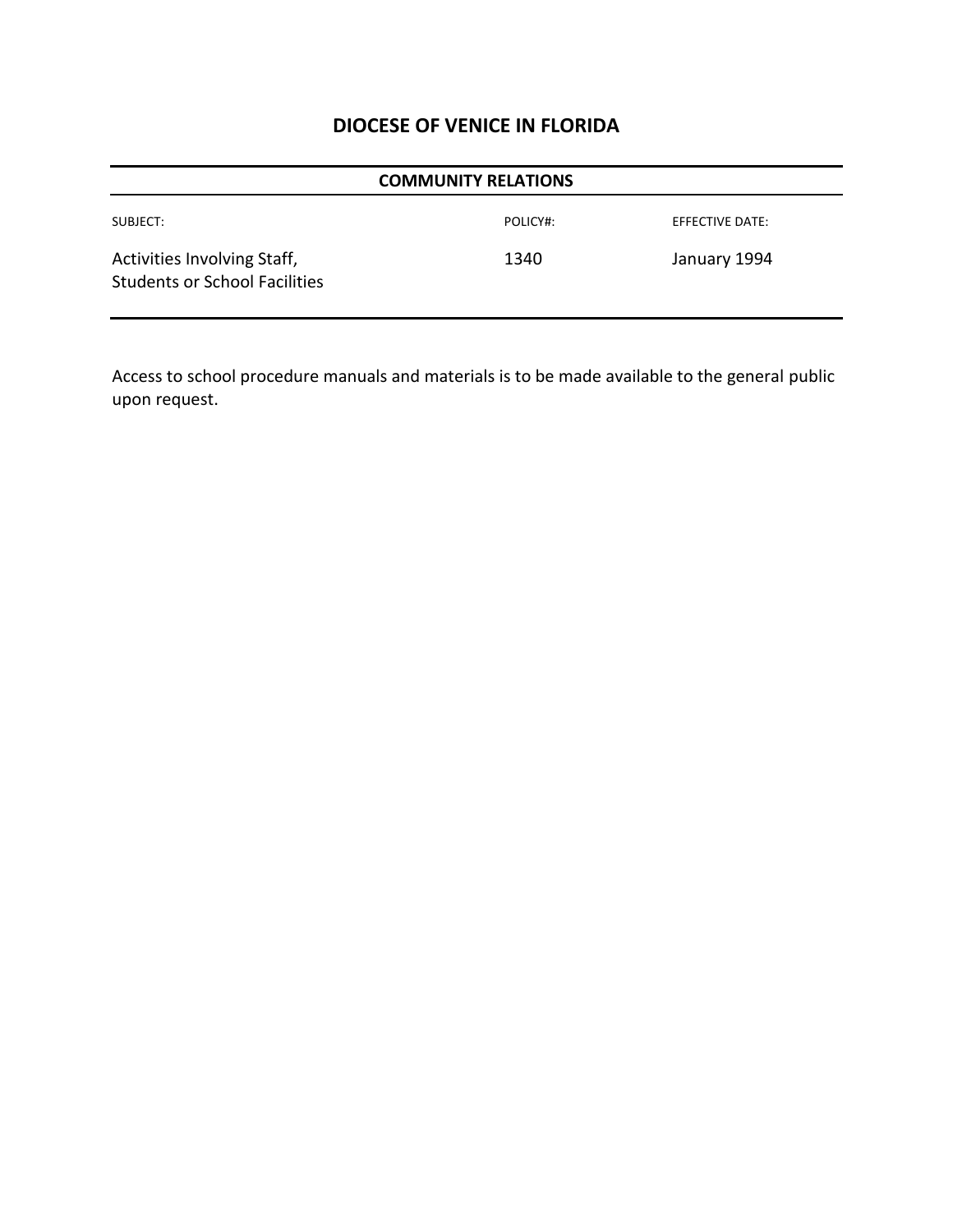| <b>COMMUNITY RELATIONS</b>                                  |          |                        |
|-------------------------------------------------------------|----------|------------------------|
| SUBJECT:                                                    | POLICY#: | <b>EFFECTIVE DATE:</b> |
| Relations Between Other<br>Governmental Agencies and School | 1411     | January 1994           |

The school will work closely with all appropriate government agencies in compliance with the rules and regulations which apply to non-public schools.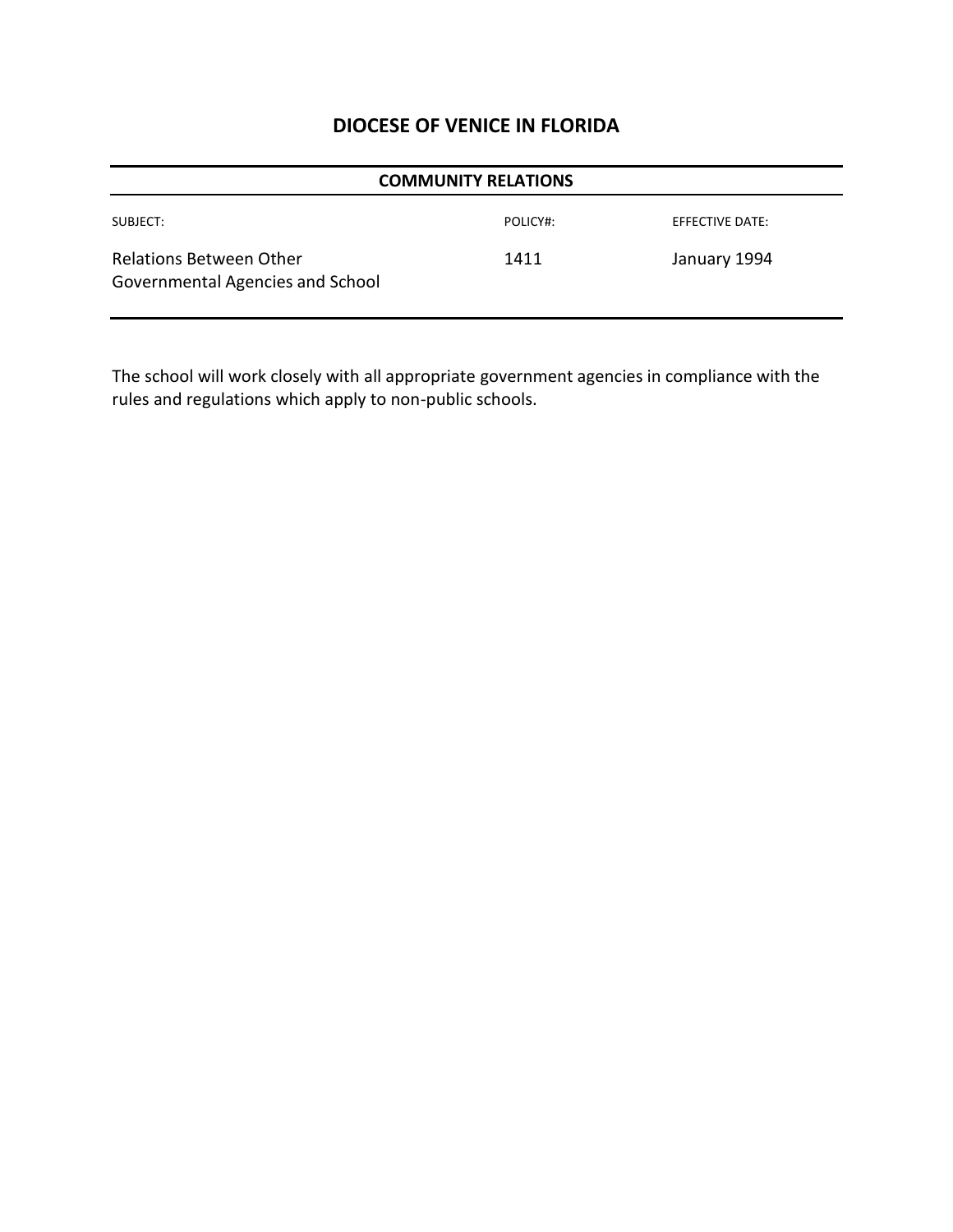| <b>COMMUNITY RELATIONS</b>                        |          |                 |  |
|---------------------------------------------------|----------|-----------------|--|
| SUBJECT:                                          | POLICY#: | EFFECTIVE DATE: |  |
| Relations with Law<br><b>Enforcement Agencies</b> | 1412     | May 1, 1996     |  |

Schools shall cooperate fully with local, state and federal law enforcement agencies keeping in mind the rights of all parties involved.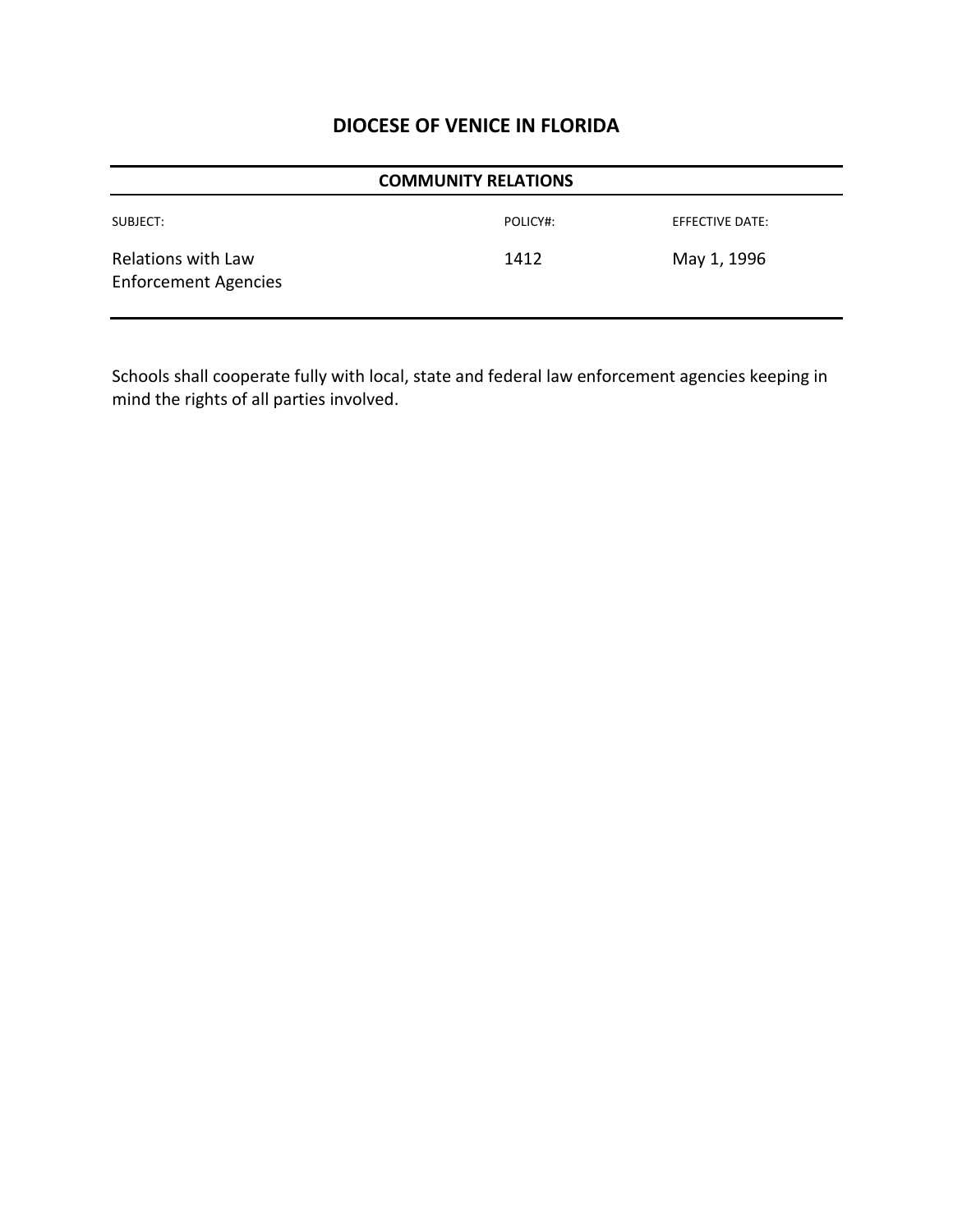| <b>COMMUNITY RELATIONS</b>                                            |          |                 |  |
|-----------------------------------------------------------------------|----------|-----------------|--|
| SUBJECT:                                                              | POLICY#: | EFFECTIVE DATE: |  |
| Relations Between Area, State,<br>Regional, and National Associations | 1540     | January 1994    |  |

National Associations

Every school is to have an institutional membership in the National Catholic Education Association. Individual teachers and administrators are encouraged to belong to those professional organizations which will assist them in their work, and to participate in other area, state and regional associations which would further their professional development.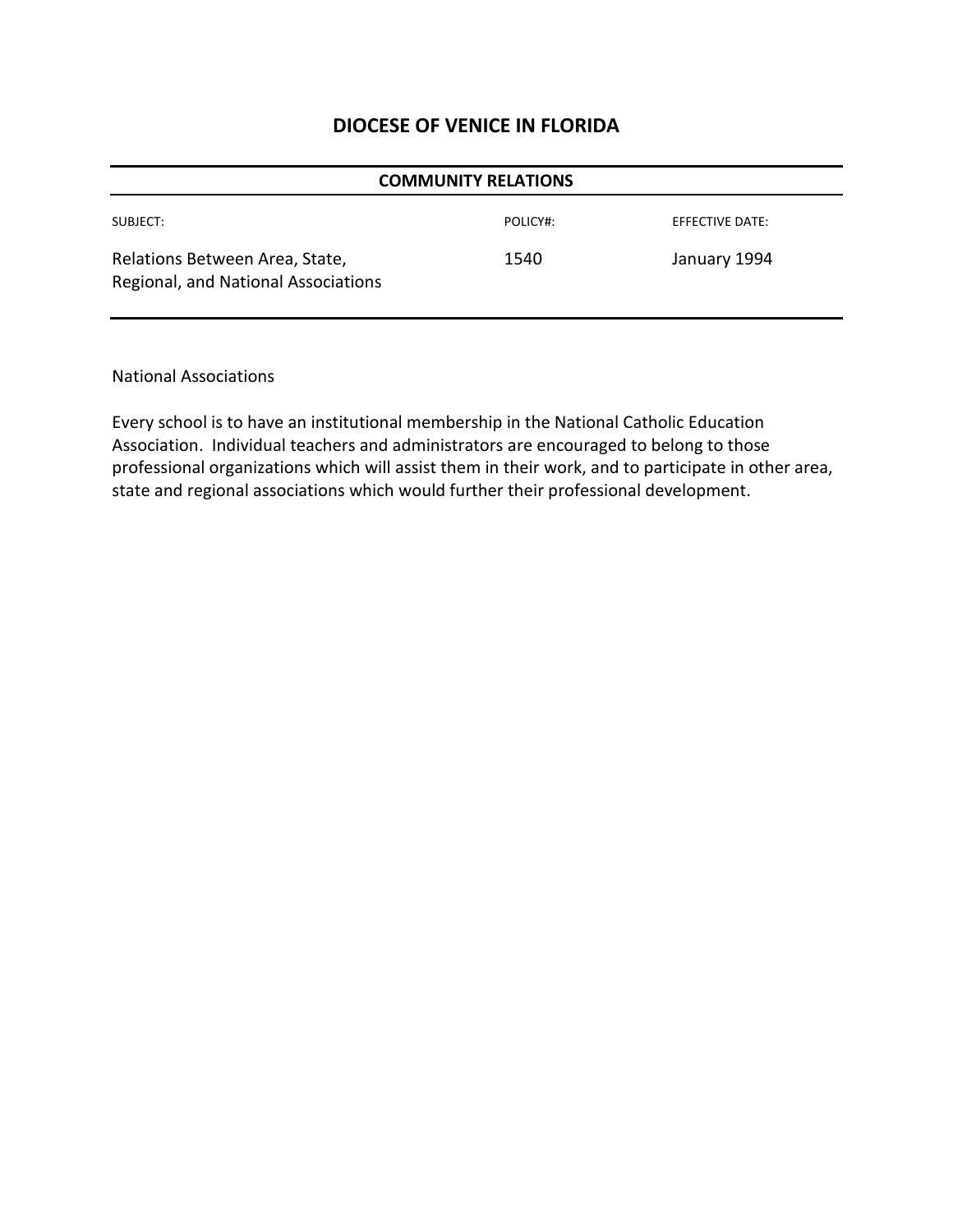| <b>ADMINISTRATION</b> |          |                 |
|-----------------------|----------|-----------------|
| SUBJECT:              | POLICY#: | EFFECTIVE DATE: |
| Principal             | 2211     | January 1994    |

The principal serves as the leader of the local academic faith community and is required to follow the policies of the Diocese of Venice and of the applicable accrediting agency, that is, the Accreditation Committee of the Florida Catholic Conference or the Southern Association of Colleges and Schools.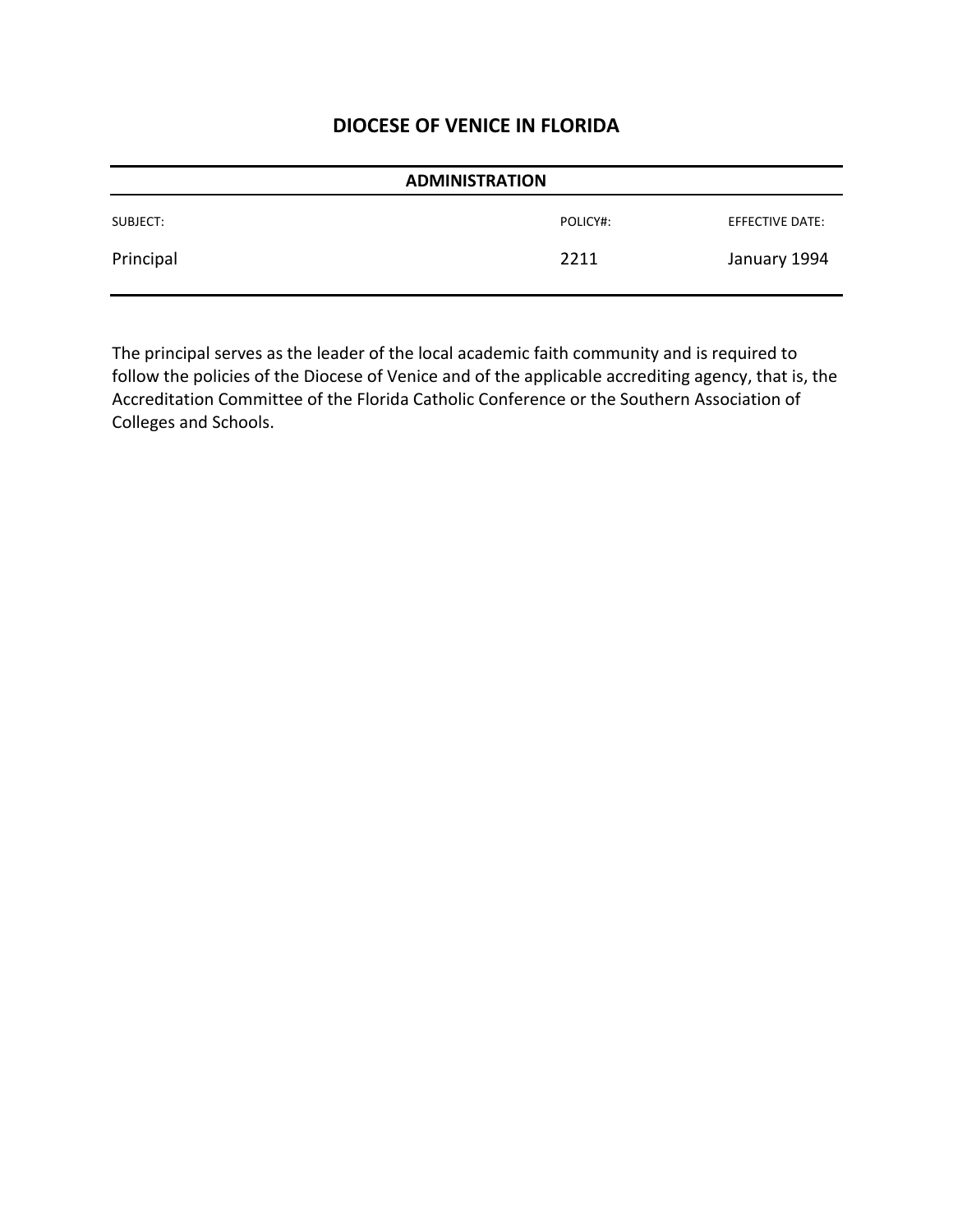| <b>ADMINISTRATION</b>                        |          |                        |
|----------------------------------------------|----------|------------------------|
| SUBJECT:                                     | POLICY#: | <b>EFFECTIVE DATE:</b> |
| Principal: Qualifications and<br>Appointment | 2211.1   | January 1994           |
|                                              |          | <b>REVISION DATE:</b>  |
|                                              |          | February 2011          |

#### Elementary Schools

The local pastor shall appoint a qualified principal after consultation with the Diocesan Director of Education upon the conclusion of the prescribed search process in place for principal selection in the Diocesan Education Department.

#### Secondary Schools

The Bishop shall appoint a qualified principal in consultation with the Director of Education. Consideration shall be given to recommendations of need by the local school. In schools which are administered by religious congregations, the superior who nominates a candidate must be apprised of local needs. The principal shall be accountable directly to the Director of Education of the Diocese and to the Bishop.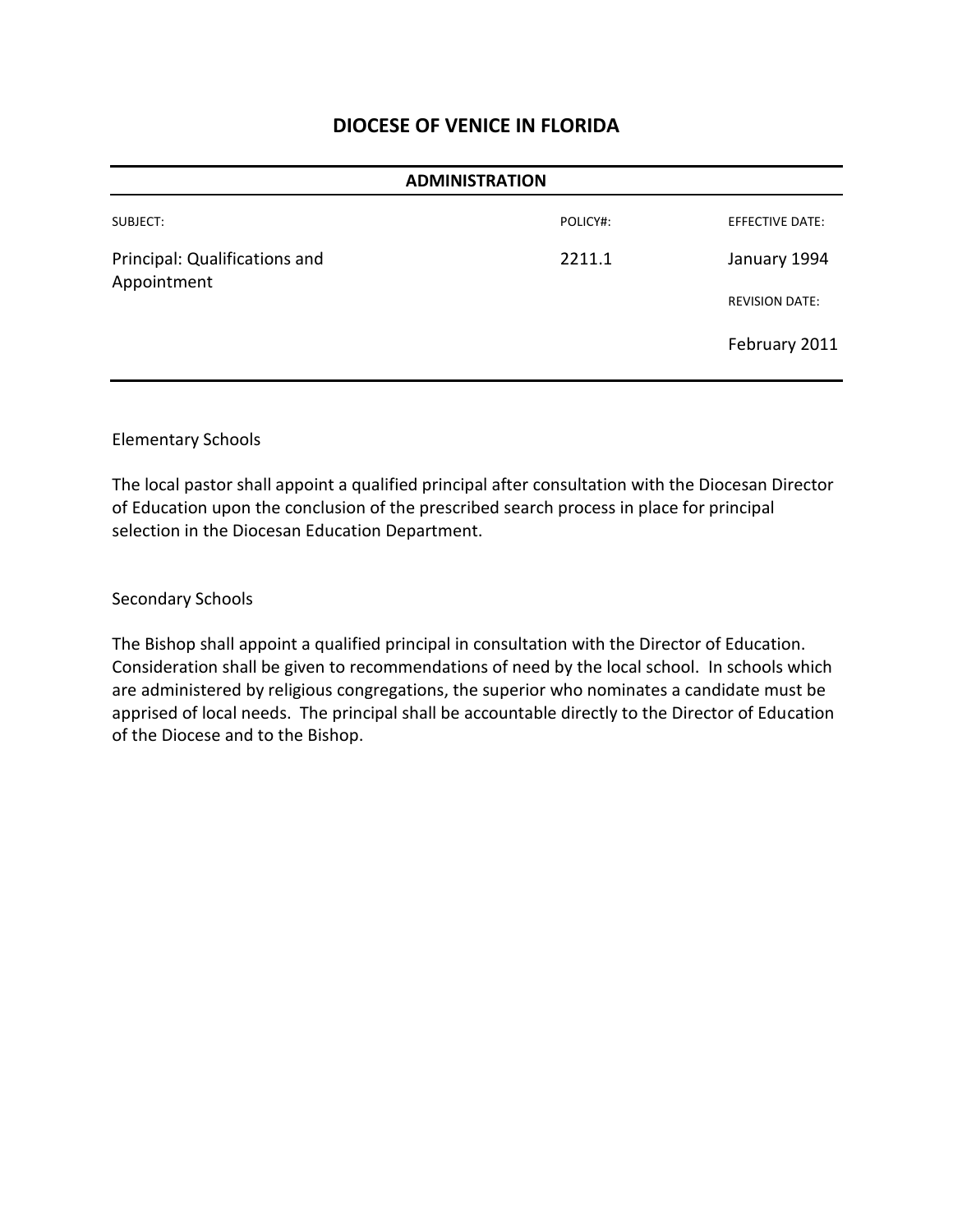| <b>ADMINISTRATION</b>                                                |          |                 |  |
|----------------------------------------------------------------------|----------|-----------------|--|
| SUBJECT:                                                             | POLICY#: | EFFECTIVE DATE: |  |
| <b>Assistant Principal:</b><br><b>Qualifications and Appointment</b> | 2212     | January 1994    |  |

The school principal shall appoint a qualified assistant who meets the qualifications required by the respective accrediting agency. In elementary schools the appointment is made by the principal in consultation with the pastor. In secondary schools the appointment is made by the principal in consultation with the Director of Education.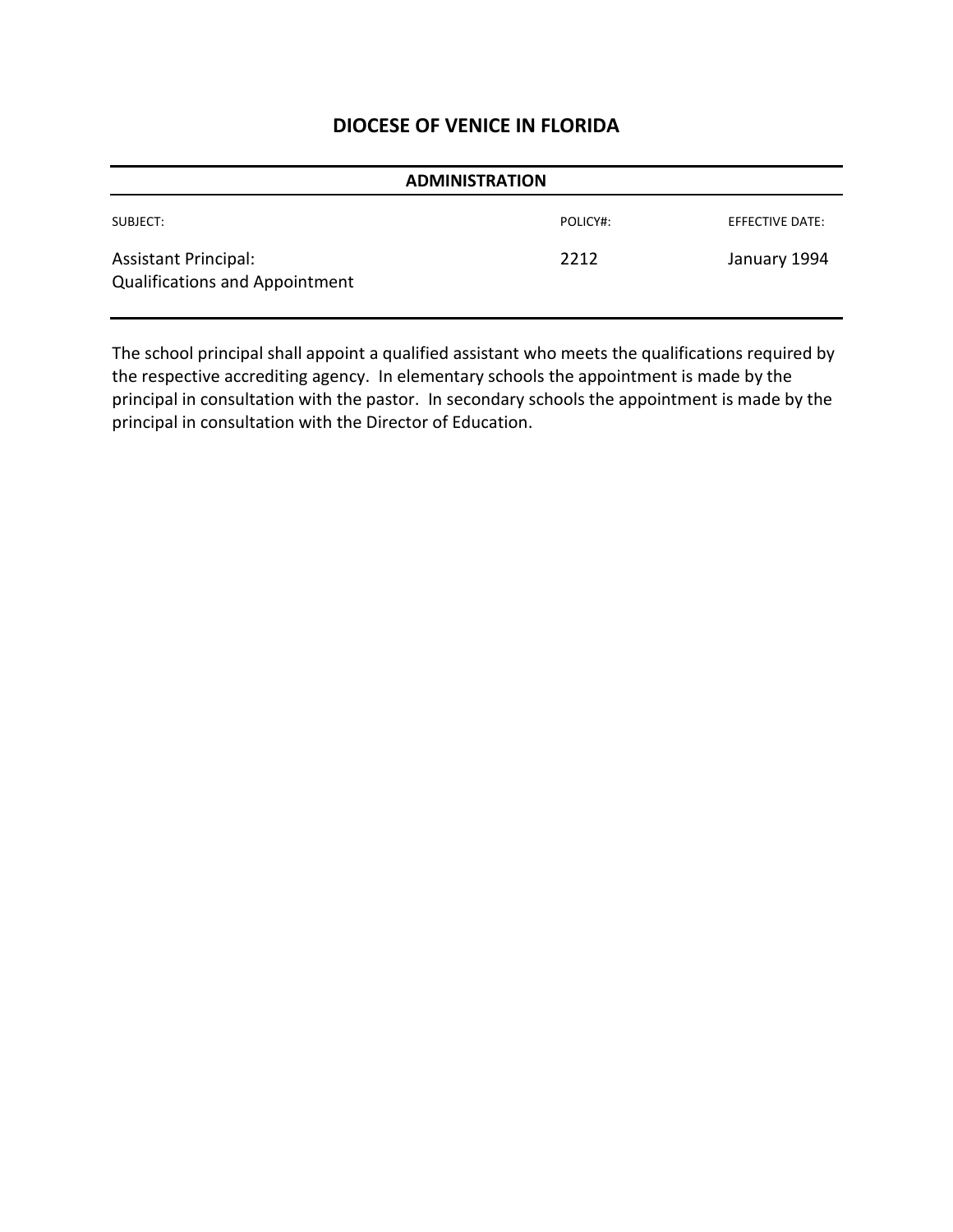| <b>ADMINISTRATION</b>                                |          |                 |  |
|------------------------------------------------------|----------|-----------------|--|
| SUBJECT:                                             | POLICY#: | EFFECTIVE DATE: |  |
| <b>Secondary Schools:</b><br><b>Department Heads</b> | 2221     | January 1994    |  |

Each major discipline in the school shall be under the immediate direction of a qualified Department Chairperson appointed by the principal.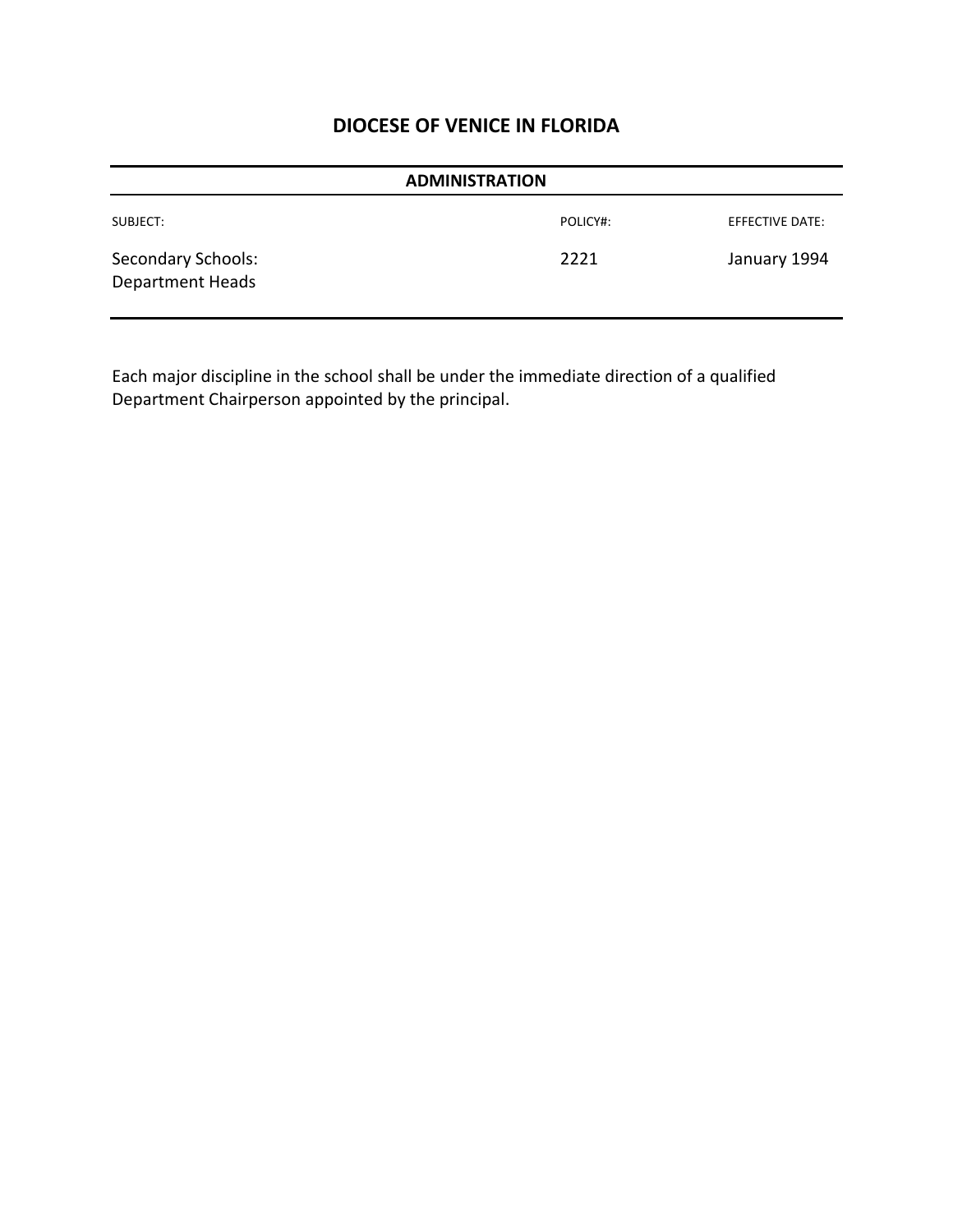| <b>ADMINISTRATION</b>       |          |                        |
|-----------------------------|----------|------------------------|
| SUBJECT:                    | POLICY#: | <b>EFFECTIVE DATE:</b> |
| Copyright Law (P.L. 94-553) | 2420     | May 1996               |

Educational administrators, instructional, clerical and support personnel shall adhere to the Copyright Law of the United States (P.L. 94-553). An infringement of the law may result in disciplinary action or legal claims.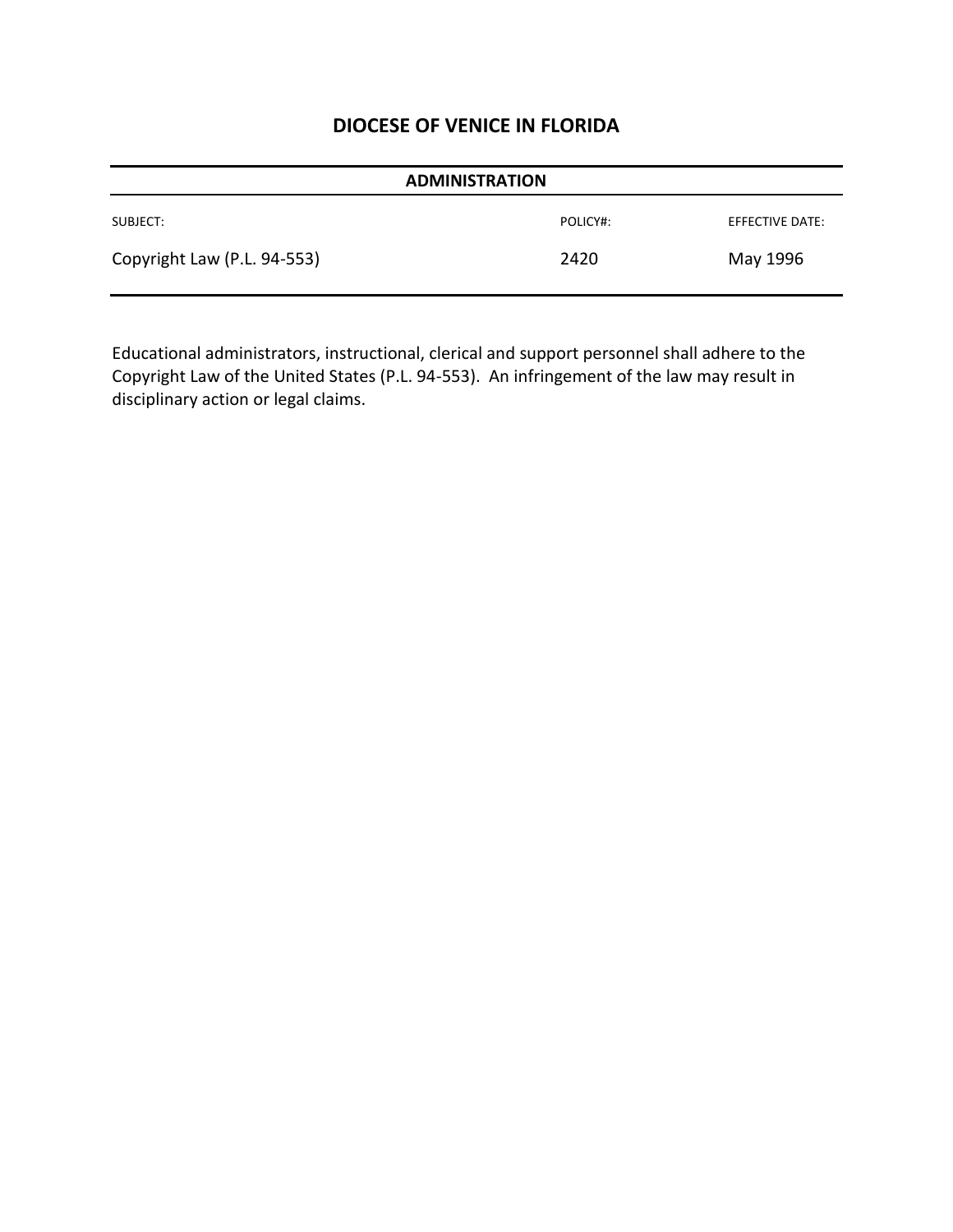| <b>ADMINISTRATION</b> |          |                 |
|-----------------------|----------|-----------------|
| SUBJECT:              | POLICY#: | EFFECTIVE DATE: |
| Local School Board    | 2431     | January 1994    |

Each school shall establish a local School Board which shall operate within the policies established by the Diocese of Venice.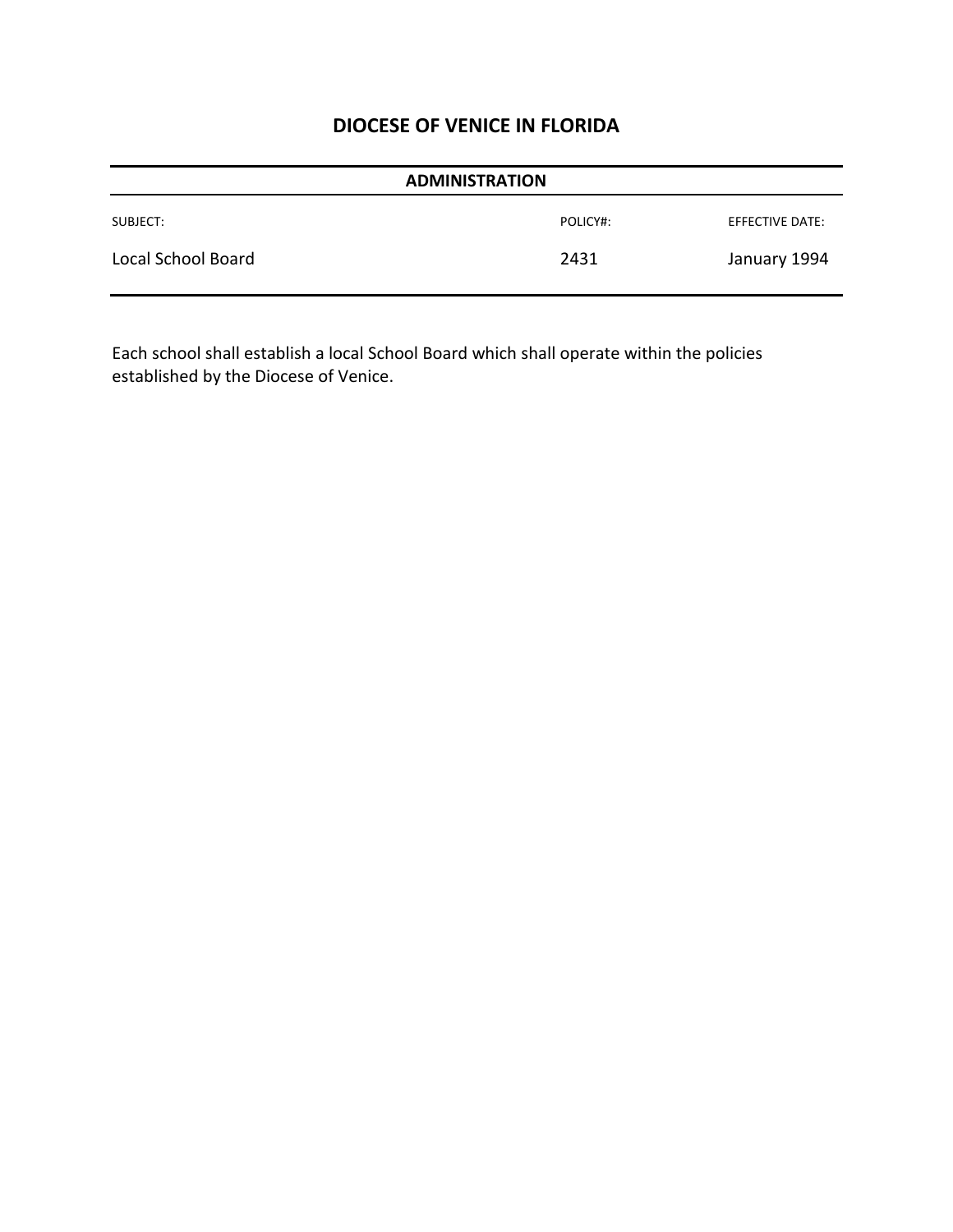| <b>ADMINISTRATION</b>  |          |                 |
|------------------------|----------|-----------------|
| SUBJECT:               | POLICY#: | EFFECTIVE DATE: |
| <b>Parent Councils</b> | 2432     | January 1994    |

Each school shall provide for the functioning of a Parent Association.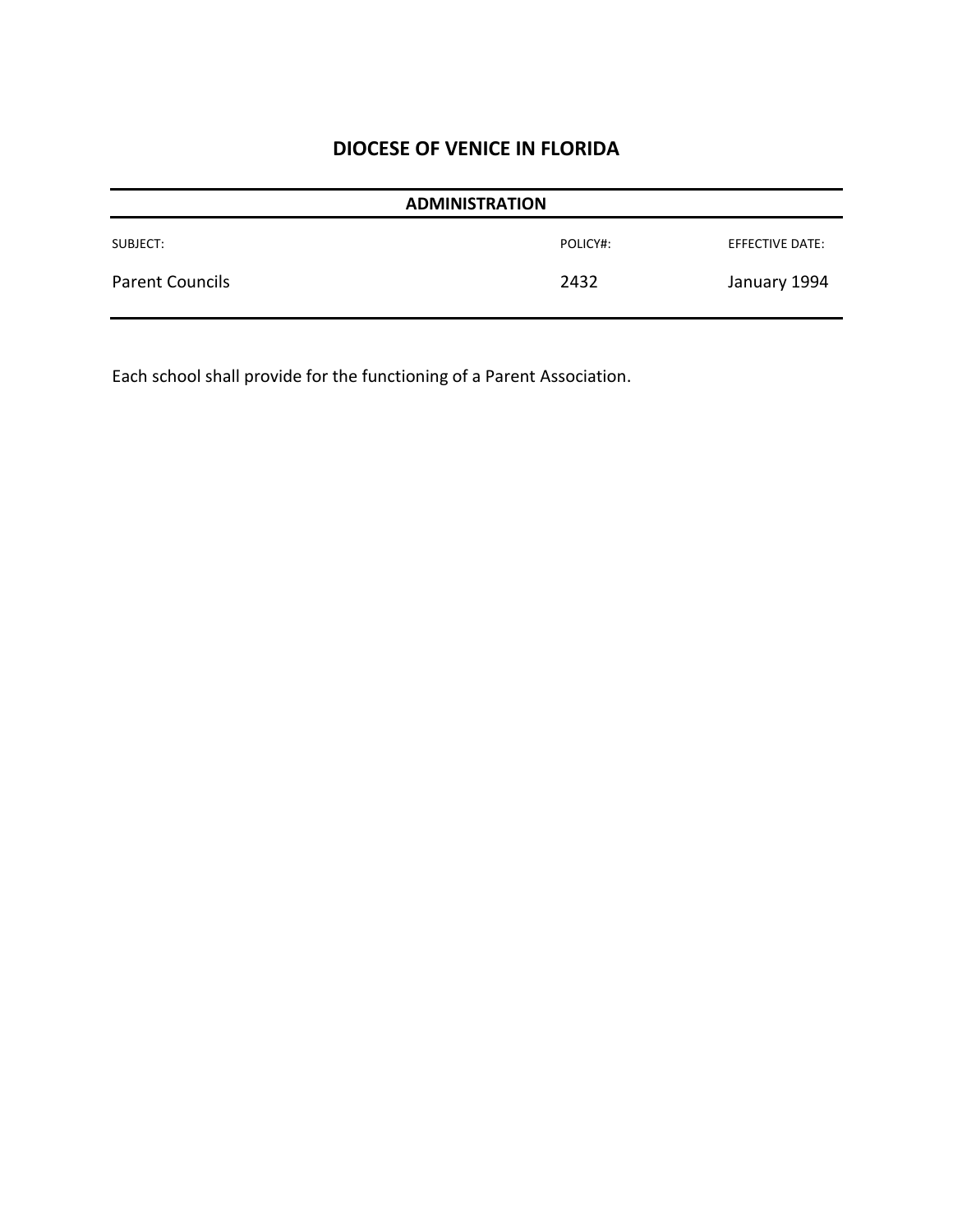| <b>ADMINISTRATION</b>                               |          |                 |  |
|-----------------------------------------------------|----------|-----------------|--|
| SUBJECT:                                            | POLICY#: | EFFECTIVE DATE: |  |
| Administrative Leeway in Absence<br>of Board Policy | 2440     | January 1994    |  |

In the absence of the Diocesan School Board Policy, the principal shall consult with the local School Board in the establishment of local policy.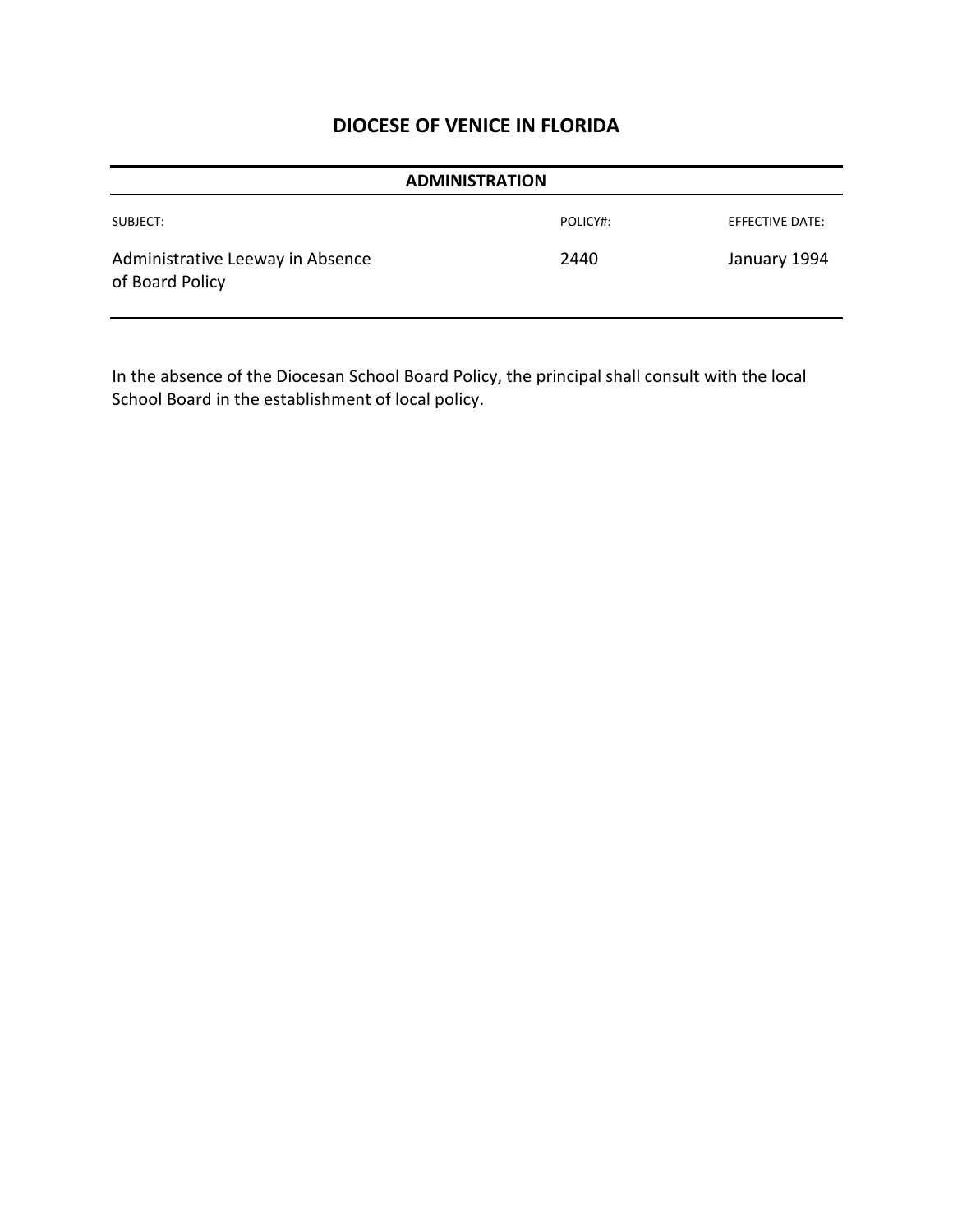| <b>ADMINISTRATION</b> |          |                 |
|-----------------------|----------|-----------------|
| SUBJECT:              | POLICY#: | EFFECTIVE DATE: |
| Code of Ethics        | 2510     | January 1994    |

Each administrator in the Diocese is expected to subscribe to the Code of Ethics for the Catholic School Teacher developed by the National Catholic Education Association.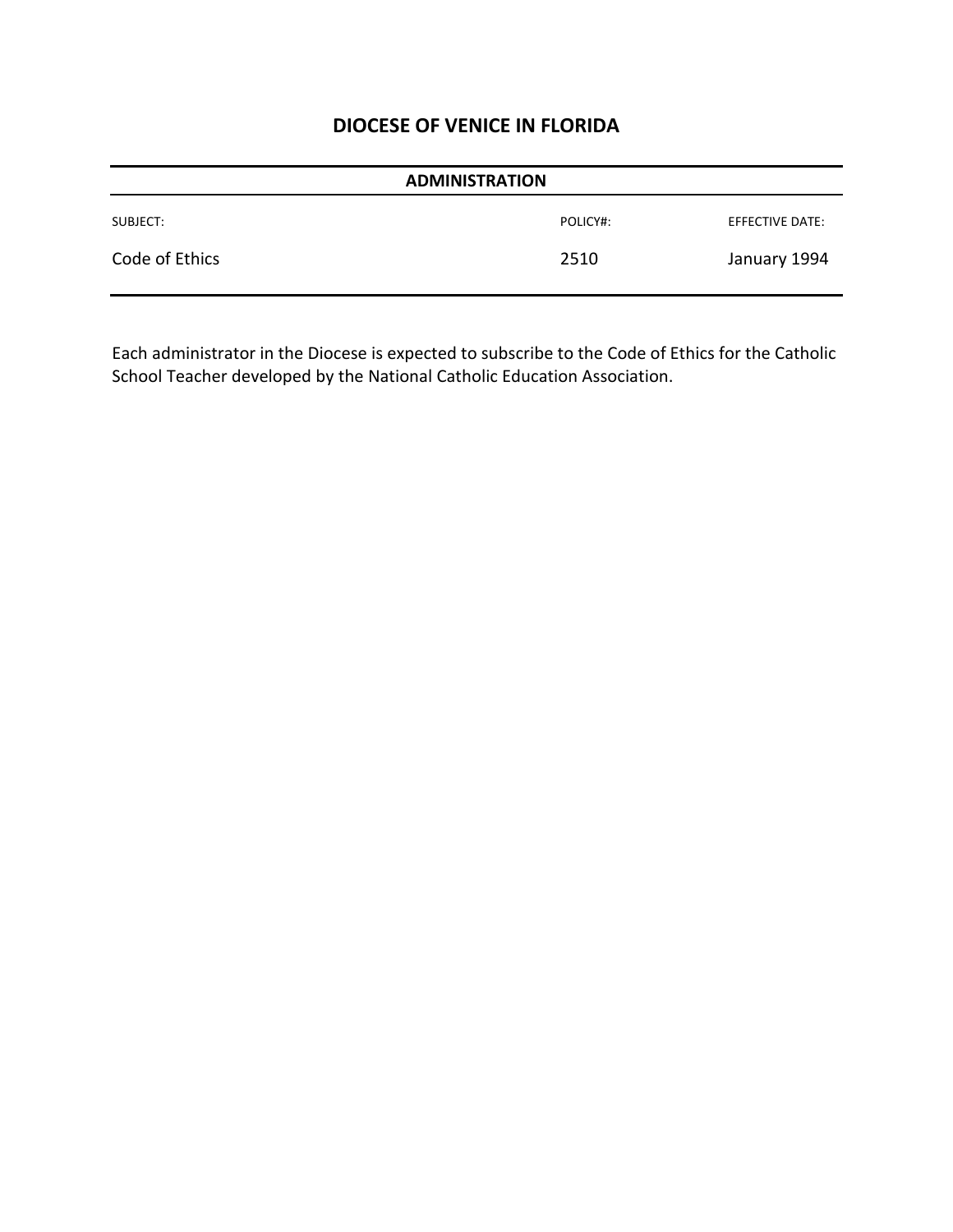| <b>ADMINISTRATION</b>    |          |                 |
|--------------------------|----------|-----------------|
| SUBJECT:                 | POLICY#: | EFFECTIVE DATE: |
| Professional Development | 2530     | January 1994    |

Each principal shall provide an active professional development program for the faculty and staff.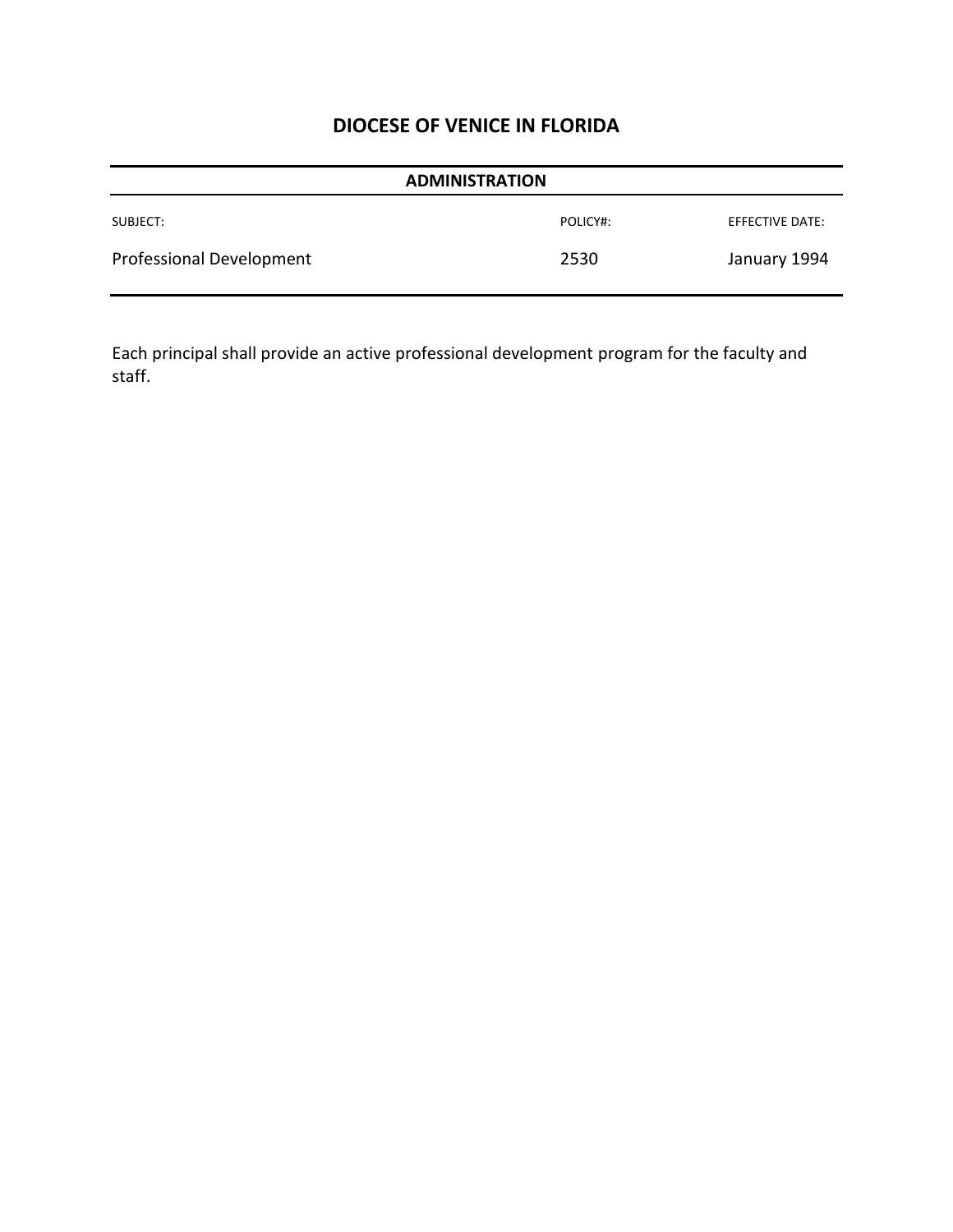| <b>ADMINISTRATION</b>    |          |                 |
|--------------------------|----------|-----------------|
| SUBJECT:                 | POLICY#: | EFFECTIVE DATE: |
| <b>Personnel Records</b> | 2540     | May 1996        |
|                          |          | UPDATED:        |
|                          |          | November 2013   |

Principals must keep personnel records for all school employees. Employees shall have the right to review their personnel file, in the presence of the principal, upon request. Information contained therein may not be disclosed to third parties without the consent of the employee unless authorized by law or upon request of the Diocese of Venice.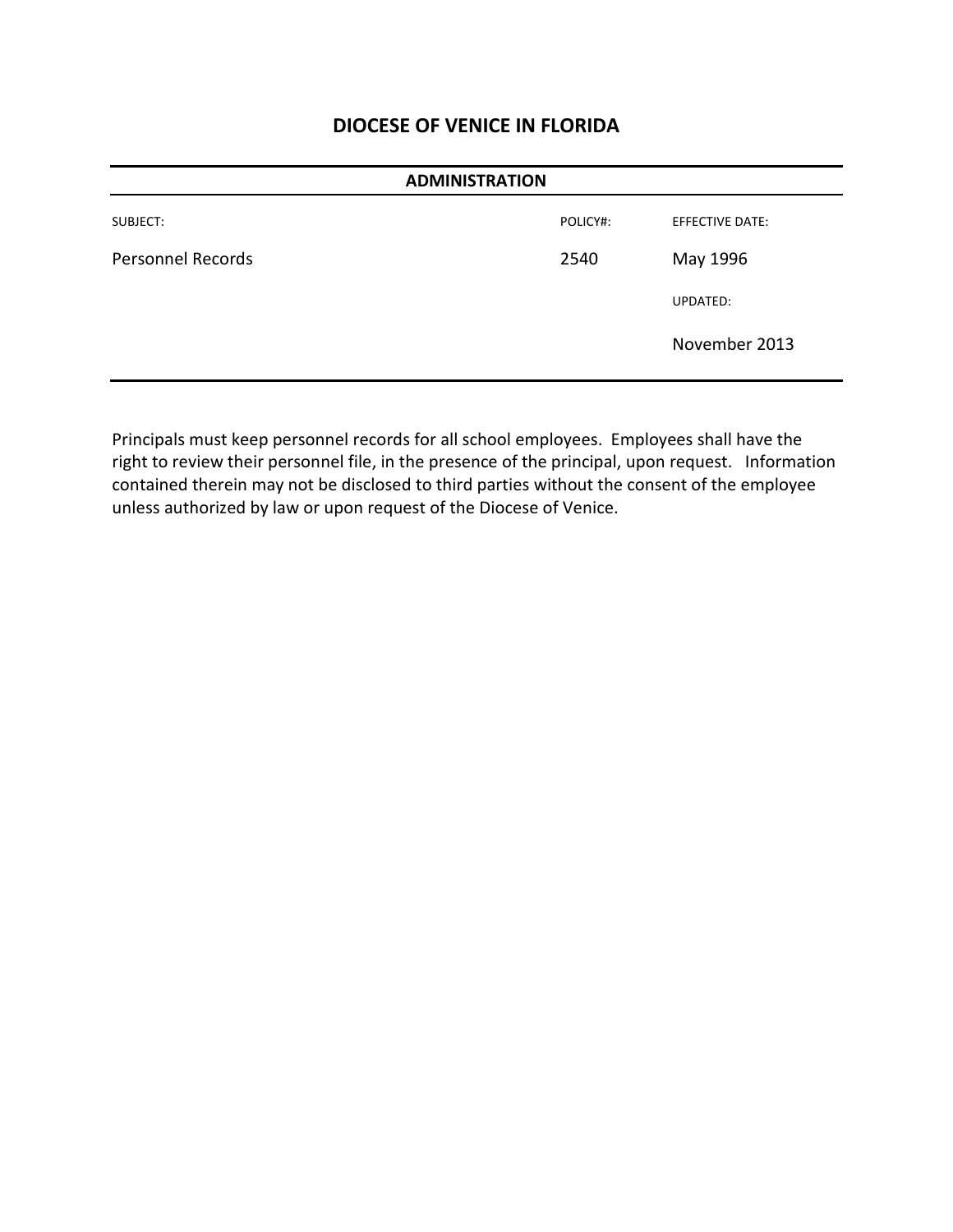| <b>ADMINISTRATION</b> |          |                        |
|-----------------------|----------|------------------------|
| SUBJECT:              | POLICY#: | <b>EFFECTIVE DATE:</b> |
| Subpoena              | 2550     | August 2001            |
|                       |          | UPDATED:               |
|                       |          | November 2013          |
|                       |          |                        |

#### **Responding to a Subpoena**

A subpoena is a legal document issued by an officer of the court or attorney of record in the case and served on a named school, staff member or office. A subpoena is a document requiring a specific person to appear and testify in court as a witness. A subpoena *duces tecum* orders the person subpoenaed to produce books, documents, or other records under his/her control at a specified time and place. It may also require the person to accompany the records and testify as a witness. A deposition subpoena requires a non-party to the lawsuit to provide copies of records and/or to appear before the subpoenaing party.

The following guidelines apply when a subpoena is served at a school in the Diocese of Venice:

- 1. Only a school administrator is authorized to accept service of a subpoena directed to a records custodian of the school.
- 2. The principal shall contact the Director of Education and Legal Department of the Diocese of Venice immediately upon receipt of the subpoena. The principal shall be prepared to provide information regarding how the subpoena was delivered, to whom the subpoena is addressed, and the information being requested in the subpoena.
- 3. The Director of Education, together with the Legal Department of the Diocese of Venice shall work with the principal to address the propriety of the subpoena, the time frame for a response, and the best manner in which to respond.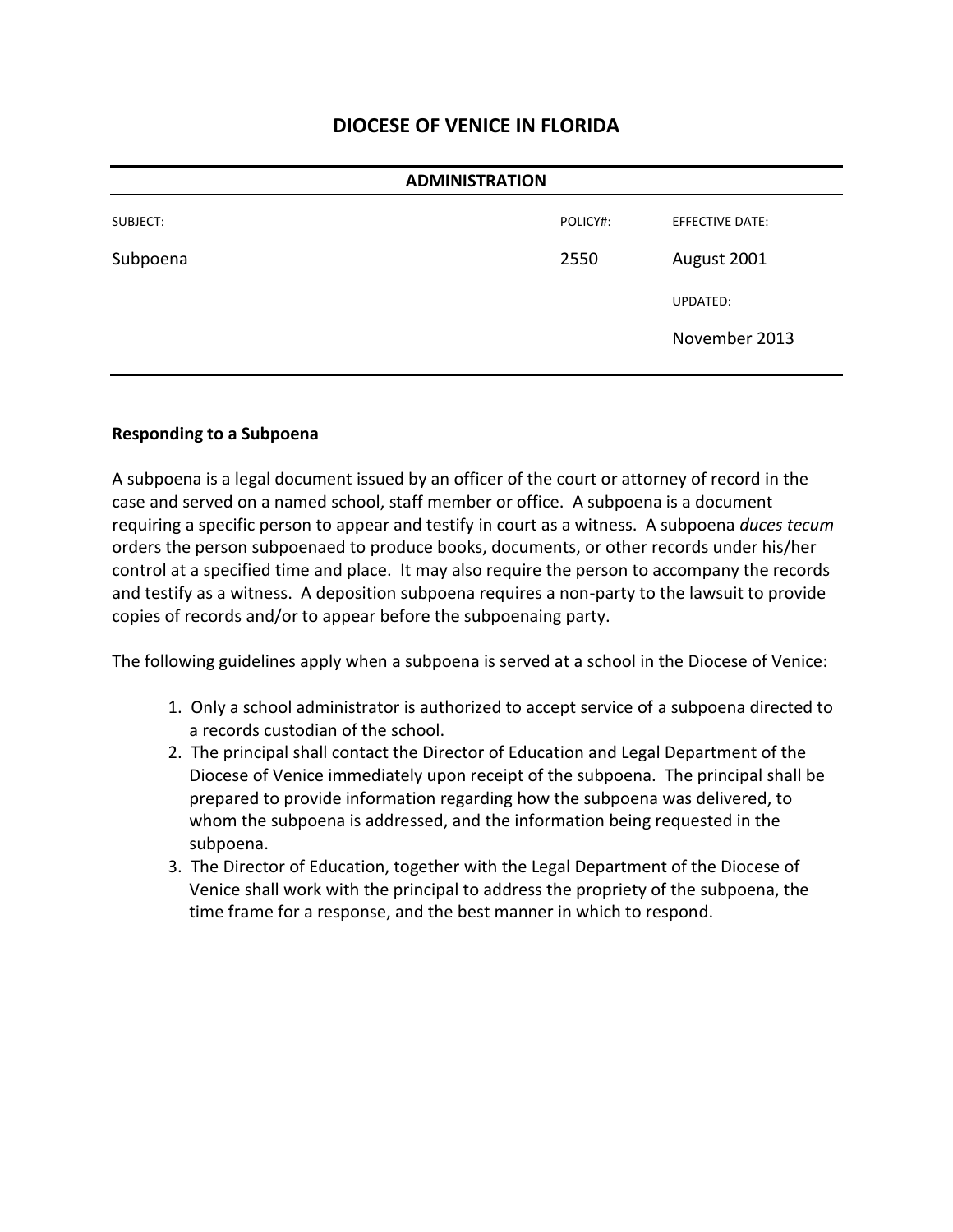| <b>FINANCES</b>                               |          |                 |
|-----------------------------------------------|----------|-----------------|
| SUBJECT:                                      | POLICY#: | EFFECTIVE DATE: |
| Financial Policies and Procedures for Schools | 3001     | April 2010      |

In collaboration with the Diocese of Venice Finance Department and the Department of Education, each school shall comply with the Diocesan Financial Policies and Procedures for Schools Manual.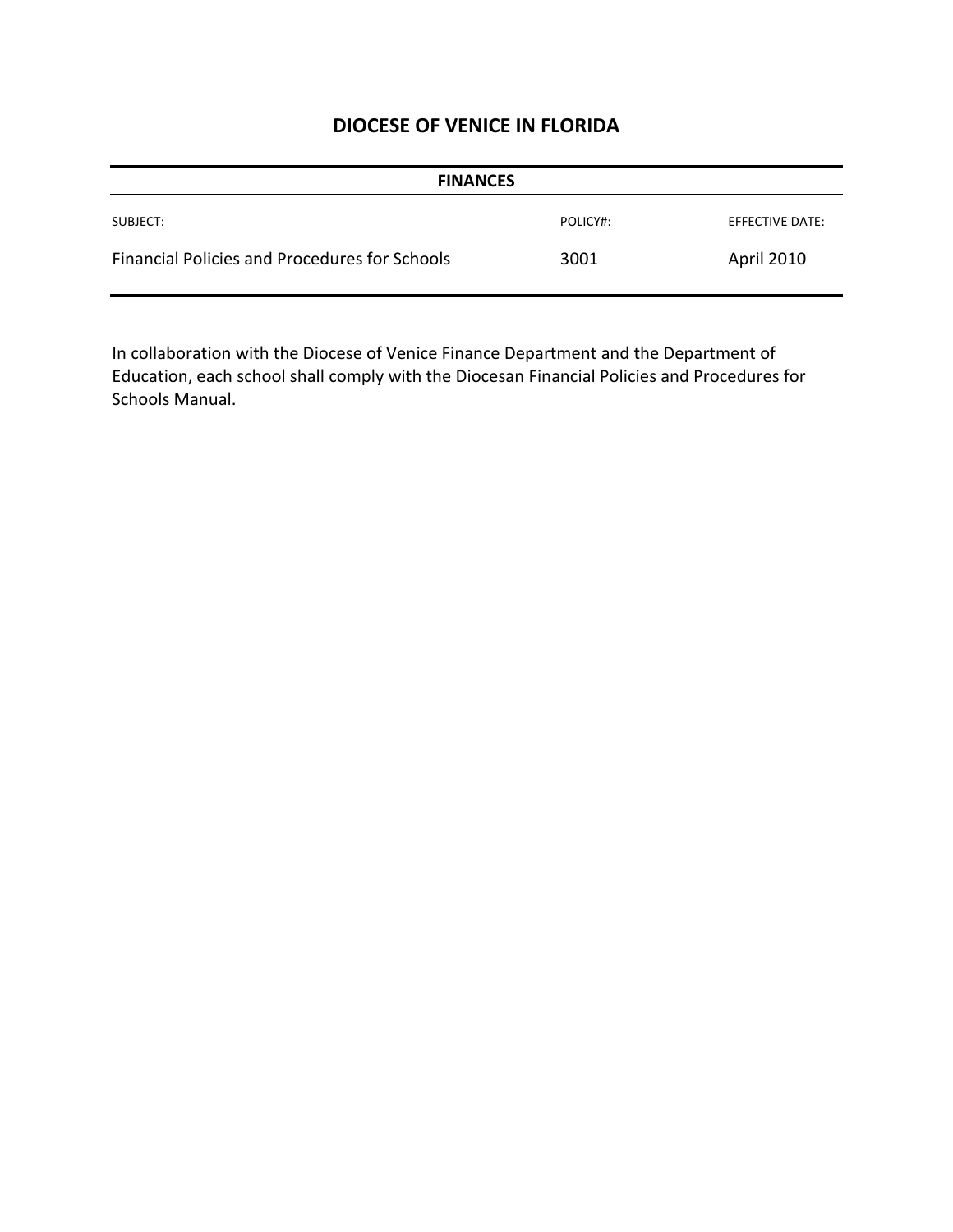| <b>FINANCES</b>        |          |                        |
|------------------------|----------|------------------------|
| SUBJECT:               | POLICY#: | EFFECTIVE DATE:        |
| Promulgation of Budget | 3130     | Updated:<br>April 2010 |

A summary of the approved budget shall be made available to the school community. It shall indicate clearly the projected per pupil cost, tuition and other anticipated revenues, as well as an overview of planned expenditures.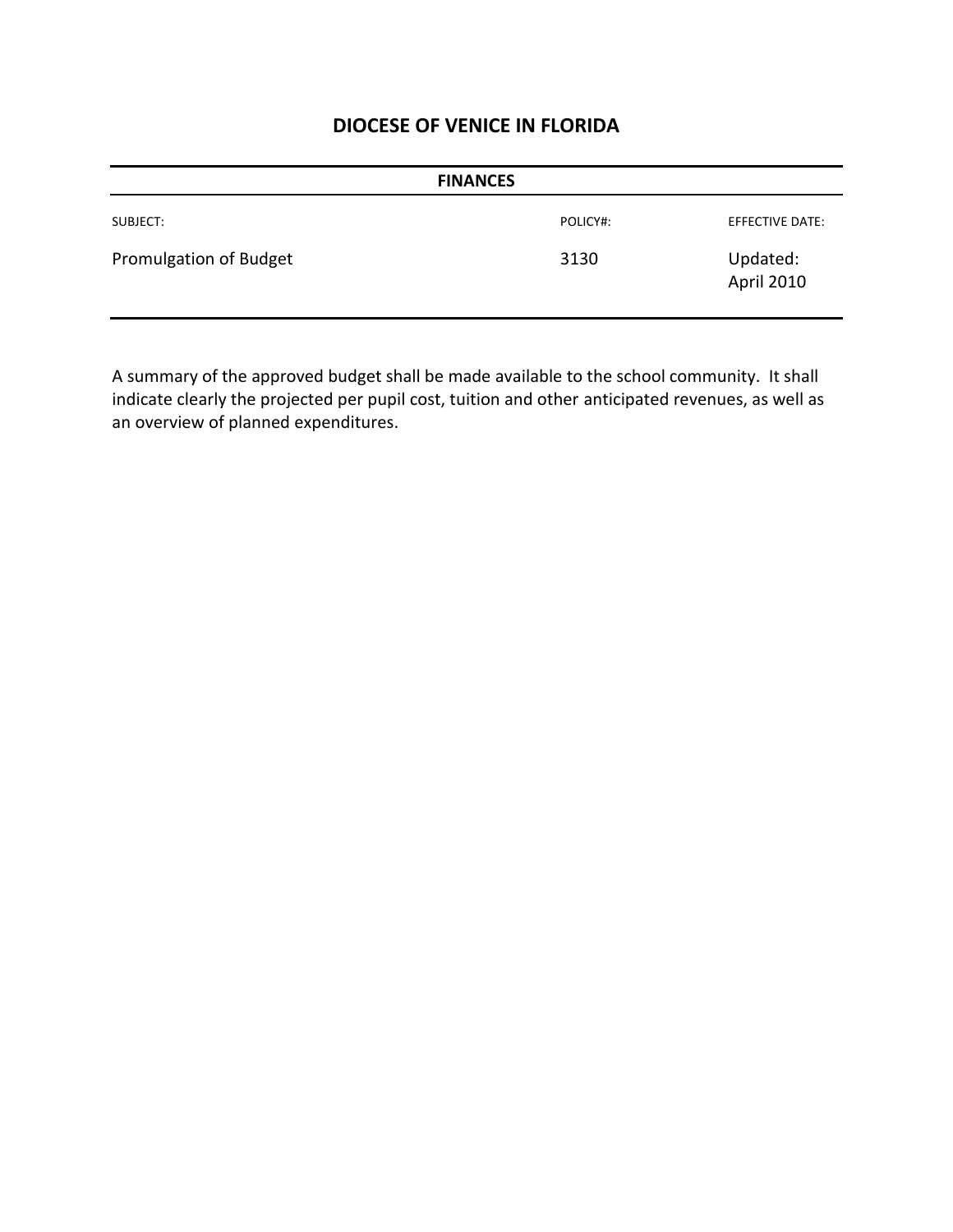| <b>FINANCES</b>                     |          |                        |
|-------------------------------------|----------|------------------------|
| SUBJECT:                            | POLICY#: | <b>EFFECTIVE DATE:</b> |
| State and Federally Funded Programs | 3230     | January 1994           |
|                                     |          | <b>REVIEWED:</b>       |
|                                     |          | April 2010             |
|                                     |          |                        |

Schools in the Diocese of Venice are encouraged to participate in state and federally-funded programs for which they qualify. Verification of participants should be sent to the Diocesan Education Department as requested. The extent and scope of the participation is determined by the respective state and federal guidelines as they apply to an individual school.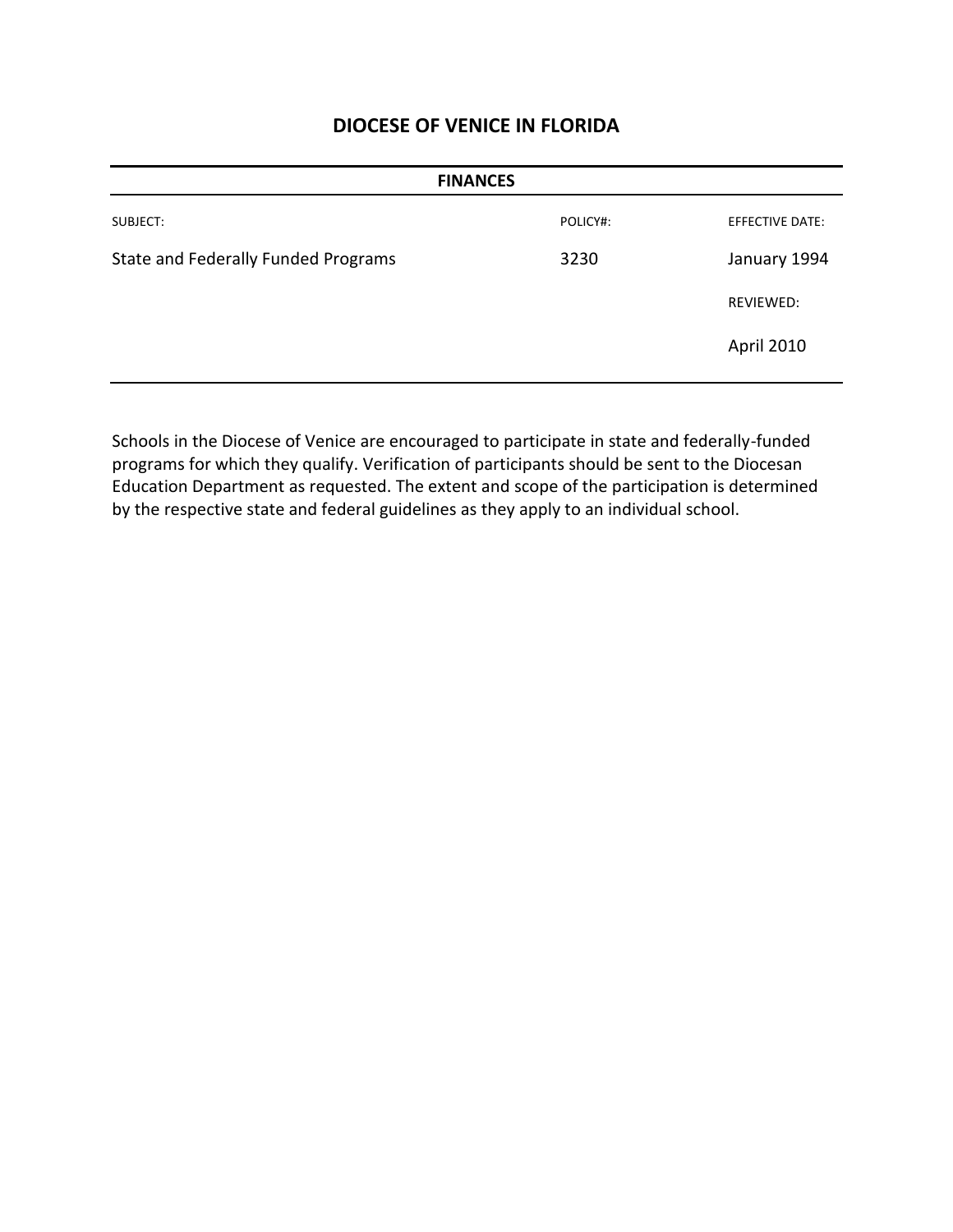| <b>FINANCES</b>           |          |                             |  |
|---------------------------|----------|-----------------------------|--|
| SUBJECT:                  | POLICY#: | <b>EFFECTIVE DATE:</b>      |  |
| <b>Payment of Tuition</b> | 3240     | August 2001                 |  |
|                           |          | UPDATED:                    |  |
|                           |          | April 2010<br>November 2013 |  |

The total cost of the educational program must be borne by the parent/legal guardian. This cost may be realized through a combination of tuition, fees, fund raising and parish/parishes and/or diocesan subsidy. Tuition rates for students whose legal guardian is parish-supporting shall not exceed the per pupil cost according to the current budget.

It is desirable that no Catholic child be excluded from a Catholic school for reasons of money, and therefore, tuition reductions are to be made available as specified in the Diocesan Financial Policies and Procedures for Schools Manual. (See Policy # 3001.)

The tuition rate of non-affiliated students shall be determined by the local policy.

### Rule:

- 1. Tuition should be collected in accordance with the Diocesan Financial Policies and Procedures for Schools Manual.
- 2. Procedures for collecting delinquent tuition shall be made known to the students and their families at the time of registration.
- 3. The Diocese of Venice supports all reasonable efforts to secure compliance with these regulations, including the denial of continued services and the refusal of schools to admit students to scheduled examinations if tuition accounts are not current.
- 4. If outstanding tuition for a student remains at the end of a given school year, arrangements must be made for timely repayment of that debt prior to entering into a new agreement for the upcoming school year. Only students whose accounts are paid in full may be re-admitted for the new school year.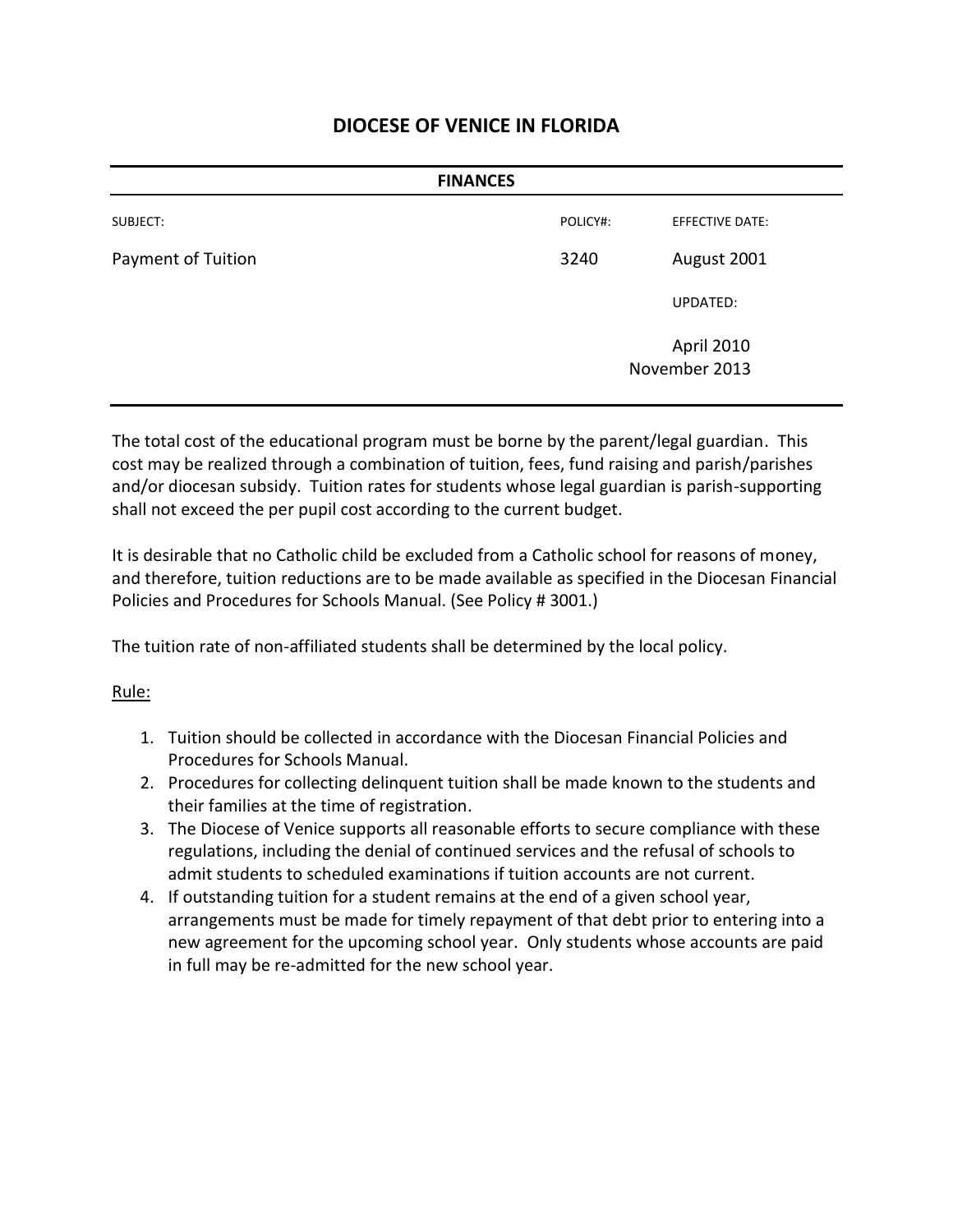| <b>PERSONNEL</b>               |          |                        |
|--------------------------------|----------|------------------------|
| SUBJECT:                       | POLICY#: | <b>EFFECTIVE DATE:</b> |
| Personnel: Religious Community | 4110     | January 1994           |

Pastors of elementary schools and secondary school administrators must consult with the Vicar for Religious and the Diocesan Office of Education and must obtain written permission from the Bishop or his representative prior to contacting a religious community to serve in a school.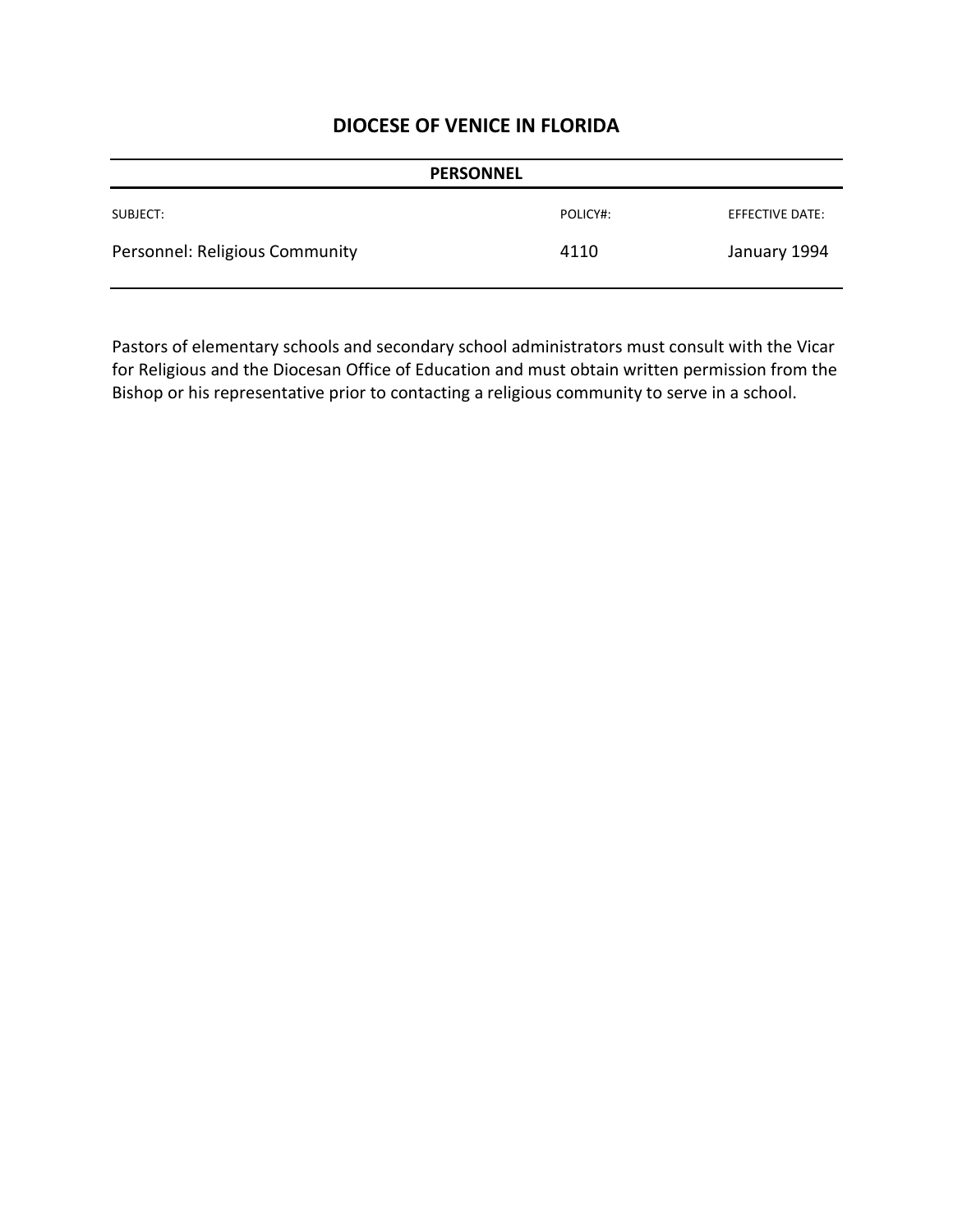|                                       | <b>PERSONNEL</b> |                 |
|---------------------------------------|------------------|-----------------|
| SUBJECT:                              | POLICY#:         | EFFECTIVE DATE: |
| Personnel: Priest, Brother and Sister | 4110A            | January 1994    |

Pastors of elementary schools and secondary school administrators must consult with the Vicar for Religious before a priest, brother, or sister can be engaged to work in a school. Pastors and secondary school administrators must consult with the Chancellor's office before a priest can be engaged to work in a school.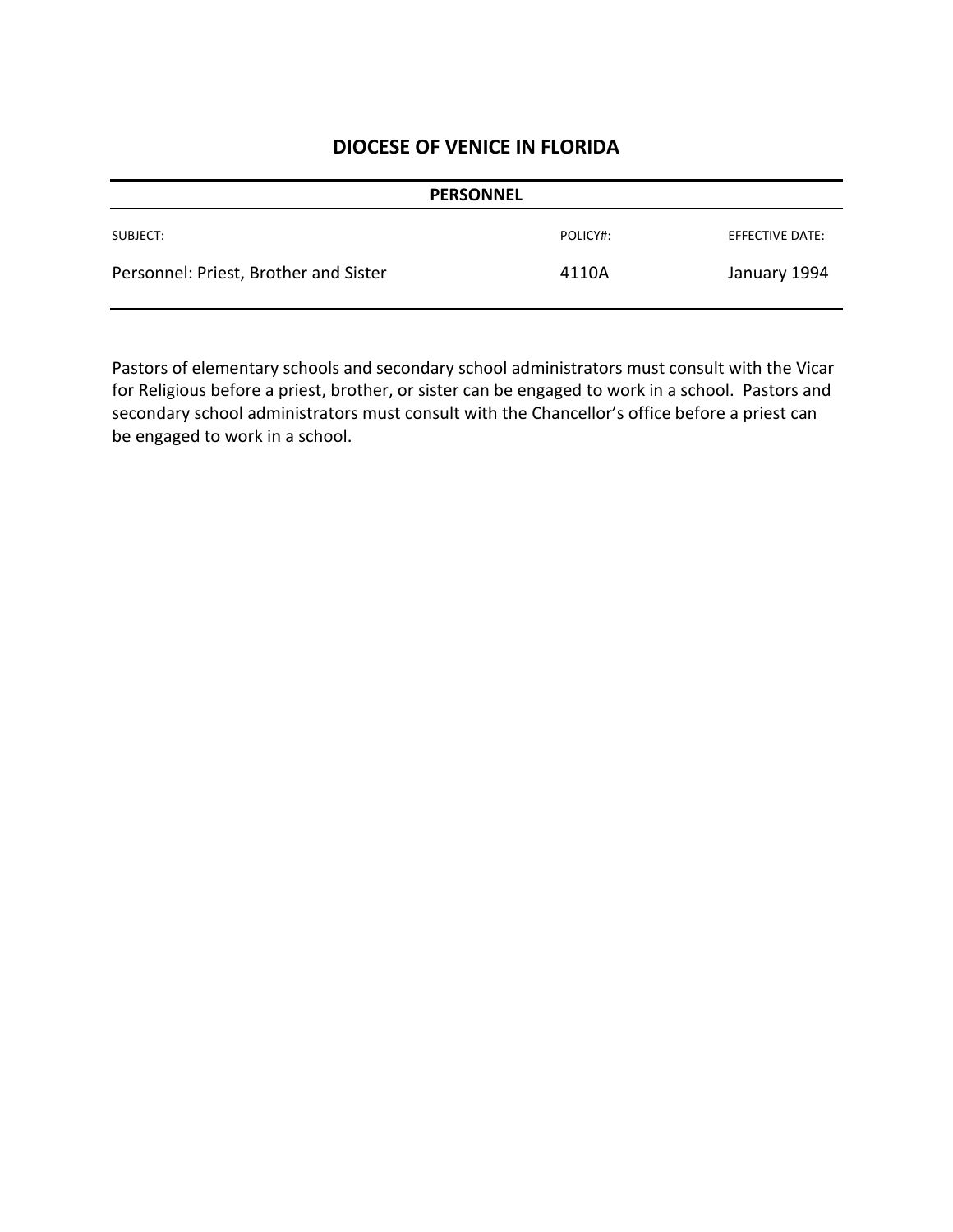| <b>PERSONNEL</b> |          |                 |
|------------------|----------|-----------------|
| SUBJECT:         | POLICY#: | EFFECTIVE DATE: |
| Fair Employment  | 4111     | January 1994    |

Personnel shall be employed without discrimination as to race, sex, age or national origin. All qualifications being equal, Catholic teachers will receive priority for appointment.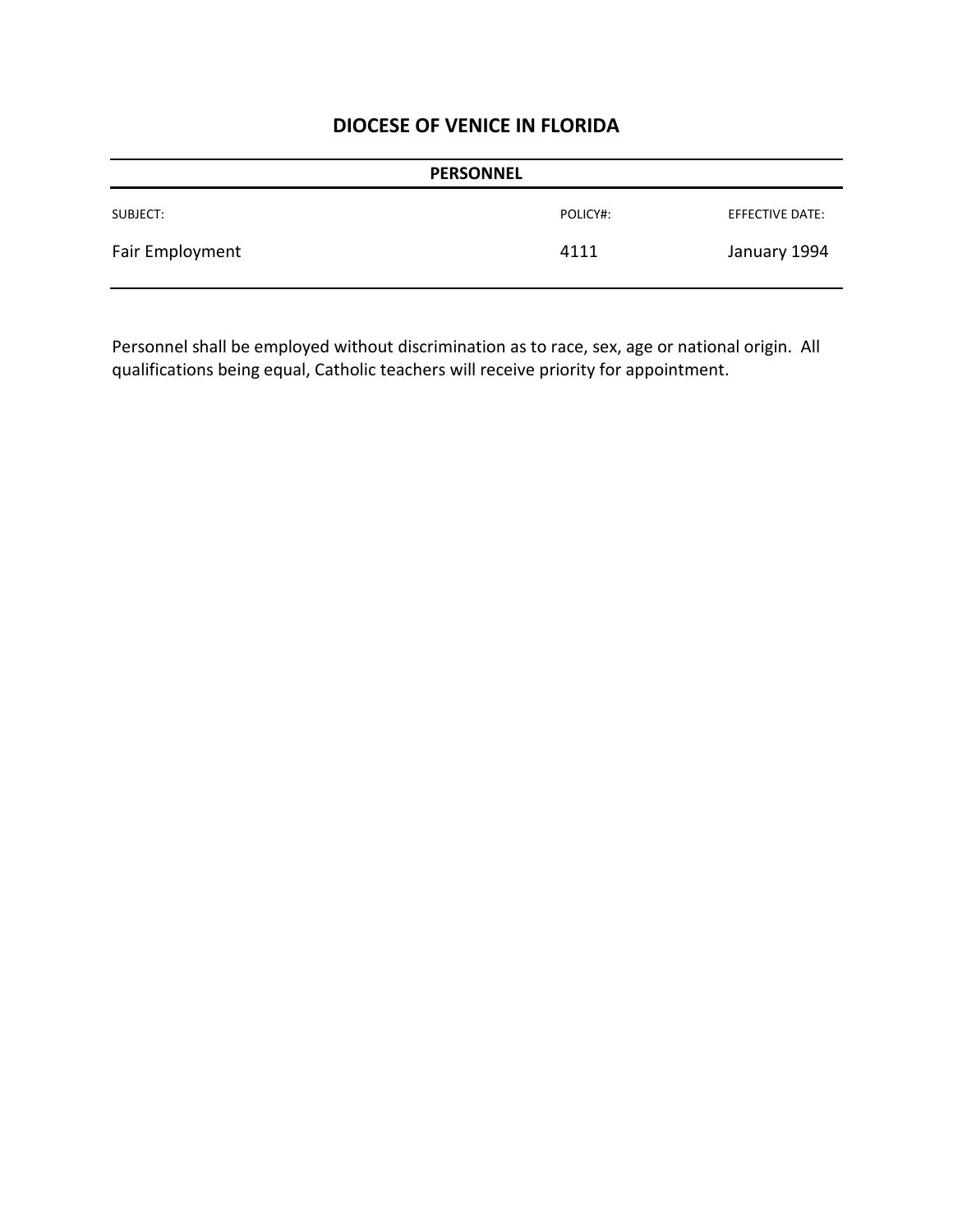|                   | <b>PERSONNEL</b> |                 |
|-------------------|------------------|-----------------|
| SUBJECT:          | POLICY#:         | EFFECTIVE DATE: |
| Contract: Teacher | 4112.1           | January 1994    |

It is required that the school enters into a formal agreement with each of its full time lay teachers and with those religious seeking formal individual agreements.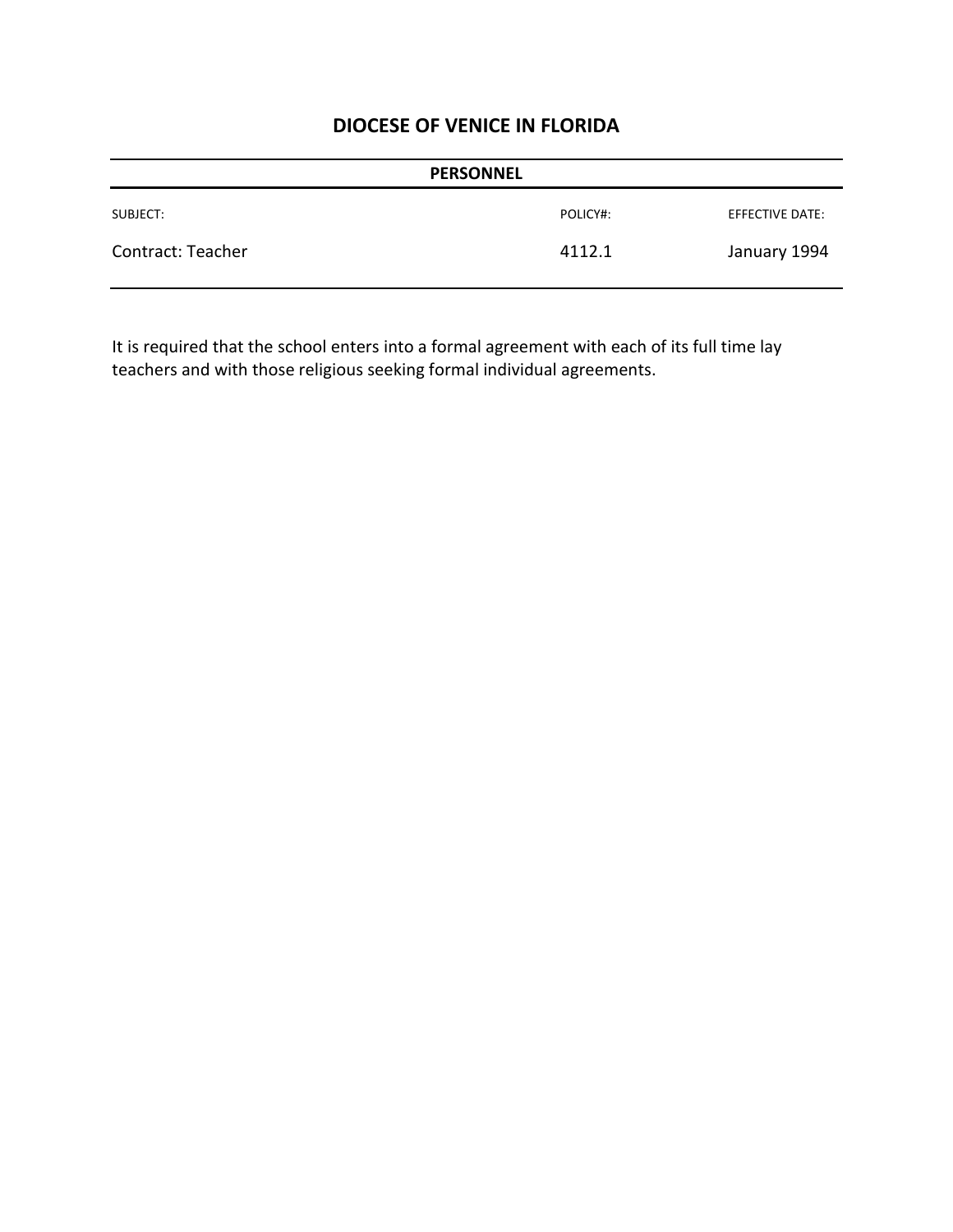| <b>PERSONNEL</b> |                        |
|------------------|------------------------|
| POLICY#:         | <b>EFFECTIVE DATE:</b> |
| 4112.2           | September 2000         |
|                  | <b>REVISION DATE:</b>  |
|                  | August 2007            |
|                  |                        |

Teachers coming from Catholic schools within the Florida Province will receive credit for all the years they have taught. Teachers coming from Catholic schools outside the Province or from public or other non-public schools will receive up to ten years of credit.

Persons coming from the business world who are pursuing certification in education will receive a salary commensurate with their experience and ability and within the framework of the Diocesan Salary Scale. Principals, in consultation with pastor/Director of Education, may use their discretion in determining the beginning salary.

Persons filling critical needs areas will receive a salary commensurate with their experience and ability and within the framework of the Diocesan Salary Scale. Principals, in consultation with pastor/Director of Education, may use their discretion in determining the beginning salary.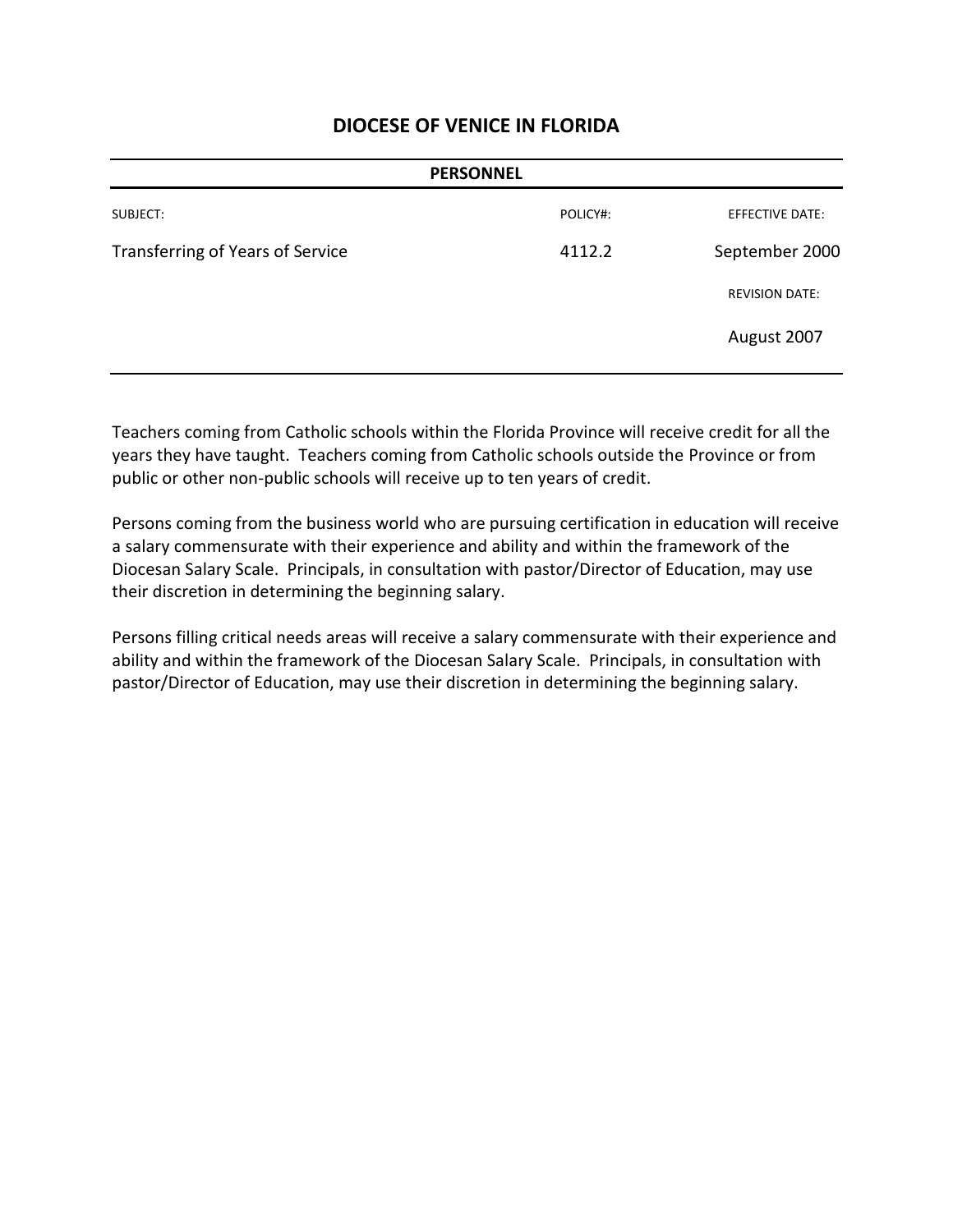| <b>PERSONNEL</b>          |          |                 |
|---------------------------|----------|-----------------|
| SUBJECT:                  | POLICY#: | EFFECTIVE DATE: |
| <b>Health Examination</b> | 4113     | January 1994    |

In accordance with the policy of the state and county or district jurisdiction, every member of the faculty, as well as other school personnel, will comply with the stipulated health regulations.

Each teacher is required to provide a current health certificate prior to employment.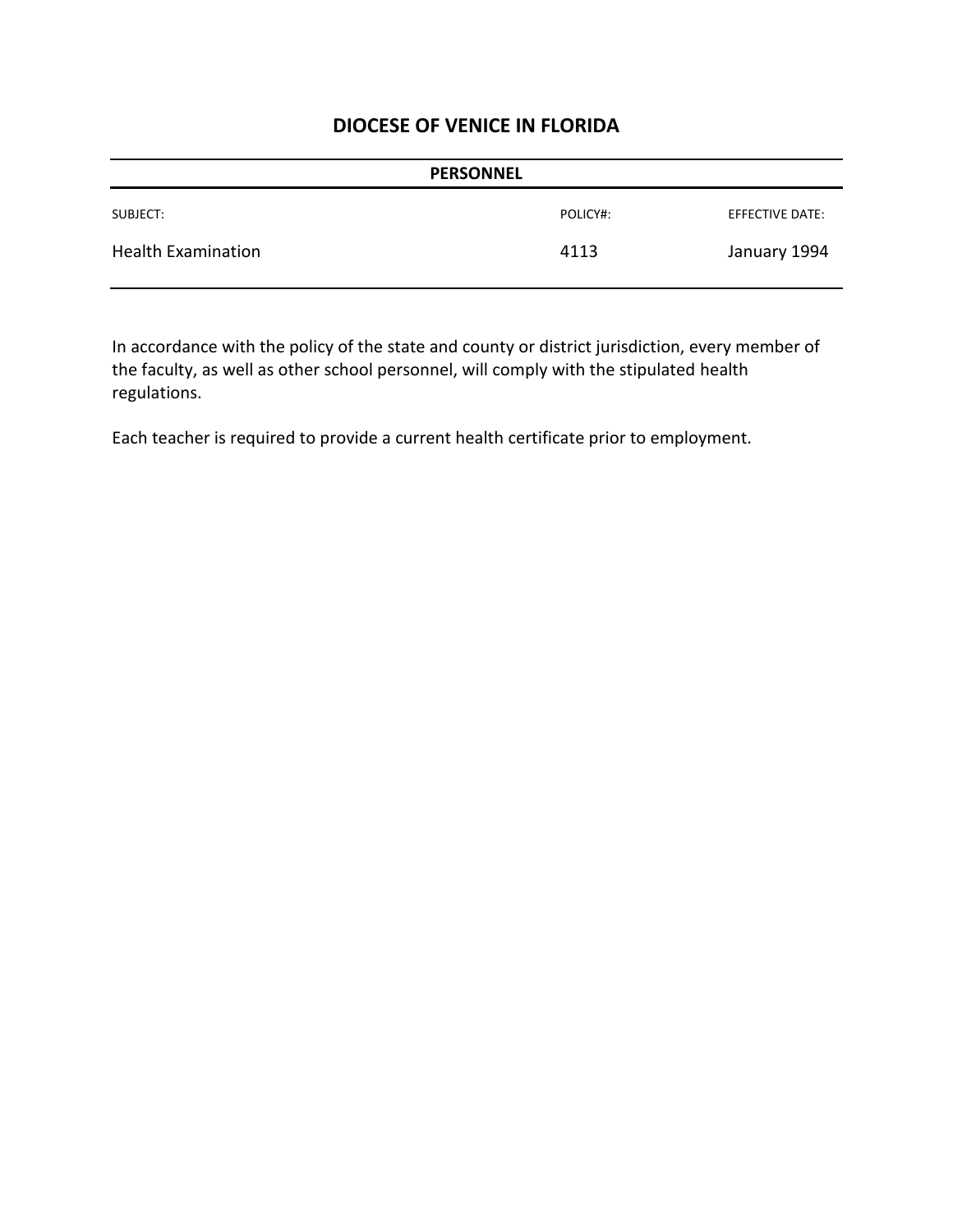| <b>PERSONNEL</b>              |          |                 |
|-------------------------------|----------|-----------------|
| SUBJECT:                      | POLICY#: | EFFECTIVE DATE: |
| <b>Professional Standards</b> | 4113A    | January 1994    |

Standards for professional staff shall meet the criteria of the appropriate accrediting agency, i.e., Florida Catholic Conference, Southern Association of Colleges and Schools.

All teachers of religion shall meet the criteria established by the Bishop of the Diocese of Venice and the Office of Catechesis.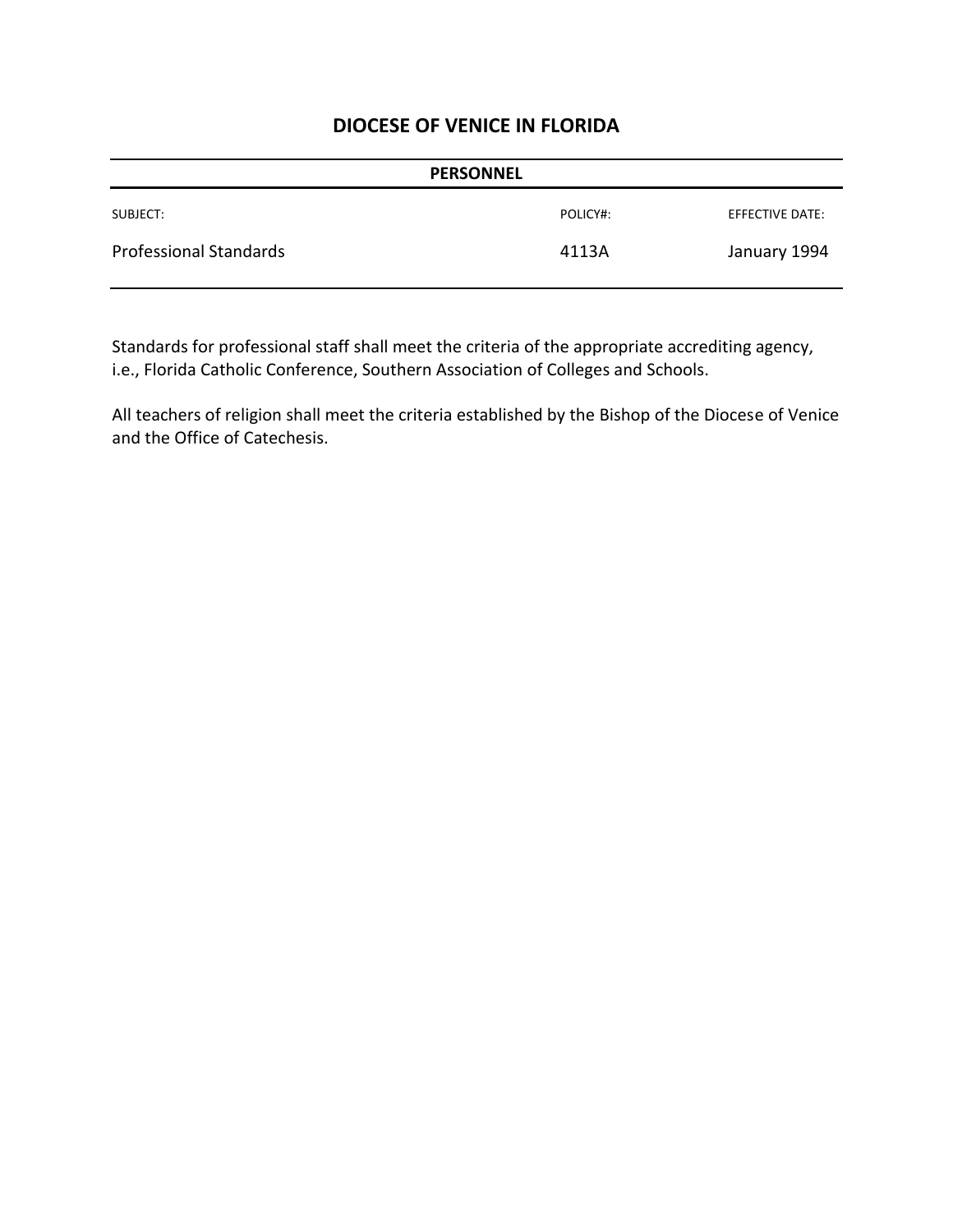|                                                | <b>PERSONNEL</b> |                        |
|------------------------------------------------|------------------|------------------------|
| SUBJECT:                                       | POLICY#:         | <b>EFFECTIVE DATE:</b> |
| School Day: Times for<br>Consultation/Tutoring | 4114             | May 2002               |
|                                                |                  | <b>REVISION DATE:</b>  |
|                                                |                  | February 2008          |
|                                                |                  |                        |

A certain amount of time apart from official school hours shall be set aside in order to provide consultation with and/or to give some additional help to students and for meeting with parents.

If ongoing remediation or tutoring is needed, the parent should/may arrange for a paid tutor to work with the child.

Tutoring may be offered on school premises after regular school hours and/or during the summer. Tutoring may be provided by teachers from the school, or by other tutors approved by the principal. Students from other schools may be included in tutoring sessions with the approval of the principal.

The school shall publish a list of tutors with the fee schedule appropriate for one-on-one or small group sessions. Parents shall not be required to use a specific tutor.

A teacher will generally not accept payment for tutoring a child in the subject(s) he/she teaches that child during the school day, unless

- 1. There is no one else available to tutor that grade level or subject, or
- 2. The parents specifically request that particular teacher and the principal approves, and
- 3. The teacher also provides consultation and time for additional help without charges to that student as described in the first paragraph above.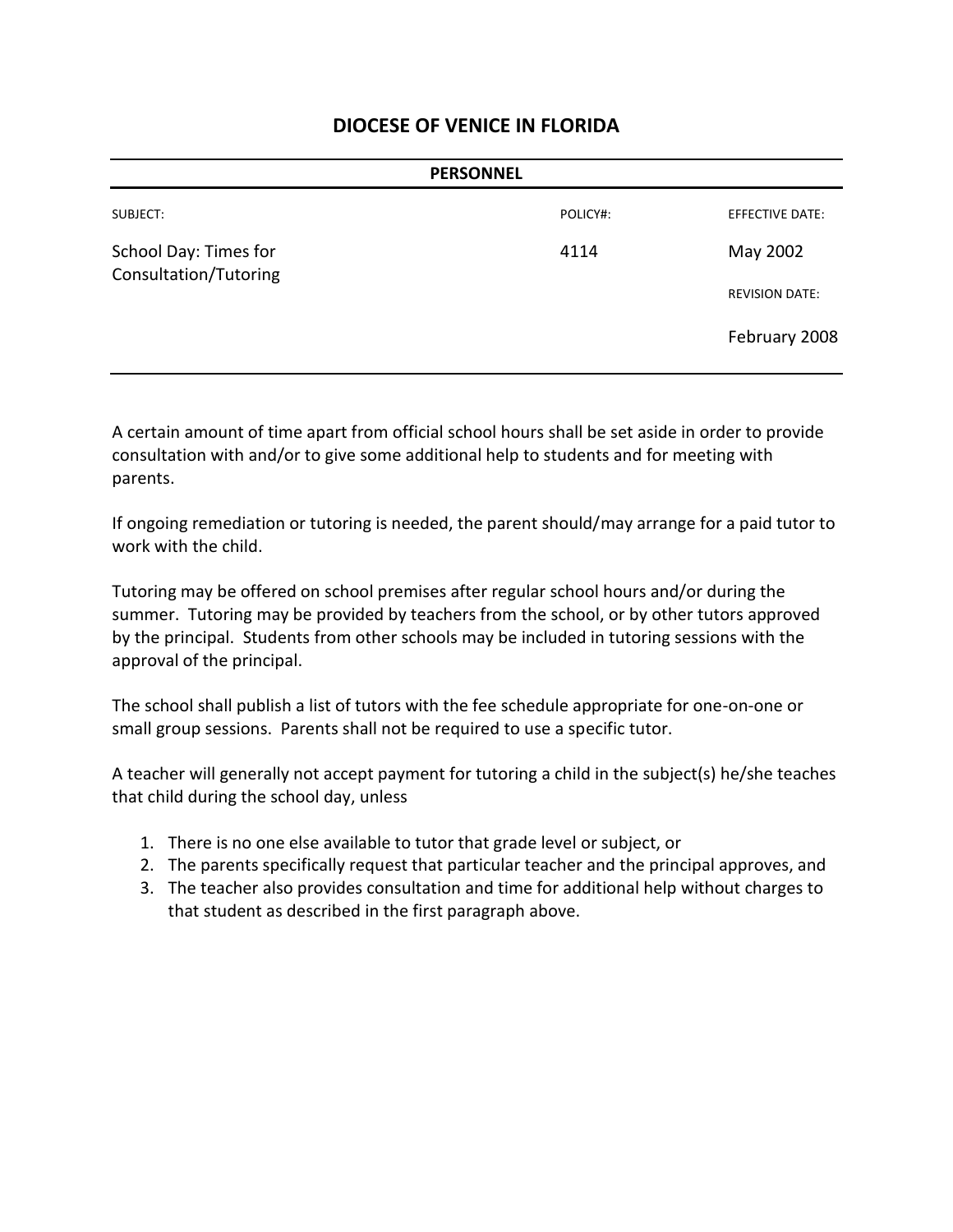|                      | <b>PERSONNEL</b> |                 |
|----------------------|------------------|-----------------|
| SUBJECT:             | POLICY#:         | EFFECTIVE DATE: |
| Conflict of Interest | 4115             | September 2000  |

Employees are prohibited from engaging in any activity, practice, or conduct which conflicts with, or appears to conflict with, the interests of the school.

Employees are expected to represent the school in a positive and ethical manner. Thus employees have an obligation to avoid conflicts of interest and refer questions and concerns about potential conflicts to the administration.

Employees may not accept any employment relationship with any organization that does business with, or competes with, the school. Employees who engage in self-employment are ineligible to provide contract services to the school due to the appearance of a conflict of interest.

Employees must disclose any financial interest they or their immediate family have in any firm that does business with the school. The school may require divestiture of the interest if the school considers the financial interest to be in conflict with the school's best interests.

Employees and their immediate family (husband, wife, parents and children) may not accept gifts, except those of nominal value (under \$50.00) or any special discounts or loans from persons or firms doing, or seeking to do, business with the school without approval of the administration. This nominal value includes personal gifts from students or their families.

Any conflict or potential conflict of interest must also be disclosed to the administration. Failure to do so will result in discipline, up to and including termination.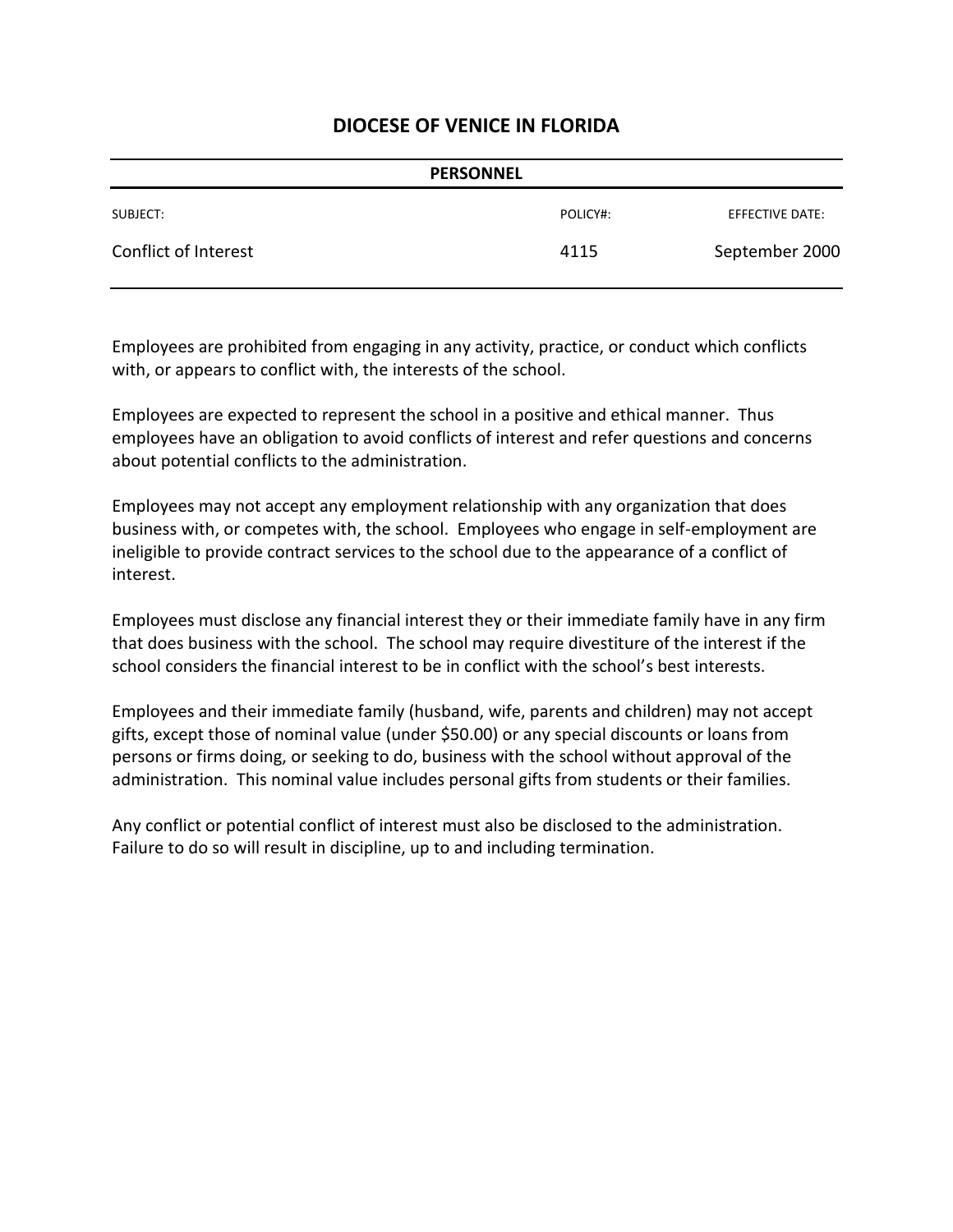| <b>PERSONNEL</b>                |          |                 |
|---------------------------------|----------|-----------------|
| SUBJECT:                        | POLICY#: | EFFECTIVE DATE: |
| <b>Evaluation of Principals</b> | 4116     | January 1994    |

The performance of all principals shall be evaluated according to a process established by the Department of Education.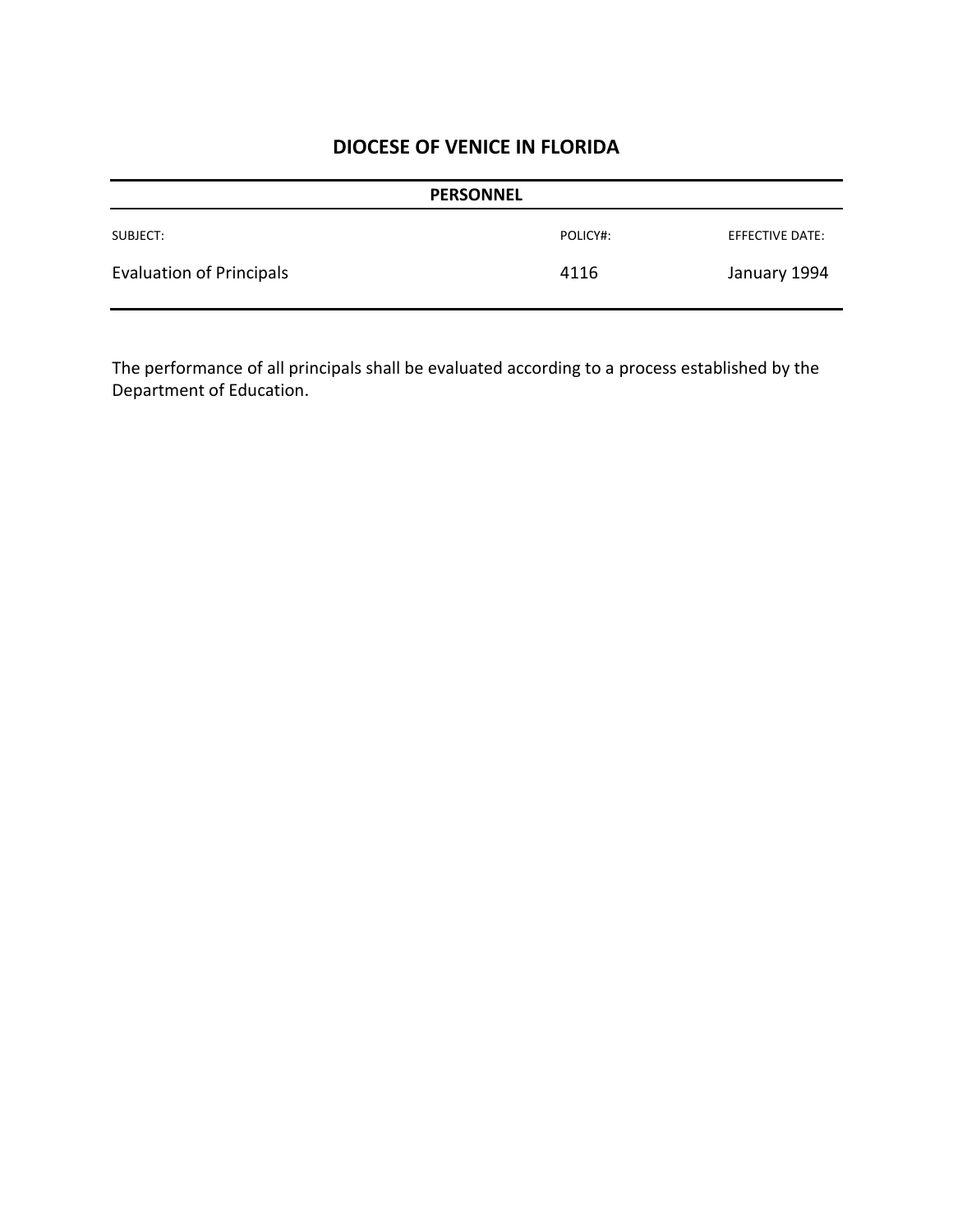|                                      | <b>PERSONNEL</b> |                 |
|--------------------------------------|------------------|-----------------|
| SUBJECT:                             | POLICY#:         | EFFECTIVE DATE: |
| <b>Formal Evaluation of Teachers</b> | 4116.1           | January 1994    |

Teachers are formally evaluated by the principal or the assistant principal according to the process established by the Diocesan Department of Education.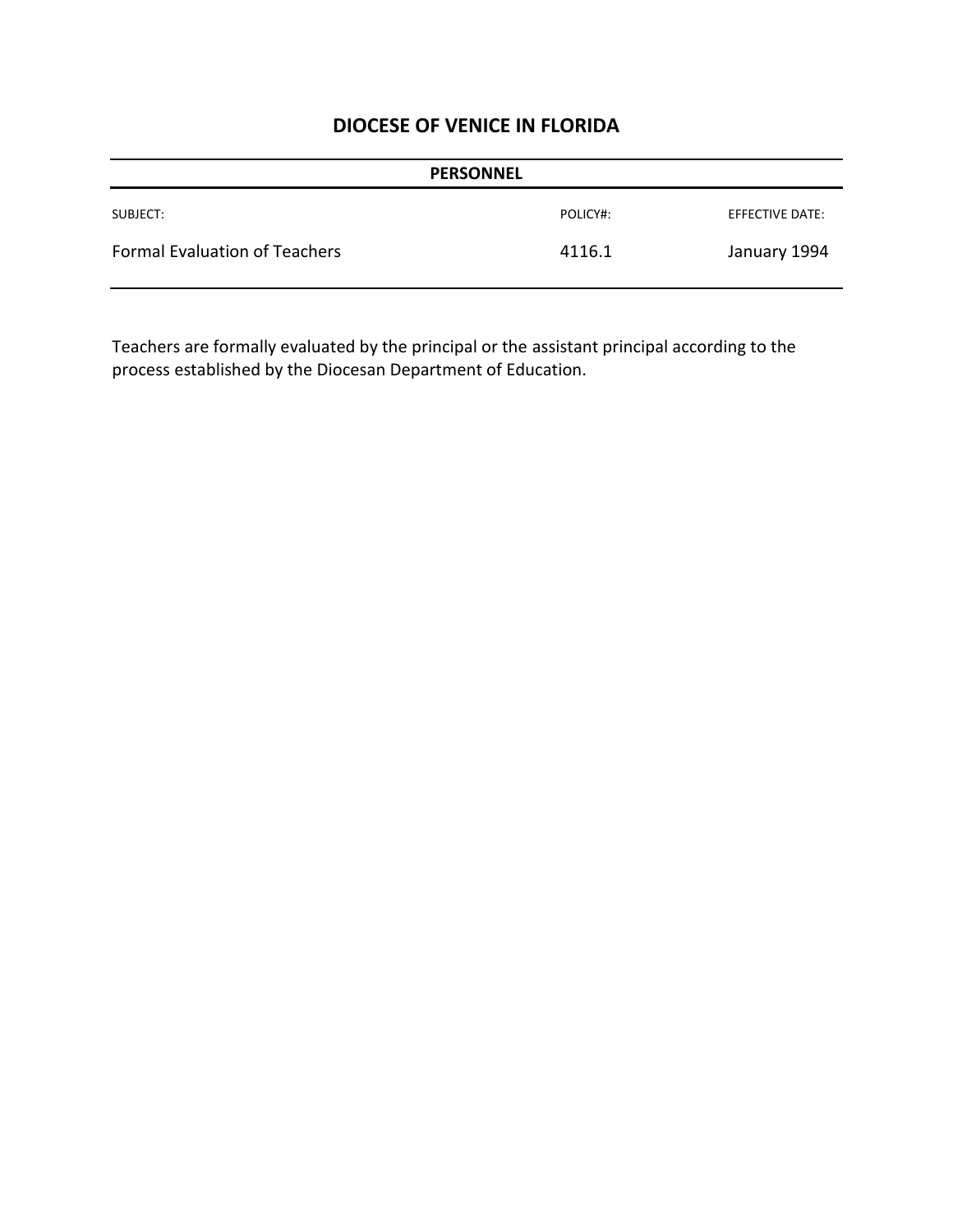|                    | <b>PERSONNEL</b> |                        |
|--------------------|------------------|------------------------|
| SUBJECT:           | POLICY#:         | <b>EFFECTIVE DATE:</b> |
| Teacher Discipline | 4117.1           | January 1994           |

Disciplinary measures may be imposed upon a teacher in the event of neglect of duty, incompetency, insubordination, misconduct in the teaching position, persistent or chronic absence, or for conduct morally or ethically deficient or detrimental to the religious doctrines and tenets of the Catholic Church or other similar actions.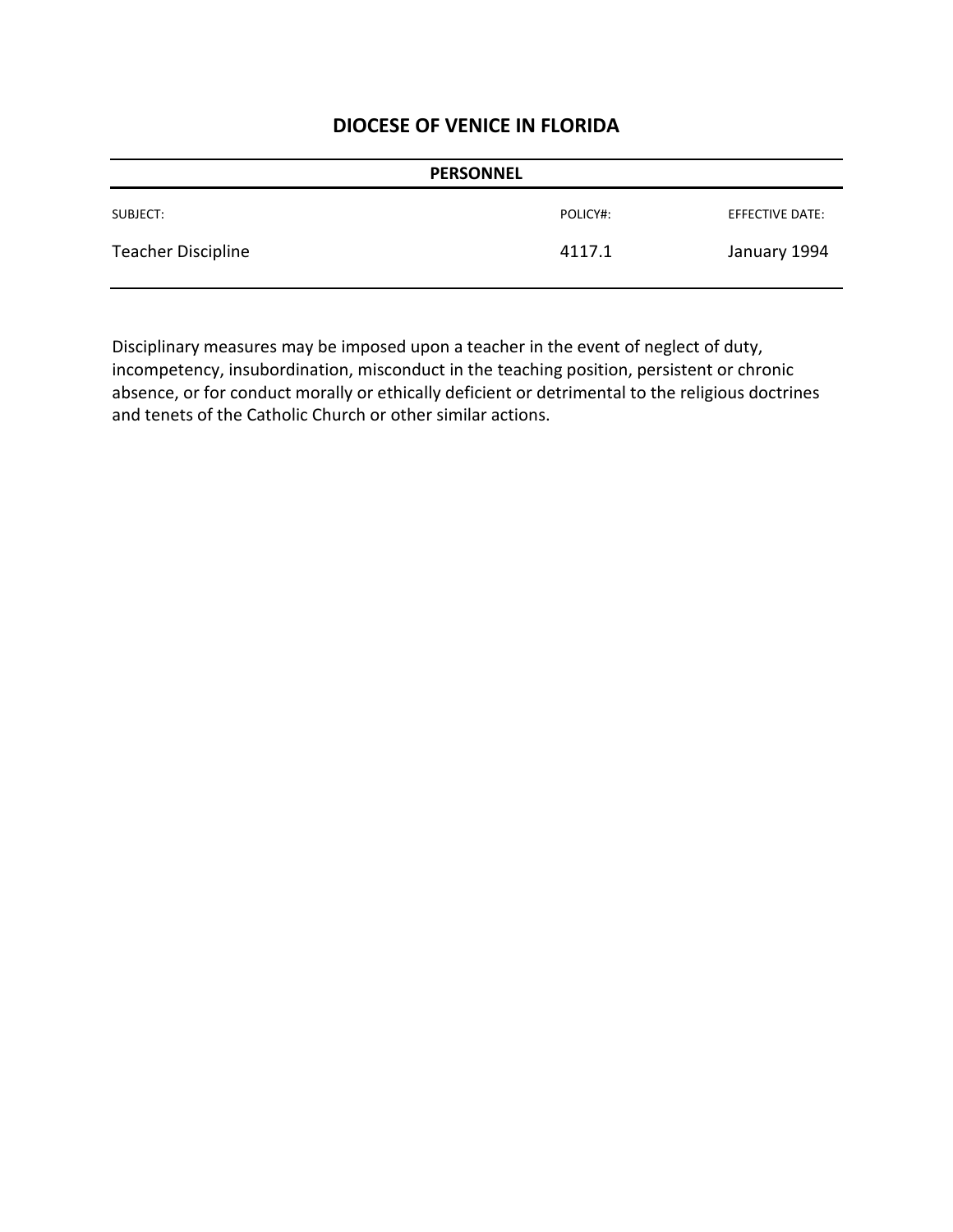| <b>PERSONNEL</b>                    |          |                 |
|-------------------------------------|----------|-----------------|
| SUBJECT:                            | POLICY#: | EFFECTIVE DATE: |
| <b>Professional Staff Transfers</b> | 4118     | August 2003     |

Professional staff transfers may be necessary from time to time, either within a diocesan school or from time to time, either within a diocesan school or from one school to another. Reasons for such a transfer might include changes in student enrollment, staff relocation or convenience, reductions in force in a given school, to better match professional expertise with student needs, etc. The following guidelines will apply:

- 1. Whenever a vacancy exists, it will be posted on the diocesan website and any professional staff currently employed in the DOV is free to apply. However, before interviewing the teacher or other professional staff for the vacant position, the staff member and principal/administrator of the hiring school are to inform the principal of the school at which the staff member is employed.
- 2. If a staff member is interested in transferring to another diocesan school for the following year, he/she shall notify his/her principal/administrator in writing of this intent by April 1 and the reasons therefore. All such requests shall be handled confidentially.
- 3. If the proposed transfer is initiated by administrator/principal, he/she shall advise the staff member of the reasons for this proposed transfer and identify the alternatives to transfer.
- 4. A transfer may only take place with the prior approval of the Director of Education.
- 5. The primary consideration in authorizing any transfer is the best interests of the students.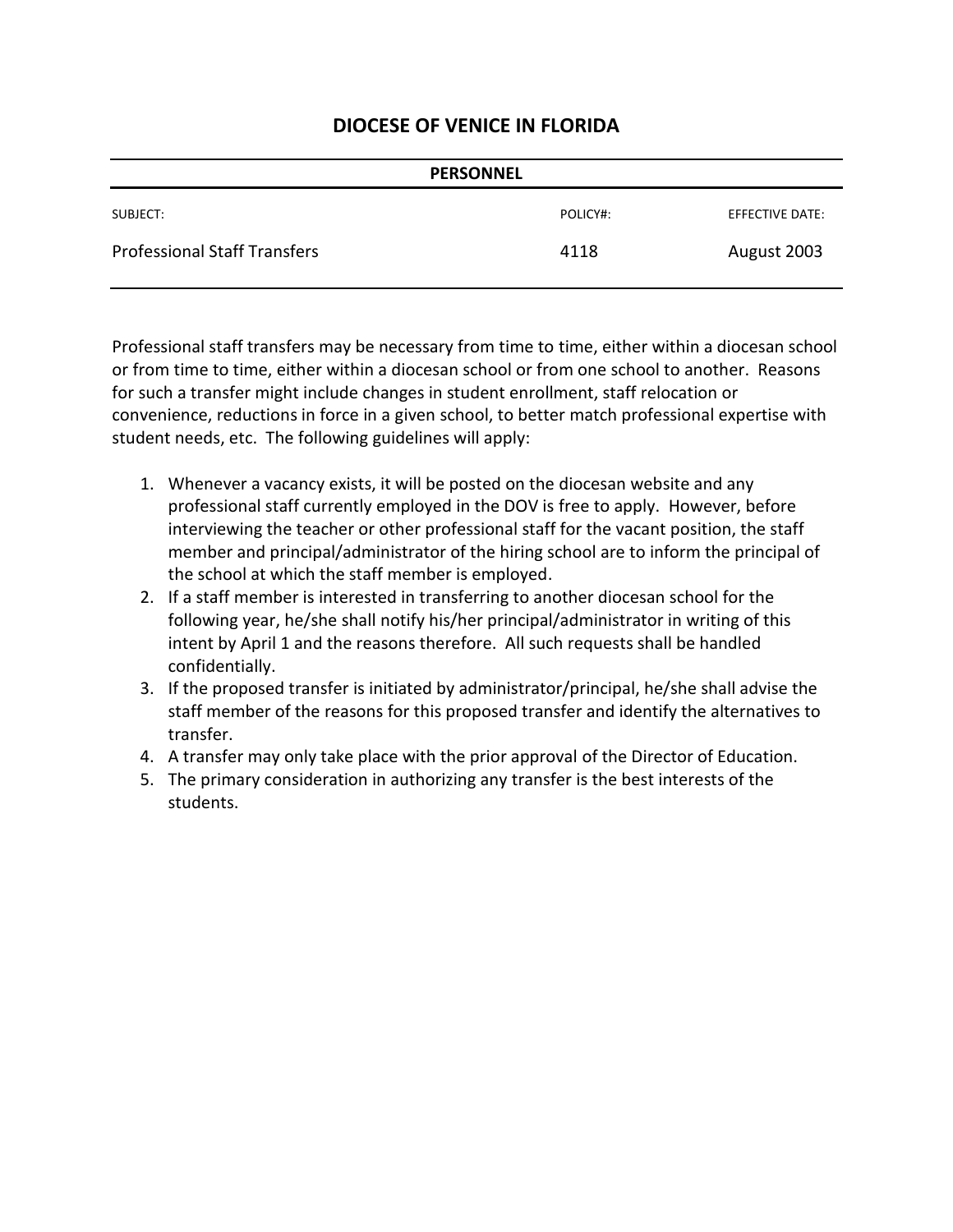|                                  | <b>PERSONNEL</b> |                        |
|----------------------------------|------------------|------------------------|
| SUBJECT:                         | POLICY#:         | <b>EFFECTIVE DATE:</b> |
| Termination of Teacher Agreement | 4119             | January 1994           |
|                                  |                  | <b>REVISION DATE:</b>  |
|                                  |                  | August 2001            |
|                                  |                  |                        |

In the event that the Principal is not reasonably satisfied with the performance of a teacher for any reason (including but not limited to neglect of duty, incompetency, incompatibility, insubordination, misconduct in the teaching position, persistent or chronic absence, or for conduct morally or ethically deficient or detrimental to the religious doctrines and tenets of the Catholic Church, or other similar actions), the principal, after consultation with the Pastor/Director of Education, may terminate this Agreement by giving thirty (30) calendar days' notice. The determination as to what shall constitute neglect of duty; incompetency, etc. shall be in the sole and absolute discretion of the administration.

If the teacher whose Agreement has been terminated feels that the action is unjust, in the case of elementary schools, he/she may appeal to the local Pastor with further appeal to the Director of Education in accordance with diocesan procedures. Secondary school teachers follow the same procedure, except the appeal is directly to the Director of Education.

If a satisfactory resolution is not reached through the Department of Education, the teacher may have recourse to Diocesan Due Process, Article III, IV and V.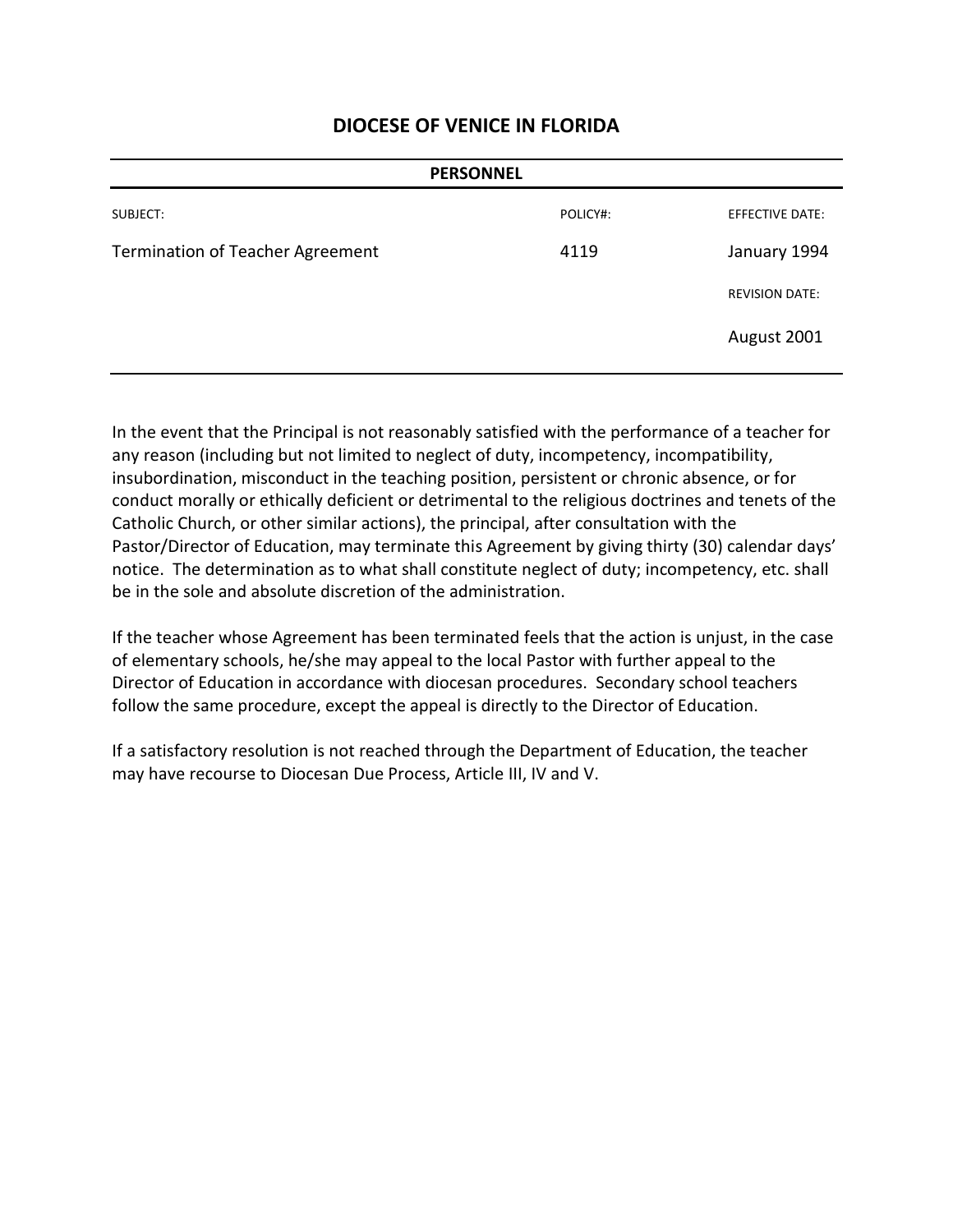|                                    | <b>PERSONNEL</b> |                        |
|------------------------------------|------------------|------------------------|
| SUBJECT:                           | POLICY#:         | <b>EFFECTIVE DATE:</b> |
| Non-Renewal of a Teacher Agreement | 4119A            | January 1994           |
|                                    |                  | <b>REVISION DATE:</b>  |
|                                    |                  | August 2001            |

In the case of non-renewal of a teacher agreement, the Principal will document the reason for non-renewal and place a copy of the documentation in the teacher's personnel file. If the teacher whose agreement has not been renewed feels that the action is unjust, in the case of the elementary schools, he/she may appeal to the local Pastor, with further appeal to the Director of Education in accordance with the procedures as set forth by the Diocesan policy. Secondary school teachers follow the same procedure, except the appeal is directly to the Director of Education.

If a satisfactory resolution is not reached through the Department of Education, the teacher may have recourse to Diocesan Due Process, Article III, IV and V.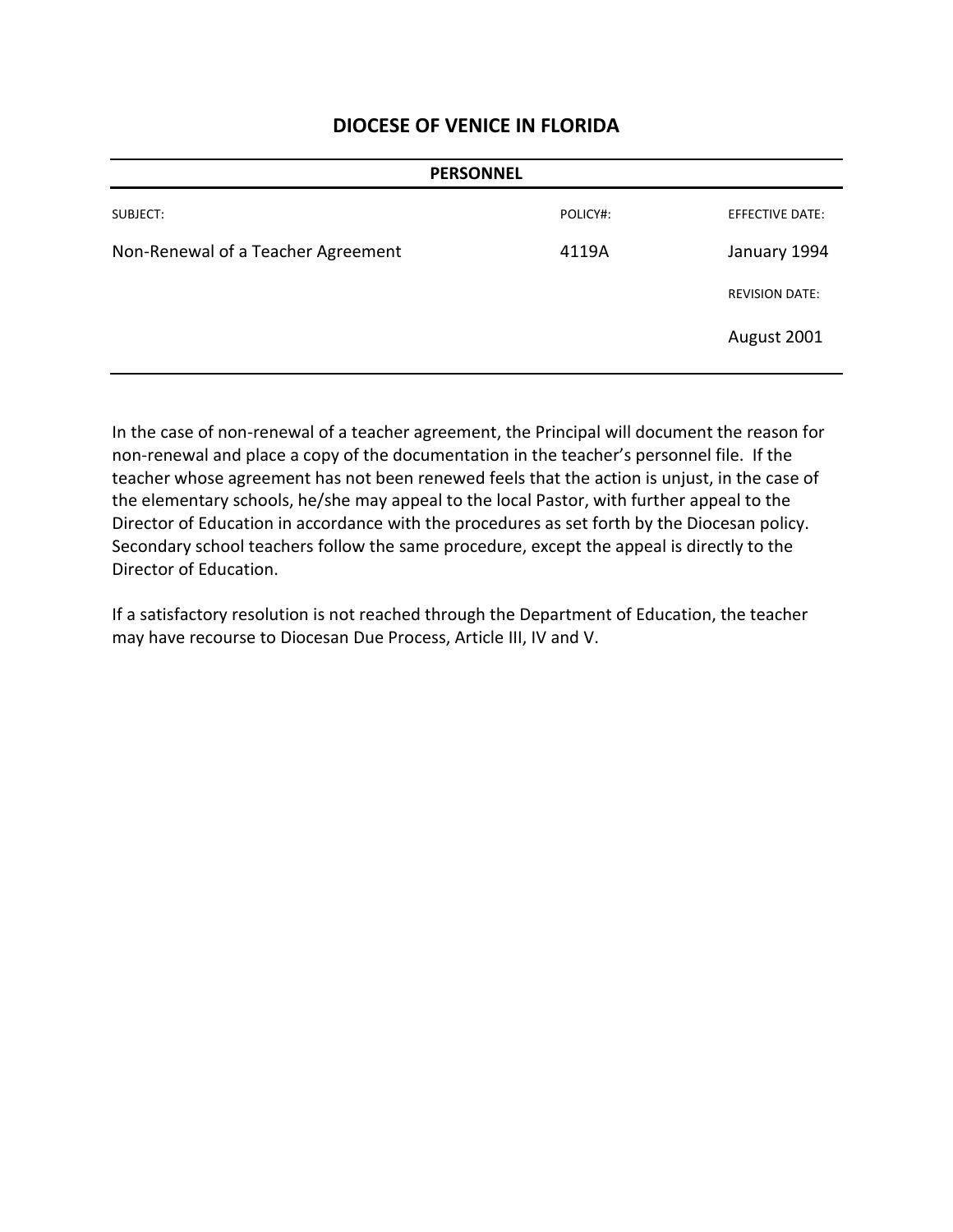| <b>PERSONNEL</b>                                                 |          |                        |
|------------------------------------------------------------------|----------|------------------------|
| SUBJECT:                                                         | POLICY#: | <b>EFFECTIVE DATE:</b> |
| Appeal for Principals under Contract<br>In the Diocese of Venice | 4121     | May 1996               |
|                                                                  |          | <b>REVISION DATE:</b>  |
|                                                                  |          | August 2001            |

If the principal whose agreement has been terminated feels that the action is unjust, in the case of the elementary schools, he/she may appeal to the Diocesan Director of Education.

Secondary school principals follow the same procedure.

If a satisfactory resolution is not reached through the Department of Education, the principal may have recourse to Diocesan Due Process.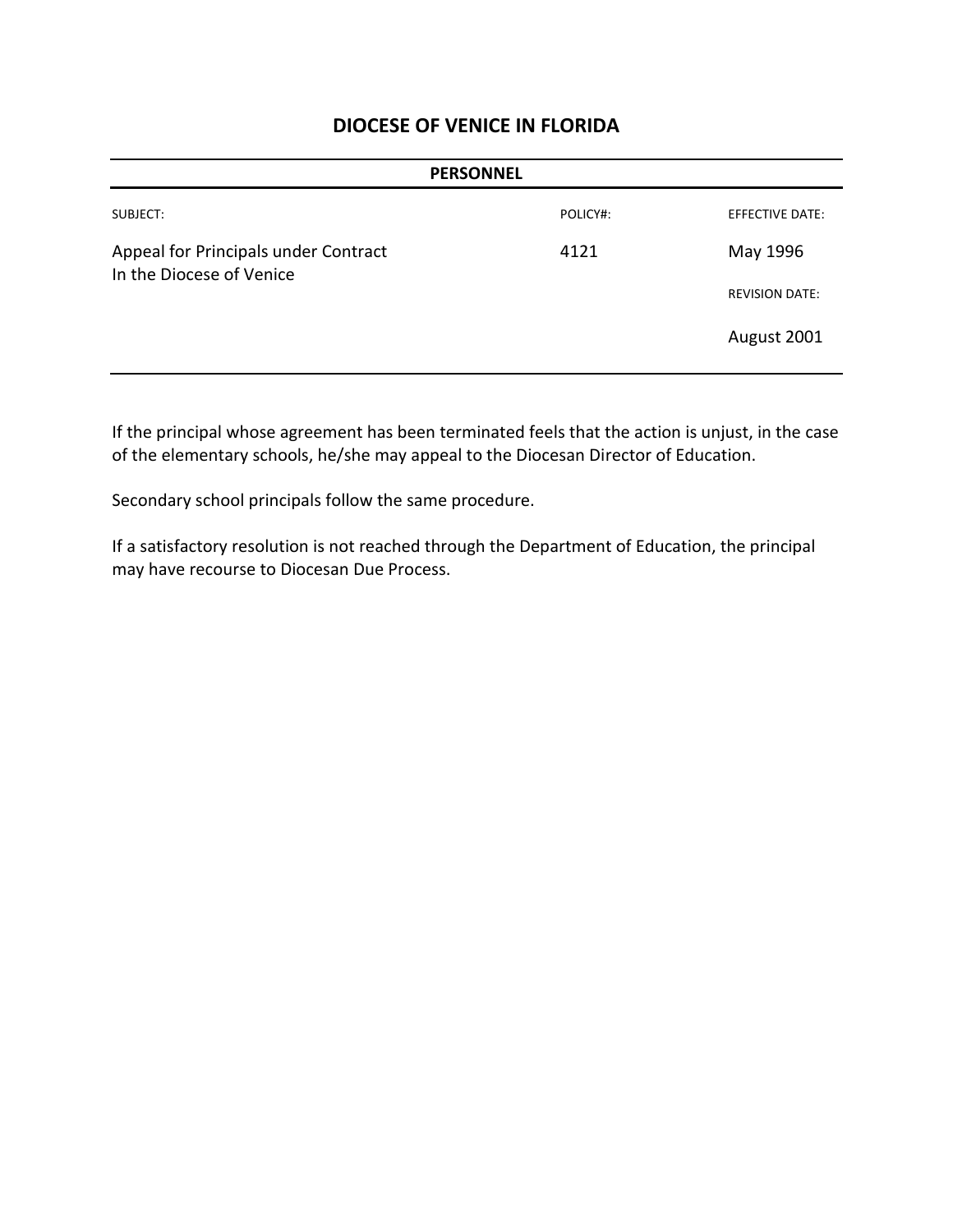| <b>PERSONNEL</b>                       |          |                 |
|----------------------------------------|----------|-----------------|
| SUBJECT:                               | POLICY#: | EFFECTIVE DATE: |
| <b>Reduction in Professional Staff</b> | 4122     | August 2003     |

The Diocese of Venice Schools reserves the right to reduce staff when it is in the best interest of the school(s). Reduction in staff may be necessary when one or more of the following occur:

- 1. There is a significant financial decrease and other avenues for funding have been explored.
- 2. There is a significant decrease in enrollment which results in decreased staffing needs.

The following guidelines apply to a reduction in staff:

- 1. Decisions regarding staff are made by the principal and pastor (if applicable) in conjunction with the Director of Education.
- 2. Productivity and length of service will be considered along with a choice most consistent with the quality education and faith development of the students.
- 3. A professional staff member whose employment is terminated, based solely on staff reduction, will, for a period of a year, be given preference in hiring for any vacancy for which the staff member is qualified, that becomes available at that school.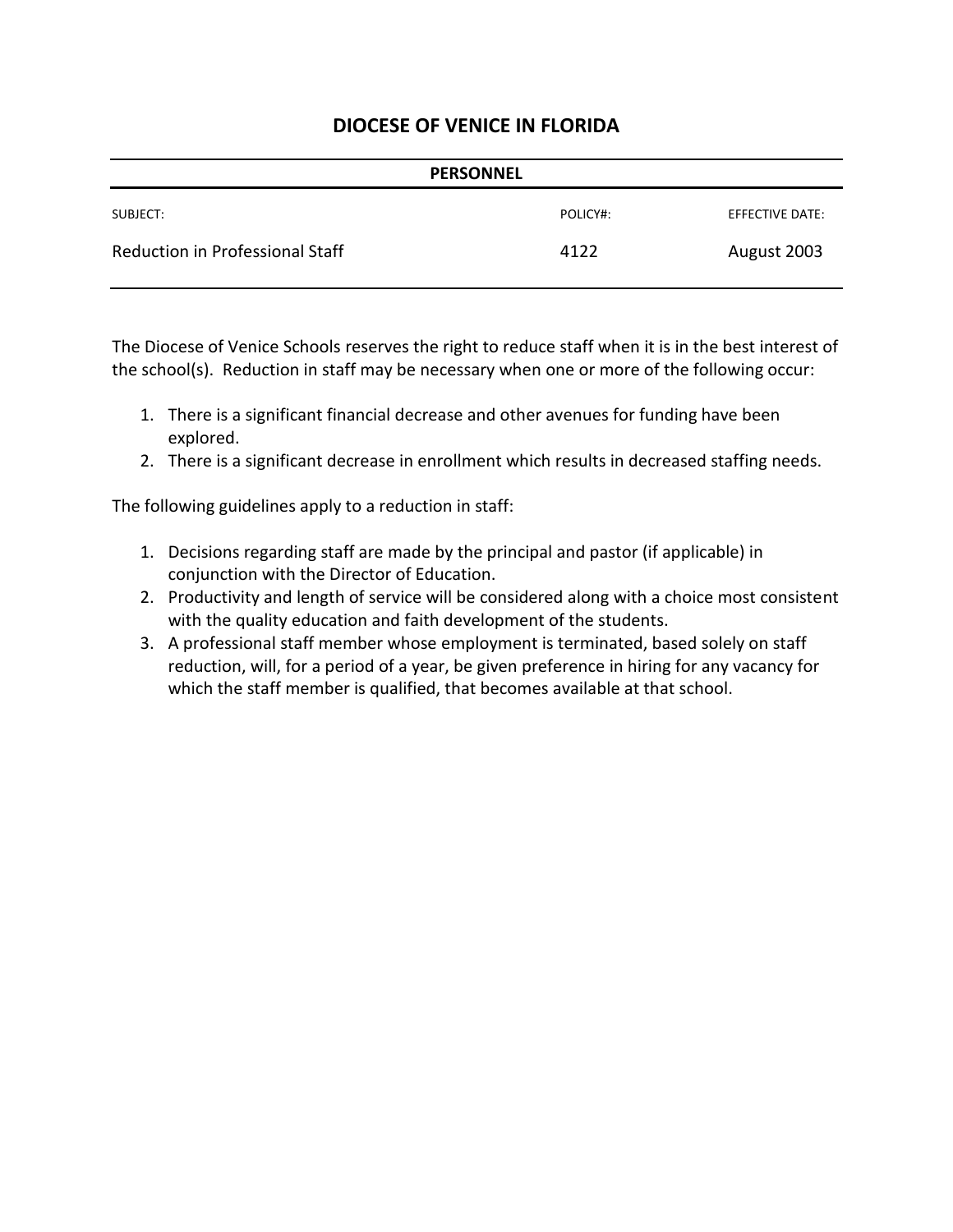| <b>PERSONNEL</b>                 |          |                 |
|----------------------------------|----------|-----------------|
| SUBJECT:                         | POLICY#: | EFFECTIVE DATE: |
| Salary Schedule for Lay Teachers | 4141     | January 1994    |

Each school shall have a published salary schedule using as a model the recommendation of the Diocese.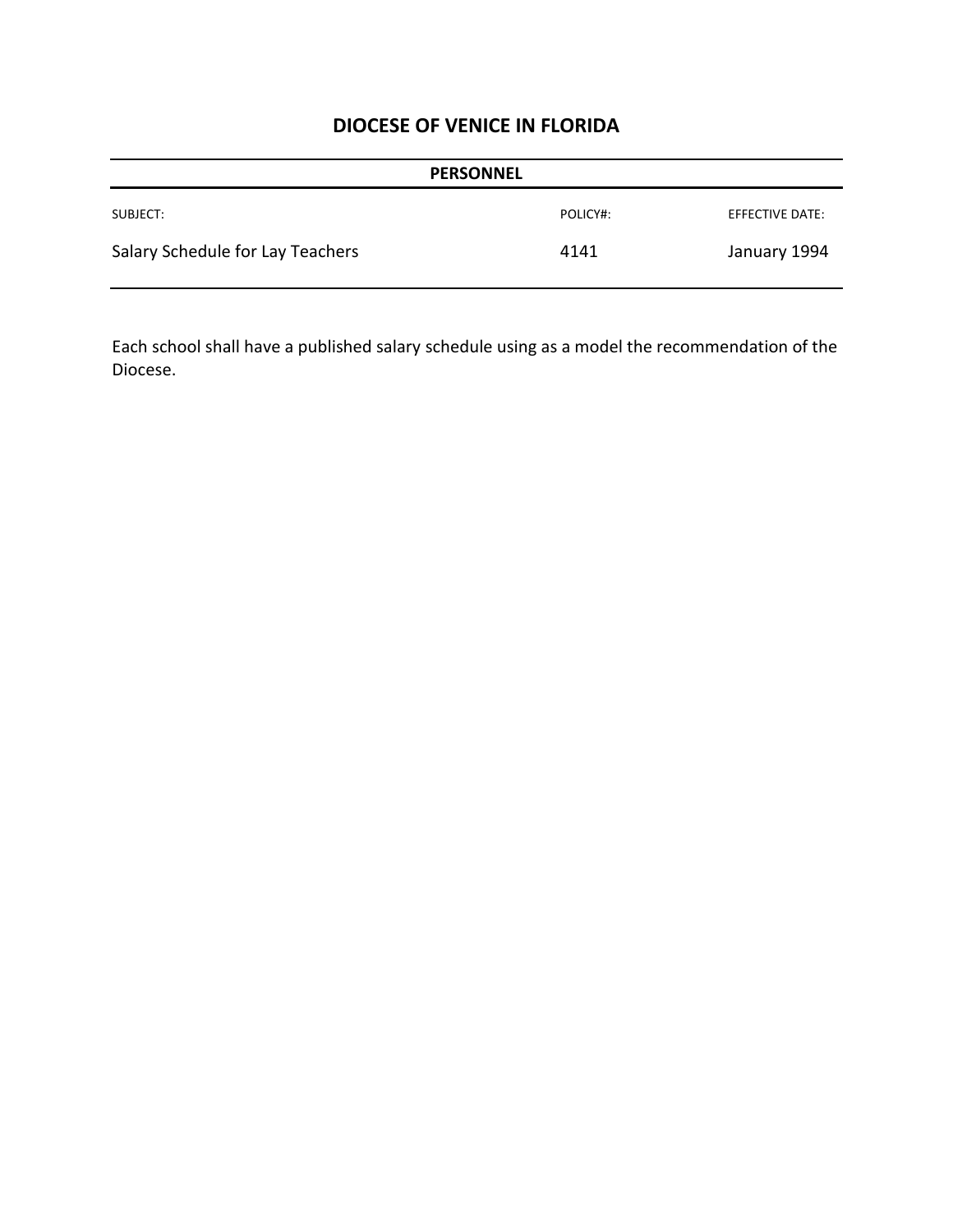| <b>PERSONNEL</b> |          |                 |
|------------------|----------|-----------------|
| SUBJECT:         | POLICY#: | EFFECTIVE DATE: |
| HIV - Employees  | 4145     | October 1995    |

Employees or potential employees with HIV shall not be excluded from work for reason of the infection unless it is determined that conditions exist which present a health risk to the infected employee or to others in the educational setting. This determination will be made by the school principal in consultation with the pastor (in the case of an elementary school), the Director of Education, and the employee's physician. An independent medical opinion may also be sought in order to reach a just determination which safeguards the health and welfare of all parties.

The identity of an HIV infected employee and his or her family shall be known only to those directly involved in making the employment decision. In all consultations regarding the HIV infected employee, the right of the employee and his or her family to privacy or anonymity will be safeguarded, and confidentiality shall be maintained at all times.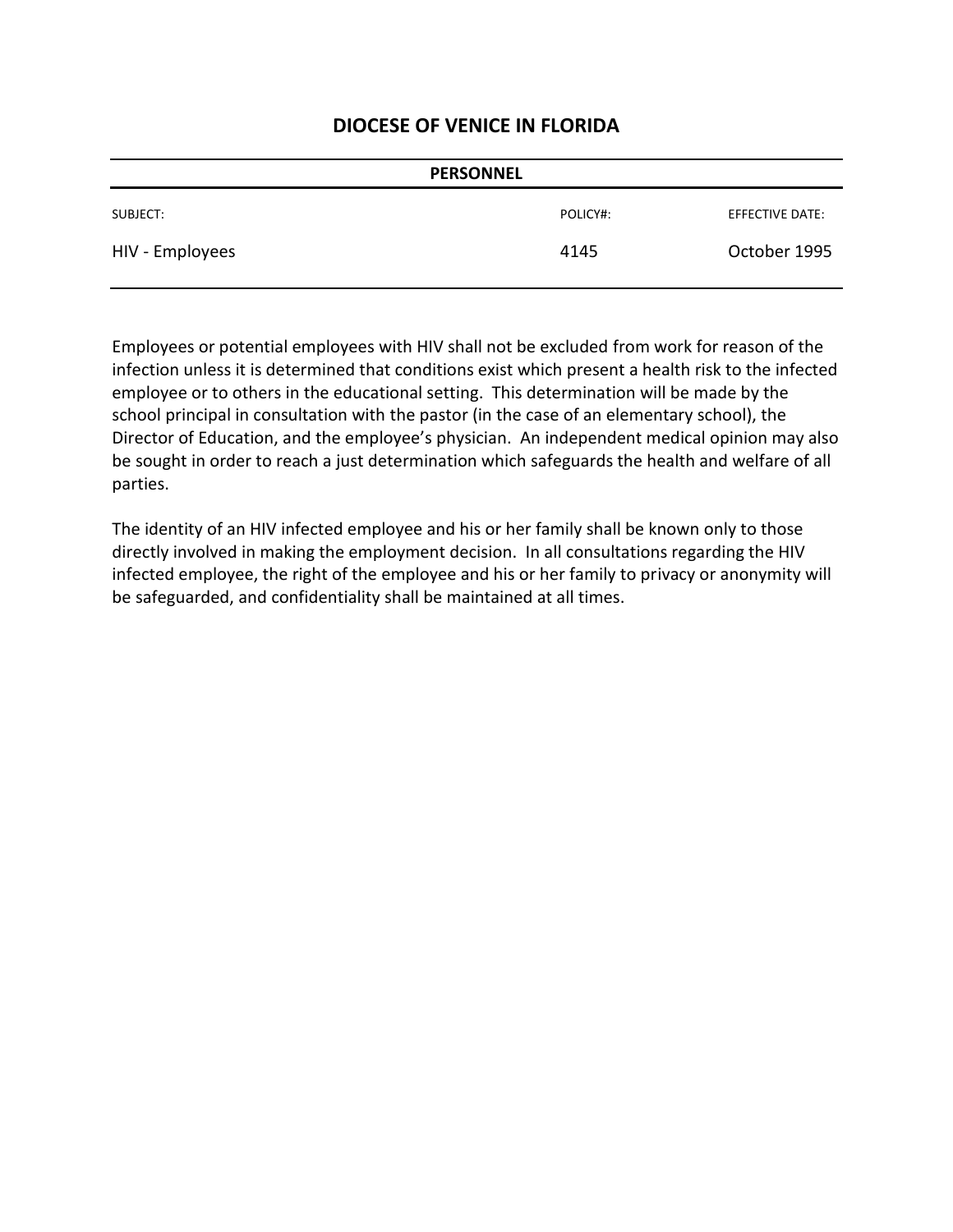| <b>PERSONNEL</b>             |          |                 |
|------------------------------|----------|-----------------|
| SUBJECT:                     | POLICY#: | EFFECTIVE DATE: |
| Drugs, Narcotics and Alcohol | 4147     | May 2002        |

It is the policy of the Diocese of Venice to maintain a work place that is free from the effects of drug and alcohol abuse. Employees are prohibited from the use, possession or distribution of illegal drugs or the unauthorized use, possession or distribution of alcohol in the workplace. In addition, employees are prohibited from the off-premises use of alcohol and possession, use or sale of illegal drugs when such activities adversely affect job performance, job safety, or the reputation of the diocese in the community.

- a. Employees will be subject to disciplinary action, up to and including termination, for violations of this policy. Such violations include, but are not limited to, possessing illegal or non-prescribed drugs and narcotics or alcoholic beverages at work; being under the influence of such substances while working; or dispensing, distributing, or illegally manufacturing or selling them on diocesan property. Employees, their possessions, and employer issued equipment and vehicles are subject to search and surveillance at all times while on the employer's property or conducting business on behalf of the employer.
- b. Employees may be required to take a test at any time to determine the presence of drugs, narcotics, or alcohol, unless such tests are prohibited by law. Employees subject to the Drug-Free Workplace Act who are convicted of any criminal drug violation occurring in the work place must report such conviction to the diocesan legal department within five days, and the department is then to take appropriate action as required by law.
- c. Principals should report immediately to the Director of Education any action by an employee who demonstrates an unusual behavior pattern. The principal/pastor will determine whether the employee should be examined by a physician or clinic and/or tested for drugs and alcohol. Employees reasonably believed to be under the influence of drugs, narcotics or alcohol will be required to leave the premises after arrangement for safe transit is made.
- d. Any employee with a potential or actual drug dependency, alcohol dependency, and/or illegal drug use is encouraged to ask for help including evaluation and treatment. An employee in treatment for drug or alcohol addiction or dependence may be afforded job security both during and after treatment. The employee will be permitted to return to work upon certification that the employee is capable of performing his job duties. Alcoholics and other drug abusers who deny their need for help in identifying, understanding and overcoming their illness through available intervention may be subject to discipline and dismissal.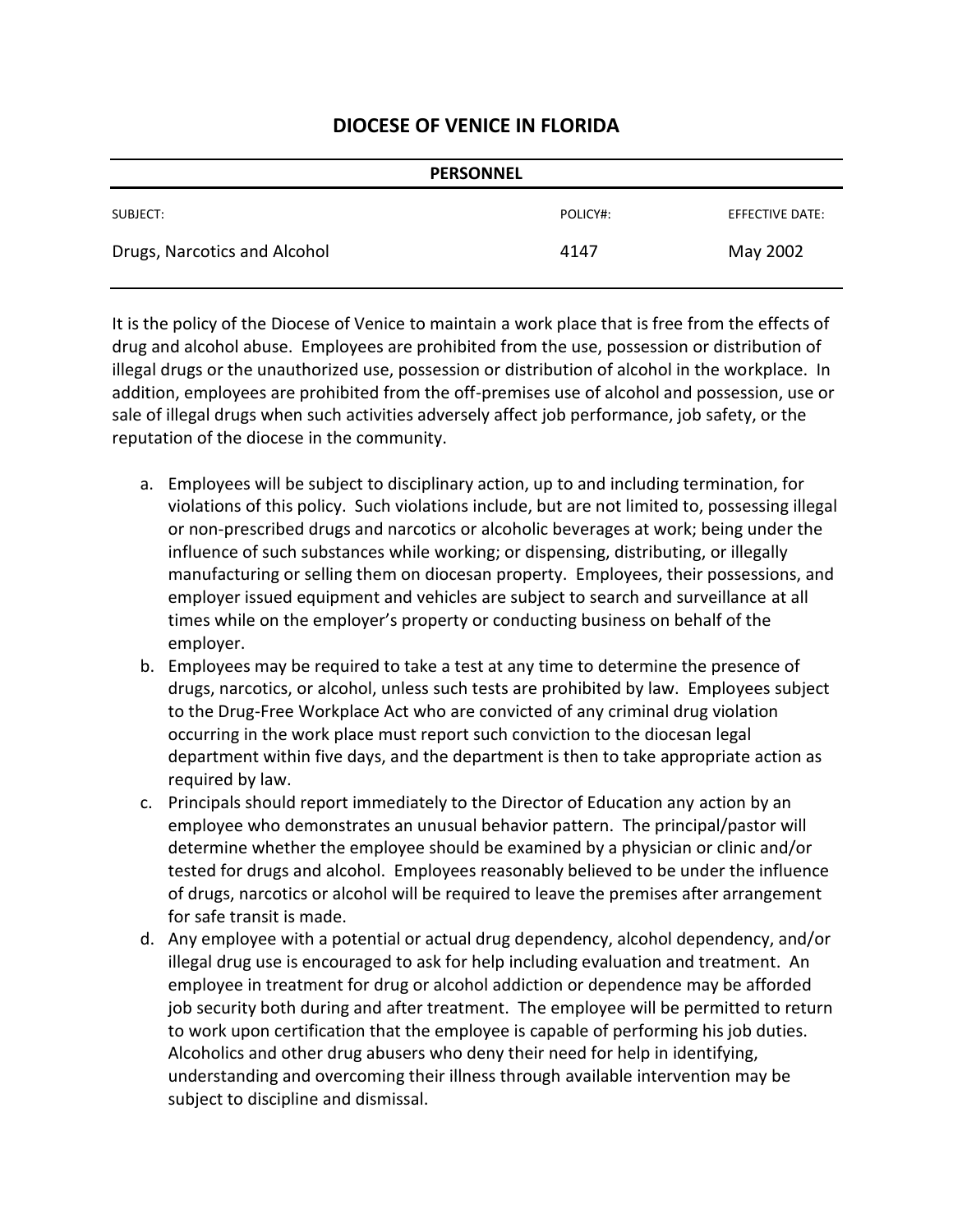| <b>PERSONNEL</b> |          |                        |
|------------------|----------|------------------------|
| SUBJECT:         | POLICY#: | <b>EFFECTIVE DATE:</b> |
| Harassment       | 4148     | August 1999            |
|                  |          | <b>REVISION DATE:</b>  |
| Page 1 of 2      |          | May 2002               |

The Diocese of Venice is committed to providing a professional work environment that is free from harassment, intimidation, hostility and other offensive working conditions. Harassment on the basis of one's protected status, (i.e. sex, sexual orientation, age, race, color, religion, national origin, disability, and marital or veteran status) is a form of discrimination which is unlawful and strictly prohibited. Retaliation against an individual for having initiated a complaint of harassment or discrimination is considered unlawful harassment.

Unwelcome sexual conduct which is sufficiently sever and pervasive as to create a hostile, intimidating or offensive work environment, or when an employment decision is based on whether an employee submitted or refused to submit to some form of sexual conduct, is considered sexual harassment.

Harassment encompasses a broad range of physical or verbal behavior which can include, but is not limited to, the following:

- Physical or mental abuse
- Insults or derogatory slurs based on one's protected status
- Unwelcome sexual advanced or touching
- Comments, jokes, innuendo, offensive gestures or noises related to one's protected status
- Display of sexually explicit photos or cartoons
- Request for sexual favors used as a condition of employment or affecting any personnel decisions such as hiring, promotion, or compensation.

An employee who believes that he/she has experienced any type of unlawful harassment should make it clear to the offending party that such behavior is offensive, unwelcome, and must stop. If the harassment and/or the offensive conditions persist, or if the employee is uncomfortable confronting the harasser, the employee must report his/her concerns, in writing, to any of the following: the employee's immediate supervisor, the diocesan Human Resources Director of the diocesan attorney. An investigation will be conducted through the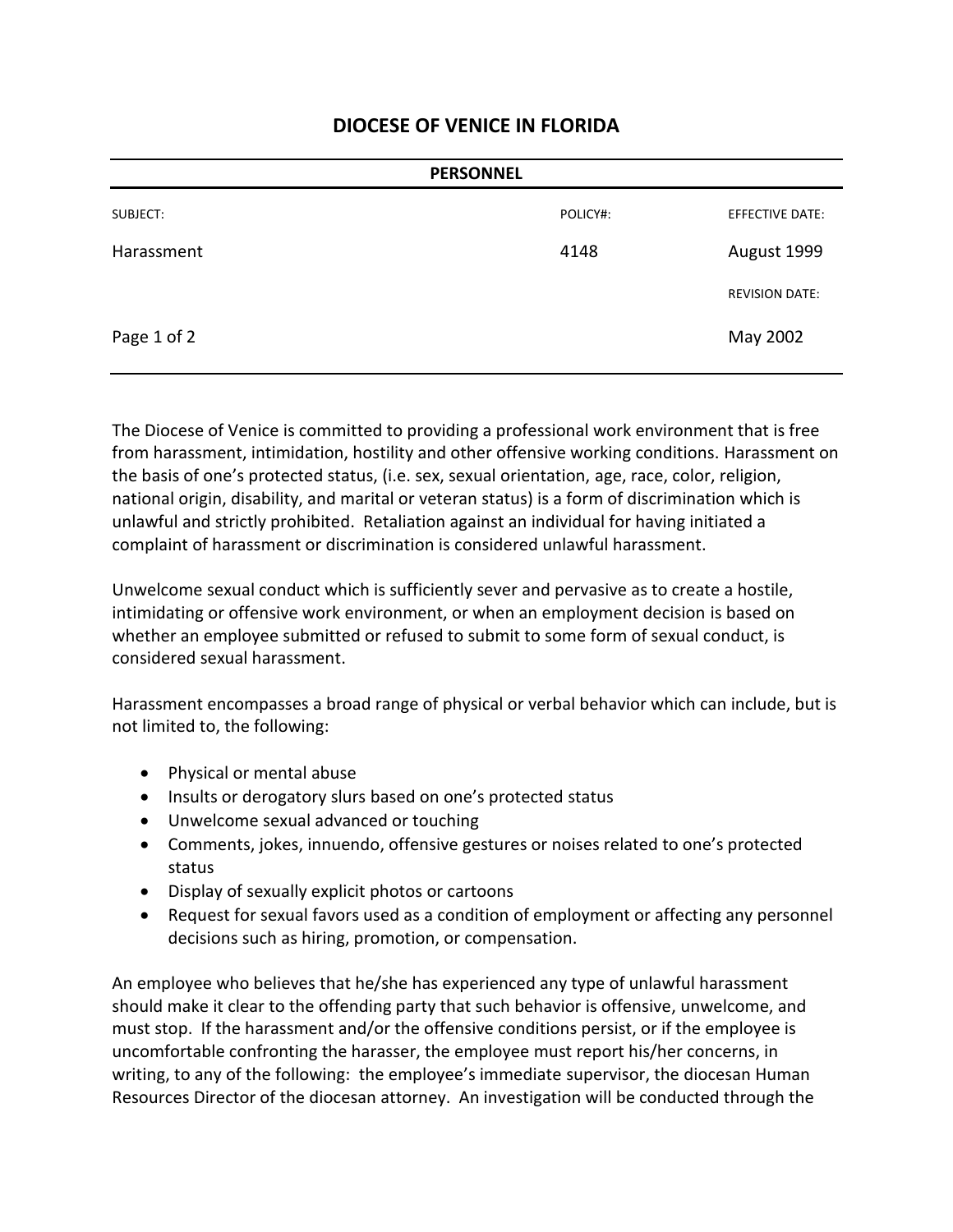| <b>PERSONNEL</b> |          |                       |
|------------------|----------|-----------------------|
| SUBJECT:         | POLICY#: | EFFECTIVE DATE:       |
| Harassment       | 4148     | August 1999           |
|                  |          | <b>REVISION DATE:</b> |
| Page 2 of 2      |          | May 2002              |

Diocese of Venice Human Resources Department. Any employee who observes conduct by another which he or she believes to be harassing or discriminatory must report such conduct as outlined above.

Every complaint of harassment will be investigated and appropriate action taken. Steps that might include fact finding and interviewing with the involved individuals and witnesses may result in disciplinary action up to and including termination. Any individual contacted during an investigation is to be instructed to maintain confidentiality regarding all matters related to the complaint. The Diocese is committed to resolving complaints of harassment in a prompt, private manner, and to ensuring protection against retaliation or reprisal against the complainant. Upon completion of an investigation and prior to drawing any conclusion, the diocesan legal department, if not already involved, should be consulted.

The complainant will then be notified regarding the conclusion of the investigation and any corrective action taken. An employee who is not satisfied with the results of the Diocesan investigation has recourse to the Diocese of Venice Due Process.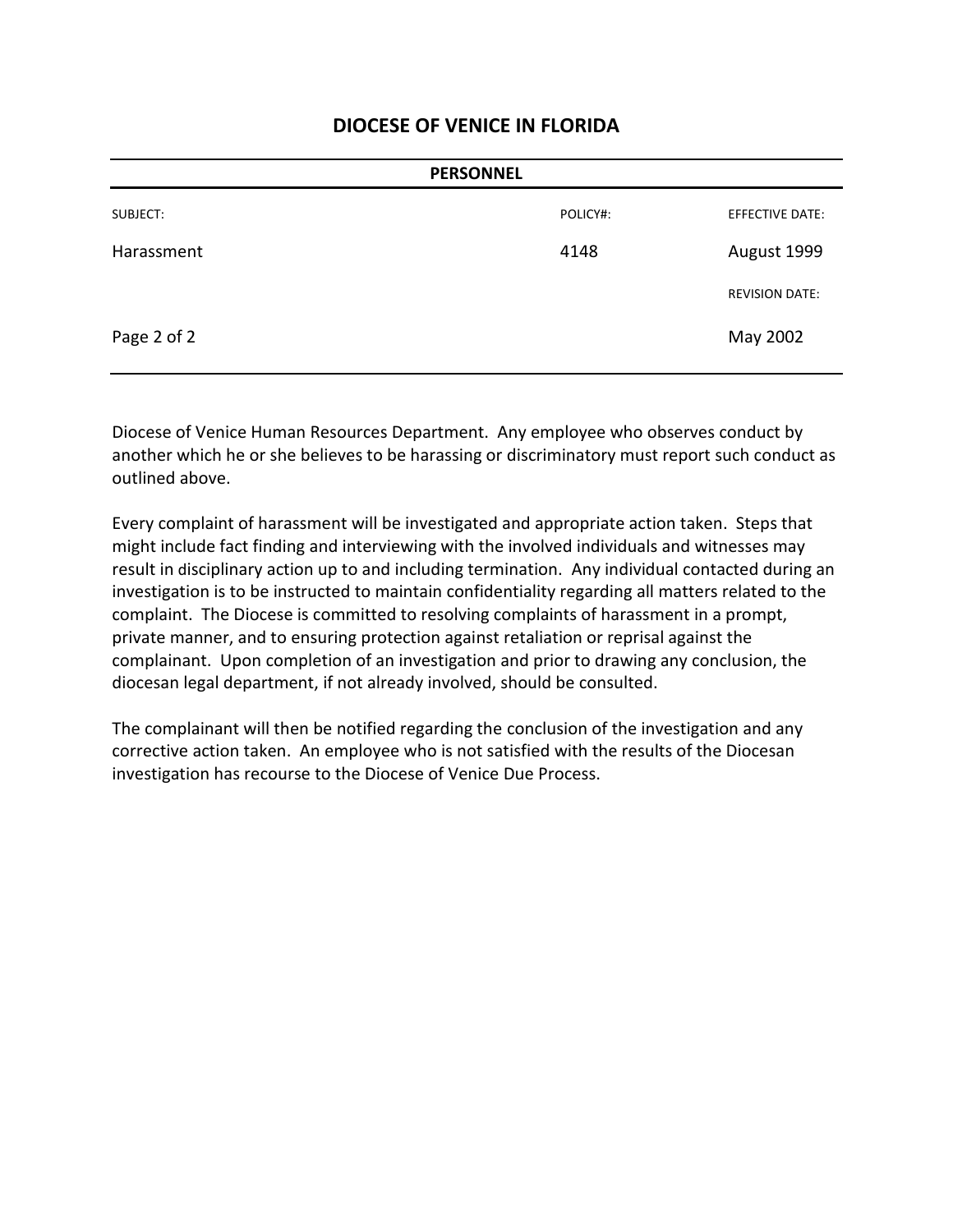| <b>PERSONNEL</b> |          |                 |
|------------------|----------|-----------------|
| SUBJECT:         | POLICY#: | EFFECTIVE DATE: |
| Sick Leave       | 4151     | January 1994    |

Teachers are allowed eight (8) days of leave with pay each year as required for personal illness or for any critical illness, death or funeral of a member of the teacher's immediate family. For the purposes of this policy, "immediate family" includes: the employee's spouse, brother, sister, parents, grandparents, children, step-children, father-in-law, mother-in-law, sister-inlaw, brother-in-law, daughter-in-law, son-in-law, and any other member of the employee's household.

Two (2) additional days may be taken for personal reasons, but may not be taken either preceding or following school holidays, nor may they be taken during the first or last week of the school year. These days cannot be accrued.

Sick/Funeral leave is accrued up to thirty (30) unused days. Accrued sick leave will not be paid upon termination.

See Family and Medical Leave section for additional information.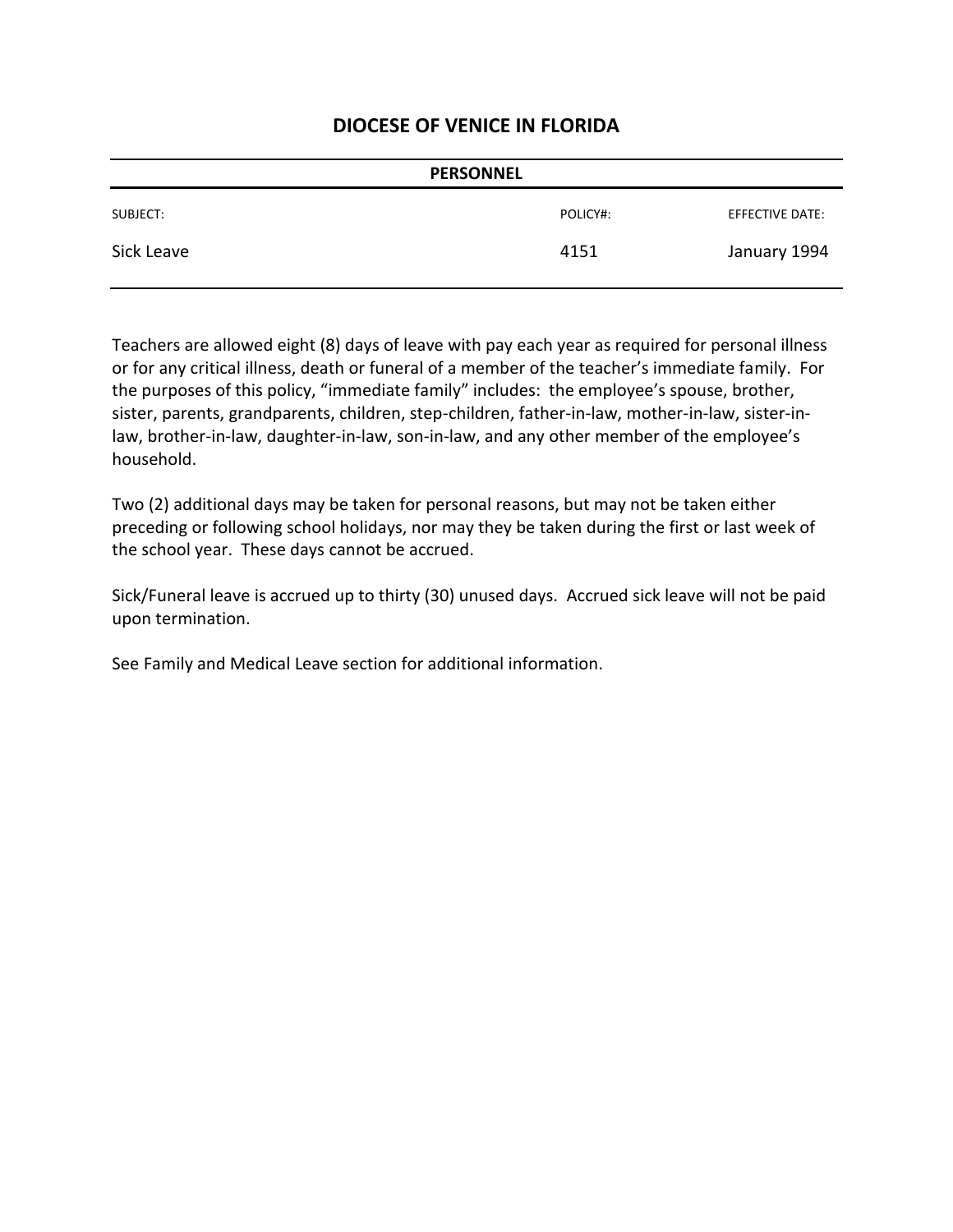| <b>PERSONNEL</b>         |          |                 |
|--------------------------|----------|-----------------|
| SUBJECT:                 | POLICY#: | EFFECTIVE DATE: |
| Family and Medical Leave | 4152     | January 1994    |

Upon request, an eligible employee may receive leave, without pay, up to 12 work weeks during any 12 month period, for births, adoptions, caring for a seriously sick family member (child, spouse, and parent) or for a serious health condition that makes the employee unable to perform his or her job. The employee requesting such leave must provide notice to the principal not less than 30 days before the leave if it is "foreseeable". Documentation of the necessity for the leave is required.

In order to be eligible for this leave, an employee must have been employed for at least 12 months, and have worked at least 1,250 hours during the 12 month period. Any accrued paid time off must be utilized before the use of family and medical leave. Eligibility for leave for birth, adoption or placement of a foster child expires 12 months from the birth, adoption or placement of the child.

During the leave, the employee's health benefits will be maintained the same as if the employee had continued working. No other benefits will accrue during this period. Upon return from leave, the employee will be placed in the same or equivalent position with equal benefits, pay and other terms and conditions of employment.

If the eligible employee begins leave more than 5 weeks prior to the end of the academic term, the principal may require the employee to continue taking leave until the end of such term if – (A) the leave is greater than 3 weeks duration and (B) the return to employment would occur during the 3-week period before the end of such term.

If the eligible employee begins leave during the period that commences 5 weeks prior to the end of the academic term, the principal may require the employee to continue taking leave until the end of such term if (A) the leave is greater than 2 weeks duration, and (B) the return to employment would occur during the 2-week period before the end of such term.

If the eligible employee begins leave during the period that commences 3 weeks prior to the end of the academic term and the duration of the leave is greater than 5 working days, the principal may require the employee to continue to take such leave until the end of such term.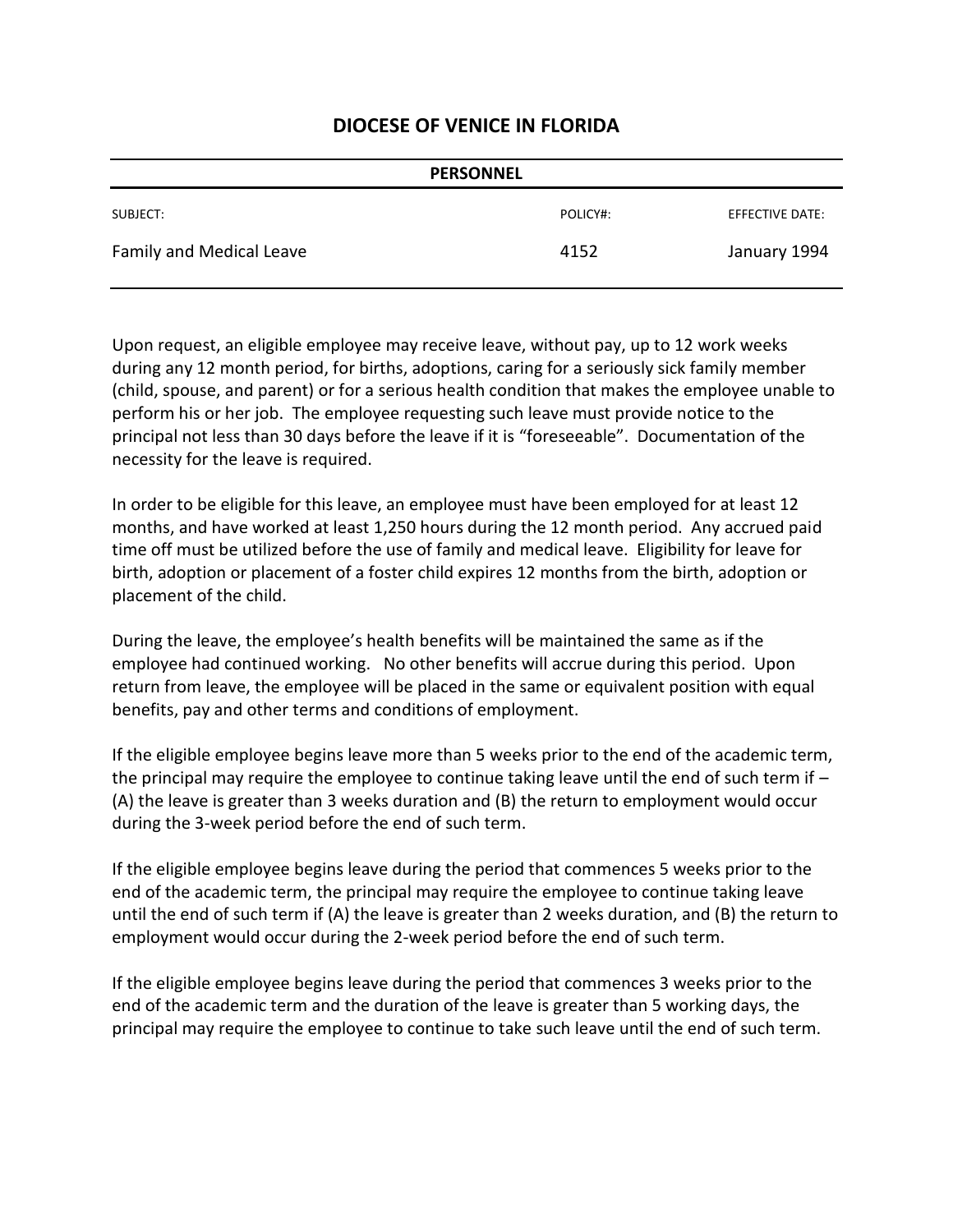| <b>PERSONNEL</b>        |          |                 |
|-------------------------|----------|-----------------|
| SUBJECT:                | POLICY#: | EFFECTIVE DATE: |
| <b>Emergency Drills</b> | 4160     | May 1996        |

A sufficient number of fire drills and tornado drills must be conducted in accordance with county regulations and to acquaint students with proper procedures.

An exact record of the date of the drills and the amount of time needed to evacuate the building is to be kept in the school file.

The principal is obliged to comply exactly with the regulations for protection during emergencies and should make frequent checks around the school to insure the safety of the students.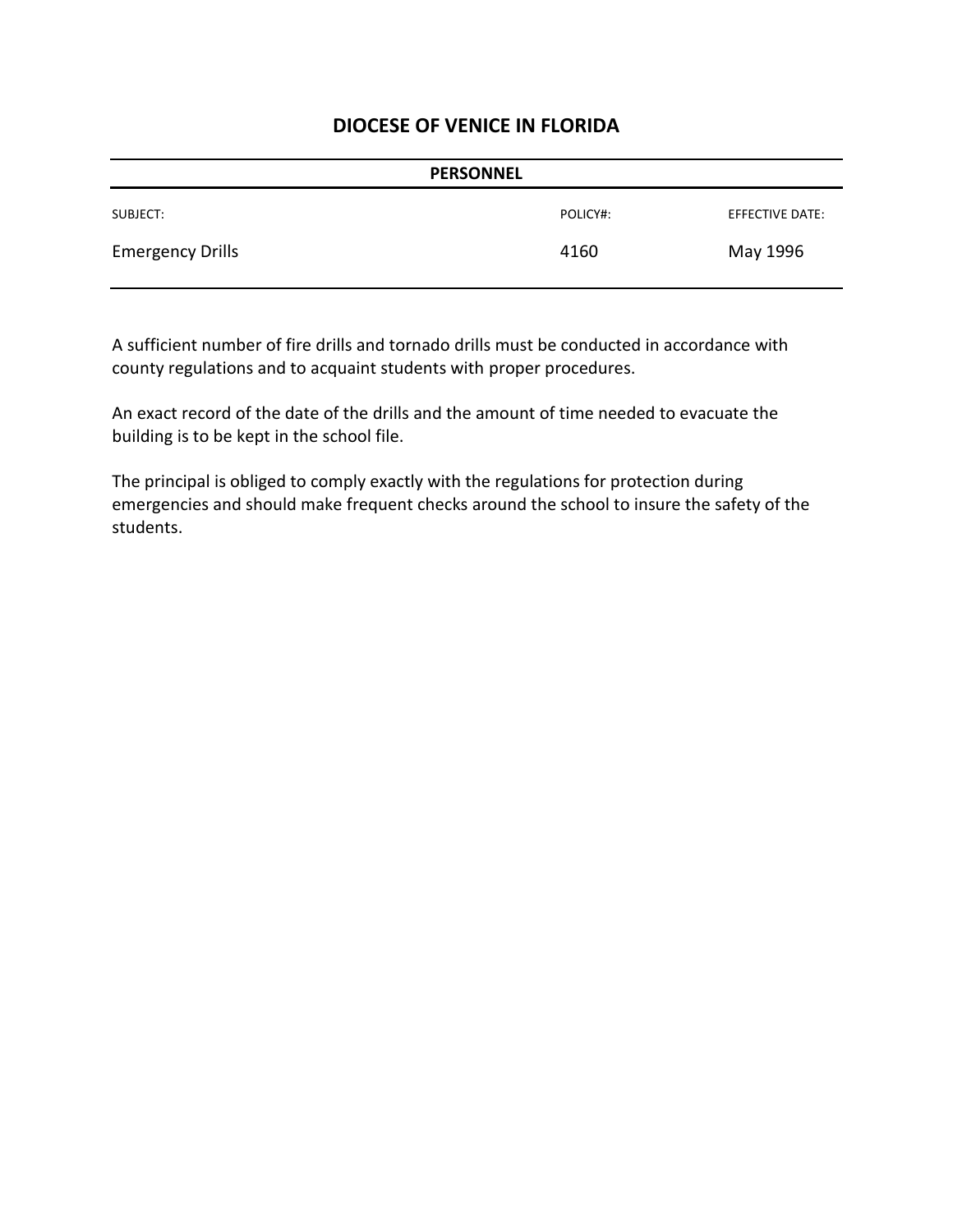| <b>STUDENTS</b>         |          |                        |
|-------------------------|----------|------------------------|
| SUBJECT:                | POLICY#: | <b>EFFECTIVE DATE:</b> |
| <b>Admission Policy</b> | 5110     | January 1994           |
|                         |          | <b>REVISION DATE:</b>  |
|                         |          | <b>July 1998</b>       |
|                         |          |                        |

Catholic schools in the Diocese of Venice admit students of any race, color, sex, national or ethnic origin to all the rights, privileges, programs, and activities generally accorded or made available to students at the schools. The schools of the Diocese of Venice do not discriminate on the basis of race, color, national or ethnic origin in the administration of admission or education policies, athletic or other school-administered programs.

Catholic schools of the Diocese of Venice give priority for admissions to students of families who are registered and participating in a Catholic parish.

Other students may be accepted on a space available basis, taking into consideration the following factors:

- 1. Whether the student has been previously enrolled in a Catholic school;
- 2. Whether the student's brothers and sisters are currently enrolled in the school;
- 3. Whether family members are alumni of the school;
- 4. The results of standardized tests; or
- 5. Previous school records.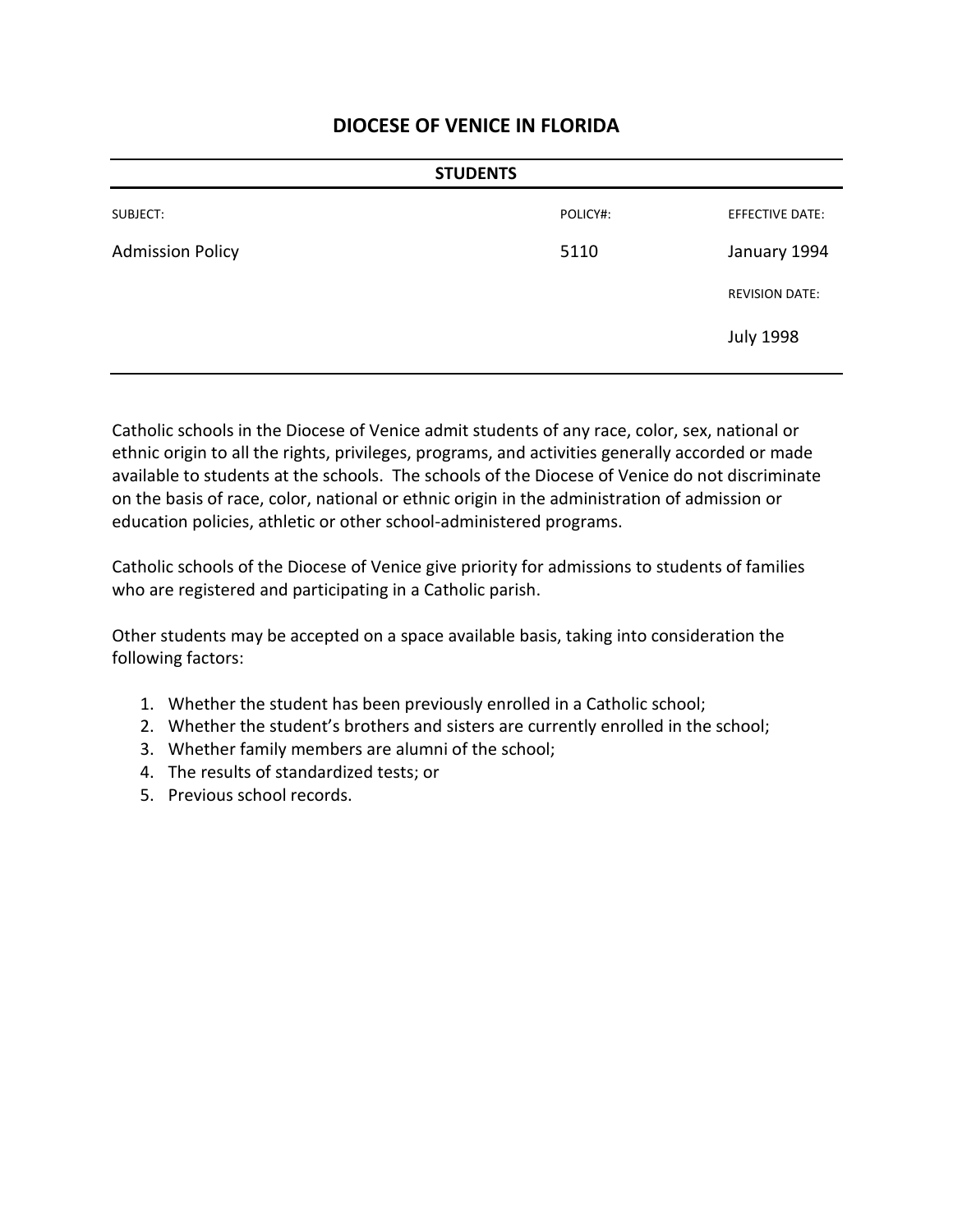| <b>STUDENTS</b>                                                    |          |                 |  |
|--------------------------------------------------------------------|----------|-----------------|--|
| SUBJECT:                                                           | POLICY#: | EFFECTIVE DATE: |  |
| Age of Entrance: Pre-Kindergarten,<br>Kindergarten and First Grade | 5111     | January 1994    |  |

The age of admission to pre-kindergarten, kindergarten and first grade shall be in accord with the regulations of the State of Florida.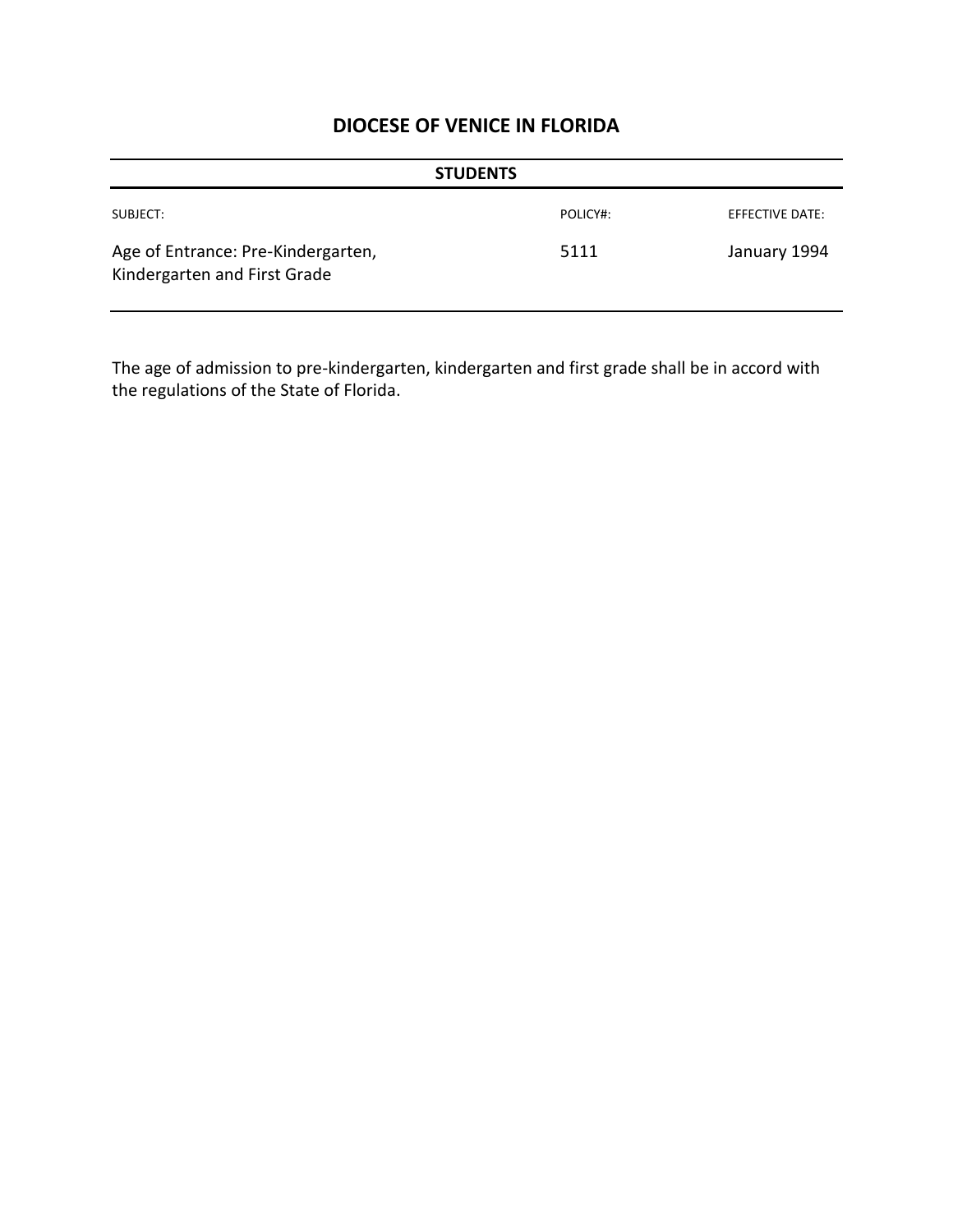| <b>STUDENTS</b>                                                                                |          |                 |  |
|------------------------------------------------------------------------------------------------|----------|-----------------|--|
| SUBJECT:                                                                                       | POLICY#: | EFFECTIVE DATE: |  |
| Age of Entrance: Grades Other than<br>Pre-Kindergarten, Kindergarten and<br><b>First Grade</b> | 5111.1   | January 1994    |  |

Admission of children in grades other than pre-kindergarten, kindergarten and first grade shall be determined according to regulations established on the local level.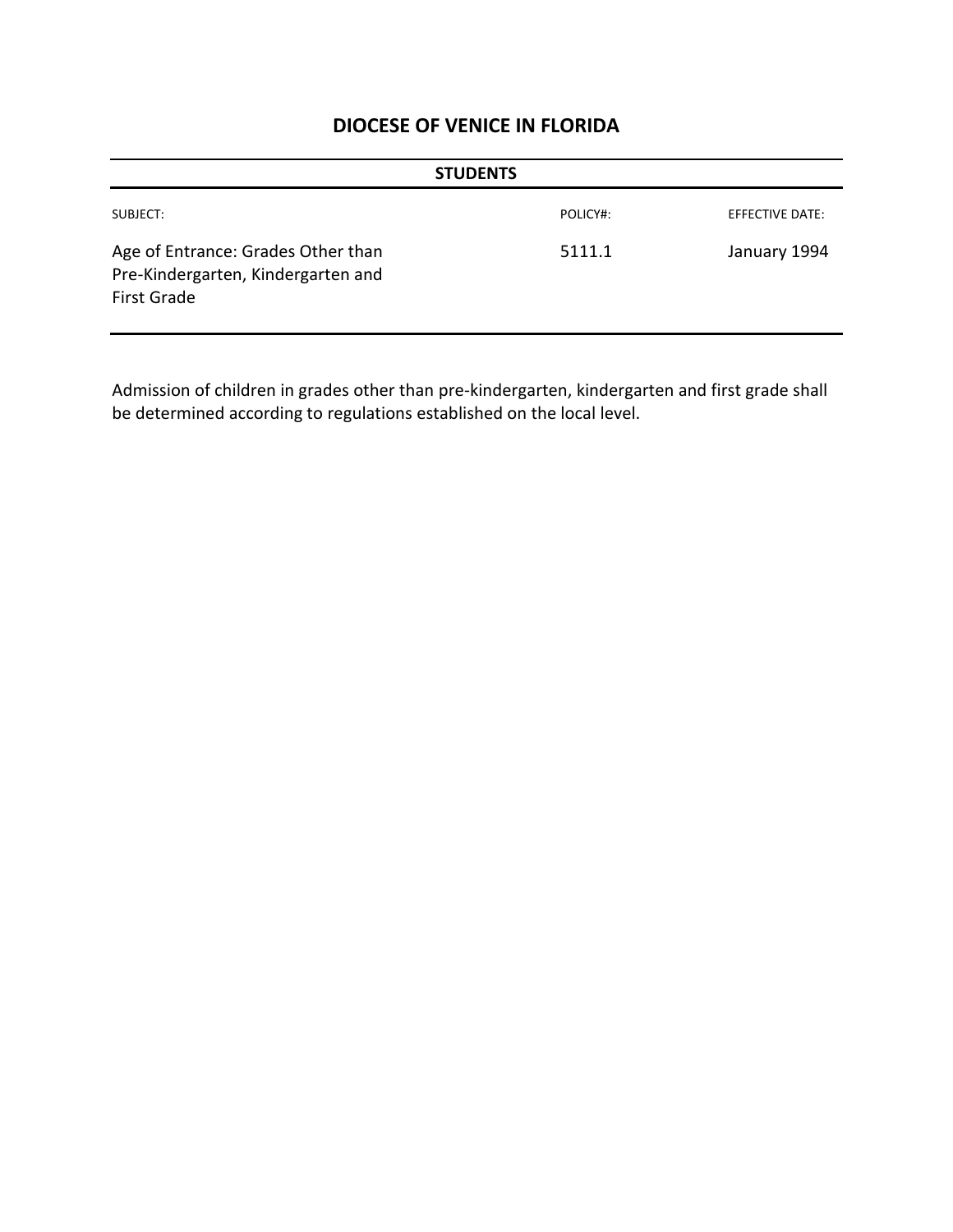| <b>STUDENTS</b>          |          |                 |
|--------------------------|----------|-----------------|
| SUBJECT:                 | POLICY#: | EFFECTIVE DATE: |
| <b>Student Residency</b> | 5112     | May 2011        |

Students are required to live at home with a legal parent or with a legal guardian for the duration of their attendance at Catholic high schools in the Diocese of Venice in Florida. This policy continues to apply after a student has turned 18. In addition, it is to be understood that the legal parent or legal guardian will continue to have access to their student's records throughout the duration of their attendance.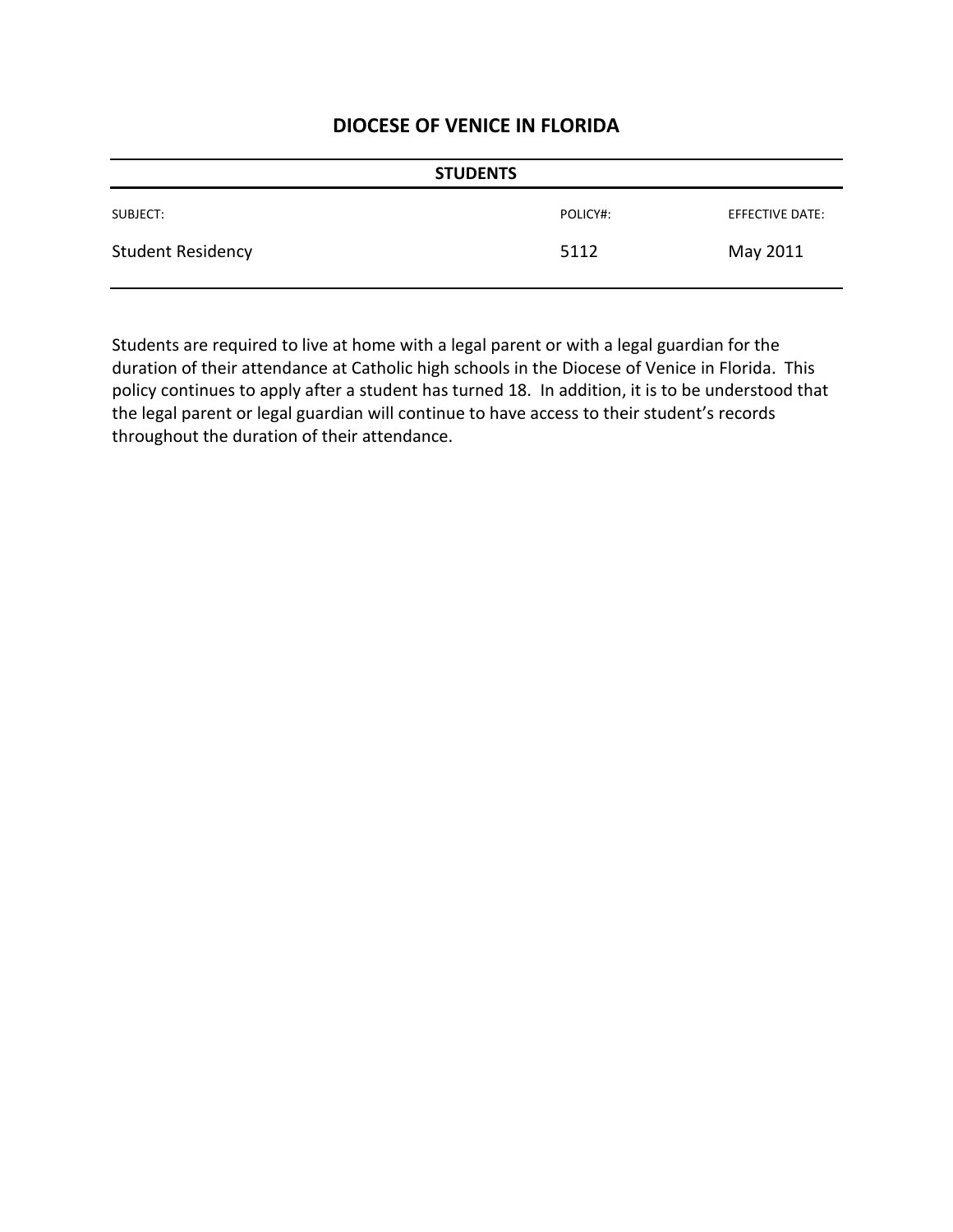| <b>STUDENTS</b>               |          |                       |
|-------------------------------|----------|-----------------------|
| SUBJECT:                      | POLICY#: | EFFECTIVE DATE:       |
| <b>Attendance and Excuses</b> | 5113     | January 1994          |
|                               |          | <b>REVISION DATE:</b> |
|                               |          | May 2004              |
|                               |          |                       |

Parents are primarily responsible for seeing that their children attend school. All reasons for absenteeism and tardiness must be given by the parents/legal guardians to the school in written form. These excuses must be filed for the remainder of the school year. A cumulative record of each student's attendance must be kept for students throughout their enrollment at the school.

The school recognizes four categories of absence from class: excused absence, unexcused absence, truancy, and school-related absence. Excused absence refers to an absence from class with parent permission and the approval of the administration. For an absence to be considered excused, the family must demonstrate that circumstances beyond the control of the student or family are responsible for the absence to be excused. Examples include illness, court appearances, or a death in the family. Unexcused absence refers to an absence from school with parental permission but without the approval of the administration. The fact that parents may write a note acknowledging responsibility does not automatically qualify a student for an excused absence. Truancy refers to an absence without permission of a custodial parent or guardian. School-related absence refers to an absence from class due to participation in a school sponsored event. These absences are recorded and the student is responsible for work missed, but the student receives no academic penalty for such absences. The school monitors such absences only to insure that involvement in co-curricular programs is not interfering with the primary duty of each student to be in class during the school day.

If an elementary student exceeds 30 days of absence for the year, whether the absences are excused, unexcused, truancies, or any combination of these categories with the exception of a school-related absence or homebound teaching that has been approved by school administration, the student will not be promoted to the next grade.

If a high school student exceeds seven absences, whether the absences are excused, unexcused, truancies, or any combination of these categories with the exception of a schoolrelated absence or homebound teaching that has been approved by school administration, the student may receive an administrative failure for the course(s) for that quarter.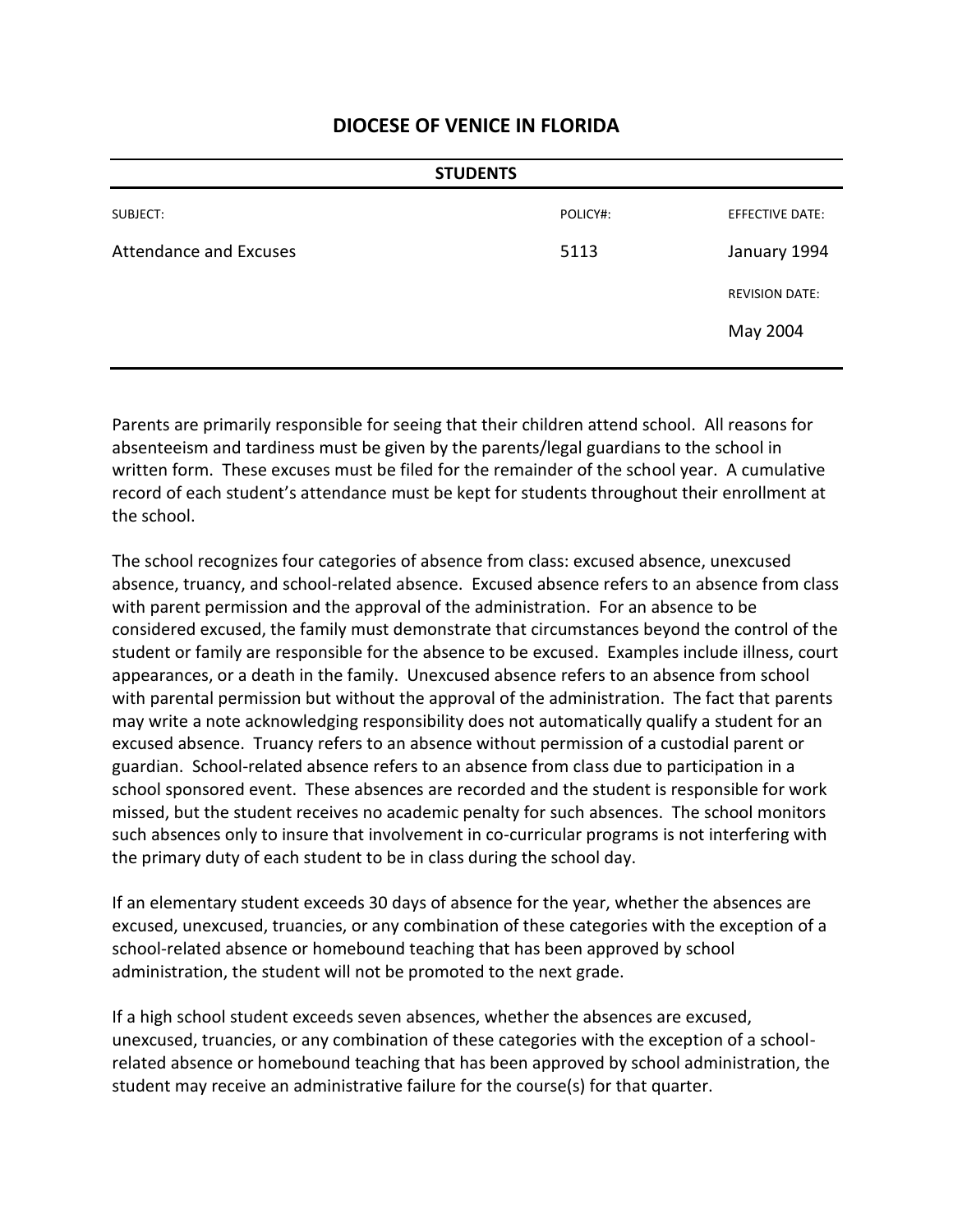| <b>STUDENTS</b>                 |          |                 |
|---------------------------------|----------|-----------------|
| SUBJECT:                        | POLICY#: | EFFECTIVE DATE: |
| Release of Students from School | 5113.1   | January 1994    |

A student may be released early from school only with the written permission of his/her (custodial) guardian.

A student may be suspended or expelled from school for disciplinary reasons. The principal must inform the student's legal guardian prior to the beginning of the suspension or expulsion.

Written permission from the legal guardian must be obtained in order for a student to participate in school activities which are held off school grounds.

Students shall not be detained after school without prior notification of legal guardians.

In an emergency situation, the legal guardian will be notified promptly and held responsible for providing the means of the child's reaching home.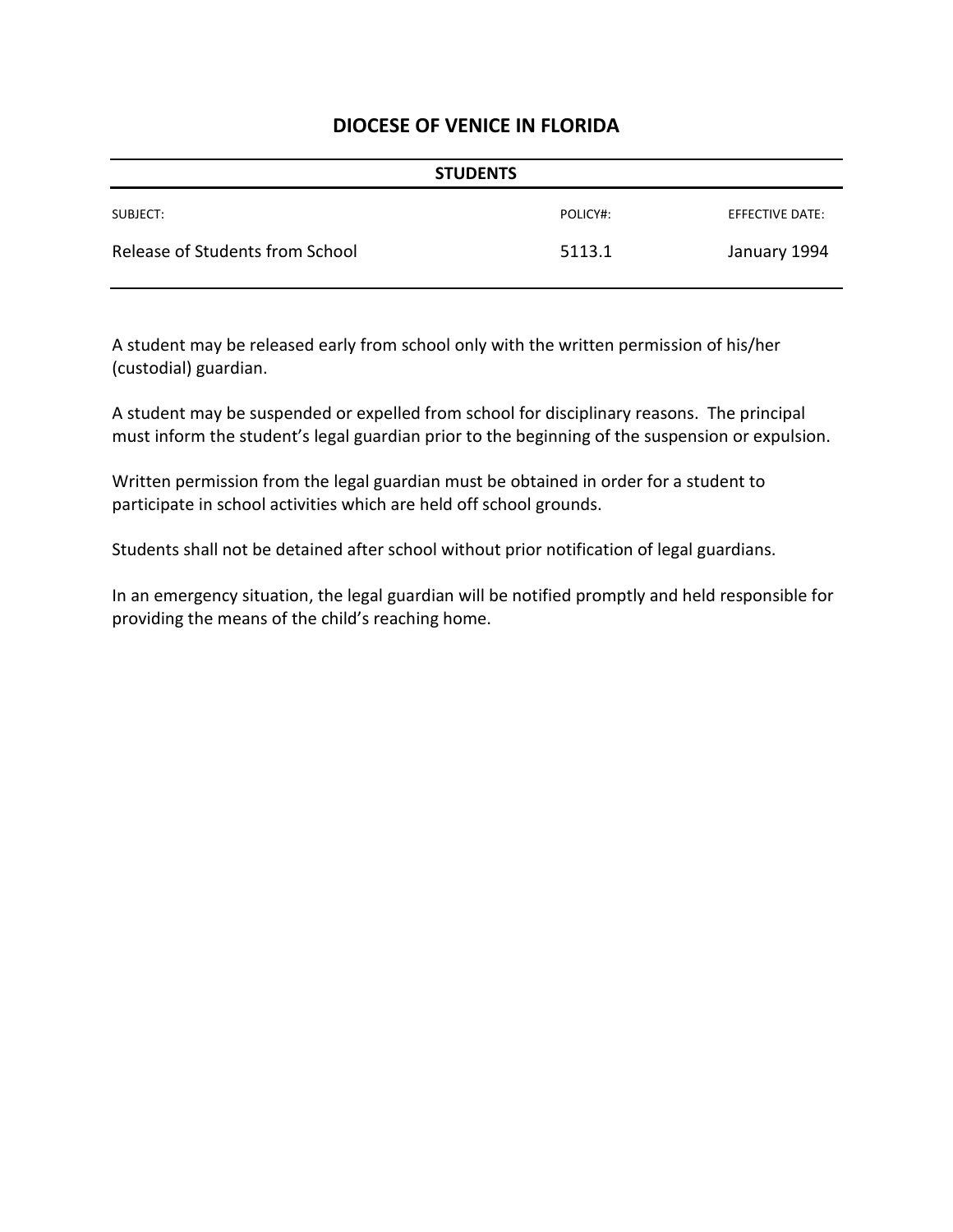| <b>STUDENTS</b>           |          |                 |
|---------------------------|----------|-----------------|
| SUBJECT:                  | POLICY#: | EFFECTIVE DATE: |
| School Census: Class Size | 5116     | January 1994    |

In all cases class size shall be in conformity with the standards set by the accrediting agencies of the schools.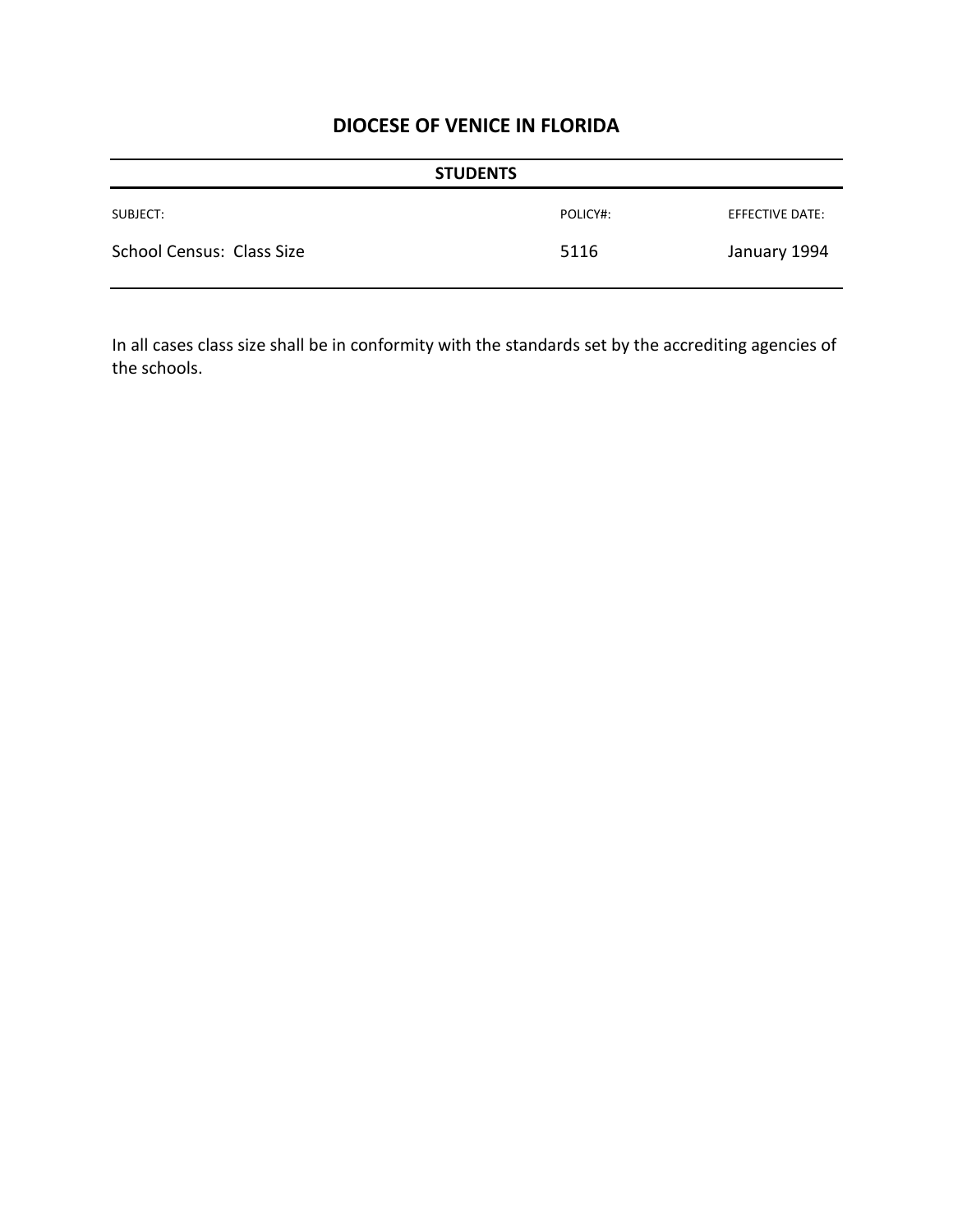| <b>STUDENTS</b>       |          |                 |
|-----------------------|----------|-----------------|
| SUBJECT:              | POLICY#: | EFFECTIVE DATE: |
| Transfers/Withdrawals | 5119     | January 1994    |

When a student transfers into a school in the Diocese of Venice from a non-public or public school, it is the responsibility of the principal to request records from the previous school.

When a student withdraws or transfers to another school, it is the responsibility of the parents to return all books and materials which belong to the school, and to pay all outstanding balances on their school accounts. The principal will forward the cumulative folder and health records upon request of the receiving school.

A student may enroll but not matriculate without appropriate transcripts.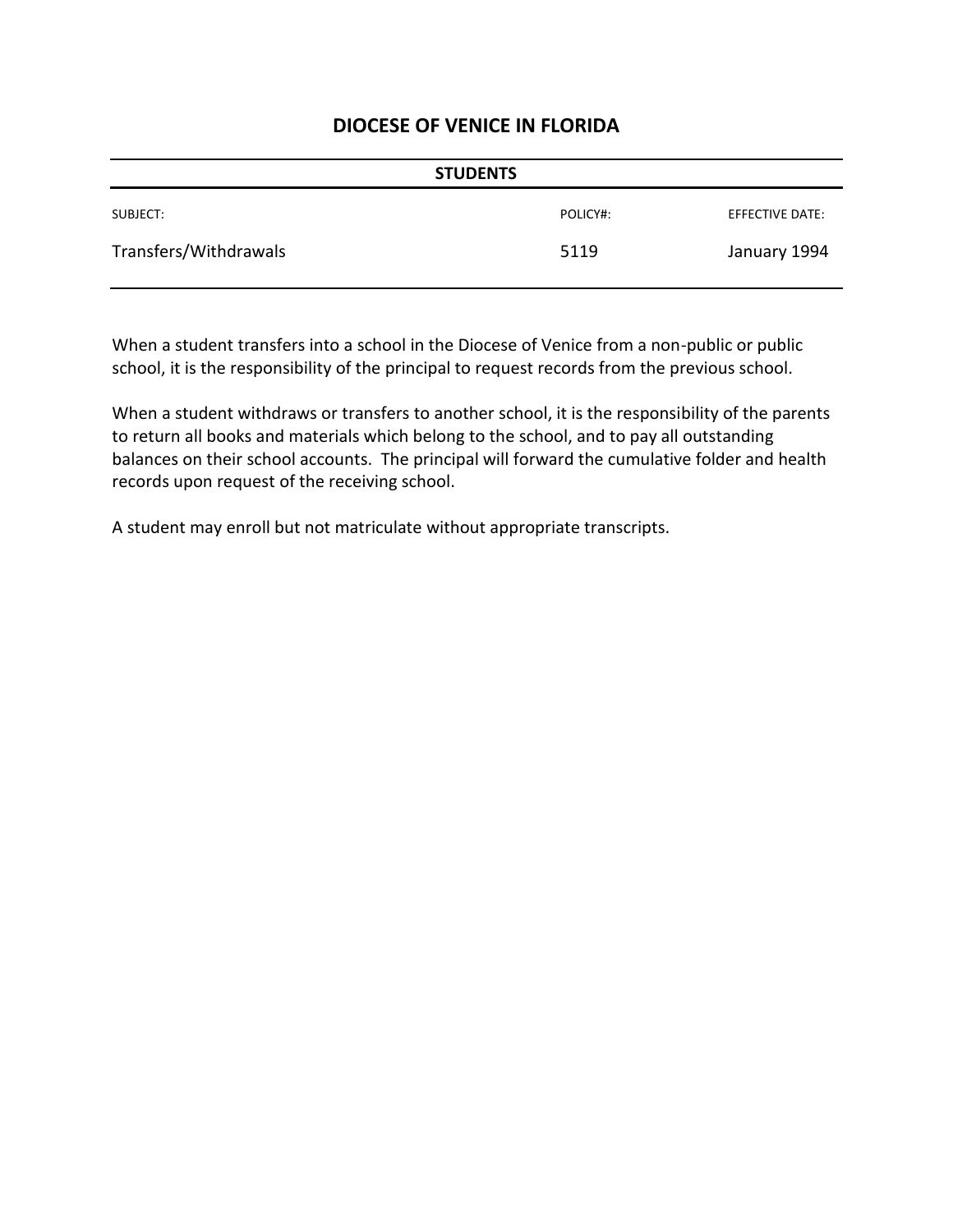| <b>STUDENTS</b>             |          |                 |
|-----------------------------|----------|-----------------|
| SUBJECT:                    | POLICY#: | EFFECTIVE DATE: |
| <b>Report Cards/Grading</b> | 5121     | January 1994    |

The usual method of reporting pupil progress in Grades K through 8 is the Diocesan report card. Diocesan policy regulates the system of grading which is intended to measure academic achievement and evaluate behavior. Alternate forms of evaluation must be approved by the Diocesan Department of Education.

Report cards are ordinarily issued at the close of each quarter of the academic year.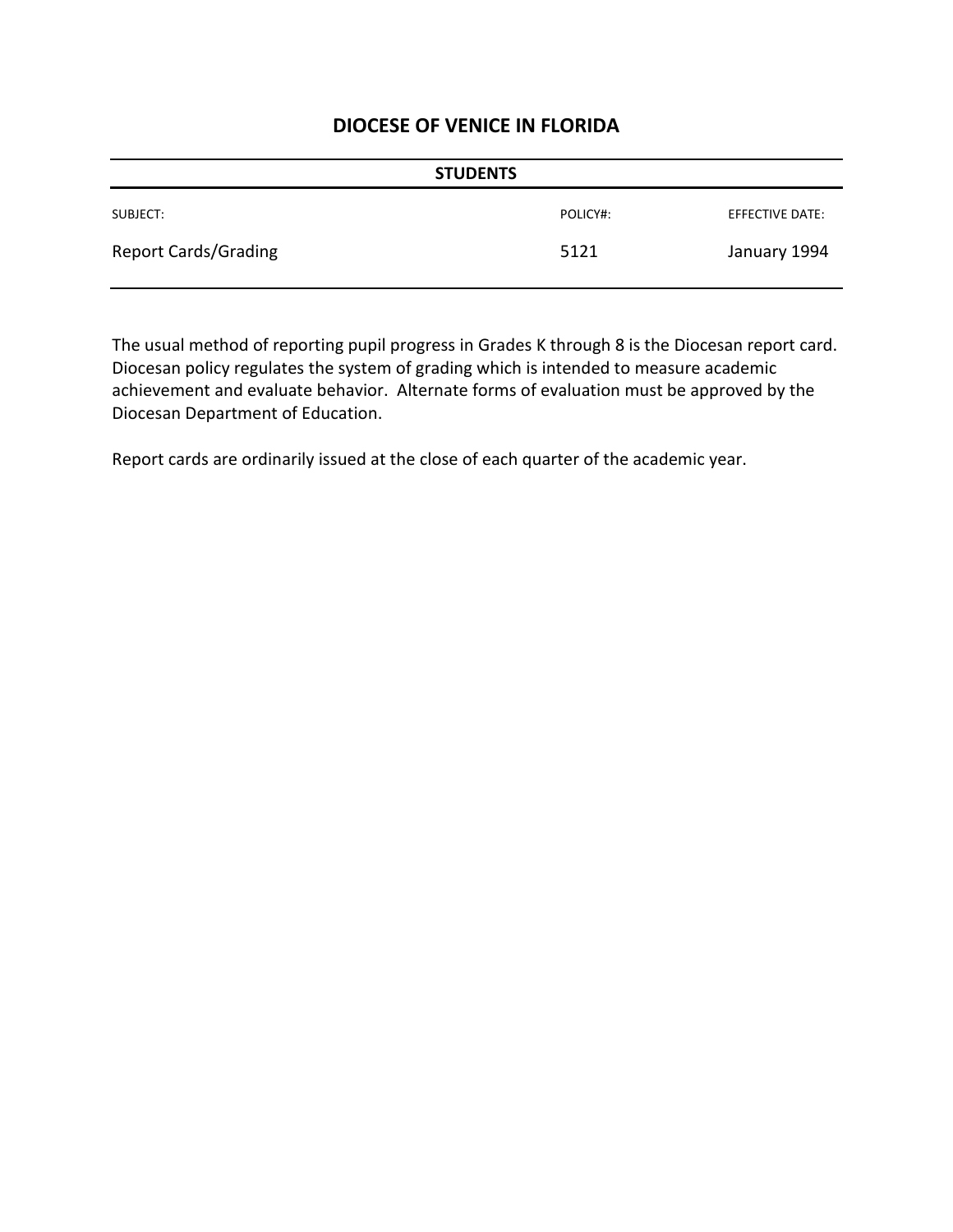| <b>STUDENTS</b>     |          |                 |
|---------------------|----------|-----------------|
| SUBJECT:            | POLICY#: | EFFECTIVE DATE: |
| Promotion/Retention | 5123     | January 1994    |

The criteria for promotion of a student to the next grade must be clearly stated in the school's handbook. Generally, all students should be promoted unless retention would enable a student to receive substantial help. Retention of a student is left to the discretion of the Principal.

#### Rule:

As soon as there is an indication that a student may need to be retained, a conference must be held between the guardian and the faculty members who work with the student. Such a conference should ordinarily be held no later than March, if possible, so that all concerned can arrive at the decision which will most benefit the student.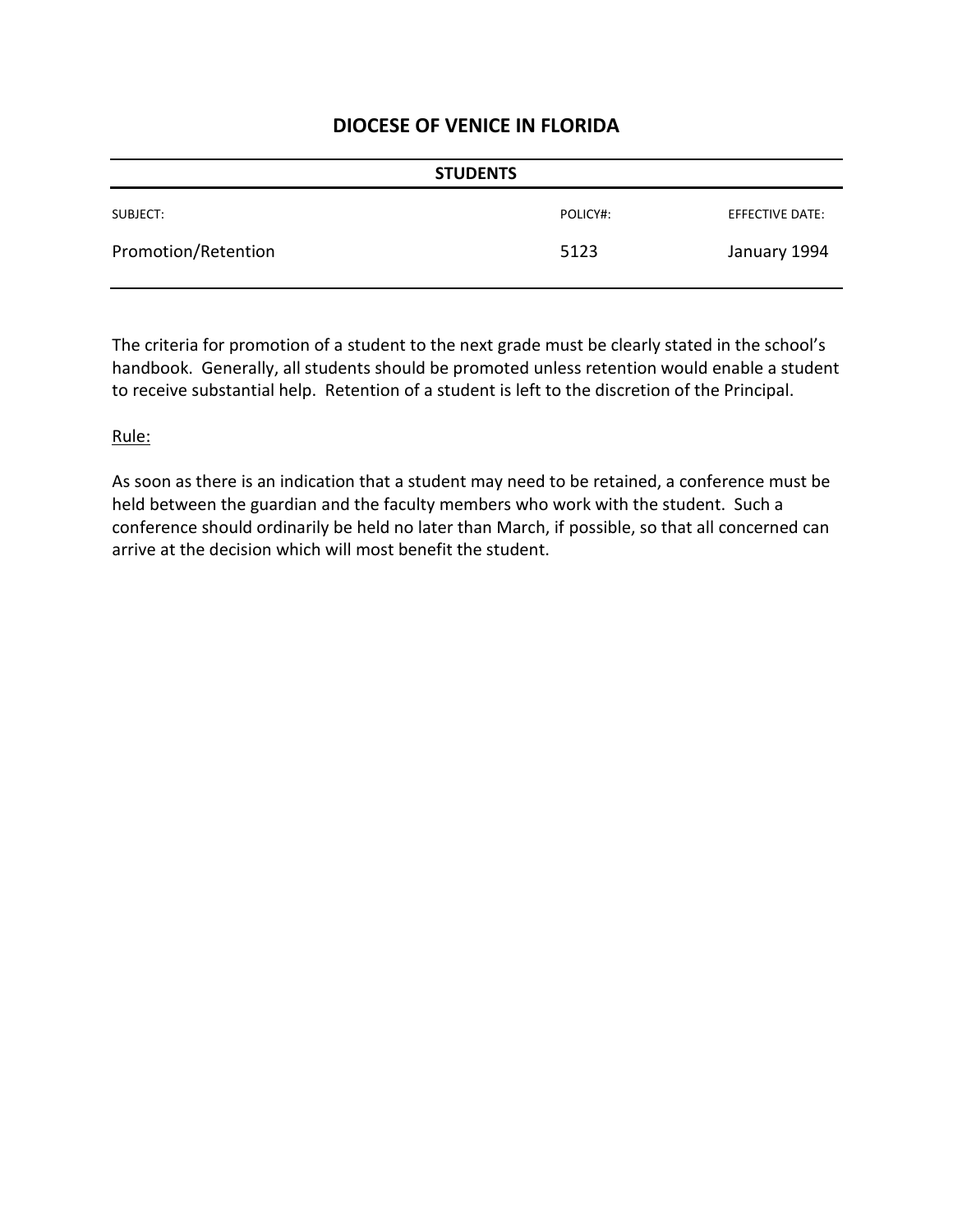| <b>STUDENTS</b>                   |          |                        |
|-----------------------------------|----------|------------------------|
| SUBJECT:                          | POLICY#: | <b>EFFECTIVE DATE:</b> |
| Reporting to Parents: Conferences | 5124     | January 1994           |

Principals of both elementary and secondary schools shall provide time for parent/teacher conferences at clearly stated times throughout the school year.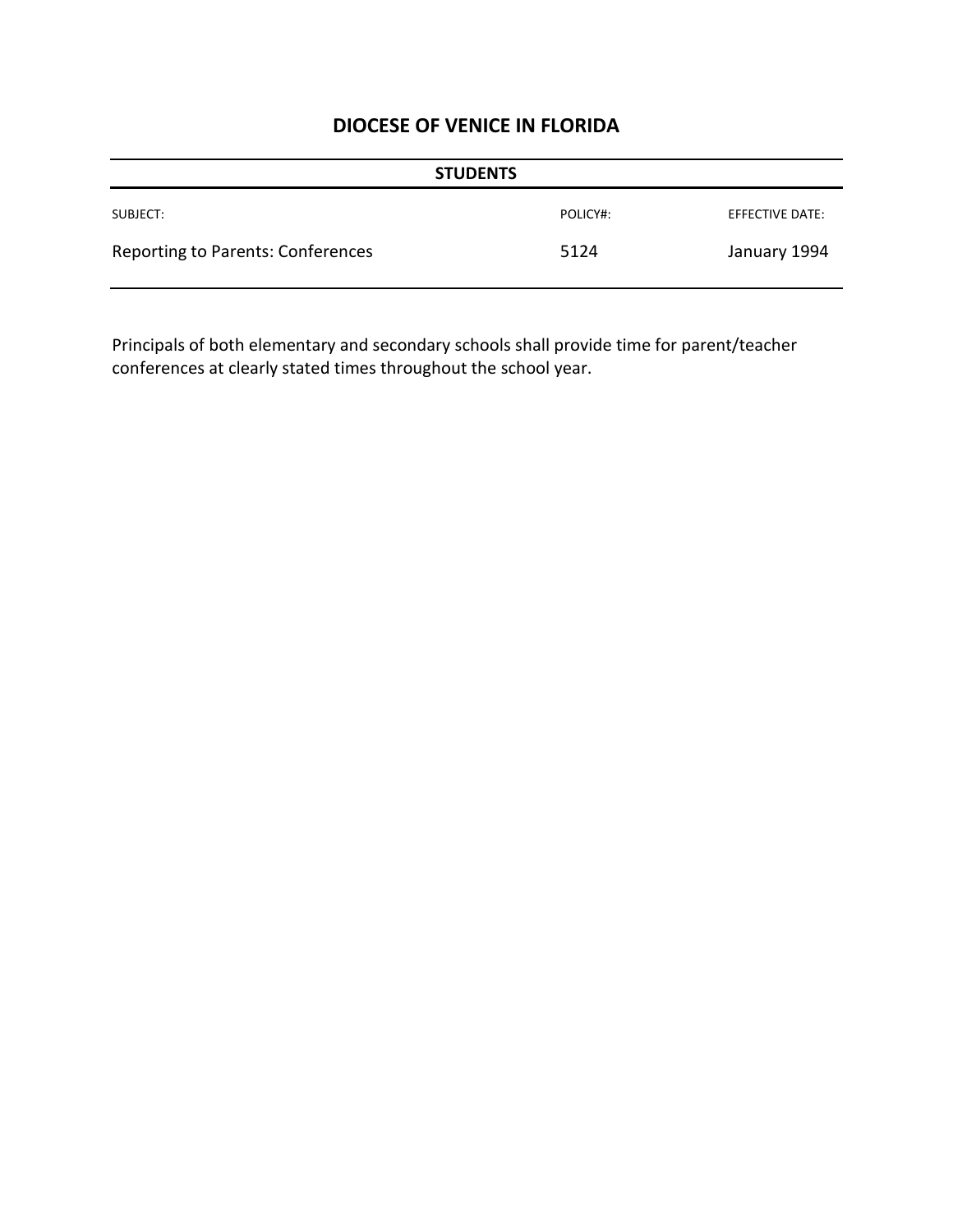| <b>STUDENTS</b>        |          |                 |
|------------------------|----------|-----------------|
| SUBJECT:               | POLICY#: | EFFECTIVE DATE: |
| <b>Student Records</b> | 5125     | January 1994    |

It is the responsibility of each school to maintain an accurate permanent record for each student during his/her enrollment, and to retain such records indefinitely.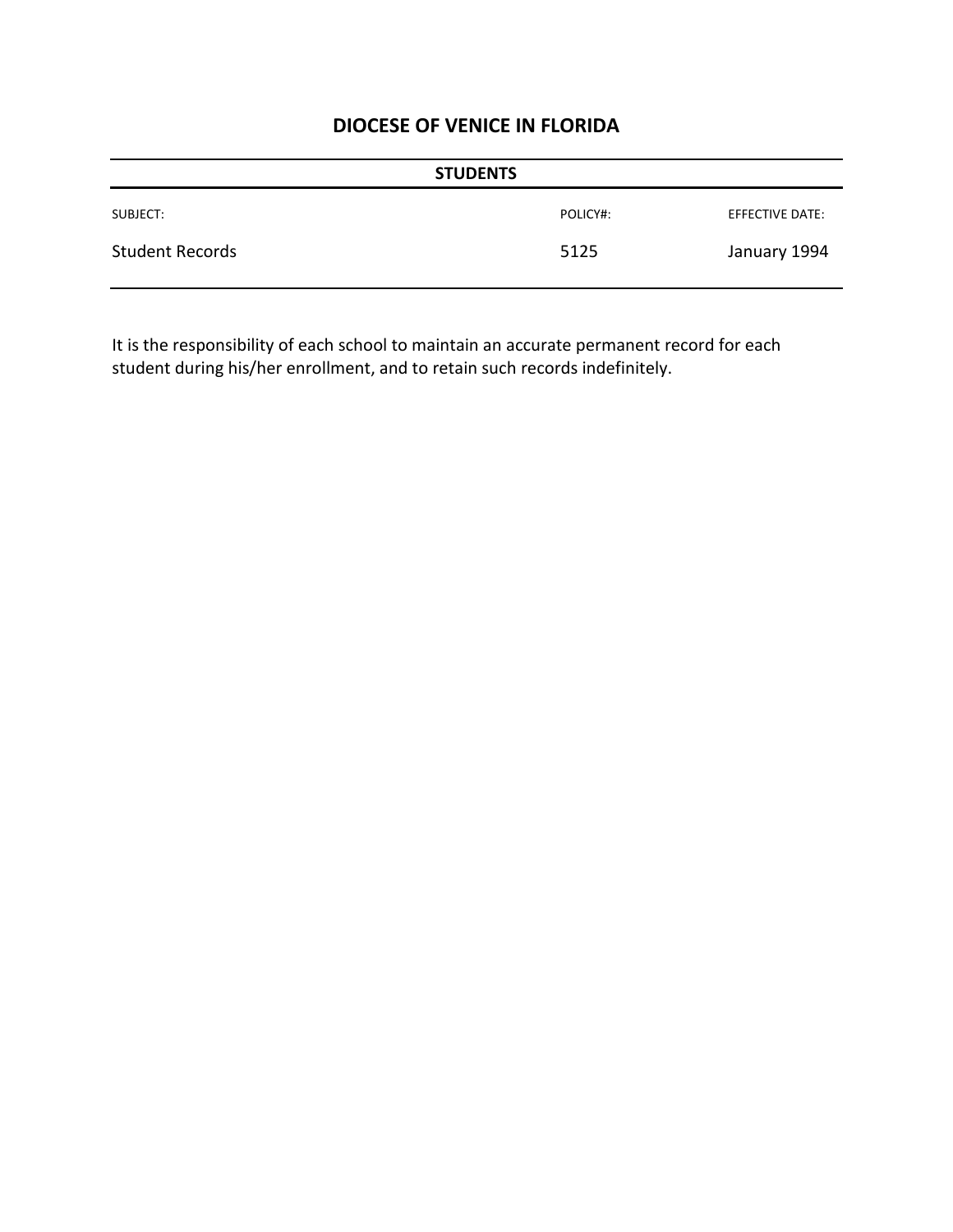| <b>STUDENTS</b>         |          |                 |
|-------------------------|----------|-----------------|
| SUBJECT:                | POLICY#: | EFFECTIVE DATE: |
| Release of Student Data | 5125.1   | January 1994    |

Names and addresses of pupils and their parents may not be released to any unauthorized person or agency, or published in any way, without notification of the parents and the principal.

Addresses and telephone numbers should not be listed in a directory without the parents' notification.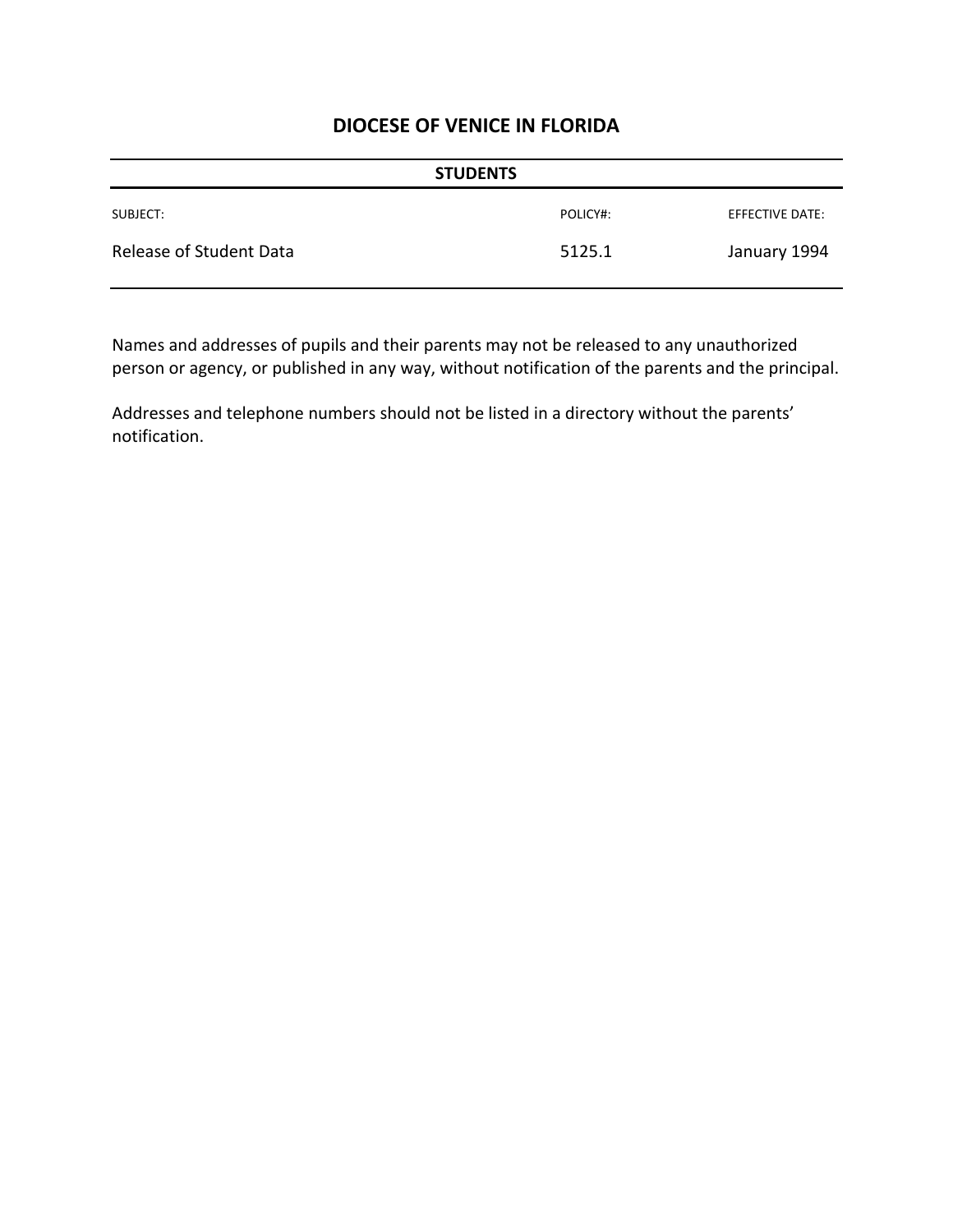|                                                          | <b>STUDENTS</b> |                 |
|----------------------------------------------------------|-----------------|-----------------|
| SUBJECT:                                                 | POLICY#:        | EFFECTIVE DATE: |
| <b>Student Records: Permanent Closing</b><br>of a School | 5125.2          | January 1994    |

In the event of the permanent closing of a school in the Diocese of Venice, student records will be stored at the Diocesan Department of Education.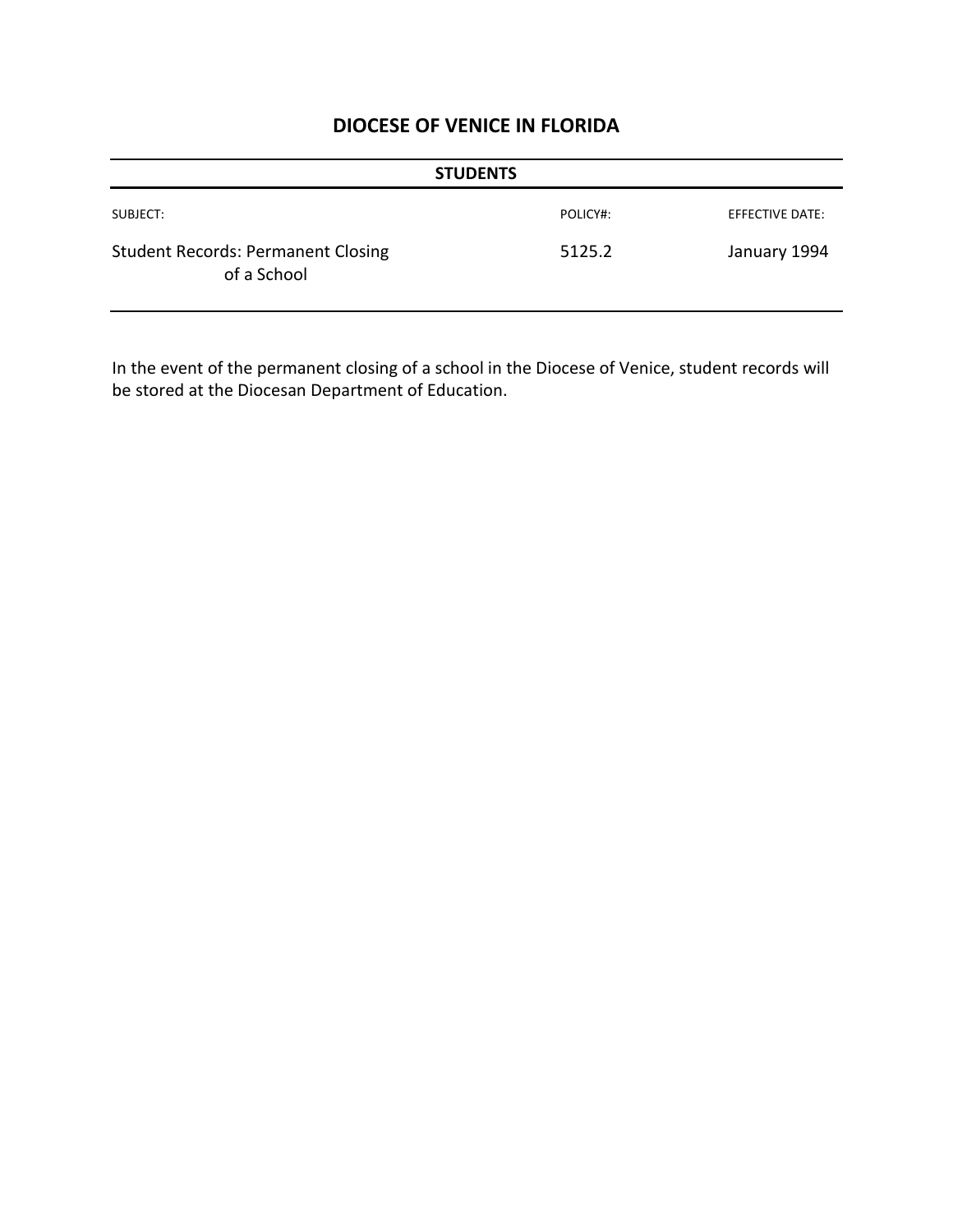| <b>STUDENTS</b>                     |          |                 |
|-------------------------------------|----------|-----------------|
| SUBJECT:                            | POLICY#: | EFFECTIVE DATE: |
| <b>Activities: Student Handbook</b> | 5130     | January 1994    |

Each school will develop a student handbook which includes the school philosophy, local school policies and regulations and available student activities. The handbook shall be reviewed annually and updated as necessary. Parents and students will be informed of the contents on an annual basis and must agree to abide by the policies and regulations contained in the Handbook.

A copy of the most recent handbook shall be on file at the Diocesan Department of Education.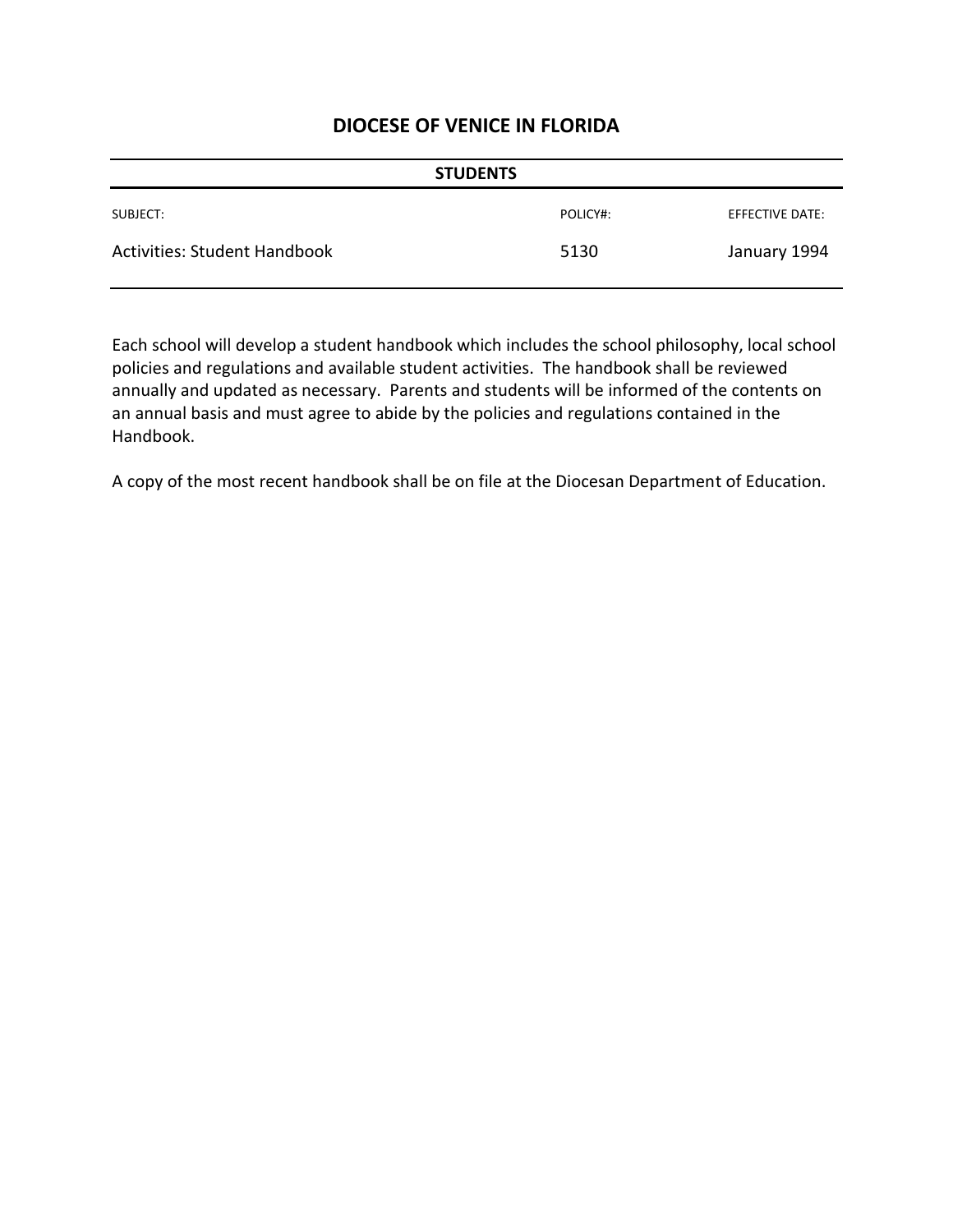|                 | <b>STUDENTS</b> |                 |
|-----------------|-----------------|-----------------|
| SUBJECT:        | POLICY#:        | EFFECTIVE DATE: |
| Substance Abuse | 5131            | January 1994    |

The use or possession of illegal drugs, alcoholic beverages, mood altering substances, drugrelated paraphernalia, or the abuse of prescription or non-prescription drugs by any student on school property or while attending or participating in any school sponsored activity is forbidden and will result in disciplinary action which may include expulsion.

A conviction for drug possession, use or the sale and distribution of drugs, on or off campus, will result in immediate expulsion.

The Diocese of Venice is committed to a drug-free environment. To accomplish this goal, schools have the right to implement any of the following measures:

- (1) Mandatory drug testing before a student may be accepted into the school.
- (2) Mandatory, random drug testing of students.
- (3) Random drug sweeps, including searches of lockers, possessions, and vehicles.

Failure to comply with these procedures may result in expulsion.

Results of drug testing and searches will be kept confidential by the school.

It is the policy of the Diocese to assist students suffering from substance abuse. To accomplish this, the schools may take the following measures:

- (1) Notification of parents or guardians of the students, and consultation with school officials.
- (2) Drug testing at an independent laboratory.
- (3) Assessment by a certified drug counselor.
- (4) Enrollment and successful completion by a student in a treatment program.
- (5) Random individual drug testing during the school year.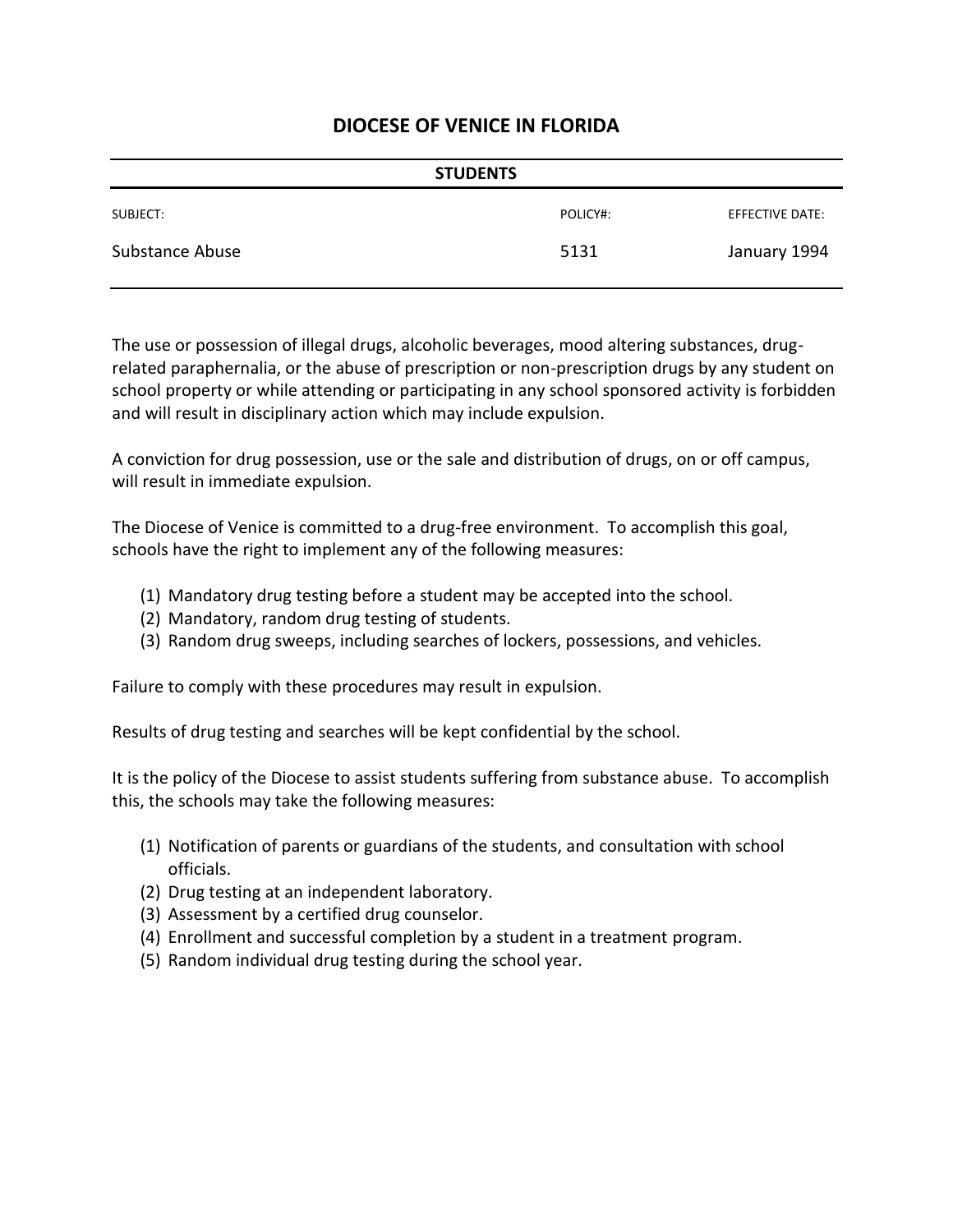|                           | <b>STUDENTS</b> |                 |
|---------------------------|-----------------|-----------------|
| SUBJECT:                  | POLICY#:        | EFFECTIVE DATE: |
| <b>Student Dress Code</b> | 5132            | January 1994    |

Each school will develop a uniform policy to which its students must adhere.

The prime responsibility for the personal appearance and dress of each student rests with the parents.

The principal shall determine when a student's personal hygiene, appearance, or dress is such that it disrupts or interferes with the educational process or endangers the health or safety of the student or others.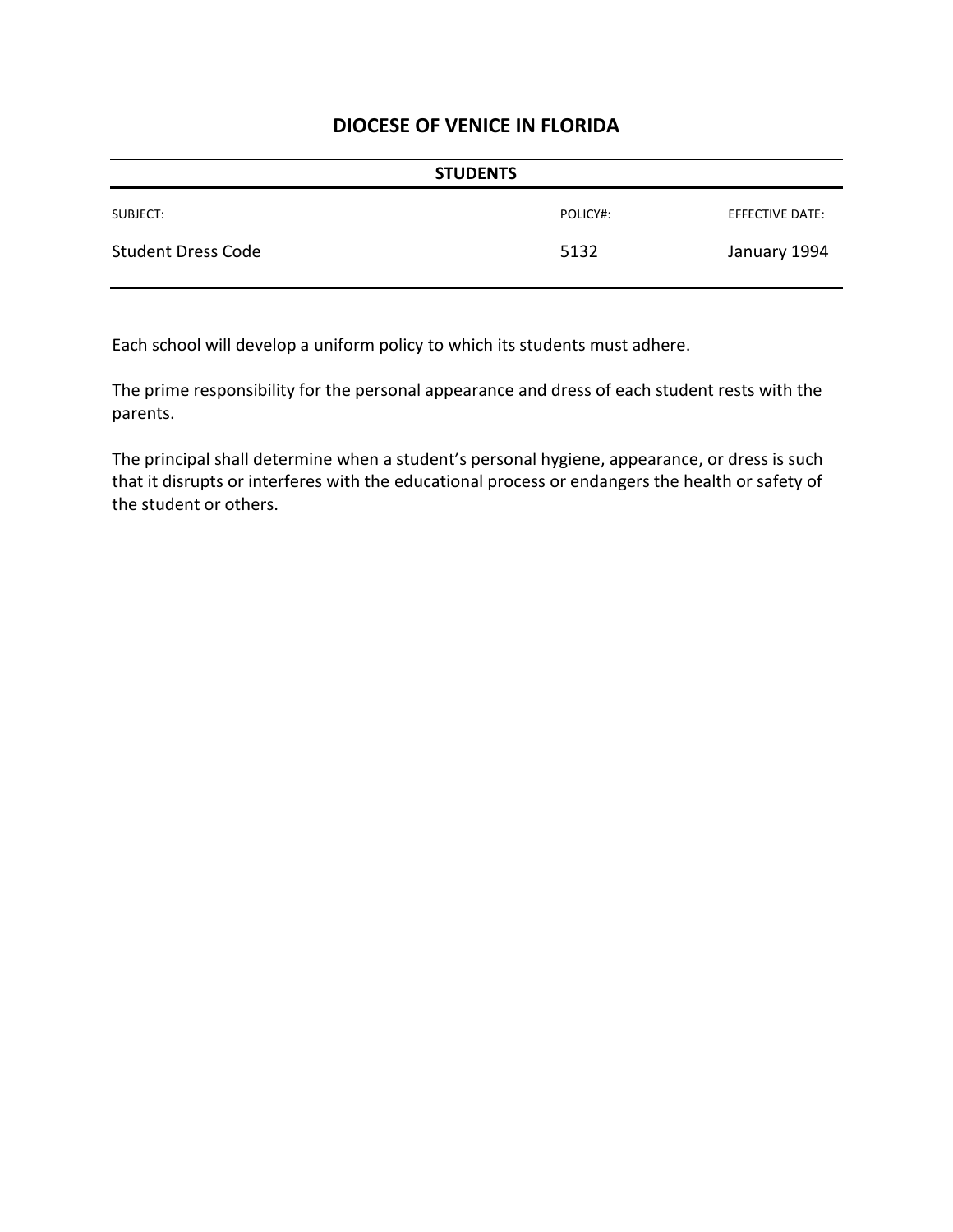| <b>STUDENTS</b>          |          |                 |
|--------------------------|----------|-----------------|
| SUBJECT:                 | POLICY#: | EFFECTIVE DATE: |
| <b>Pregnant Students</b> | 5138     | January 1994    |

A pregnant student or a student who is a parent may continue in a program of study in the school program or may voluntarily be assigned a program or study suitable to his/her special needs.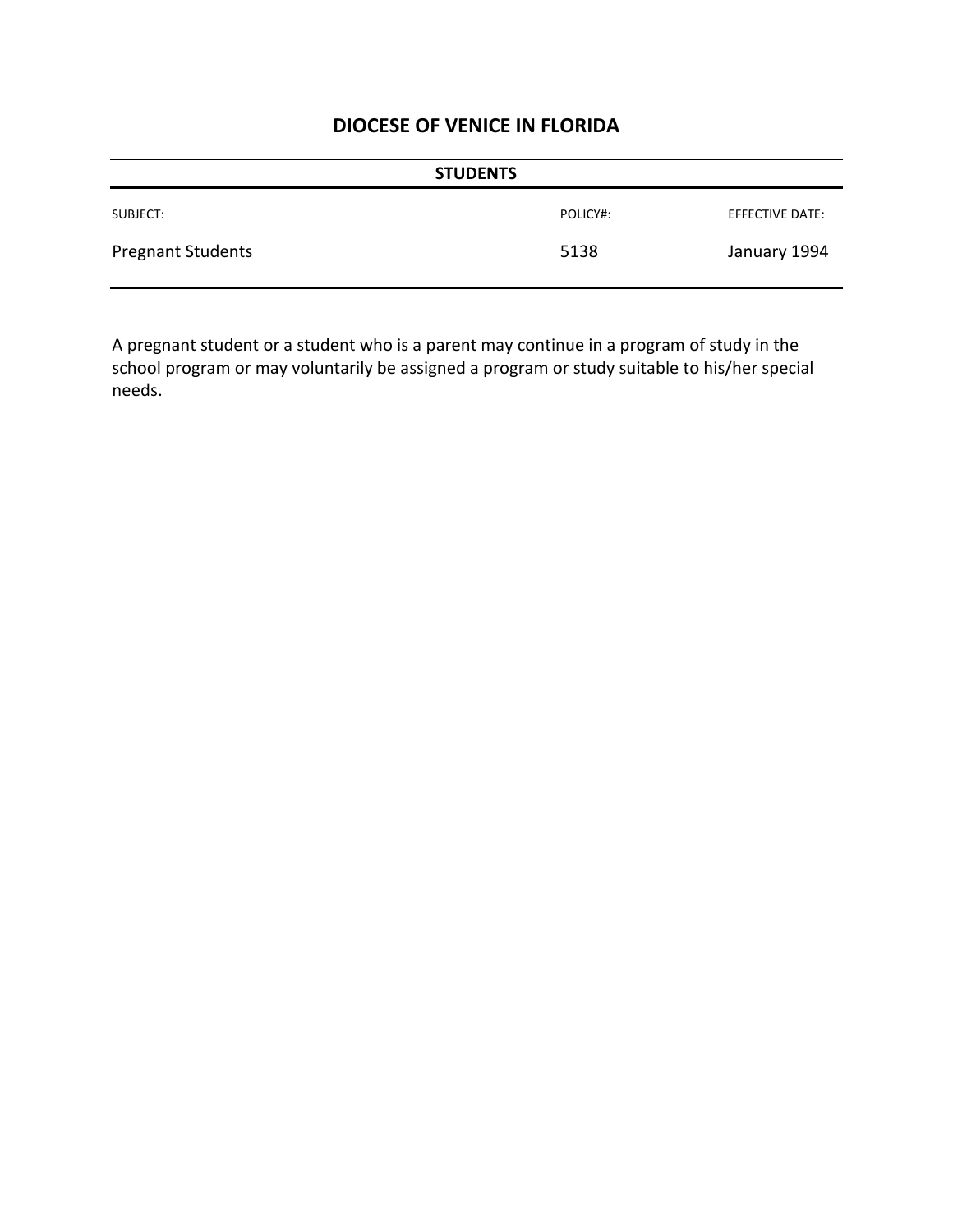|                         | <b>STUDENTS</b> |                 |
|-------------------------|-----------------|-----------------|
| SUBJECT:                | POLICY#:        | EFFECTIVE DATE: |
| <b>Married Students</b> | 5138.1          | January 1994    |

A married student or a student who becomes married or who has been married may not continue in the regular school program. However, the option to complete the current semester through alternative programs will be made available.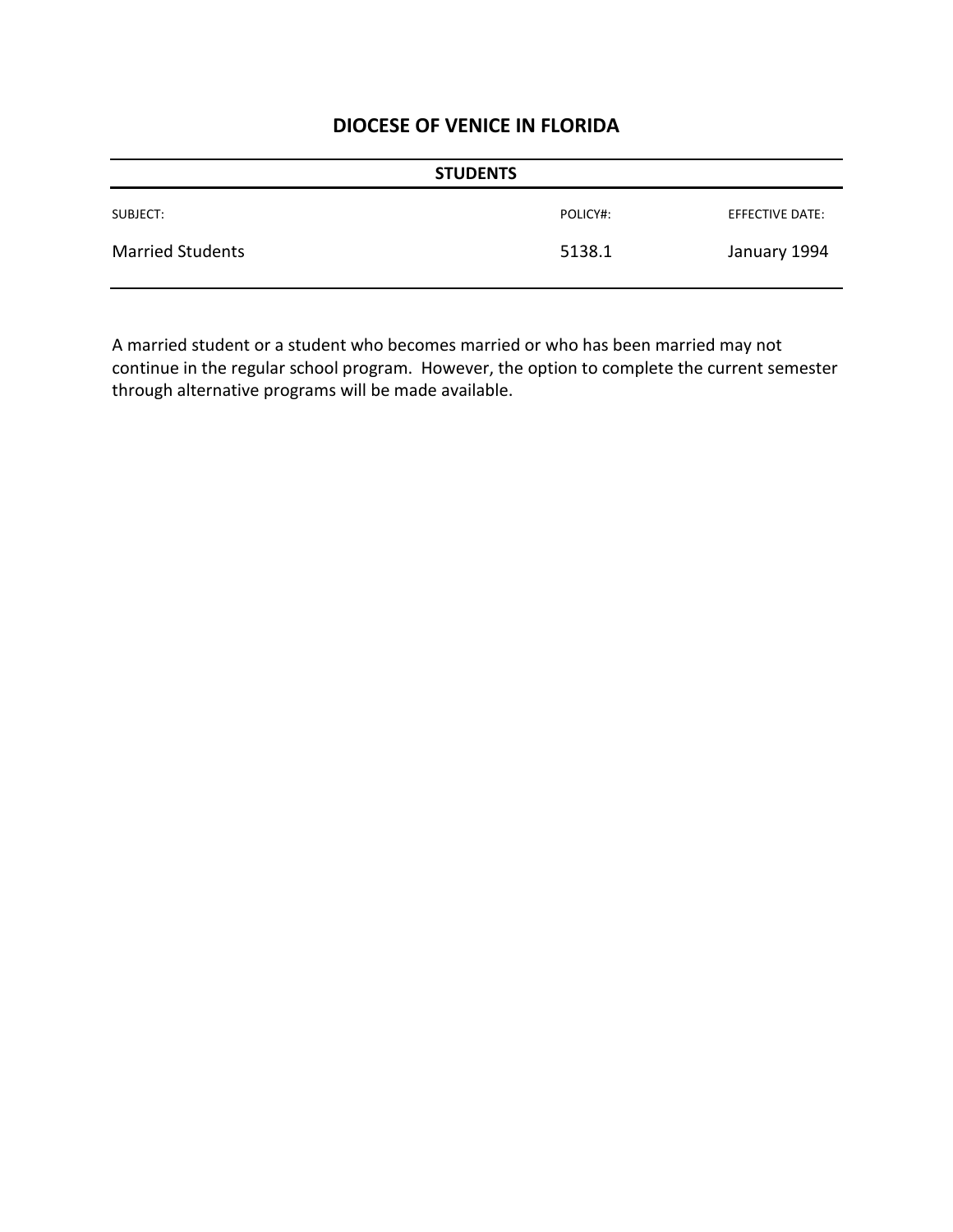|          | <b>STUDENTS</b> |                 |
|----------|-----------------|-----------------|
| SUBJECT: | POLICY#:        | EFFECTIVE DATE: |
| Safety   | 5140            | January 1994    |

The principal is responsible for developing and communicating emergency procedures which will insure the safety of students while they are in the custody of the school.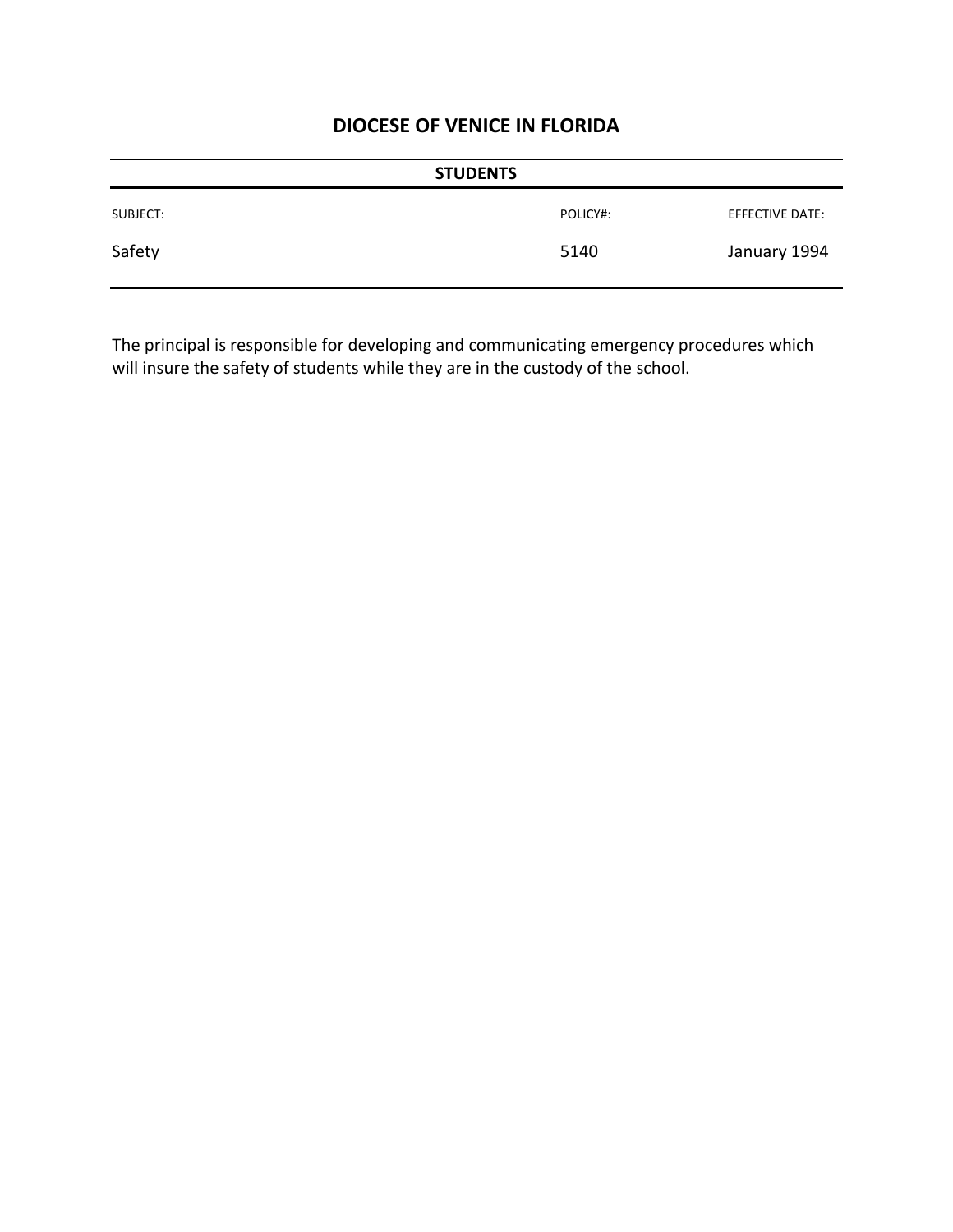| <b>STUDENTS</b>                   |          |                       |
|-----------------------------------|----------|-----------------------|
| SUBJECT:                          | POLICY#: | EFFECTIVE DATE:       |
| <b>Transportation of Students</b> | 5140.1   | January 1994          |
|                                   |          | <b>REVISION DATE:</b> |
|                                   |          | September 5, 2012     |
|                                   |          |                       |

Schools in the Diocese of Venice will adhere to the attached:

- 1. Guidelines Concerning all Youth and Student Trips
- 2. Consent, Release of Liability and Indemnification Form for Trips and Events of Diocesan Schools/Youth Outreach/Religious Education Programs
- 3. Notification of Trip and Event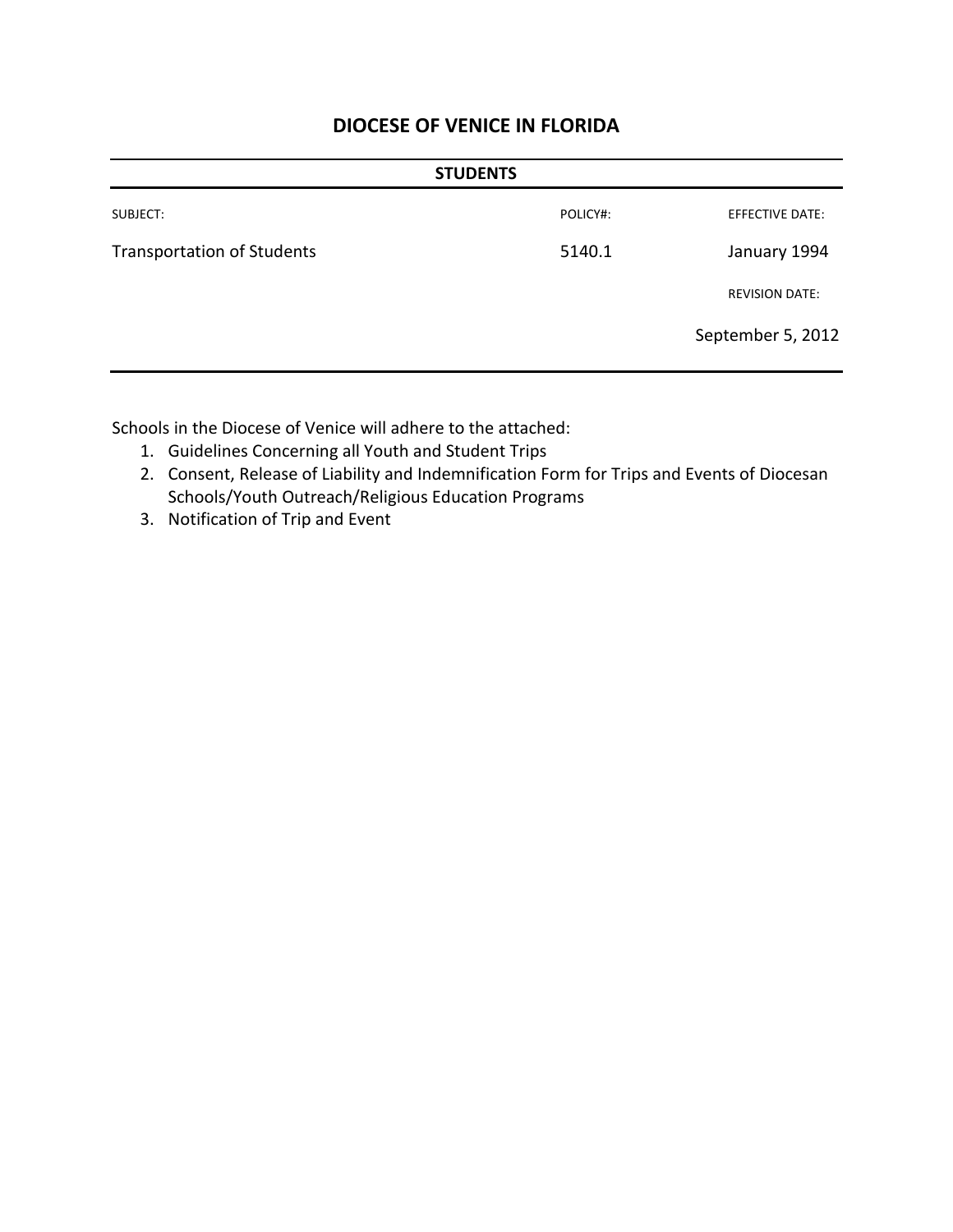

### **Guidelines Concerning all Youth and Student Trips**

#### **I. Introduction**

The following *Guidelines Concerning all Youth and Student Trips* has been approved by the Diocese of Venice in Florida and is intended for the Diocesan parishes, schools, and other entities in accord with the *Diocese of Venice Code of Pastoral Conduct for Church Personnel,*  Diocesan School Board Manual, and other official documents of the Diocese of Venice.

These guidelines are to be followed by all participants, pastors, school administrators, teachers, DRE's, youth directors, supervisory personnel, chaperones, volunteers or anyone working in an official capacity of the Diocese of Venice in Florida when traveling for day or overnight trips, both inside and outside the Diocese.

Types of events include, but are not limited to, Diocesan, School, and Parish retreats, field trips, sports tournaments, mission trips, pilgrimages, conventions, conferences, and recreational trips.

The Diocese of Venice in Florida requires all official personnel to be at least 21 years of age or older to supervise participants enrolled in any Diocesan school, pre-kindergarten program of education, parish youth group, or religious education program. Siblings, friends, etc. are not defined as participants and cannot attend these activities if they are not registered participants in the above group events. All participants are subject to the supervision of the official Diocesan personnel while attending the activities.

#### **II. Authorization**

Trips and other functions must be approved, both for planning and implementation, by the principal in the case of elementary and secondary schools, and by the pastor in the case of parishes. Early notification must be given to the appropriate Diocesan Director for any and all out of state and international trips. Diocesan guidelines for all trips and functions should be observed at all times.

The authorized *Consent, Release of Liability and Indemnification Form for Trips and Events of Diocesan Schools/Youth Outreach/Religious Education Programs* as well as the *Medical Authorization for Minor* forms provided by the Diocese are required for all participants. No authorization is given to those participants who do not submit the proper medical and liability release forms.

Chaperones and supervisory personnel must be provided by the entity at a suggested ratio of no more than 10 participants to 1 adult for groups in grades 7-12, and no more than 5 participants to 1 adult for PreK-6. Chaperones must be gender specific, i.e. if there are participants of both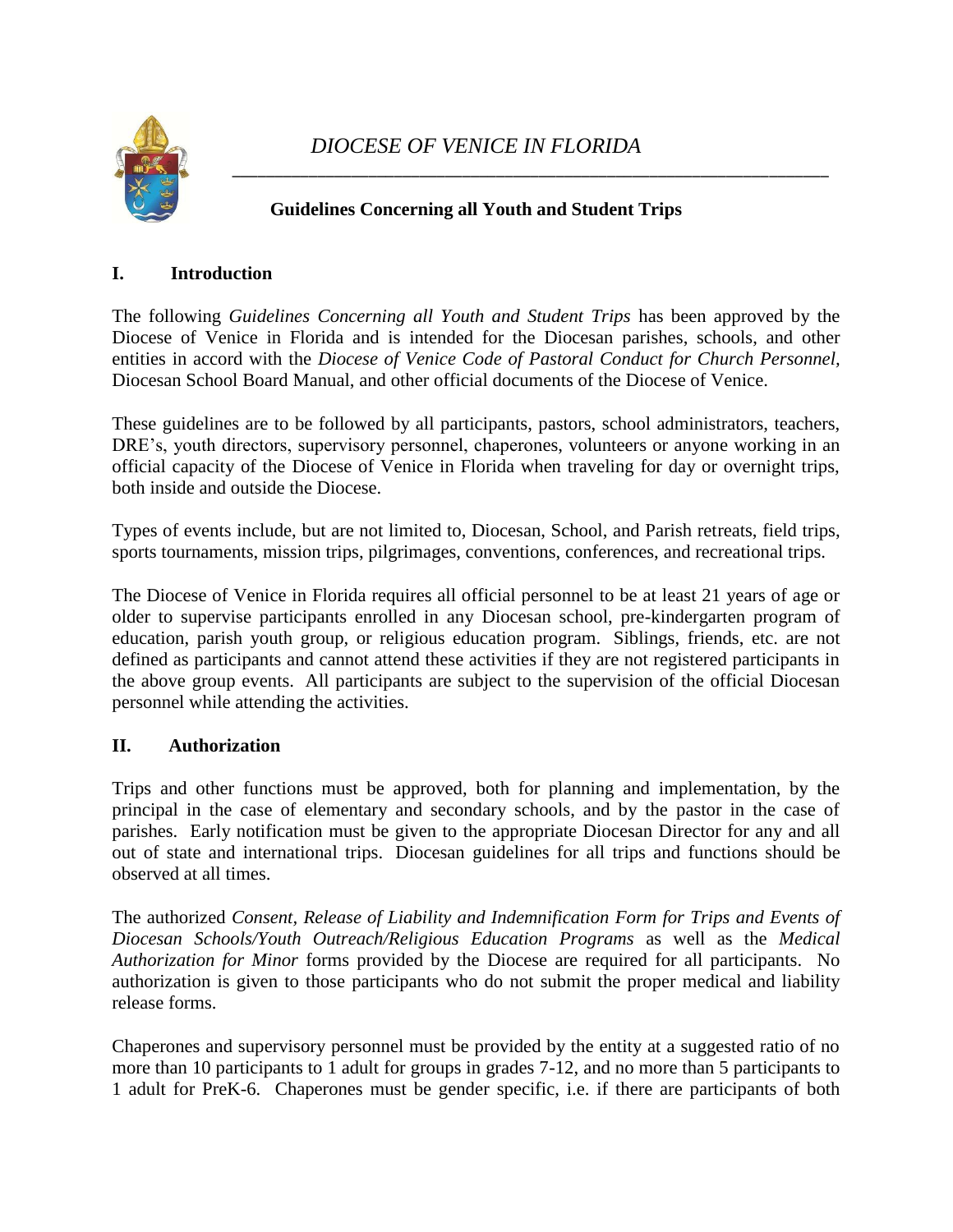genders, then there must be chaperones of both genders. All adult chaperones and supervisory personnel must have successfully cleared the background screening requirements of the Diocese of Venice including the educational requirements of Safe Environment Training.

# **III. Requirements for Participants of Different Age Levels**

*Elementary age (Pre-K through*  $5<sup>th</sup>$  *grade)* - Trips are limited to one day in duration with no overnight stay. These trips must have an educational or spiritual component/purpose.

**Middle School age**  $(6^{th}$  *through*  $8^{th}$  *grade*) – Trip experiences should include spiritual, educational, or faith building components. The appropriate Diocesan Director should be notified in advance of planning if the trip will be out of state. International travel is not approved for students of middle school age.

**High School age**  $(9^{th}$  *through 12<sup>th</sup> grade*) – Trip experiences should include spiritual, educational, or faith building components. The appropriate Diocesan Director should be notified in advance of planning if the trip will be out of state or out of the country. For international travel, it is recommended that students under 16 be accompanied by their parent or legal guardian.

**College age** *(17 – up)* – Any participant under 18 but in college will be viewed as a minor and must be chaperoned. Any participant over 18 but still attending high school will also be viewed as a minor and must be chaperoned. Any participant who has graduated from high school and is over 18 will be considered an adult, but must adhere to all Diocesan policies and participate in all required group functions while on the trip.

### **IV. Required Forms for Trips**

**Standard Forms:** All participants must have the *Consent, Release of Liability and Indemnification Form for Trips and Events of Diocesan Schools/Youth Outreach/Religious Education Programs* as well as the *Medical Authorization for Minor* forms signed by their parent or legal guardians at the beginning of each year.

**Event Notifications:** All participants must have the *Diocesan Event and Trip Notification* Form signed by their parent or legal guardians for each individual off-campus event/trip.

**For international travel:** Proof of travelers' insurance must be provided, and the *Overseas Medical Authorization for Minor or Adult* as well as the *Overseas Release of Liability and Indemnification* forms must also be signed and returned to the school, parish, or Diocesan entity.

### **V. Transportation**

### **A. Commercial Carrier:**

1. It is preferred and strongly recommended that transportation be commercially provided by licensed and bonded carriers.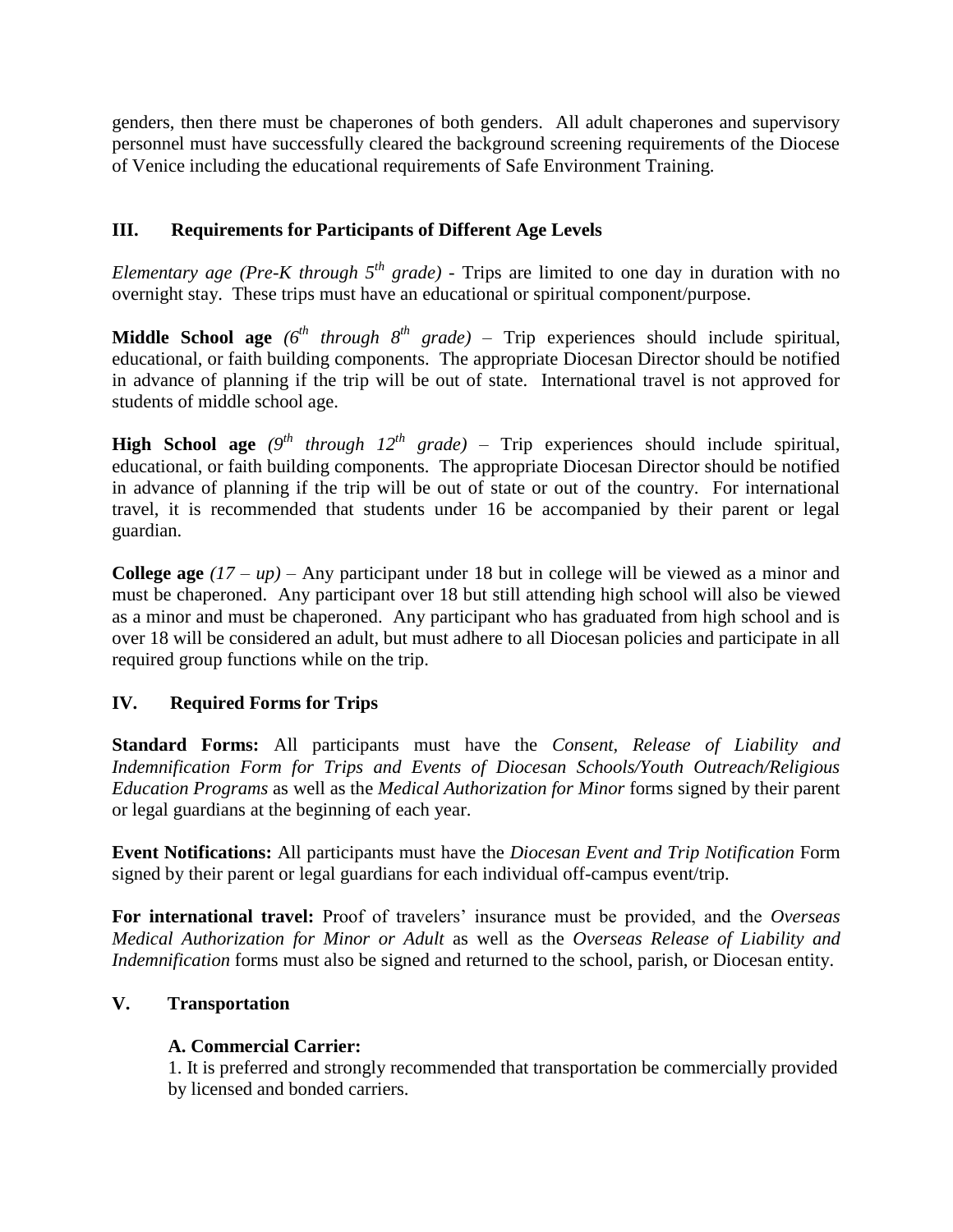2. Transportation of students by commercial carrier is permitted when provided by a licensed commercial carrier under contract with the school, parish, or other Diocesan entity.

#### **B. Diocesan-Owned School Bus:**

1. Transportation of students is permitted in a diocesan-owned school bus, which for the purposes of this policy, is defined as any motor vehicle designed to transport more than 16 persons, including the driver, and that is used to transport students to and from school or in connection with school activities.

2. If the transportation vehicle, defined as a bus, is provided by a Diocesan entity, school or parish, then the driver must be in compliance with the Diocesan Commercial Driver's License (CDL) policy.

3. All school buses and their operators must meet the requirements of state and federal law with regard to licensure, drug and alcohol testing, equipment and safety specifications, physical examinations, etc.

#### **C. Diocesan-Owned Passenger Vehicles:**

1. Defined as:

- A passenger car not to exceed 8 passengers

- A multi-purpose passenger vehicle (e.g., van, SUV, etc...) designed to transport 10 or fewer persons provided the vehicle meets all federal passenger car standards

- A van designed to transport 11 to 14 persons provided it meets the

Federal Motor Vehicle Safety Standards for School Buses.

2. If the transportation vehicle, other than a bus, is provided by a Diocesan entity, school or parish, the driver must submit to the principal and/or pastor a completed Motor Vehicle Report Request Form, and be cleared by Arthur J. Gallagher & Co.

#### **D. Private Motor Vehicles:**

1. Transportation of students and participants in a privately owned motor vehicle must be approved on a case-by-case basis. Employees of Diocesan entities should not transport participants in their personal vehicles.

2. If the transportation vehicle is provided by volunteers, parents, guardians, chaperones, or any other supervisory personnel, that driver must be 21 years of age or older and must submit to the principal and/or pastor a copy of his/her valid Florida driver's license to be cleared by Arthur J. Gallagher & Co., as well as have proof of current and valid insurance (personal auto liability insurance at the \$100,000/\$300,000 level). A copy of the "declarations page" of the policy must be provided annually to the bookkeeper of each entity and maintained on file.

3. The School, parish, or Diocesan entity does not provide insurance coverage for teachers, employees, volunteers, parents, guardians, youth directors, chaperones, or any other supervisory personnel who provide approved transportation in privately owned vehicles.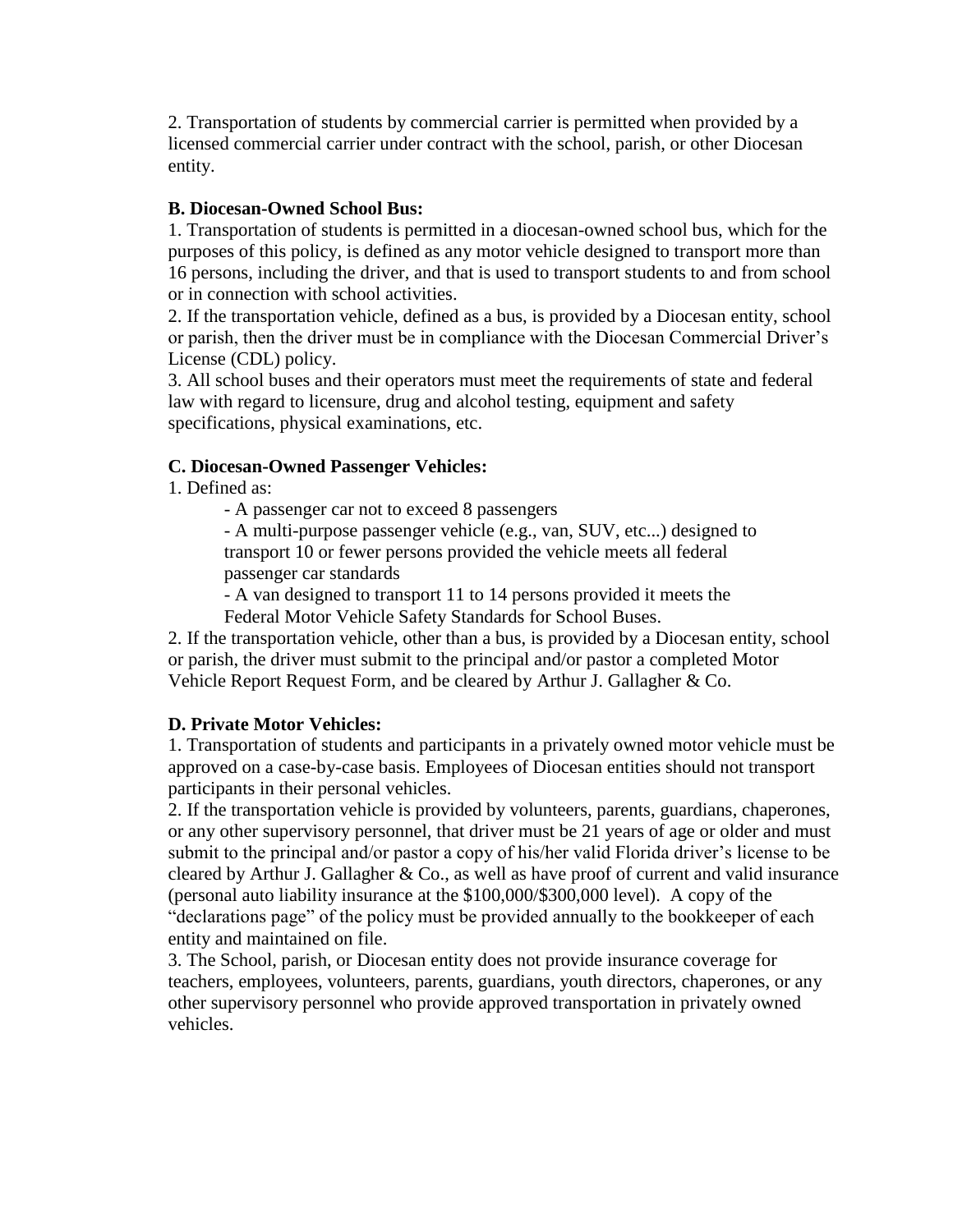#### **E. Plane, Train, and Boat Transportation:**

1. All safety guidelines laid out by official staff of the plane, train, or boat must be followed at all times.

2. It is recommended that participants have travel insurance when traveling by plane, train, or boat.

#### **F. Further Transportation Guidelines:**

1. When more than one vehicle is used to transport participants, all authorized drivers must have written directions and should be familiar with the area in which they will be traveling.

2. On long trips, a relief driver must be available at least every four hours. All drivers should have adequate rest before and after travel.

3. For vehicles traveling with 4 or more minors, there must be at least two adults in each vehicle at all times – one adult to drive and the other to supervise the participants. Both adults must be in compliance with the Diocesan Safe Environment Policy and be cleared to drive pursuant to Diocesan guidelines.

4. Vehicles must not exceed the recommended passenger load. All passengers must have a seat; seat belt laws are to be observed at all times.

5. No weapons are to be carried in any vehicle at any time.

6. The use of alcohol, illegal substances, and legally prescribed substances that cause impairment are all prohibited.

7. No smoking is allowed in the presence of participants or in any vehicle.

8. Fifteen and sixteen passenger vans are not allowed to be used as transportation.

9. Cell phones must not be used by the driver while vehicle is in motion.

10. Students are not permitted to travel to or from the field trip destination by means other than with the group unless written requests are made by parents and approved by the teacher responsible for the trip and the principal or Pastor/Administrator.

11. When trips extend beyond the regular school hours, the supervising teacher, youth director or other supervisory person is responsible for students until they are released to parents/guardians.

#### **VI. Accommodations**

#### **A. Hotel Rooms**

1. Group accommodations must be reserved and confirmed well in advance of an anticipated trip.

 2. Care is to be taken when booking hotels for groups. A request must be made upon making reservations that, if possible, all of the rooms be on the same floor or location in the hotel. There is to be no co-ed sleeping arrangement.

3. Chaperones and supervisory personnel are not to be housed in the same room with participants except for the participant's parent or guardian.

4. All rooms must be checked by the youth directors, chaperones, and supervisory personnel before assigning them to participants to avoid males and females having adjoining doors. Adjoining rooms should only be shared by participants of the same gender.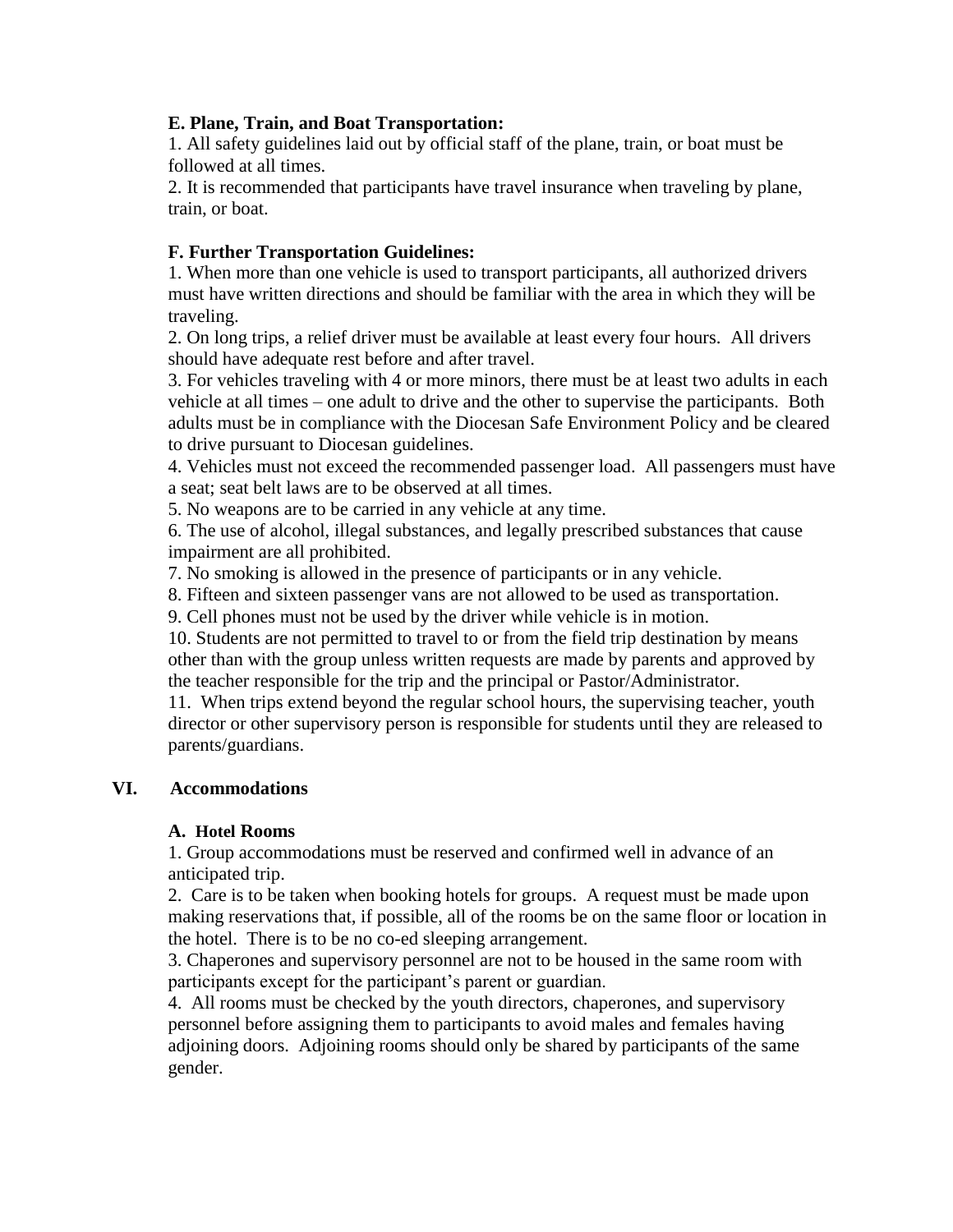5. Participants must always be informed and reminded of safety rules and security measures.

6. No participant is to be allowed to leave the hotel property or go swimming in the hotel's pool or use the whirlpool or the hotel's exercise room without adult supervision. 7. Participants must never be allowed unsupervised access to the hotel rooms of other participants, youth directors, chaperones, or supervisory personnel.

8. For safety reasons, chaperones and supervisory personnel must have room keys for participants room at all times.

#### **B. Other Lodging Requirements**

1. Chaperones and supervisory personnel are not to be housed in the same room with participants except for a participant's parent or guardian.

2. Any priest participant is to room alone.

3. In large dorm situations, chaperones and supervisory personnel may be housed in the same area as participants provided that at least two (2) chaperones/ supervisory personnel are assigned to the dorm. There is to be no co-ed sleeping in this dorm arrangement. 4. In situations where males and females share a common large room (such as a parish hall), a sufficient number of supervisory personnel are to be provided on a rotating schedule to ensure constant supervision. Sleeping areas for males and for females are to be clearly segregated.

5. Chaperones and supervisory personnel are not to use a community shower, nor be in any questionable state of undress in the presence of participants.

6. Changing clothing or showering by participants is not to be monitored by a lone adult supervisor, and never by adults of the opposite sex. More than one adult supervisor must be present during these times. All chaperones and supervisory personnel must understand that extreme caution must be exercised at these times so that no actions, words, stares, or touches have the potential for misinterpretation. Any necessary disciplinary actions are to be carried out after the participant has had the time to be properly dressed, and must take place outside of the changing and bathroom areas.

#### **VII. Other Requirements**

1. Youth directors, chaperones, and supervisory personnel are not allowed to have participants remain over-night at their homes.

2. All movies are to be pre-screened and pre-approved by youth directors, chaperones, and supervisory personnel in order to assure that they are age-appropriate and comply with Florida Catholic Conference guidelines.

3. The administering of medicine to participants outside the doctor's office or a health institution is a parental responsibility and should not be delegated except under emergency circumstances. Parents should ask their physicians if it is possible to prescribe medication so that it can be administered to participants at home. The school or the parish can decline to accept a participant for whom medication must be administered since there may not be trained medical personnel on staff. If the school or parish agrees to administer medication, it will be in compliance with the following: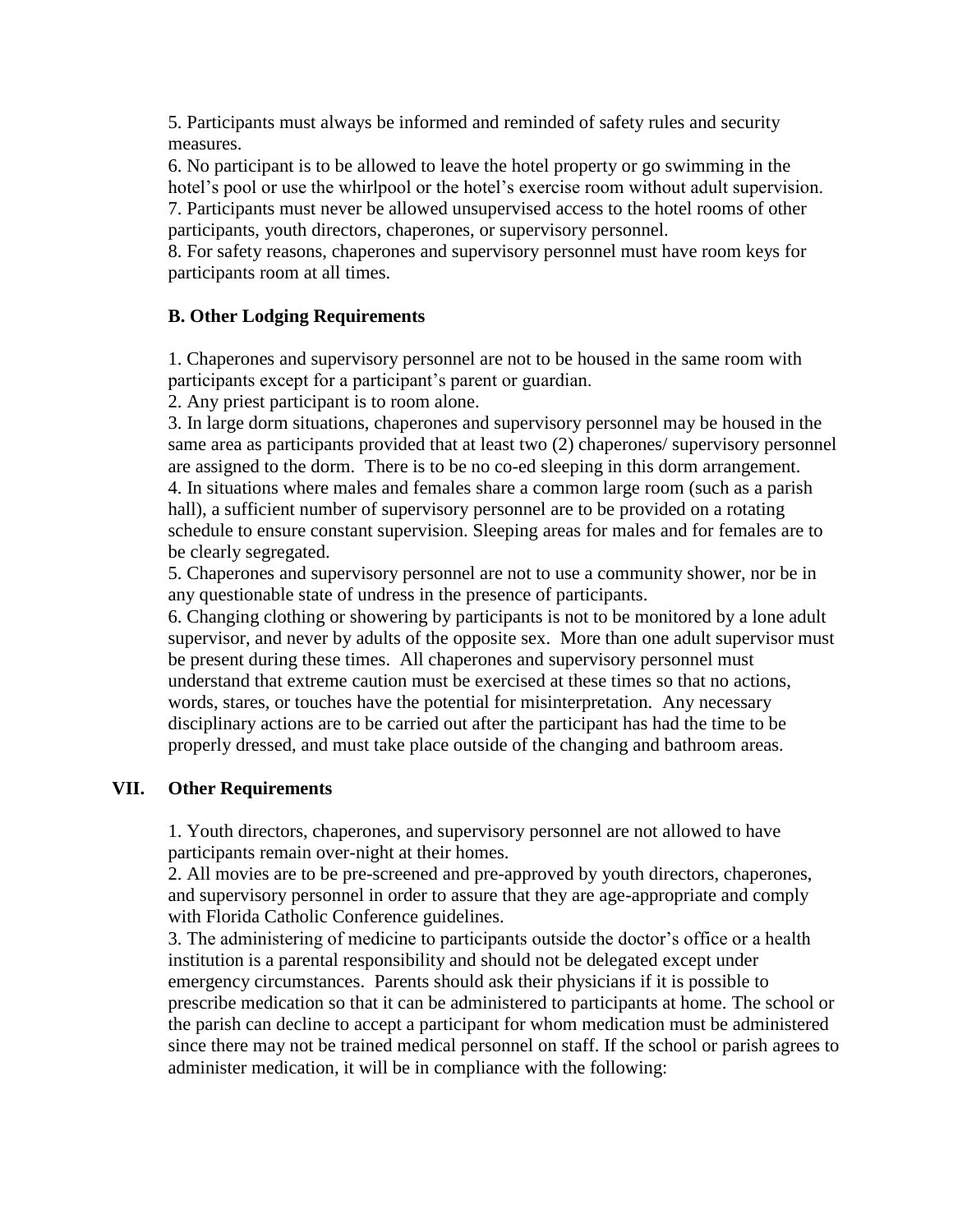The school or parish will never administer/dispense medicines (including "over the counter" drugs) to participants without specific written authorization by both a licensed physician and the parent. The *Diocesan Authorization for Medication Form* must be completed and submitted by the parent. The name of the medication and dosage must be indicated on this form. Medications to be dispensed by the school or parish must be labeled with the participant's name and the exact dosages. The State of Florida's statutes regarding the administration of medication will be followed.

4. Each child/adult is to wear pajamas that are modest (sweats, shorts & t-shirt, etc.) 5. Priority must be given to ensure that all participants fulfill their Sunday and Holy Day obligations.

6. The *Consent, Release of Liability and Indemnification Form for Trips and Events of Diocesan Schools/Youth Outreach/Religious Education Programs* form must be filled out each year and the *Event and Trip Notification* must be filled out for each event within or outside the Diocese. Schools and/or parishes will keep the forms on file for four years. A copy of the forms must be given to the principal, and/or coordinator of the event.

#### **VIII. Chaperones and Supervisory Personnel**

**Defined as:** Teachers, DRE's, Youth Directors, Volunteers, Core Team Members, Catechists, etc…

1. Chaperones and supervisory personnel are required to read, to be familiar with, and be in compliance with all Diocese of Venice Safe Environment Policies listed in the Preamble of the Diocese of Venice Code of Pastoral Conduct for Church Personnel. 2. Required ratios of participants to chaperones are listed under section II, Authorization.

- 3. All chaperones and supervisory personnel must abide by the following:
	- Possession and/or use of weapons are prohibited on Diocesan property, on trips or other functions, and/or while in the presence of youth.
	- The use of alcohol, illegal substances, and legally prescribed substances that cause impairment are all prohibited.
	- No smoking is allowed in the presence of participants or in any vehicle.

4. The Pastor, Principal, or Supervisor must ensure that all chaperones and supervisory personnel are in compliance with all Diocesan policies.

5. Chaperones and supervisory personnel shall not at any time purchase questionable or illegal items for participants (i.e.: cigarettes, alcohol, drugs, weapons, condoms, and sexually-suggestive materials) and shall confiscate these items when found. If illegal weapons or drugs are confiscated, a police report shall be made and the confiscated items shall be turned over to the police. Parents/Guardians will be called immediately to come and take responsibility for their student who will not be permitted to continue as part of the group, regardless of the event.

6. Chaperones and supervisory personnel are to carry cellular phones on trips for use in case of emergencies.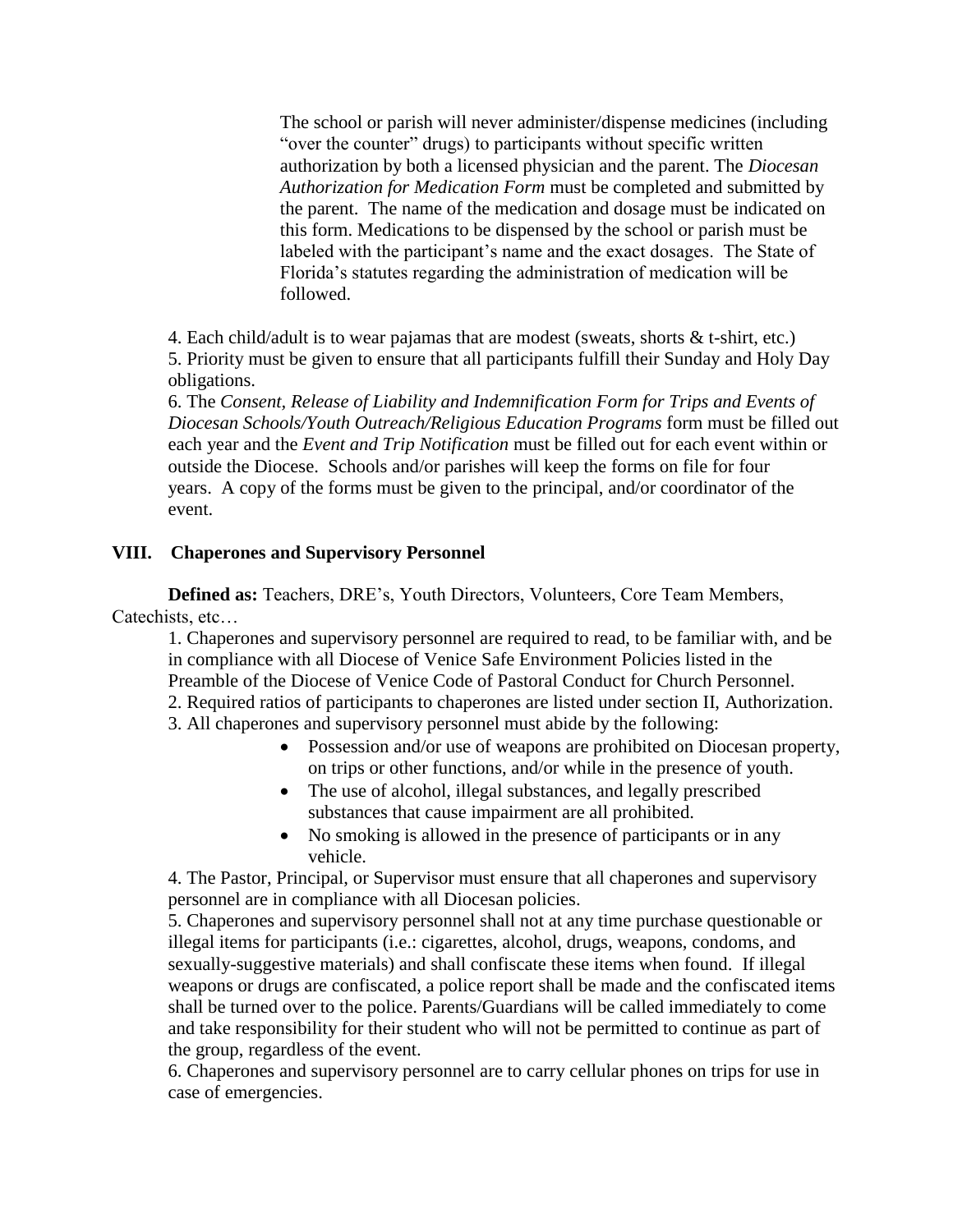7. Trip emergency cards for each participant must be provided to the school or parish with the names of the chaperones and supervisory personnel, hotel or lodging name, address, and telephone numbers. The trip leader must also have a copy of these cards. 8. Individual emergency cards must be completed by each participant and kept on their person at all times to document each participant's emergency contact information.

#### **IX. International Travel**

1. Prior to planning a trip, the principal, pastor, DRE or youth director should contact the appropriate office of the U.S. Department of State to ascertain that there are no travel restrictions or unusual hazards or concerns in the area(s) to be visited. Thirty days prior to the trip, the principal, pastor, DRE, or youth director shall verify with the Department of State the absence of any constraints on travel to the proposed foreign countries. 2. Proof of travelers insurance must be provided, and the *Overseas Medical Authorization for Minor or Adult* as well as the *Overseas Release of Liability and Indemnification* forms must also be signed and returned to the school, parish, or Diocesan entity. 3. Early notification must be given to the appropriate Diocesan Director prior to planning for any and all out of state and international trips.

#### **X. Notification**

1. A detailed list of all participants, chaperones, and supervisory personnel with telephone numbers and emergency contact persons must be left with the school, parish, or entity sponsoring the trip. (See VIII, #7 above)

2. The Pastor/Administrator, principal, and/or appropriate Diocesan Director are to be immediately notified of any major accident or incident during the trip. They will notify the Director of Education who shall immediately notify the appropriate Diocesan offices. 3. Any chaperones or supervisory personnel coming into the Diocese of Venice in Florida for any event must have documented proof that the diocese from which they are coming is in compliance with the *Charter for the Protection of Children and Young People, Revised Edition.* They must provide proof to the Diocesan Safe Environment Coordinator that they have successfully complied with all screening and Safe Environment Training requirements of their diocese.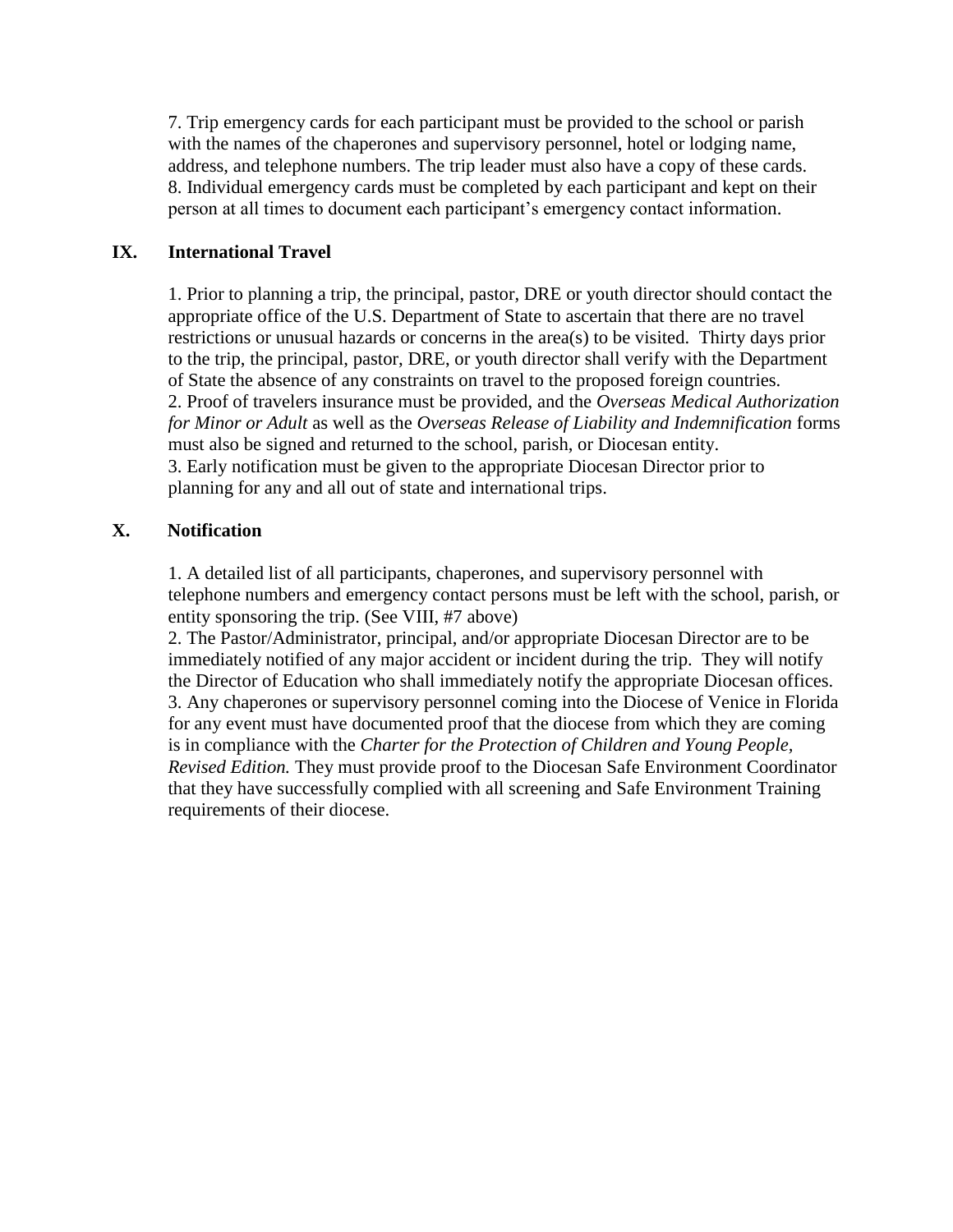

#### **CONSENT, RELEASE OF LIABILITY AND INDEMNIFICATION FORM FOR TRIPS AND EVENTS OF DIOCESAN SCHOOLS/YOUTH OUTREACH/ RELIGIOUS EDUCATION PROGRAMS**

| DOB:                                                                                                                                   |
|----------------------------------------------------------------------------------------------------------------------------------------|
| PHONE:                                                                                                                                 |
| <b>SCHOOL</b><br><u> 1980 - Jan Barbara Barbara, maso a popular establecidad e a contrador de la contrador de la contrador de la c</u> |
|                                                                                                                                        |

OR PARISH NAME (for Religious Ed/Youth Outreach)\_

I, the undersigned adult participant or parent/legal guardian of the above named minor participant (for myself and any named minor, our heirs, personal representatives, assigns and next of kin), request permission to participate in the various field trips and other on and off site activities of the above school/parish youth program throughout the year. I understand that I will receive notice of scheduled field trips and events via an Event Notification Form, and my signature consenting to my or my minor's participation shall also indicate the inclusion of the terms of this Consent, Release of Liability and Indemnification Agreement to each trip or event. In consideration for the agreement by the school/parish to permit my/minor's participation, and intending to be legally bound, I do hereby:

- 1. Release, discharge and covenant not to sue the Most Rev. Frank J. Dewane, Bishop of the Diocese of Venice, individually and as a corporation sole, the above Parish/School; and their employees, agents and volunteers (hereinafter Releasees), from any claim, demand, action, or liability whatsoever on account of injury to the person or property of minor child in conjunction with said event, including travel to and from, whether caused by the negligence of the Releasees or otherwise, excluding acts of gross negligence or intentional misconduct;
- 2. Indemnify and hold harmless the Releasees and each of them from any loss, liability, damage or cost they may incur incident to student's participation in the above event, whether caused in whole or part by the negligence of Releasees or otherwise;
- 3. I do further agree that school/parish officials, agents, and/or employees have the right to terminate the participation of the above named for reasonable cause, as determined within the discretion of the event/trip leader. In such event, only the funds not actually used will be refunded. I will be responsible for any and all travel costs incurred to return the above named early from the event/trip.
- 4. I understand that throughout the year I/my minor may be informed via an Event and Trip Notification Form of youth related activities apart from those on-site activities which are school/parish sponsored. If I do not give permission and sign the Event and Trip Notification Form, I am responsible for myself or the supervision of my minor at such event should I choose to attend independently of the program, although agents, employees and volunteers of the school/parish youth program may also plan to be present at such events.
- 5. I understand that the school/parish youth program may include sports (football, swimming, wrestling, etc.) and/or other risky activities (rafting, etc.). These sports activities involve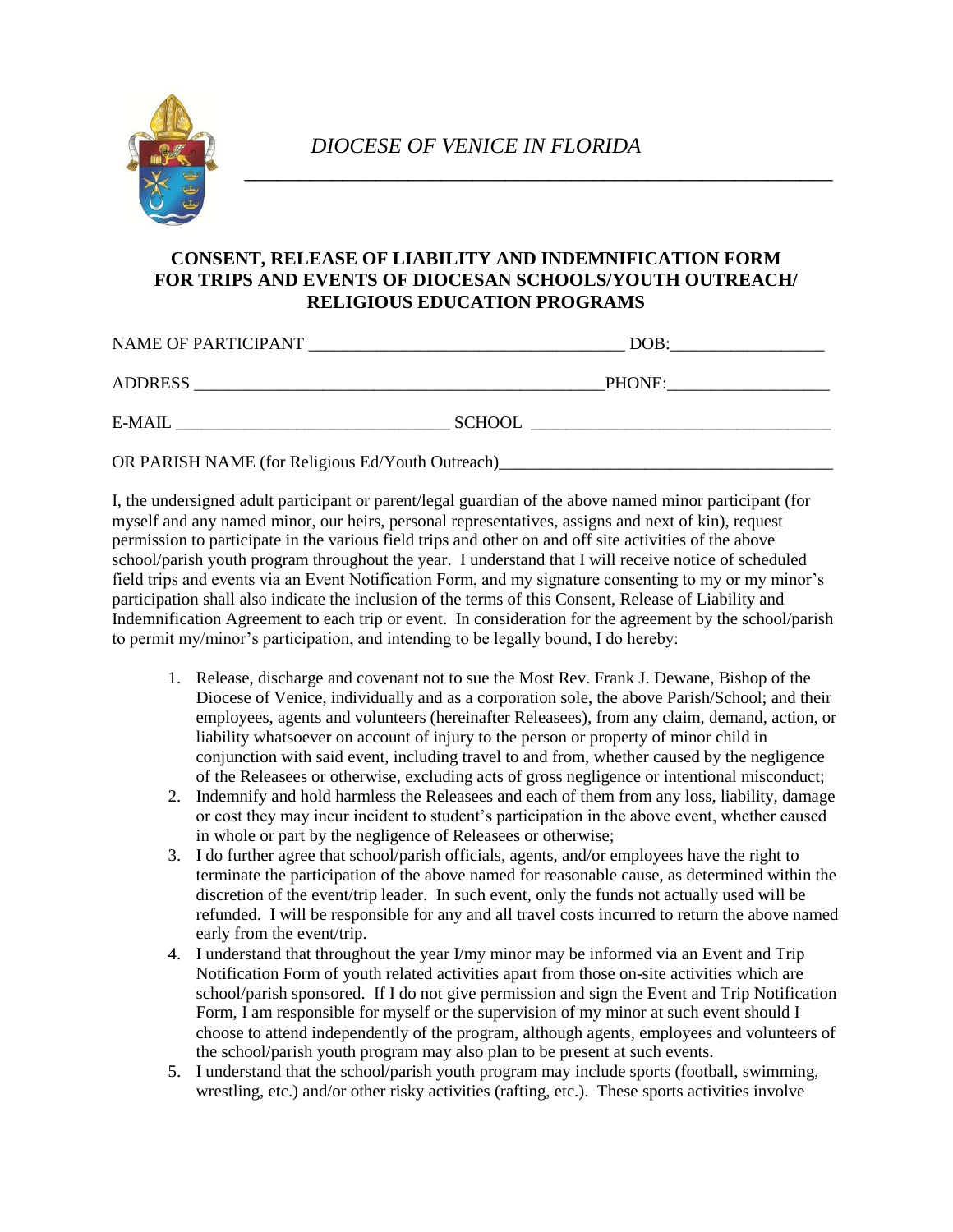certain risks including, but not limited to, travel to and from the site of the activity, severe physical contact, and the possible reckless conduct of other participants. These risks also include, but are not limited to, serious injury, potential for permanent paralysis, or death. The sporting activities may be conducted at sites that are at some distance from available medical assistance, and any equipment provided for protection may be inadequate in preventing serious injury.

6. I further represent that the above named is covered by accident and health insurance, and I agree to maintain coverage in full force and effect for the duration of the year. I have completed a Medical Authorization which is on file with the sponsoring school/parish in the event emergency medical care is required. I understand that the school/parish/Diocese provides no insurance which will cover my child in conjunction with future trips. I agree to full financial responsibility for any medical treatment provided to him/her.

| <b>Adult Participant</b>  |       |  |
|---------------------------|-------|--|
| or, for minor,            |       |  |
| Parent/Guardian Signature | Date: |  |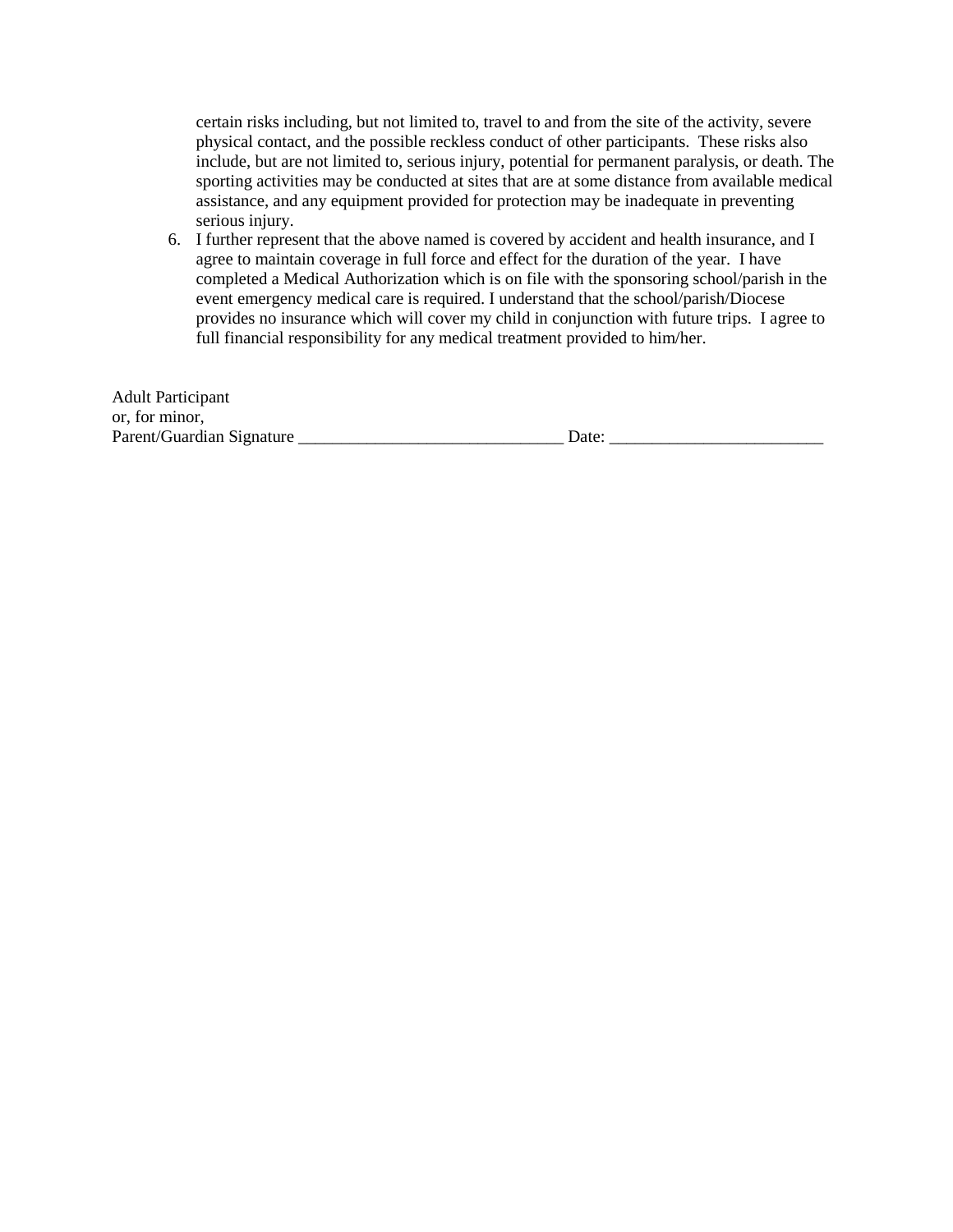

# *Notification of Trip and Event For Catholic school students, youth groups, and religious education students*

# **To be completed by trip/event leader**:

| or PARISH NAME (for Religious Ed/Youth Outreach): _______________________________ |  |
|-----------------------------------------------------------------------------------|--|
|                                                                                   |  |
|                                                                                   |  |
|                                                                                   |  |

\*If this is a sporting event, Competition Schedule should be attached

| Participant's Name                                  | Phone # of person legally responsible:                                                                                                                                                                                                                                                                                                                                                                        |  |
|-----------------------------------------------------|---------------------------------------------------------------------------------------------------------------------------------------------------------------------------------------------------------------------------------------------------------------------------------------------------------------------------------------------------------------------------------------------------------------|--|
|                                                     | Home: $\frac{1}{\sqrt{1-\frac{1}{2}}\sqrt{1-\frac{1}{2}}\sqrt{1-\frac{1}{2}}\sqrt{1-\frac{1}{2}}\sqrt{1-\frac{1}{2}}\sqrt{1-\frac{1}{2}}\sqrt{1-\frac{1}{2}}\sqrt{1-\frac{1}{2}}\sqrt{1-\frac{1}{2}}\sqrt{1-\frac{1}{2}}\sqrt{1-\frac{1}{2}}\sqrt{1-\frac{1}{2}}\sqrt{1-\frac{1}{2}}\sqrt{1-\frac{1}{2}}\sqrt{1-\frac{1}{2}}\sqrt{1-\frac{1}{2}}\sqrt{1-\frac{1}{2}}\sqrt{1-\frac{1}{2}}\sqrt{1-\frac{1}{2}}$ |  |
|                                                     |                                                                                                                                                                                                                                                                                                                                                                                                               |  |
| Address of participant                              | E-mail (of parents/guardian for minor)                                                                                                                                                                                                                                                                                                                                                                        |  |
| Emergency Contact Name (other than parent/guardian) | <b>Emergency Contact Phone #s:</b>                                                                                                                                                                                                                                                                                                                                                                            |  |
|                                                     | Cell: the contract of the contract of the contract of the contract of the contract of the contract of the contract of the contract of the contract of the contract of the contract of the contract of the contract of the cont                                                                                                                                                                                |  |
|                                                     | Home: $\frac{1}{\sqrt{1-\frac{1}{2}}\sqrt{1-\frac{1}{2}}\sqrt{1-\frac{1}{2}}\sqrt{1-\frac{1}{2}}\sqrt{1-\frac{1}{2}}\sqrt{1-\frac{1}{2}}\sqrt{1-\frac{1}{2}}\sqrt{1-\frac{1}{2}}\sqrt{1-\frac{1}{2}}\sqrt{1-\frac{1}{2}}\sqrt{1-\frac{1}{2}}\sqrt{1-\frac{1}{2}}\sqrt{1-\frac{1}{2}}\sqrt{1-\frac{1}{2}}\sqrt{1-\frac{1}{2}}\sqrt{1-\frac{1}{2}}\sqrt{1-\frac{1}{2}}\sqrt{1-\frac{1}{2}}\sqrt{1-\frac{1}{2}}$ |  |
|                                                     |                                                                                                                                                                                                                                                                                                                                                                                                               |  |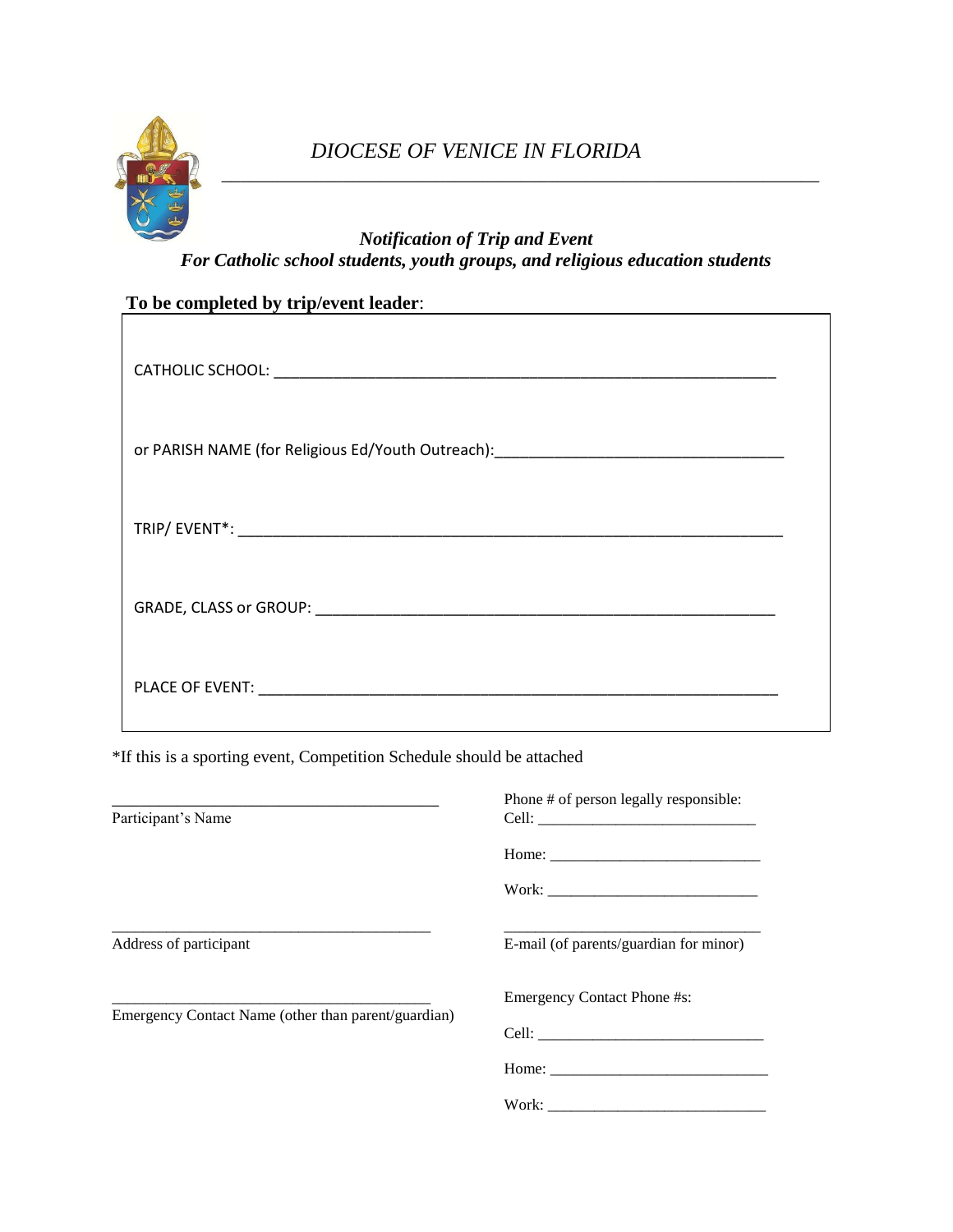Parent/Guardian Name (Printed)

\_\_\_\_\_\_\_\_\_\_\_\_\_\_\_\_\_\_\_\_\_\_\_\_\_\_\_\_\_\_\_\_\_\_\_

This event notification is furnished in accord with the provisions of the *Consent, Release of Liability and Indemnification Form for Trips and Events of Diocesan Schools/Youth Outreach/ Religious Education Programs* previously executed by the undersigned parent/guardian of a minor participant or adult participant,  $\blacksquare$  and I understand that the terms of that agreement apply to this event.

| Signature of Minor's Parent/Guardian or Adult Participant |    | Date signed |  |
|-----------------------------------------------------------|----|-------------|--|
| Please return by<br>Thank you.                            | tΩ |             |  |

In the case of field trips for which a school/parish owned bus or a chartered commercial bus is not used, the following must be signed:

**I understand that the school is not responsible for the transportation of students for the field trip. Check one:**

**\_\_\_\_ I will drive my own child to and from the event.**

**\_\_\_\_ I give permission for my child to ride with the following volunteer driver:**

**\_\_\_\_\_\_\_\_\_\_\_\_\_\_\_\_\_\_\_\_\_\_\_\_\_\_\_\_\_\_\_\_\_\_\_\_**

**I understand that volunteer drivers do not have CDL licenses and have only standard insurance coverage.**

**Signature of parent/guardian \_\_\_\_\_\_\_\_\_\_\_\_\_\_\_\_\_\_\_\_\_\_\_\_\_\_\_\_\_\_\_\_\_\_\_\_\_\_\_\_\_\_\_\_\_\_\_**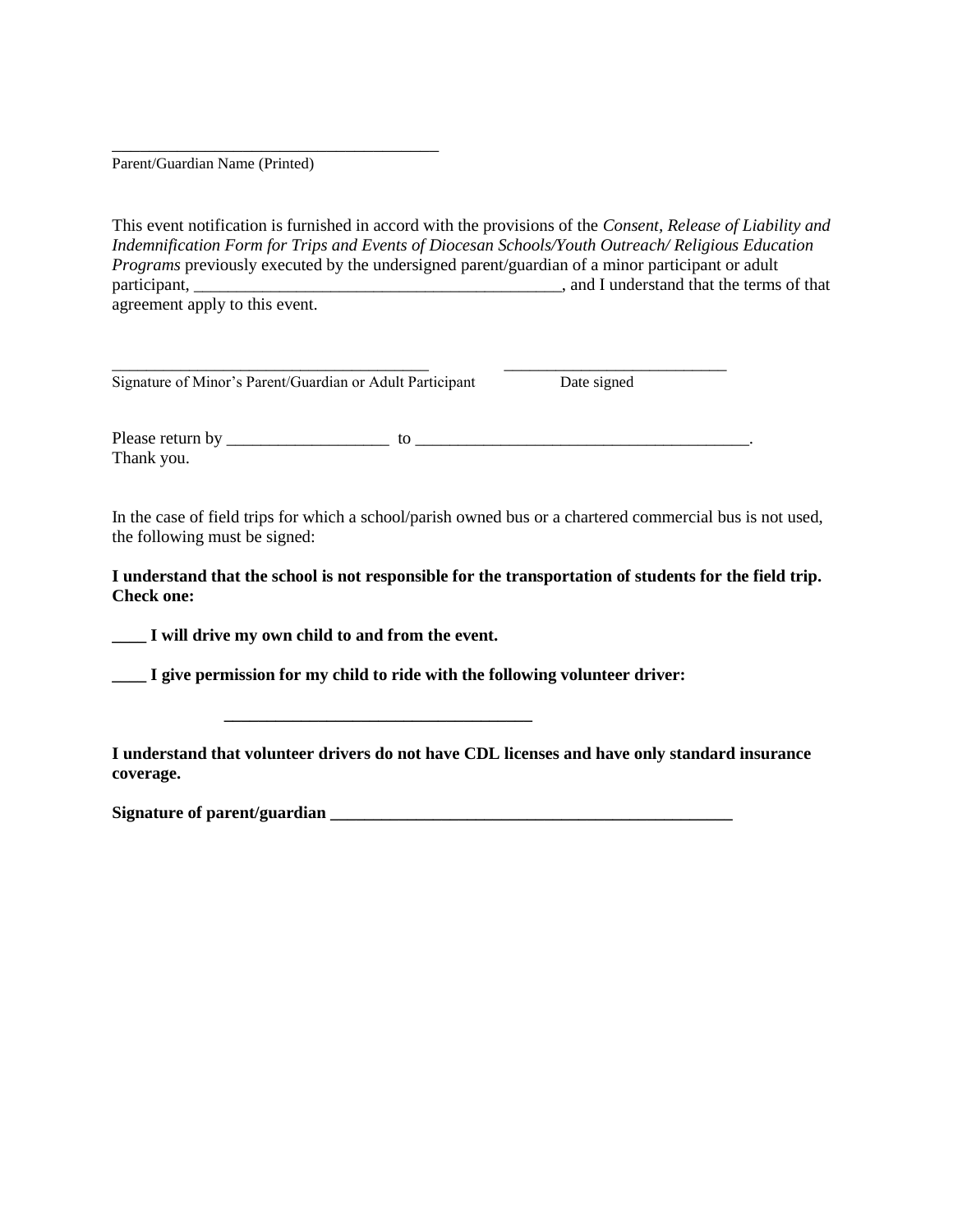| <b>STUDENTS</b>                        |          |                        |  |
|----------------------------------------|----------|------------------------|--|
| SUBJECT:                               | POLICY#: | <b>EFFECTIVE DATE:</b> |  |
| Physical Examinations and Immunization | 5141     | January 1994           |  |
|                                        |          | UPDATED:               |  |
|                                        |          | November 2013          |  |

All students seeking enrollment in a Catholic school in the Diocese of Venice are required to provide both a School Entry Health Exam, and an updated Florida Certification of Immunization as required by the State of Florida.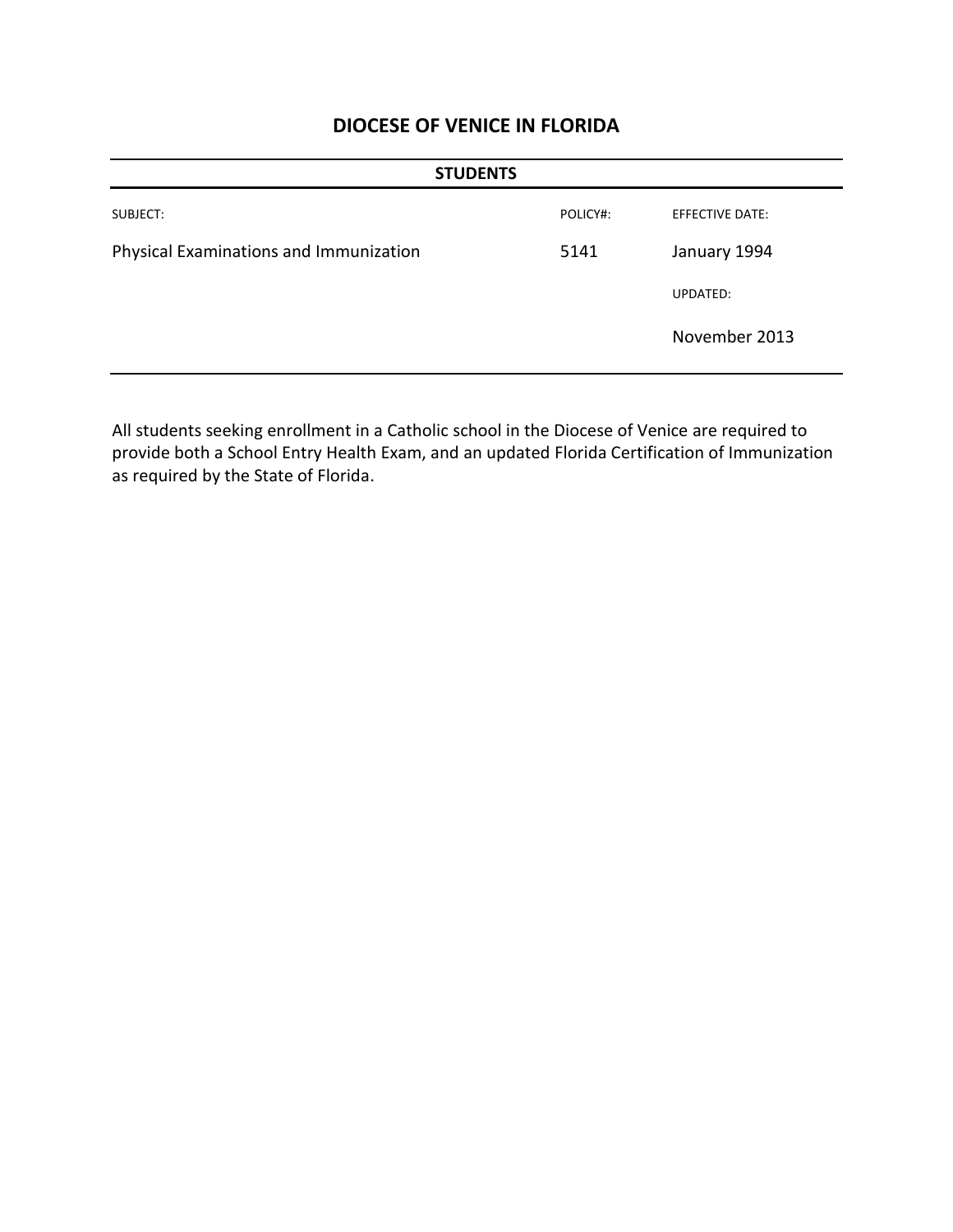| <b>STUDENTS</b>               |          |                 |  |
|-------------------------------|----------|-----------------|--|
| SUBJECT:                      | POLICY#: | EFFECTIVE DATE: |  |
| Accident or Illness at School | 5142     | January 1994    |  |

Each school shall have emergency information on file for each student. This information must be updated at least annually.

#### Rule:

Emergency information must be on file in the school office and must contain the following information:

- 1. Guardian addresses
- 2. Home and business telephone numbers
- 3. Name and phone numbers of two other adults who have agreed to assume responsibility when the parents are not available
- 4. Name and telephone number of student's physician
- 5. Name of hospital of preference
- 6. Statement of authorization to the school to act in emergencies when parent/guardian/other designated adults cannot be reached
- 7. Identification of cause of any allergic reaction.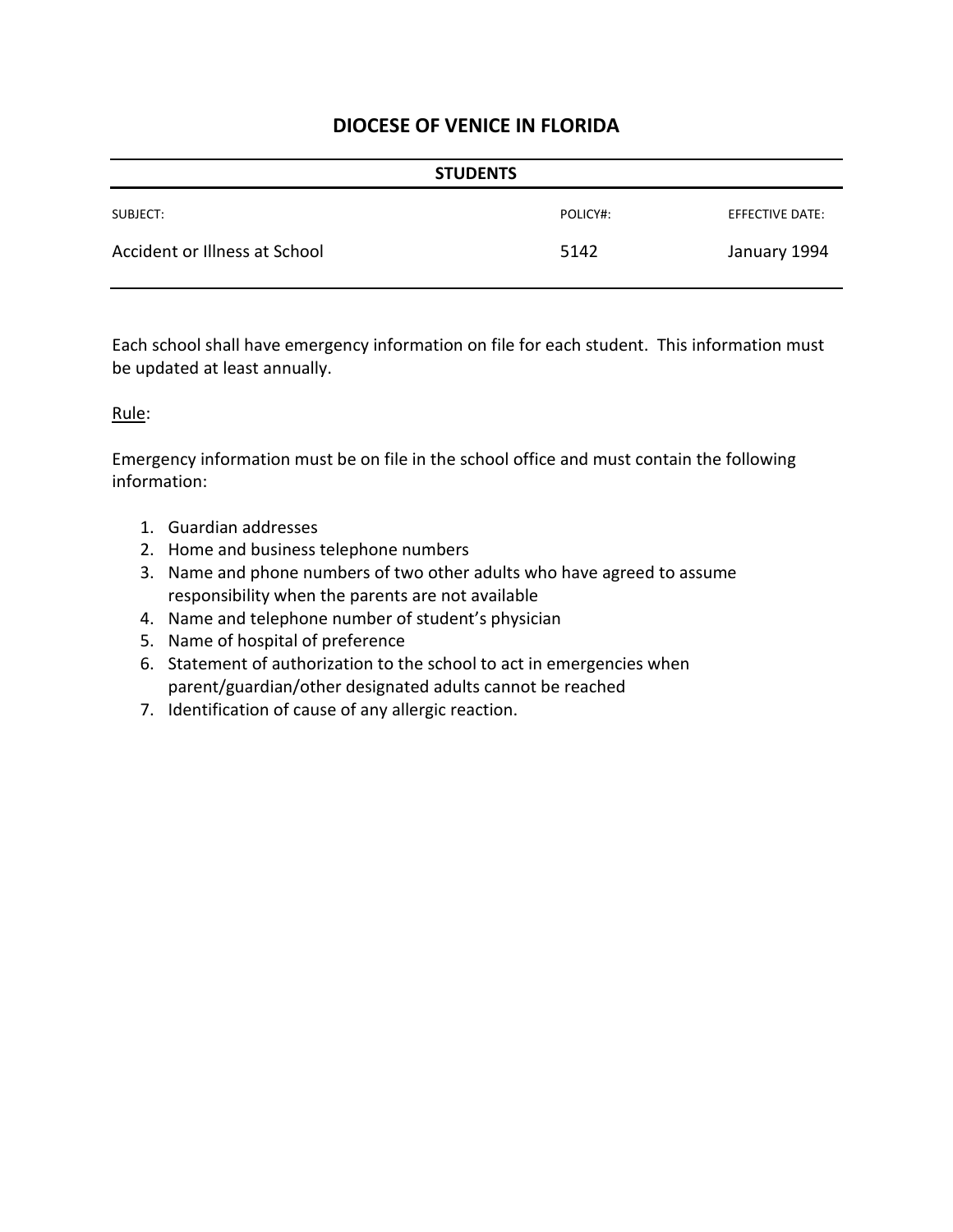| <b>STUDENTS</b>              |          |                 |  |
|------------------------------|----------|-----------------|--|
| SUBJECT:                     | POLICY#: | EFFECTIVE DATE: |  |
| Administration of Medication | 5142.1   | September 2000  |  |

It is the policy of the Diocese of Venice that the administration of medication to students during regular school hours and during school related activities should be discouraged unless absolutely necessary for the critical health and well-being of the student.

Each school principal shall designate in writing at least two (2) staff members who shall be trained to respond to student health needs and administer medication. These staff members shall receive specific training from the local County Health Department and be currently certified in basic first aid and cardiac pulmonary resuscitation.

Students are not to bring any medication, including over-the-counter medication without a physician's order and written authorization from parents/guardians. The parent's written authorization should include the necessity for the administration of medication during the school day.

The medication must be provided to the principal in its original container and must contain instructions regarding proper dosage. The medication must be secured under lock and key at a designated location at all times.

A daily log shall be maintained at the school containing the name of the student, medication administered, time of administration, and the name of the person administering the medication.

School personnel shall not administer medication by injection except when a student is in a life endangering situation. A student may self-administer prescription medication (e.g. epi-pen, inhaler, insulin) and will be assumed to be capable of doing so, except where the physician's order indicates that staff assistance is required.

No more than a forty-five (45) school day supply of a medication will be stored at the school at one time.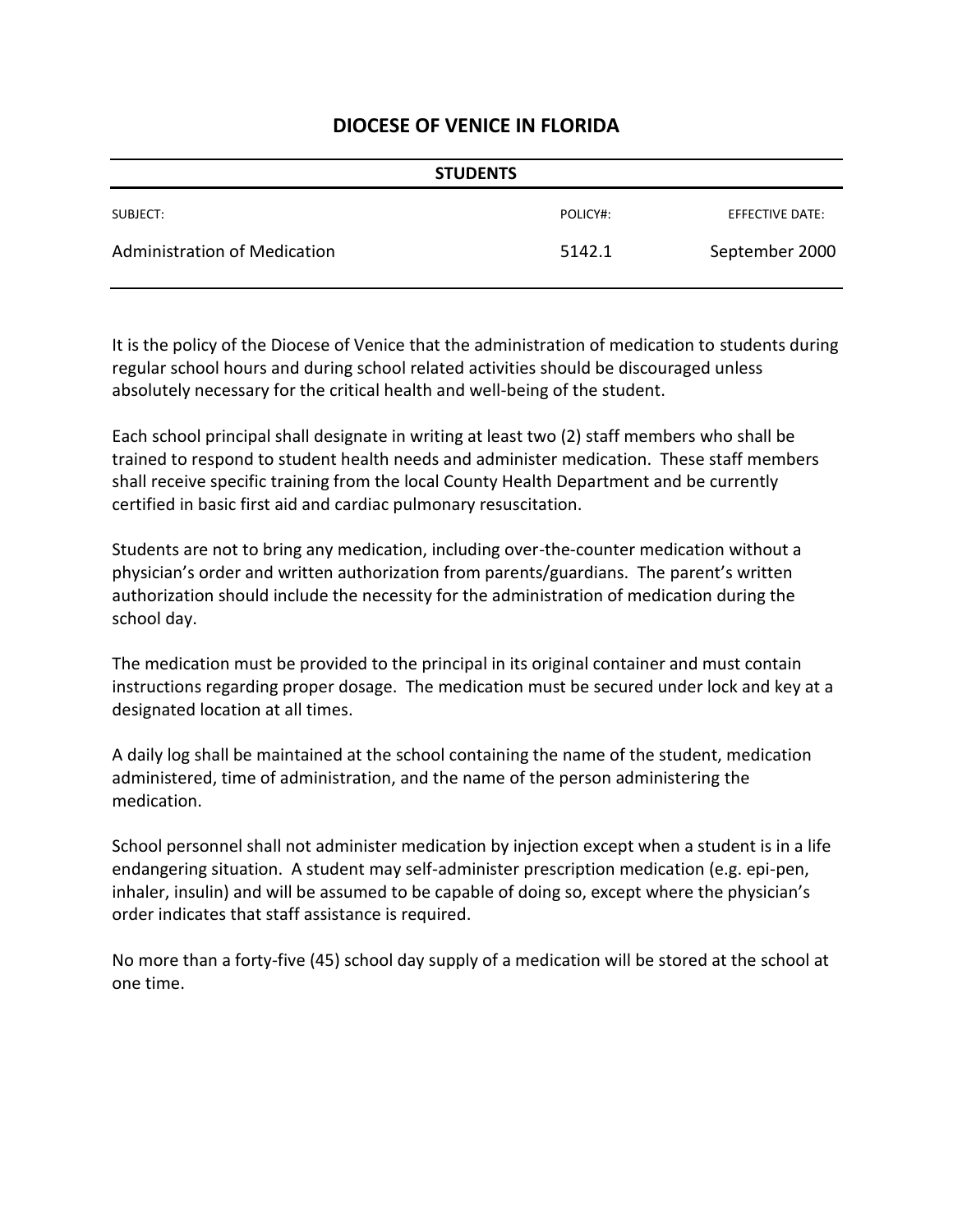| <b>STUDENTS</b>             |          |                 |  |
|-----------------------------|----------|-----------------|--|
| SUBJECT:                    | POLICY#: | EFFECTIVE DATE: |  |
| Administration of First Aid | 5142.2   | September 2000  |  |

First aid is the immediate help given in case of accidents or sudden illness.

At least two staff members in each school and all teachers who interact with students with life threatening diseases or allergies will have special training in first aid and CPR. A master first aid kit will be kept and properly maintained in each school.

No drugs will be given at any time without written permission of physical and parent/guardian.

Each student will be required to have an emergency treatment consent form signed by a parent/guardian at the beginning of each school year.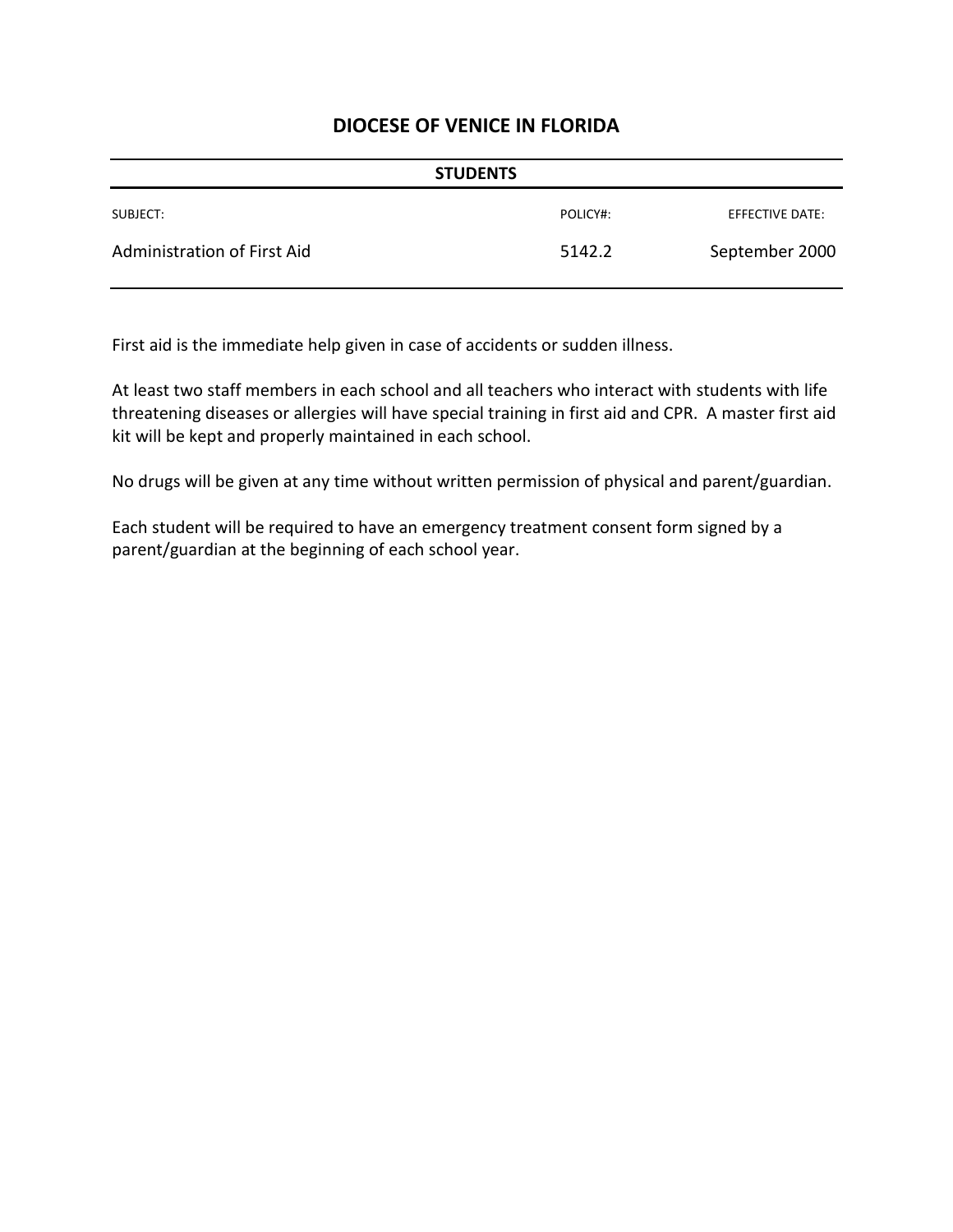|                                   | <b>STUDENTS</b> |                 |
|-----------------------------------|-----------------|-----------------|
| SUBJECT:                          | POLICY#:        | EFFECTIVE DATE: |
| <b>Student Accident Insurance</b> | 5143            | January 1994    |

Every student enrolled in school in the Diocese of Venice must be covered by an obligatory accident insurance program.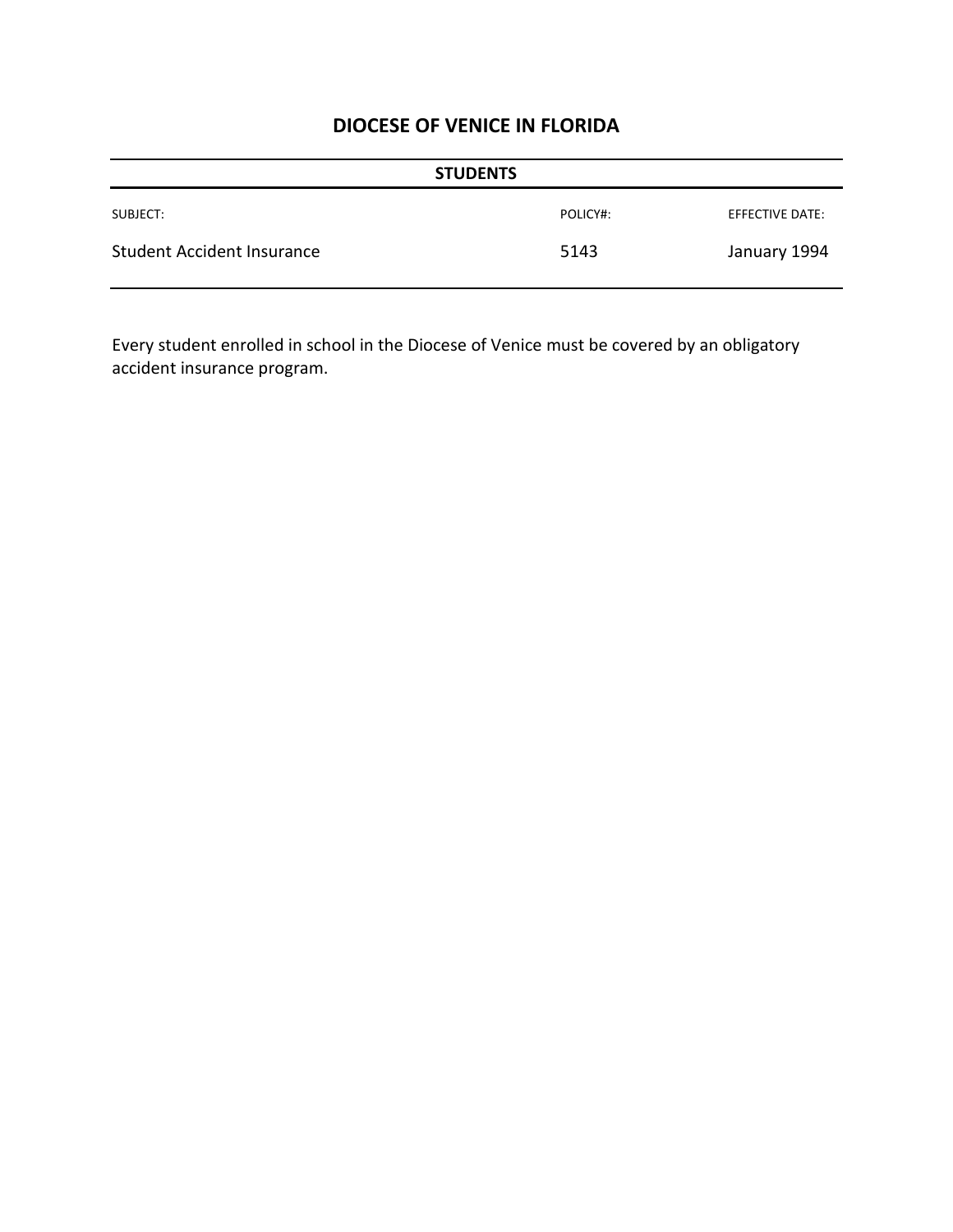| <b>STUDENTS</b> |          |                 |
|-----------------|----------|-----------------|
| SUBJECT:        | POLICY#: | EFFECTIVE DATE: |
| Discipline      | 5144     | January 1994    |

Pupils must be treated kindly, considerately, fairly, and in a Christian manner. Teachers and principals must administer discipline in accordance with regulations of the State Board of Education. Corporal punishment is never permitted in schools in the Diocese of Venice.

To avoid misunderstandings, a code of conduct with punishments for infractions will be developed by each school. This code will be published in faculty, parent and student handbooks.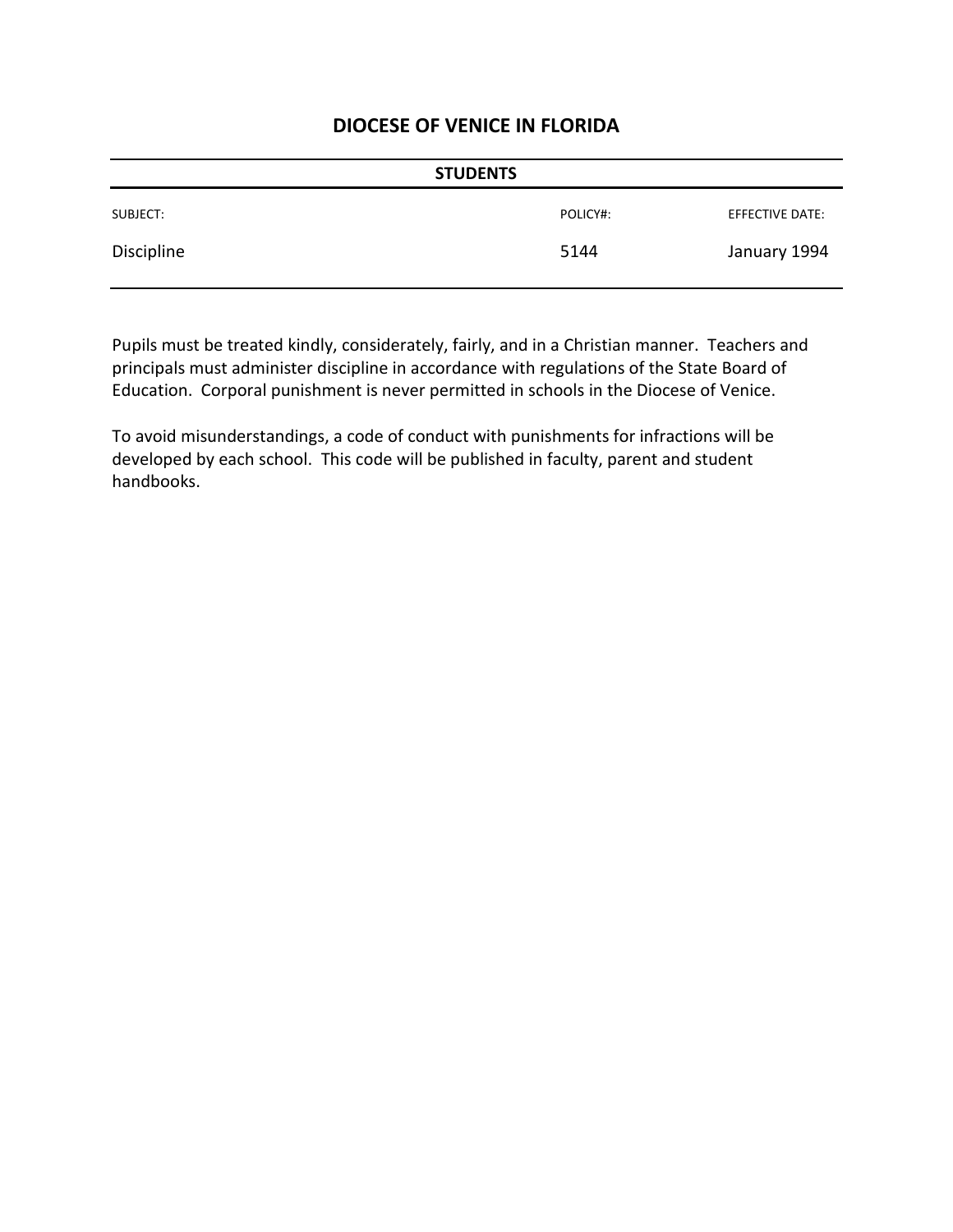| <b>STUDENTS</b>                  |             |                        |
|----------------------------------|-------------|------------------------|
| SUBJECT:                         | POLICY#:    | <b>EFFECTIVE DATE:</b> |
| Suspension/Expulsion/Due Process | 5144.1      | January 1994           |
|                                  |             | <b>REVISION DATE:</b>  |
|                                  | Page 1 of 2 | May 2011               |

The authority to suspend or expel a student from school resides with the principal. In the absence of the principal, that authority resides with the vice principal. Suspension or expulsion will result when a student (a) causes or attempts to cause substantial damage to school or private property or steals school or private property; or (b) causes or attempts to cause physical injury to another person except in self-defense; or (c) possesses or transmits any firearm, knife or dangerous object; or (d) without medical sanction where prescription substances are in question, possesses, uses, transmits, or is under the influence of any narcotic drug, hallucinogenic drug, amphetamine, barbiturate, marijuana, alcoholic beverages, or any other controlled substance; or (e) uses or copies the academic work of another student and presents it as his/her own without proper attribution; or (f) defies the valid authority of personnel; or (g) commits an act deemed to be immoral; or (h) commits any other action not herein listed which would seriously interfere with the ongoing educational process or seriously threaten the physical safety of others.

Suspension will be for a period of time not to exceed ten school days. To extend the time of suspension the Director of Education must be consulted. Suspension may take place out-ofschool or in-school, depending on the decision of the principal. During the period a student is suspended, the student is prohibited from attending or participating in any school-related function without express permission of the principal.

In parish elementary schools, the decision to expel a student will be made only with the agreement of the pastor of the parish school or the priest in charge in the pastor's absence. In the case of secondary schools or elementary schools where a student may have a pastor other than the pastor of the school, the pastor of the student must be consulted prior to the expulsion.

In the case of suspension or expulsion a student will be informed of the charges and, if the student denies them, an explanation of the evidence will be given and the student will be given an opportunity to refute the charges before the principal.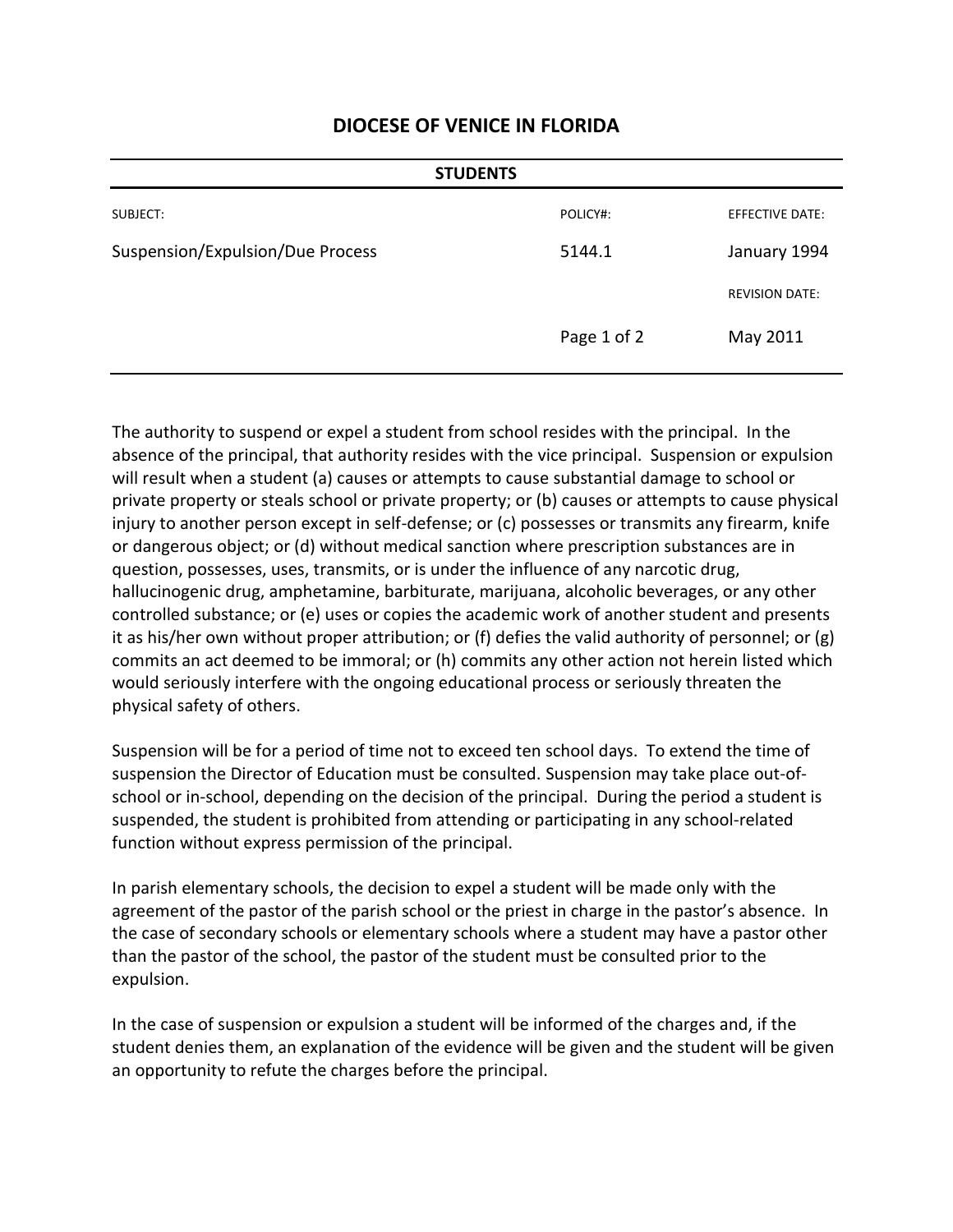| <b>STUDENTS</b>                  |             |                        |
|----------------------------------|-------------|------------------------|
| SUBJECT:                         | POLICY#:    | <b>EFFECTIVE DATE:</b> |
| Suspension/Expulsion/Due Process | 5144.1      | January 1994           |
|                                  |             | <b>REVISION DATE:</b>  |
|                                  | Page 2 of 2 | May 2011               |

In the case of suspension or expulsion the administration will notify parents promptly by telephone and will follow up this verbal notification in writing within forty-eight hours.

In the case of expulsion a student will be given an opportunity for a hearing if the student or the parents or legal guardians indicate the desire for one in writing. In parish elementary schools the Hearing Board will consist of at least the principal, and a faculty representative. The Hearing Board may also include the pastor and other school administrators. In secondary schools the Hearing Board will consist of the principal, other school administrators, faculty representatives, and a discipline advisory board. The recommendations of the Hearing Boards are final.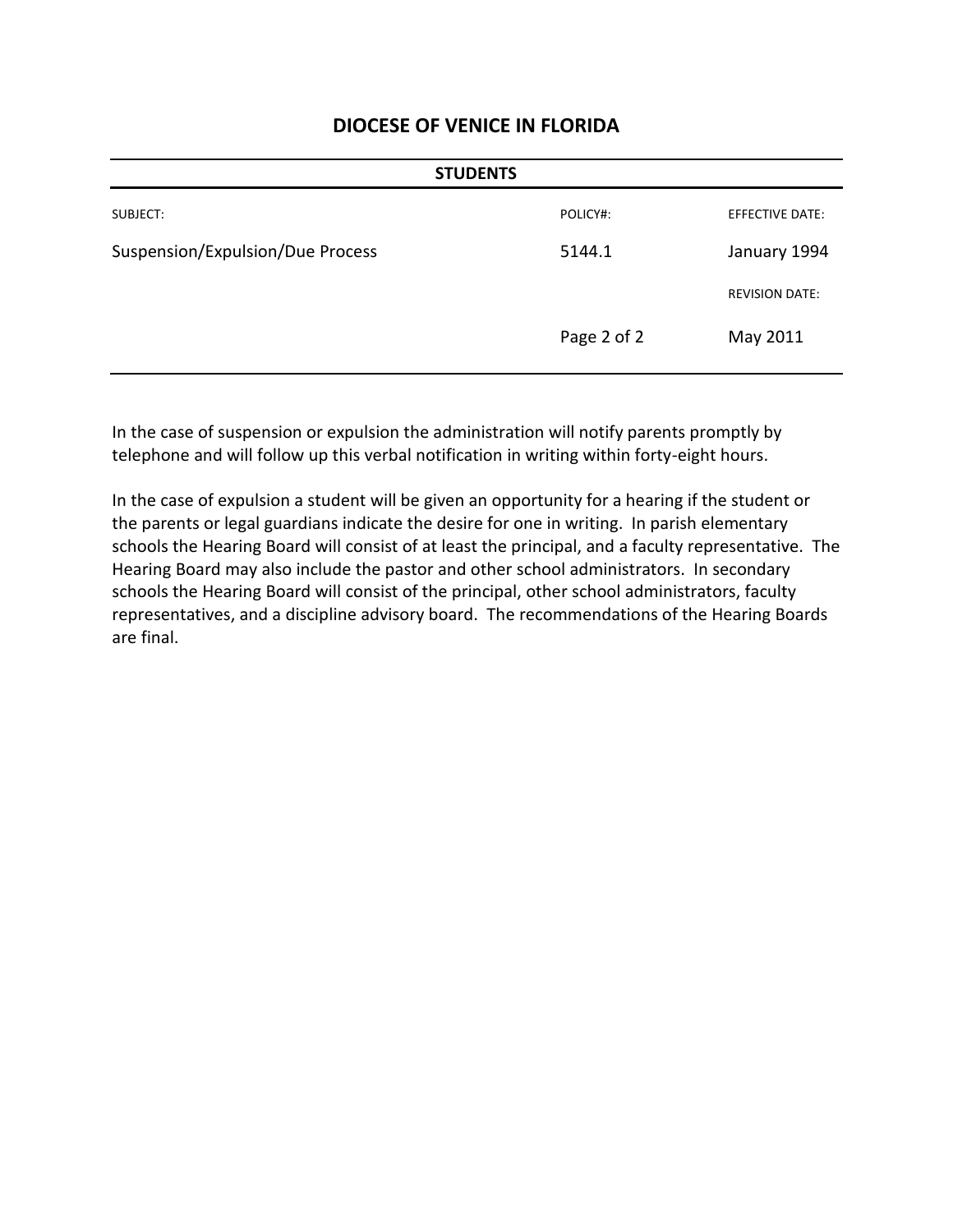|                                         | <b>STUDENTS</b> |                 |
|-----------------------------------------|-----------------|-----------------|
| SUBJECT:                                | POLICY#:        | EFFECTIVE DATE: |
| <b>Bullying and Aggressive Behavior</b> | 5144.2          | February 2013   |

The Diocese of Venice is committed to providing students enrolled in our Catholic schools with a safe and secure learning environment. Bullying, cyber-bullying, harassment, hazing, threatening, aggressive, hostile, intimidating, or violent behavior, by any student, including behavior which occurs off campus or during non-school hours, will not be tolerated.

Prohibited behaviors include, but are not limited to:

- Bullying, which is defined as chronic acts of physical, emotional, verbal (written or electronic), or social behaviors that are intentional, controlling and hurtful.
- Harassment-see Diocesan Policy #5144.3
- Hazing, which is defined as any conduct or method of initiation into any student or social organization (formal or informal), whether on or off campus, which willfully or recklessly endangers the physical or emotional health of any student or other person.
- Engaging in verbal abuse, i.e. name calling, ethnic or racial slurs, or derogatory statements.
- Directing profanity, vulgar language or obscene gestures toward others on or off campus.
- Engaging in any form of extortion.
- Any other behavior that is detrimental to the welfare, safety or morals of others.

If a violation has occurred, prompt and appropriate action shall be taken. Appropriate actions may include but are not limited to: suspension, parent conference, counseling, awareness training, or expulsion. If the behavior is criminal in nature, law enforcement will be notified.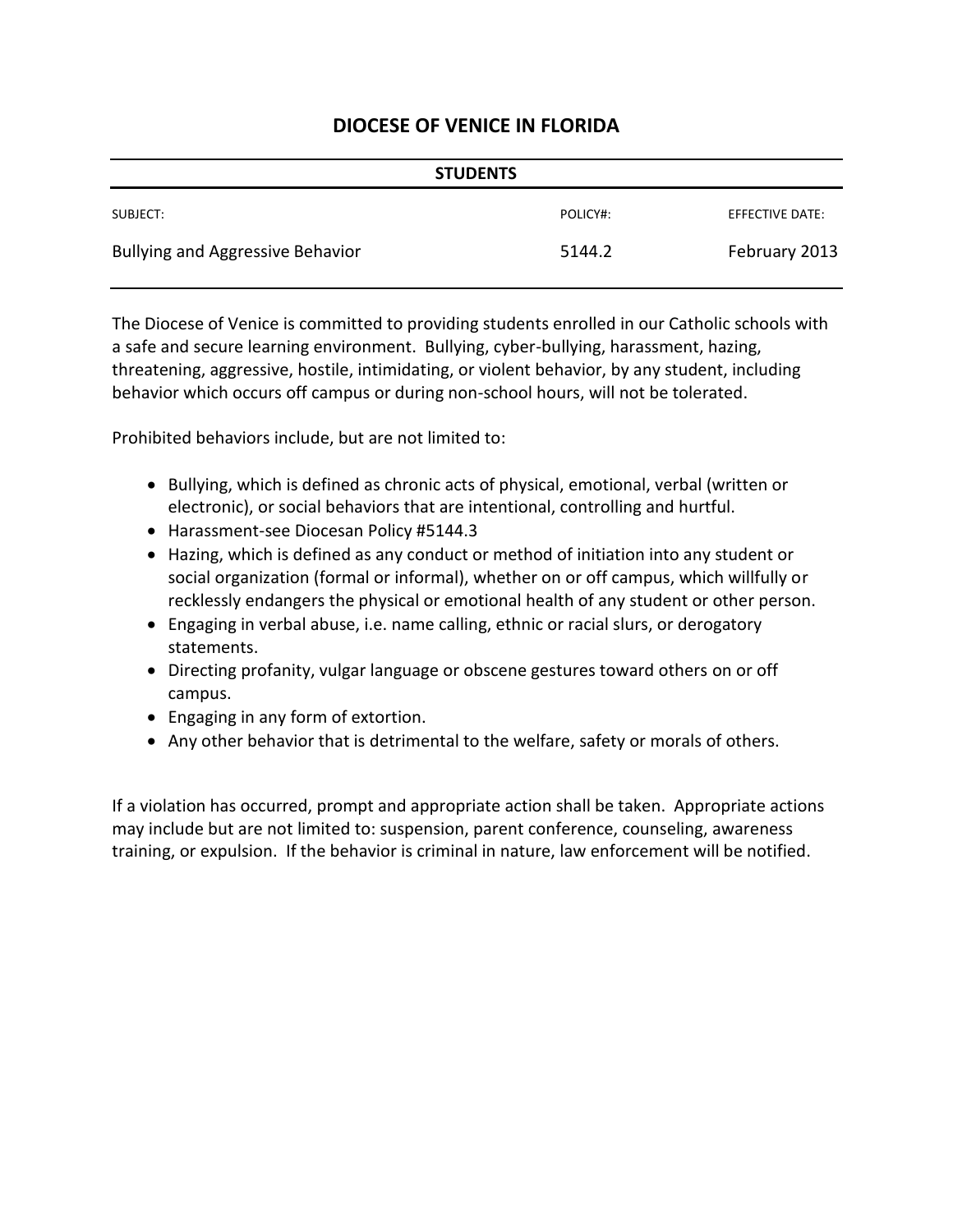| <b>STUDENTS</b>           |             |                 |
|---------------------------|-------------|-----------------|
| SUBJECT:                  | POLICY#:    | EFFECTIVE DATE: |
| Harassment Of/By Students | 5144.3      | February 2013   |
|                           | Page 1 of 2 |                 |

Based on the teachings of Jesus, the Diocese of Venice Schools is committed to an educational environment that is free of any form of harassment. Harassment means behavior toward a student or group of students based, in whole or in part, on their sex, race, religion, national origin, ancestry, disability, or any other characteristic protected under State, Federal or local law, which substantially interferes with the student's school or academic performance or creates an intimidating, hostile, or offensive school environment.

Sexual harassment deserves special mention. Sexual harassment consists of unwelcome sexual advances, requests for sexual favors, sexually motivated physical conduct or other verbal or communication of a sexual nature.

Harassment encompasses a broad range of behavior which can include but is not limited to, the following:

- 1. Name calling, jokes, or rumors;
- 2. Threatening or intimidating conduct;
- 3. Slurs, negative stereotypes, and hostile acts;
- 4. Written or graphic material containing comments or stereotypes which is aimed at degrading individuals;
- 5. A physical act of aggression upon another;
- 6. Unwelcome pressure for sexual activity;
- 7. Unwelcome sexual behavior or words including demands for sexual favors, accompanied by implied or threats concerning an individual's educational status;
- 8. Unwelcome, sexually motivated or inappropriate patting, pinching, or physical contact.

Any student who believes he/she has been the victim of harassment or any person with knowledge or belief that a student has or may have been the victim of harassment should report the alleged harassment to the principal or his/her designee of the school. An investigation is to take place immediately and steps taken, as may be appropriate, to prevent further violations of this policy while the investigation is taking place. The investigation shall consider all relevant facts, documents, witness accounts, and other relevant information. The investigation should be completed within sixty days unless additional time is needed. A written report of the outcome shall be made and kept on file at the local school office. If a violation has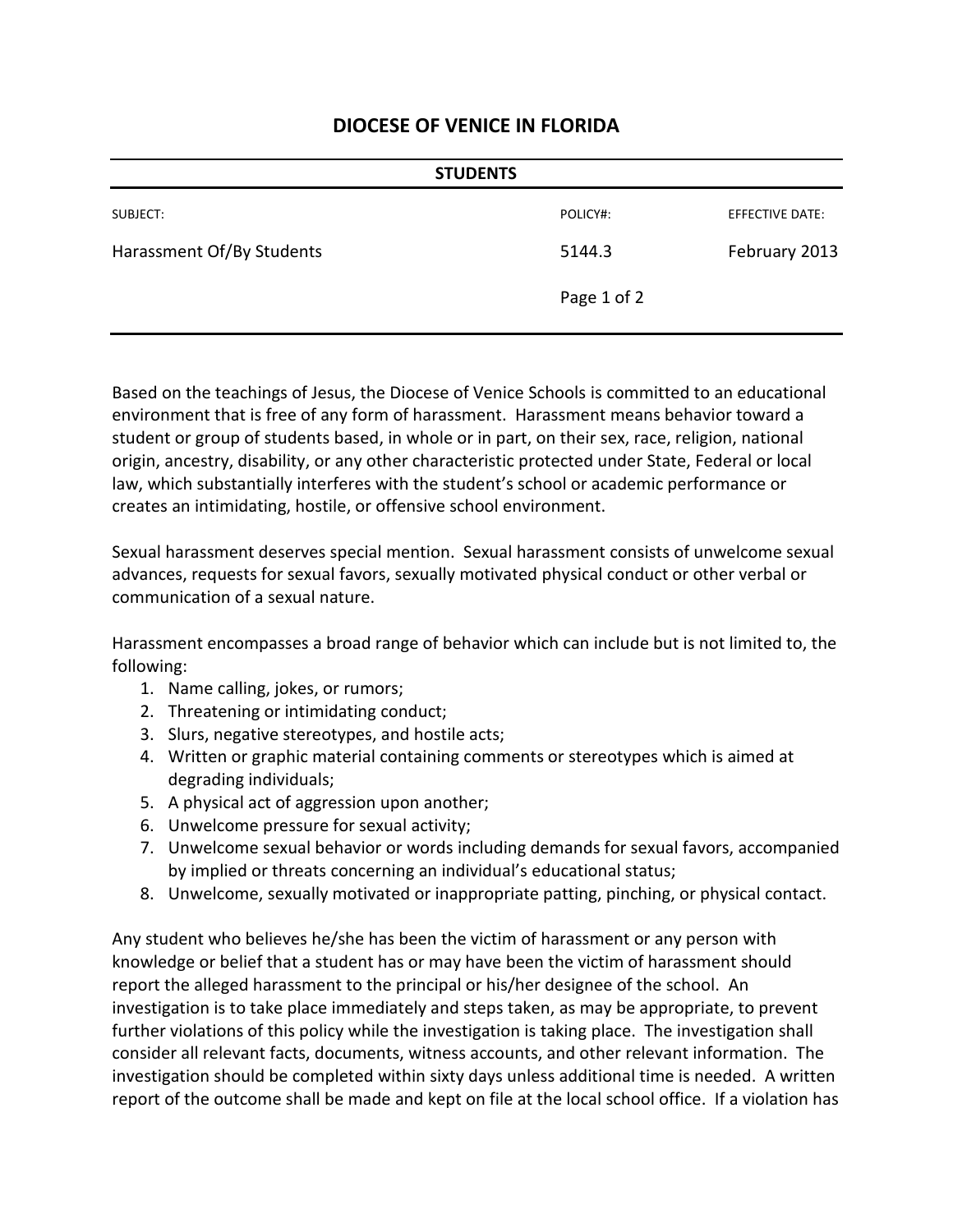| <b>STUDENTS</b>           |             |                 |
|---------------------------|-------------|-----------------|
| SUBJECT:                  | POLICY#:    | EFFECTIVE DATE: |
| Harassment Of/By Students | 5144.3      | February 2013   |
|                           | Page 2 of 2 |                 |

occurred, prompt and appropriate formal or informal action shall take place. Appropriate actions may include but are not limited to, counseling, awareness training, parent-teacher conferences, warning, suspension, or expulsion. If the evidence suggests that the harassment at issue is a crime or requires mandatory reporting to the appropriate social service and/or law enforcement agency, appropriate action must be taken.

Furthermore, each school is, on a yearly basis, to review this policy with faculty and students either through the school handbook or a disseminated copy of this policy.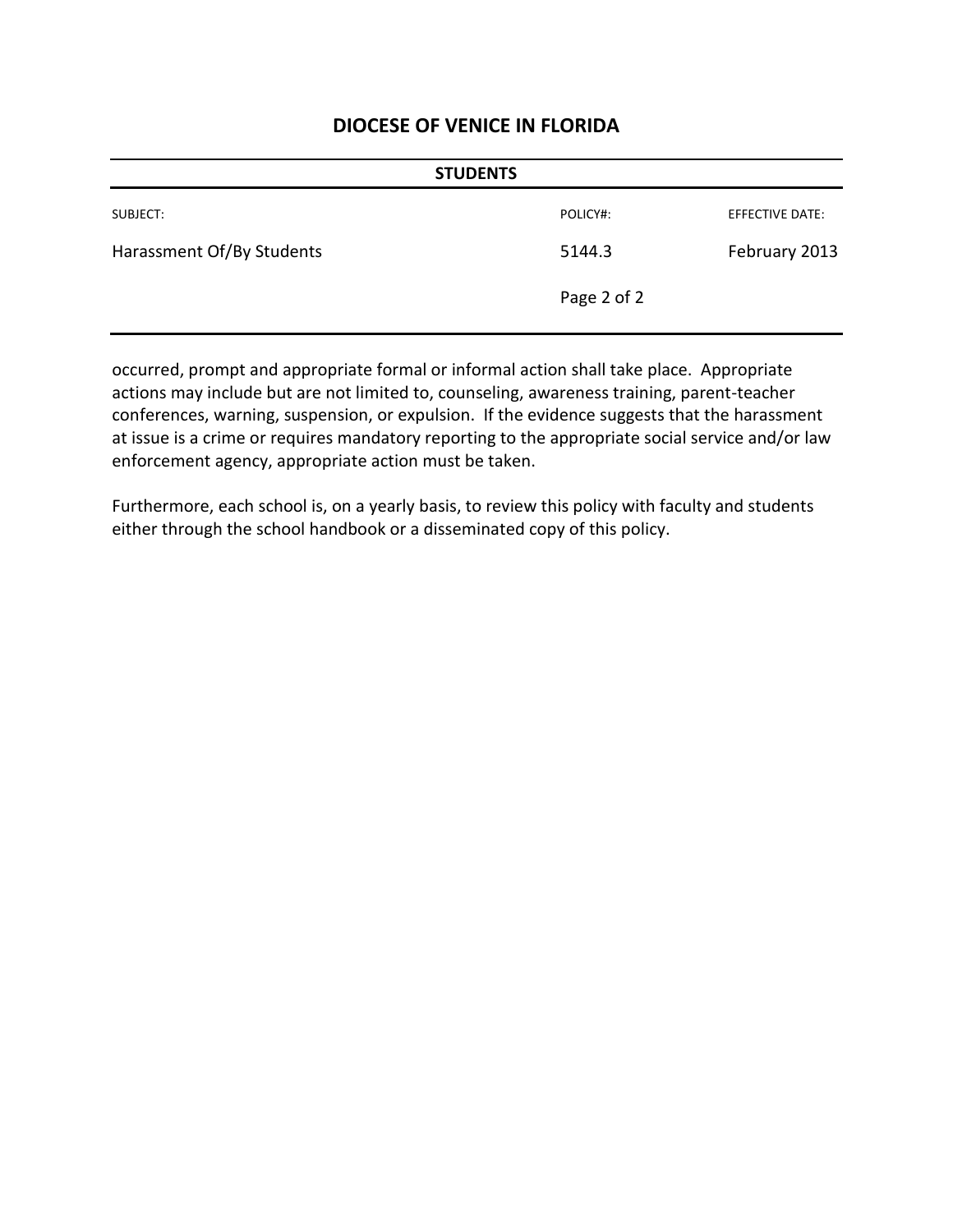| <b>STUDENTS</b>     |          |                 |
|---------------------|----------|-----------------|
| SUBJECT:            | POLICY#: | EFFECTIVE DATE: |
| HIV/AIDS - Students | 5145     | August 1999     |

The Gospel demands reverence for all life in all circumstances. Compassion and love toward persons infected with HIV/AIDS is the only authentic Gospel response.

The Diocese of Venice strongly recommends that all schools have as part of their curriculum the National Catholic Educational Association's teaching document on HIV/AIDS for grades K-12.

A student with HIV/AIDS disease has the same right to attend school and receive services as any other student, and will be subject to the same rules and policies. HIV/AIDS disease shall not affect decisions concerning class assignments, privileges, or participation in any schoolsponsored activity.

Upon request for reasonable accommodation, school authorities will determine any special educational needs of a student known to be infected with HIV/AIDS. School authorities must consult with the student's physician and parent or guardian.

No information regarding a student's HIV/AIDS status will be divulged to any individual or organization, other than the Director of Education and local school authorities, without a court order or the informed, written, signed and dated consent of the person with HIV/AIDS disease (or the parent or guardian of a legal minor). The written consent must specify the name of the recipient of the information and the purpose for disclosure. Violation of medical privacy is cause for disciplinary action.

All health records, notes, and documents that reference a student's HIV/AIDS status will be kept under lock and key. Access to these confidential records is limited to those named in written permission from the student (or parent or guardian) and to emergency medical personnel. Information regarding HIV/AIDS status will not be added to a student's permanent educational or health record without written consent.

Students will have access to voluntary, confidential, age and developmentally appropriate counseling about matters related to HIV/AIDS disease.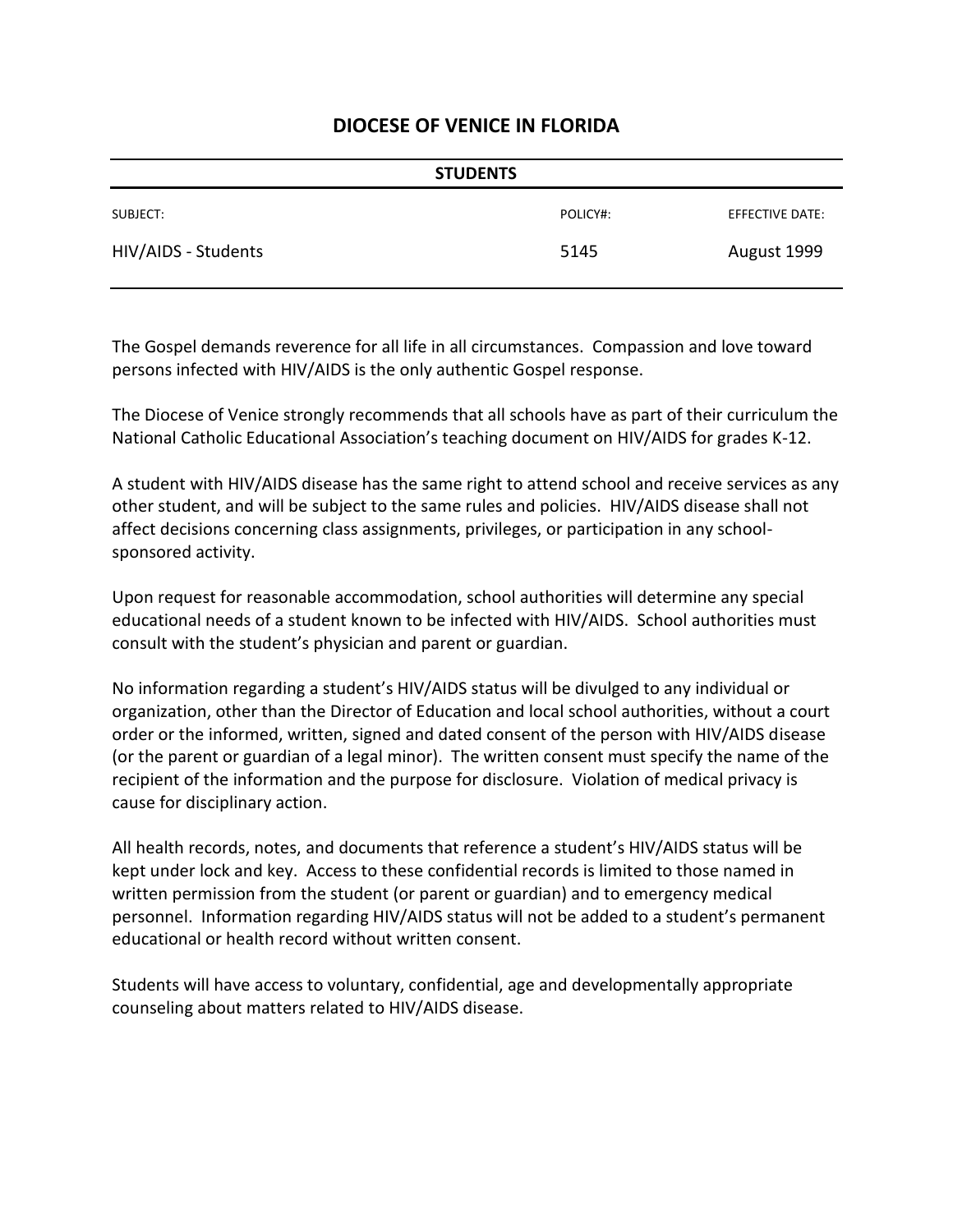| <b>STUDENTS</b>     |          |                 |
|---------------------|----------|-----------------|
| SUBJECT:            | POLICY#: | EFFECTIVE DATE: |
| Off Campus Behavior | 5146     | August 2008     |

Schools in the Diocese of Venice reserve the right to discipline students for engaging in conduct that occurs off campus if it endangers the health and/or safety of others, adversely affects the education process of the reputation of the school, is in conflict with the moral teachings of the Catholic Church, or is otherwise a violation of school policy.

Examples of such conduct include, but are not limited to, illegal activity; alcohol consumption; possession, use, or sale of drugs; inappropriate internet activity; harassment or bullying; pornography; fighting; illegal use of firearms; theft; arson and sexually inappropriate behavior.

Students may be subject to different disciplinary penalties for off-campus conduct depending on the severity of the issue. Such penalties may include, but are not limited to, suspension, expulsion, detention, and/or restitution. The student may also be removed from extracurricular activities and sporting events, as well as field trips, dances and graduation ceremonies.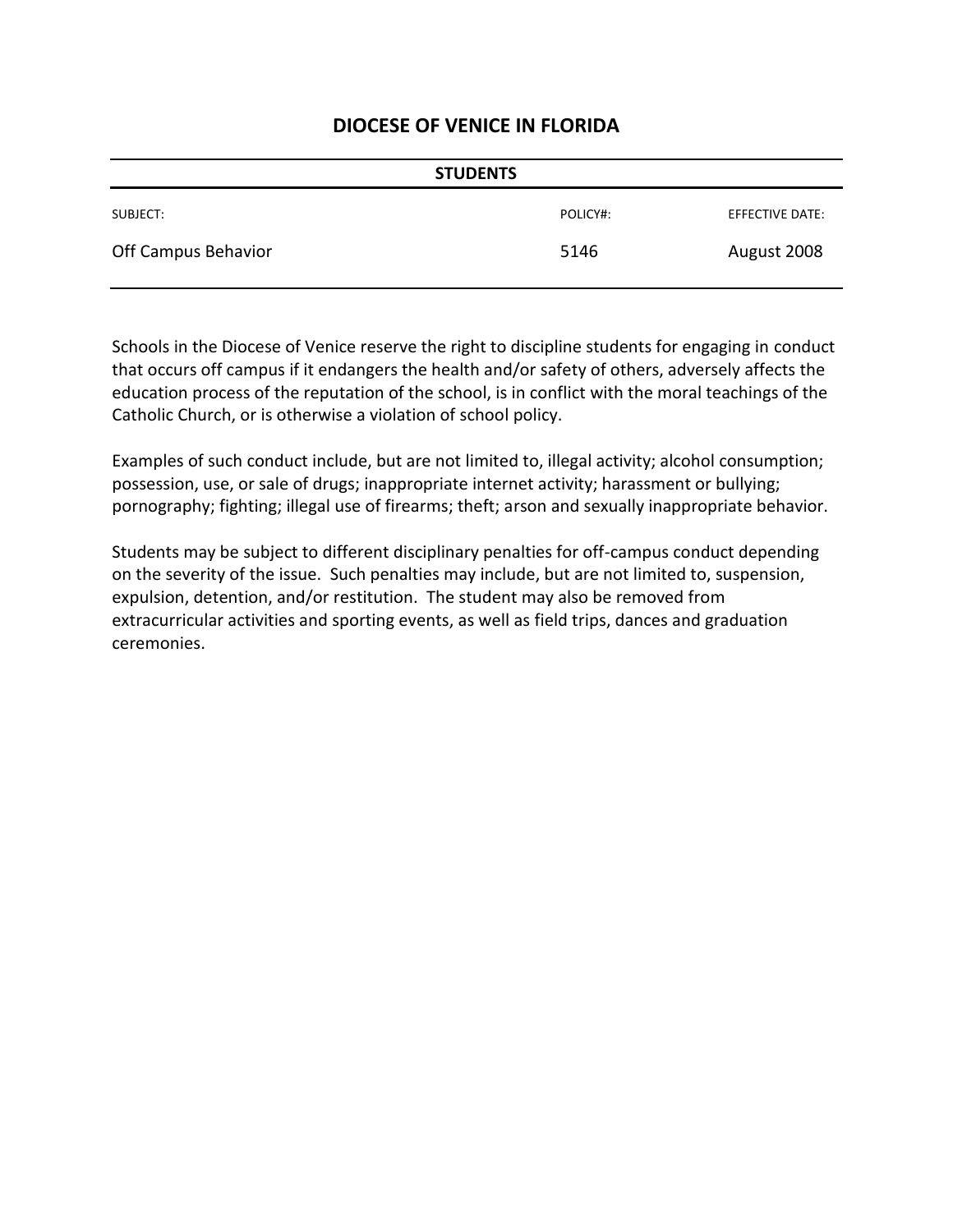| <b>STUDENTS</b>                                 |                       |                        |
|-------------------------------------------------|-----------------------|------------------------|
| SUBJECT:                                        | POLICY#:              | <b>EFFECTIVE DATE:</b> |
| Home Education Program -<br><b>High Schools</b> | 5150                  | October 1995           |
|                                                 | <b>REVISION DATE:</b> |                        |
|                                                 | September 1997        |                        |
|                                                 |                       |                        |

Students from a home education program seeking admission to a Diocesan high school will be evaluated for admission based upon any placement tests normally used, a review of the content of the home education program, and review of the student's most recent annual educational evaluation, if applicable (See Section 232.02, Florida Statutes). This testing is usually done through the local public school system. Acceptance of the student is at the discretion of the diocesan school principal.

Students from a home education program seeking admission to a Diocesan high school above the ninth grade level will be tested at a facility approved by the Diocesan Director of Education, using available adult education credit validation (subject area competency) tests. These tests will be used to determine what course credit, if any, will be awarded.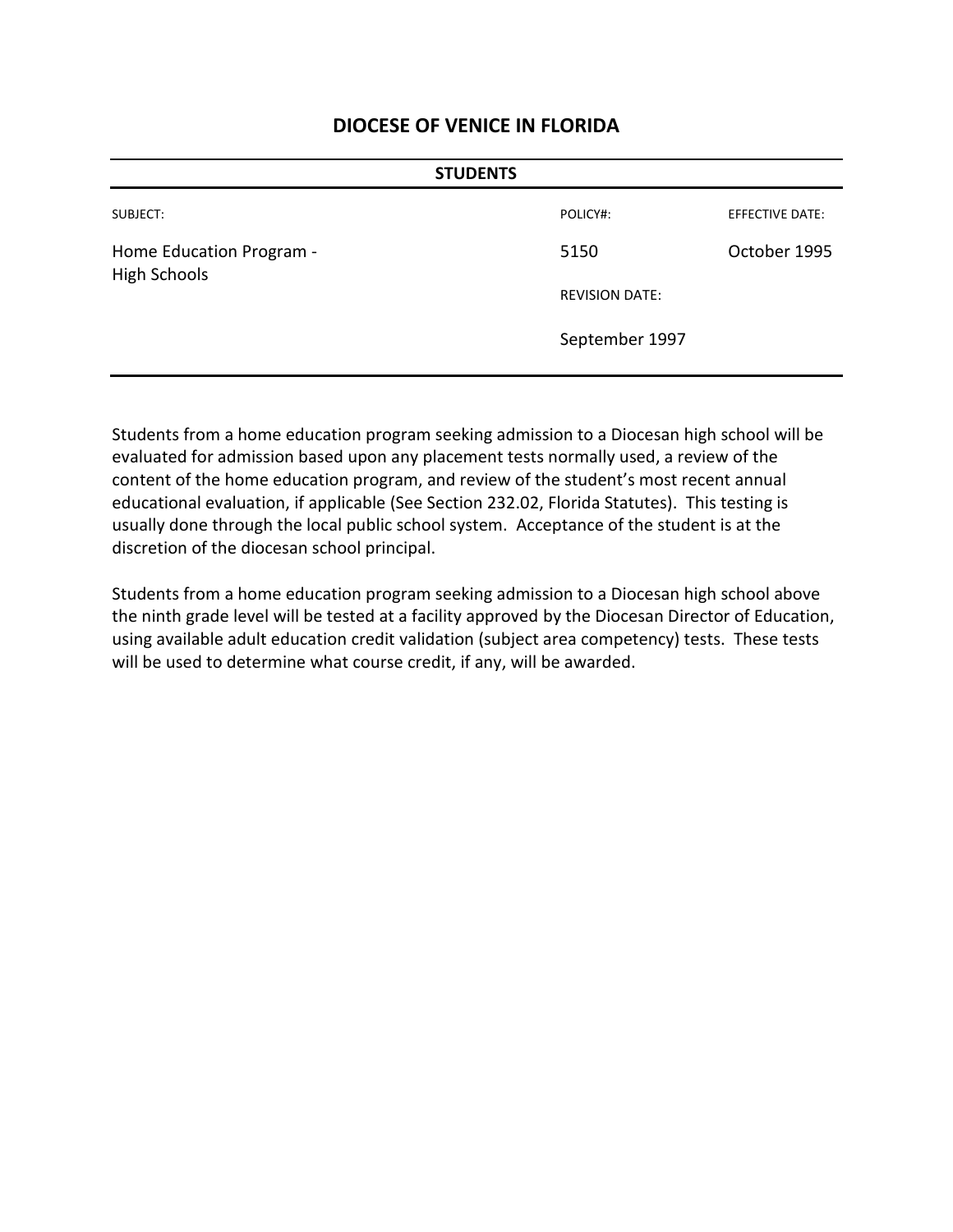| <b>STUDENTS</b>                                       |          |                        |
|-------------------------------------------------------|----------|------------------------|
| SUBJECT:                                              | POLICY#: | <b>EFFECTIVE DATE:</b> |
| Home Education Program -<br><b>Elementary Schools</b> | 5151     | October 1995           |

Students entering a Diocesan elementary school from a home education program will be evaluated for grade level placement based upon any placement tests normally used, a review of the content of the home education program, and a review of the student's most recent annual educational evaluation, if applicable (See Section 232.02, Florida Statutes).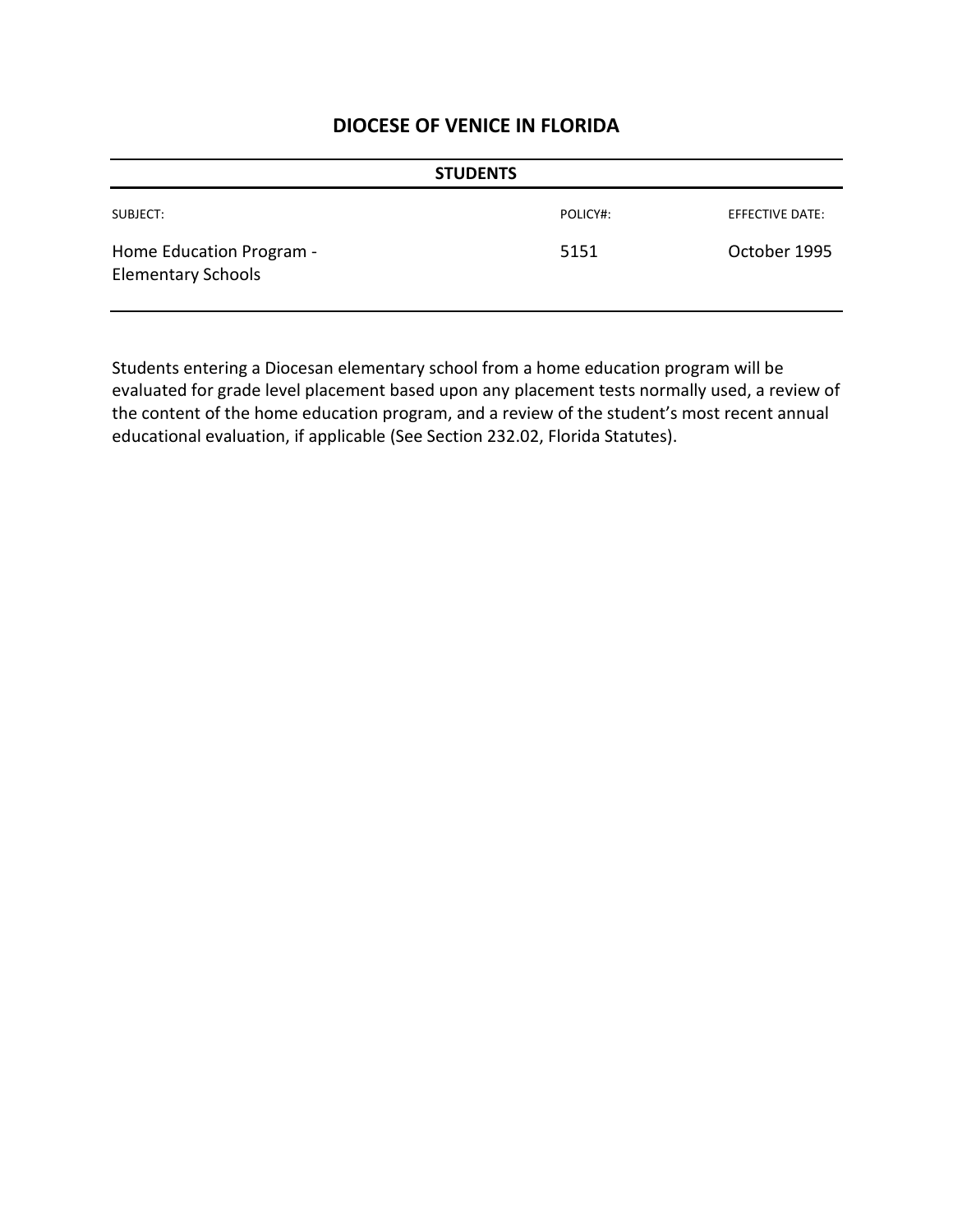| <b>STUDENTS</b>          |          |                 |
|--------------------------|----------|-----------------|
| SUBJECT:                 | POLICY#: | EFFECTIVE DATE: |
| Technology Use Agreement | 5160     | August 1999     |

All students and parents are to read and sign the Technology Use Agreement that outlines conditions for use of computers and electronic information services. Failure to sign the agreement will prohibit a student's use of such equipment.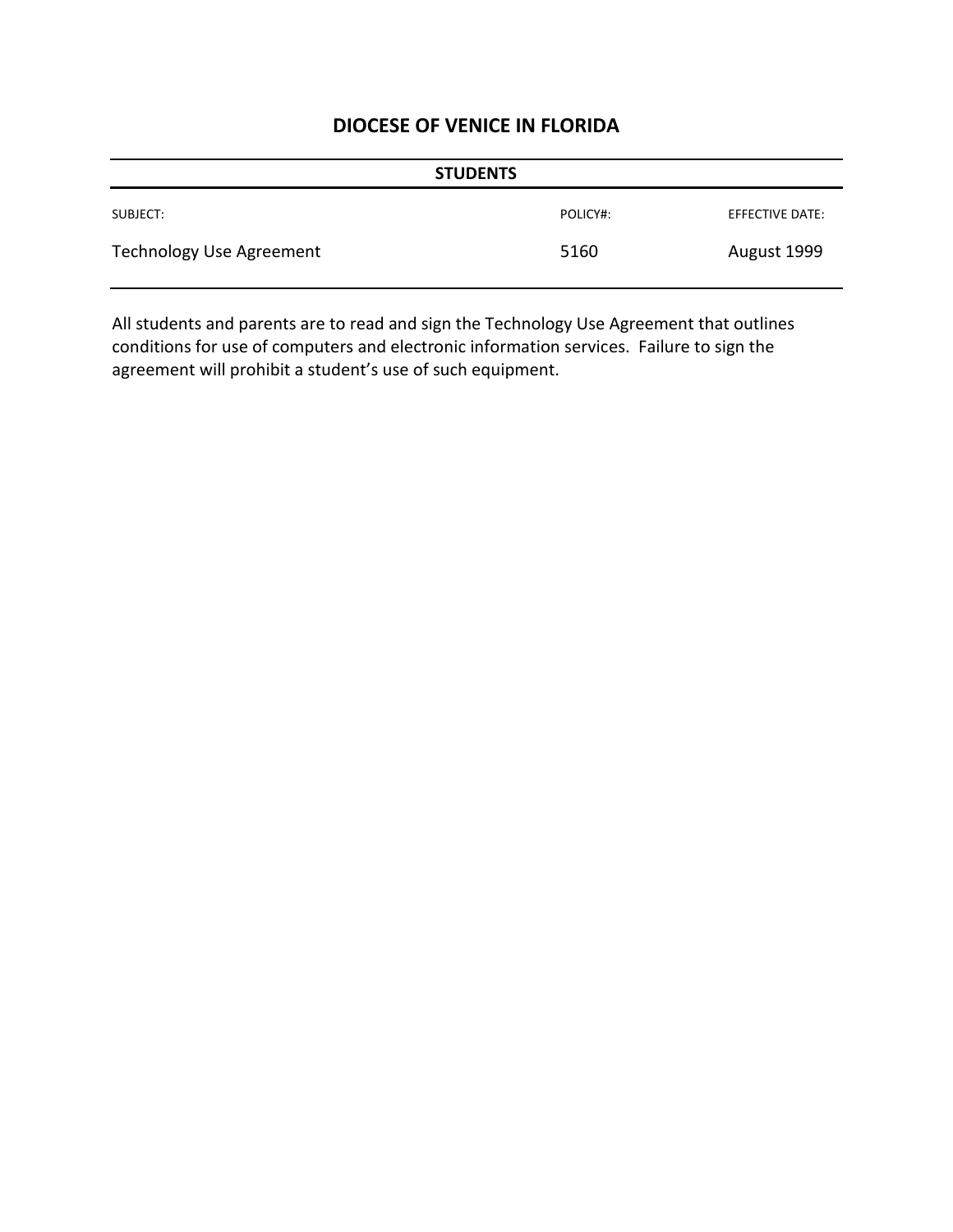| <b>INSTRUCTIONS</b>                                        |          |                        |
|------------------------------------------------------------|----------|------------------------|
| SUBJECT:                                                   | POLICY#: | <b>EFFECTIVE DATE:</b> |
| <b>Elementary and Secondary</b><br><b>School Standards</b> | 6110     | January 1994           |

All diocesan high schools shall meet and maintain the policies, principles and standards for accrediting secondary schools by AdvancED Florida.

All elementary schools shall meet and maintain the policies, principles and standards for accrediting Catholic elementary schools by the Florida Catholic Conference.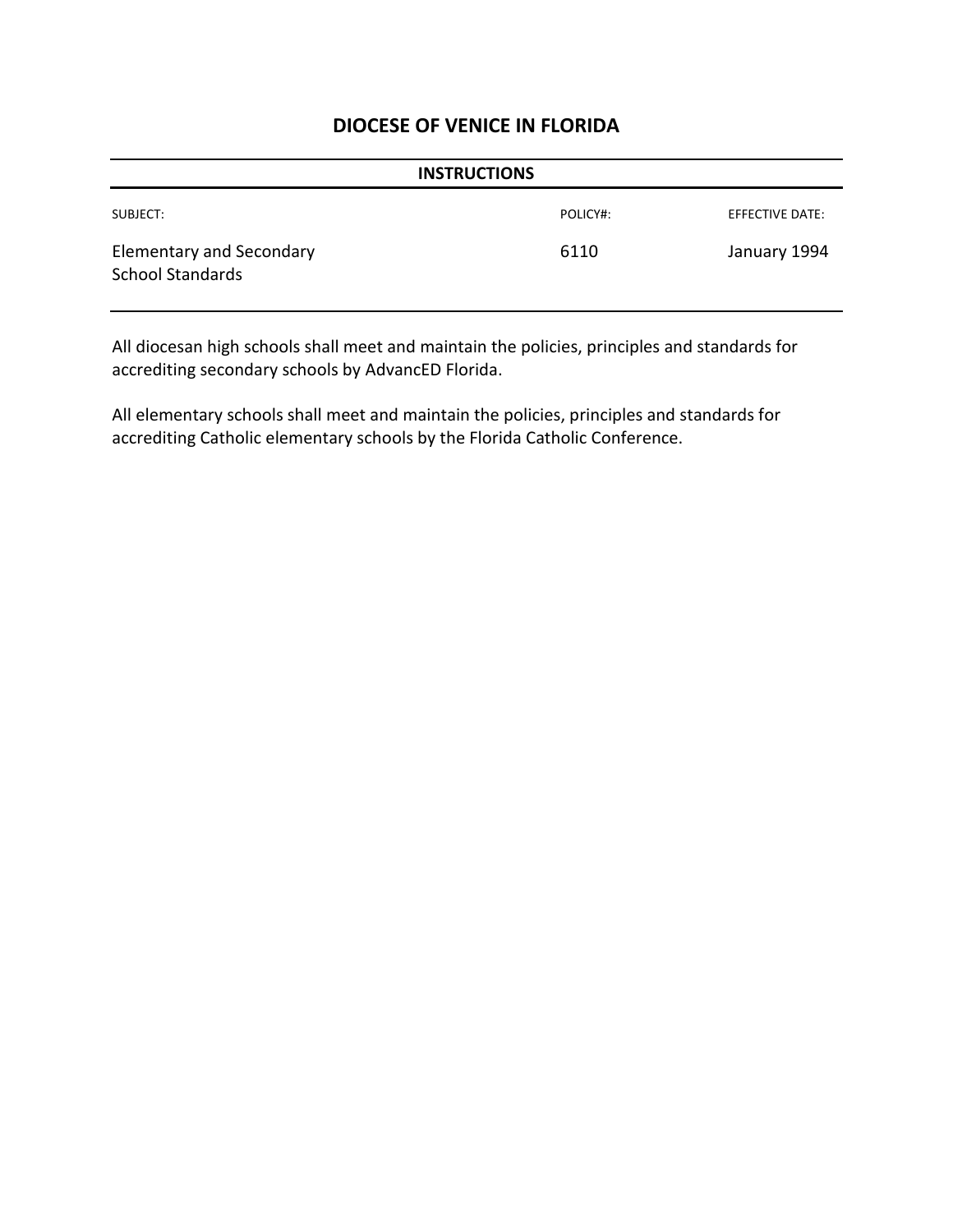| <b>INSTRUCTIONS</b> |          |                 |
|---------------------|----------|-----------------|
| SUBJECT:            | POLICY#: | EFFECTIVE DATE: |
| School Calendar     | 6111     | January 1994    |

A school calendar shall be approved annually by the Diocesan Department of Education. The school year shall consist of a minimum of 180 school days and a minimum of ten additional days designated as teacher in-service days, including pre-school and post-school planning.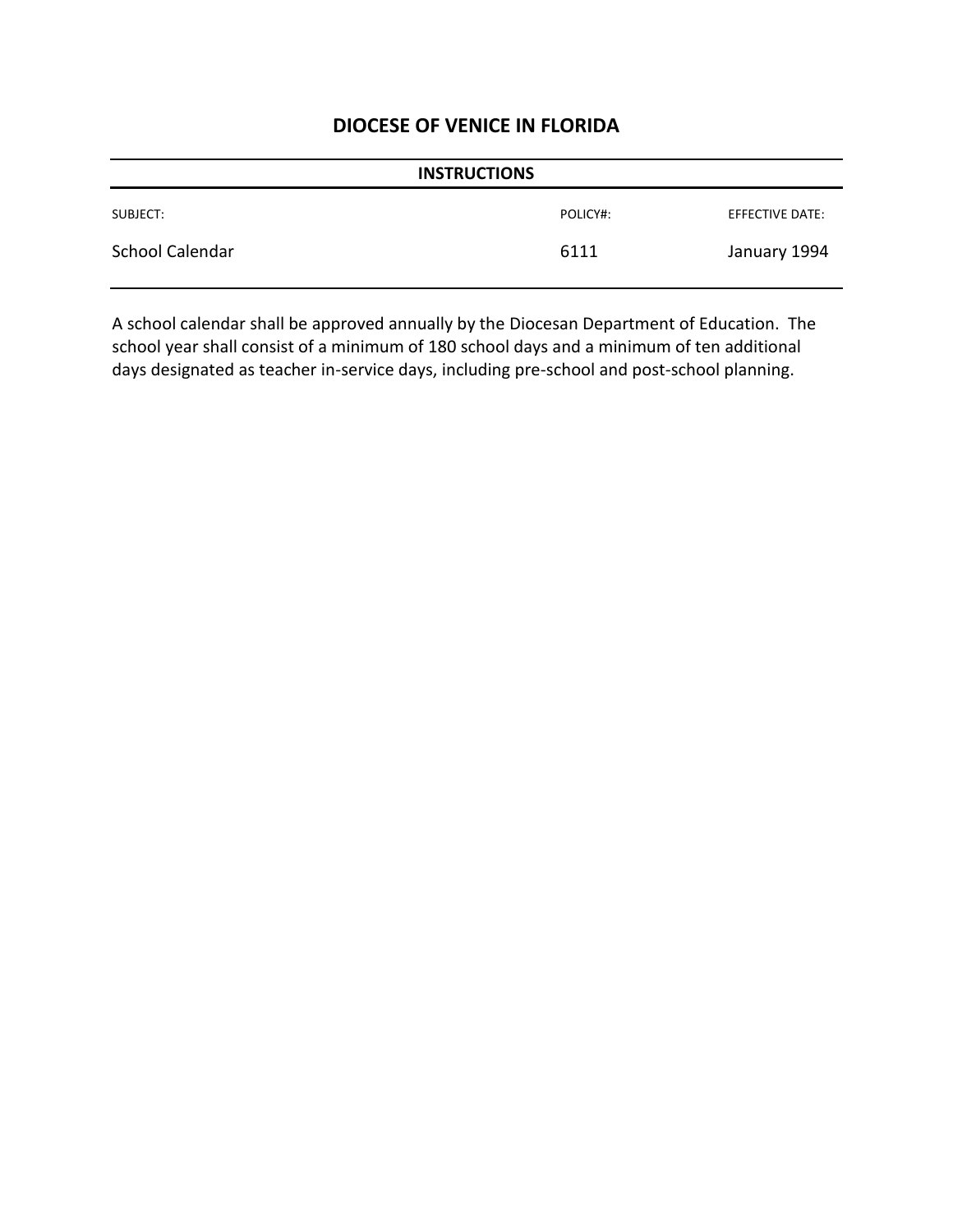| <b>INSTRUCTIONS</b> |          |                 |
|---------------------|----------|-----------------|
| SUBJECT:            | POLICY#: | EFFECTIVE DATE: |
| School Day          | 6112     | January 1994    |

The definition of a school day is the same as that given by the State Board of Education.

#### Florida School Law 228:041:

(13) SCHOOL DAY – A school day for any group of students is that portion of the day in which school is actually in session and shall comprise not less than 5 net hours, excluding intermissions, for all grades above the third; not less than 4 net hours for the first three grades, and not less than 3 net hours in kindergarten, or the equivalent as calculated on a weekly basis.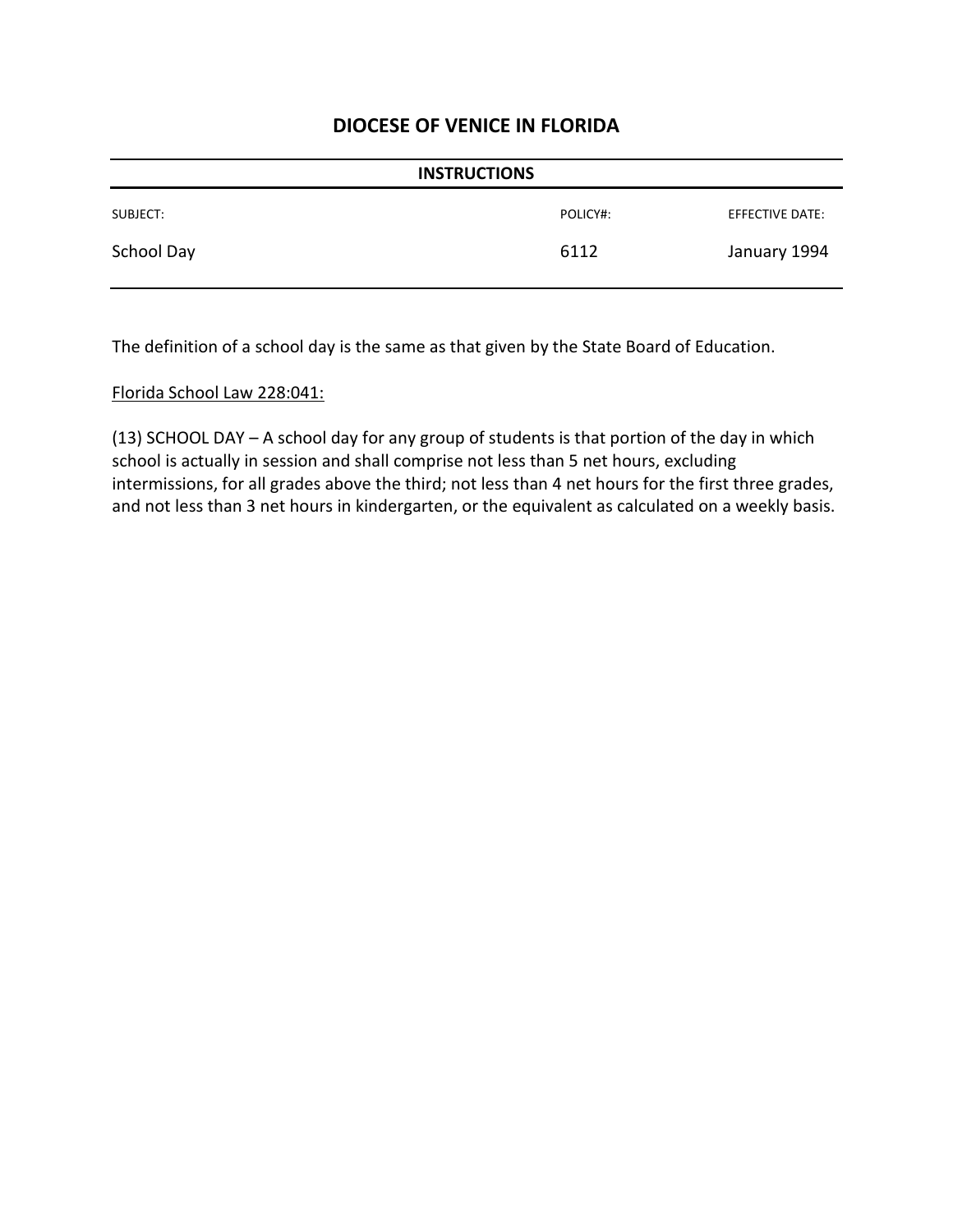| <b>INSTRUCTIONS</b>                |          |                 |
|------------------------------------|----------|-----------------|
| SUBJECT:                           | POLICY#: | EFFECTIVE DATE: |
| School Day: Times for Consultation | 6112A    | January 1994    |

A certain amount of time apart from official schools hours shall be set aside in order that teachers are available for consultation with students and/or parents.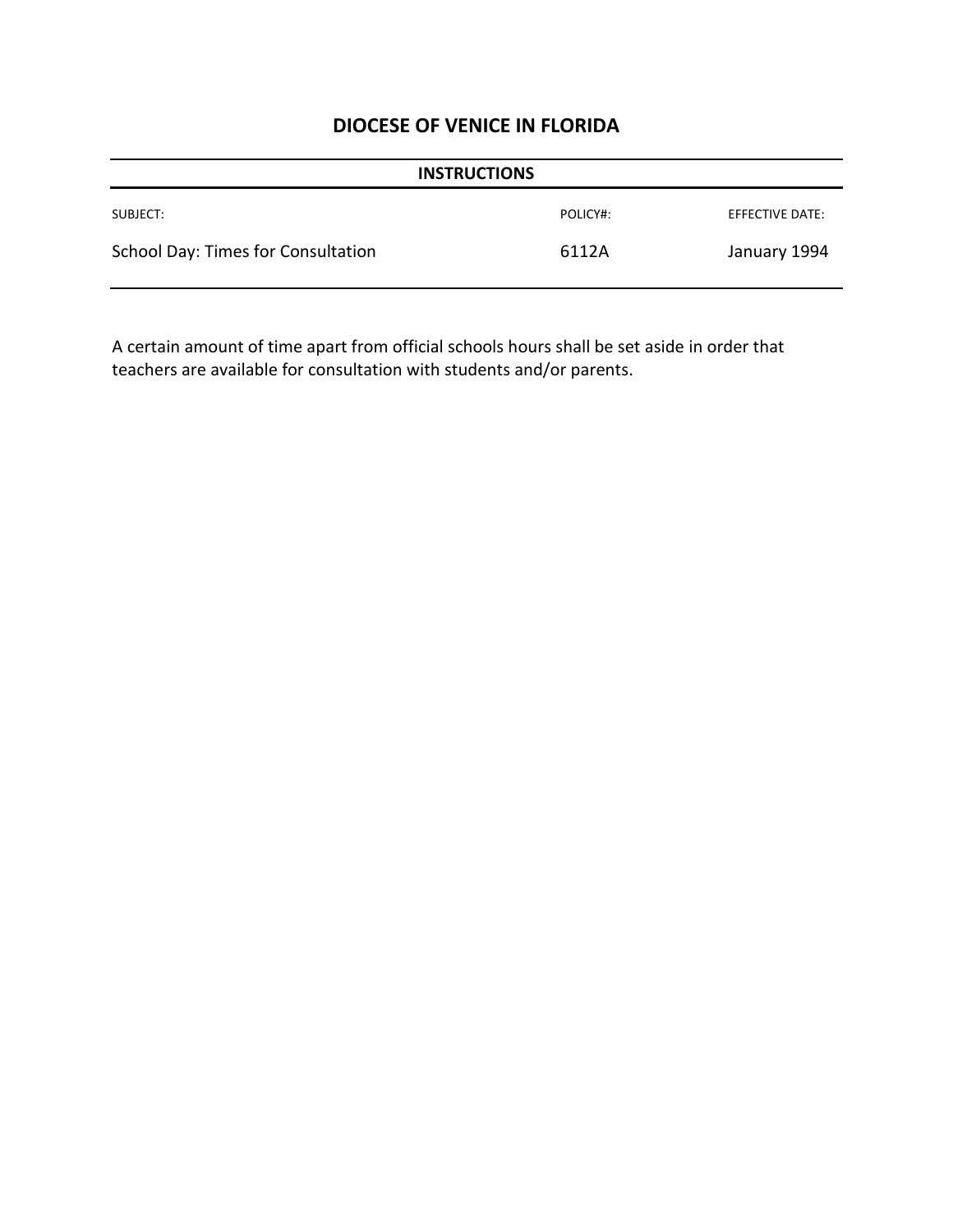| <b>INSTRUCTIONS</b>         |          |                 |
|-----------------------------|----------|-----------------|
| SUBJECT:                    | POLICY#: | EFFECTIVE DATE: |
| <b>Emergency Procedures</b> | 6114     | January 1994    |

Each school shall have a proper emergency plan which takes into consideration county procedures. This plan shall be reviewed and/or updated annually.

The principal shall be responsible to orient the school community to the plan and to see to its proper implementation.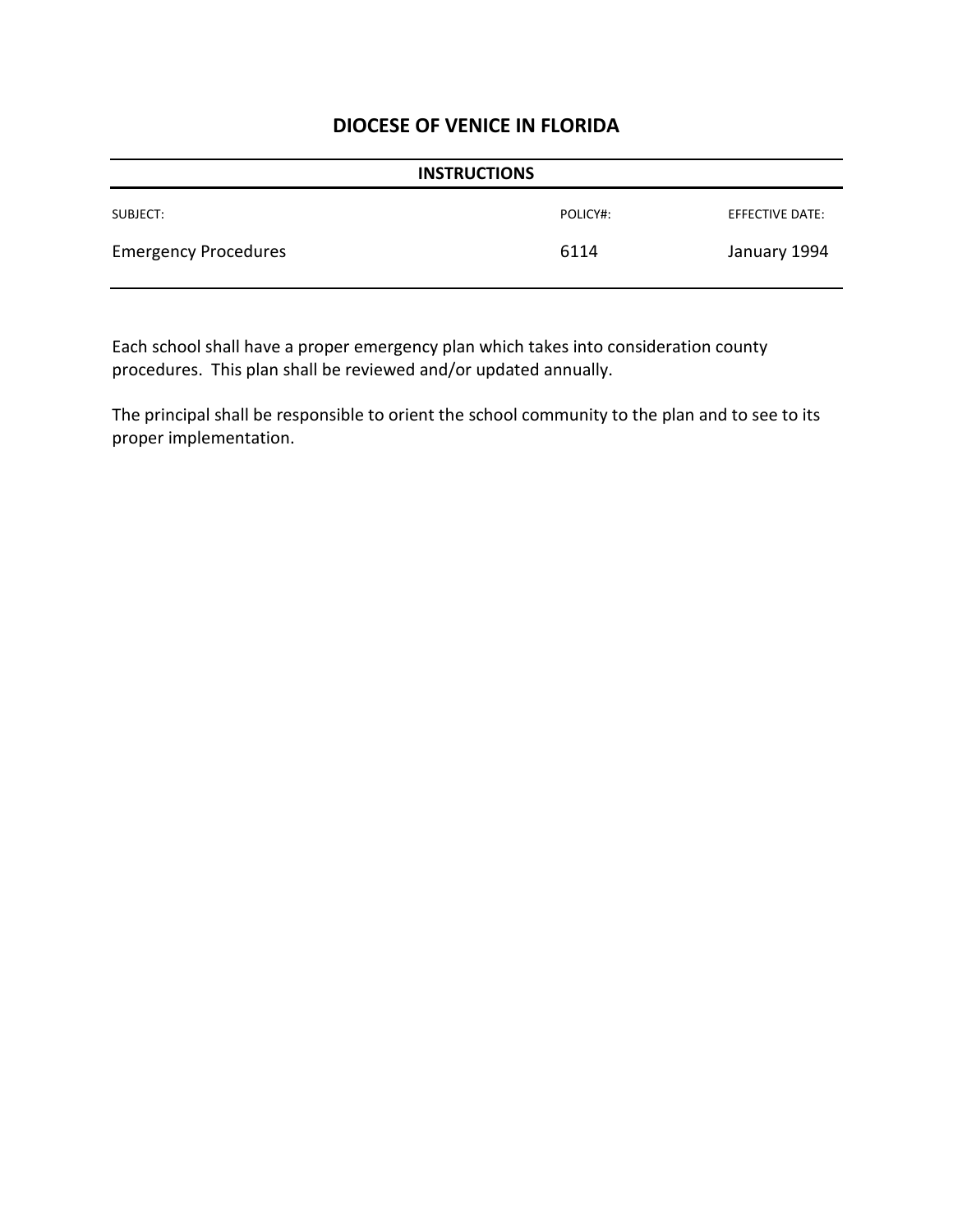| <b>INSTRUCTIONS</b>                                   |          |                        |
|-------------------------------------------------------|----------|------------------------|
| SUBJECT:                                              | POLICY#: | <b>EFFECTIVE DATE:</b> |
| Weather Related School<br><b>Openings and Closing</b> | 6114A    | September<br>2006      |

This policy is adopted to set forth and make uniform within the Diocese the policy for closing Diocesan schools in the event of local weather events. The purpose of the policy is to make clear the responsibilities of Diocesan school principals and the Director of Education and to achieve certainty and predictability with regard to school closing decisions. In formulating the policy, recognition is given to the fact that weather events, particularly in Florida, are often localized and may affect geographic areas within the Diocese in a markedly different manner. In recognition of the above, the Diocesan policy for school closing within the Diocese is as follows:

- 1. Determination as to school closings will be made on a county by county basis for schools within the Diocese. In any given county, if all the public schools in the county are closed because of a local weather event, the Diocesan schools within that same county will close. If the public school closing is related to only providing shelter to evacuees, the Diocese reserves the option to remain open if there is no immediate storm threat. This will include early dismissal as applicable.
- 2. The principals of the individual schools within the Diocese are tasked with the responsibility for contacting the media to provide current information regarding school closings. Nothing shall prevent the school principals within a particular county from delegating to one of the school principals the task of keeping the media informed concerning Diocesan school closings within the county.
- 3. The Diocesan schools within a particular county shall reopen when the local weather event has passed and roads are safe for passage, unless the lack of electricity, damage to the school or other factors require a delay in re-opening. This will typically coincide with re-opening of the public schools, although individual public or Diocesan schools may be required to delay re-opening because of use as public storm shelters, localized damage or other factors.
- 4. Prior to all school closings, early dismissals, delayed opening and re-openings, principals are to inform the Director of Education. The Director of Education may override this policy in consultation with principals in any county.
- 5. Individual Diocesan schools are encouraged to formulate plans for notification of staff and employees, as well as student families, in addition to media notifications.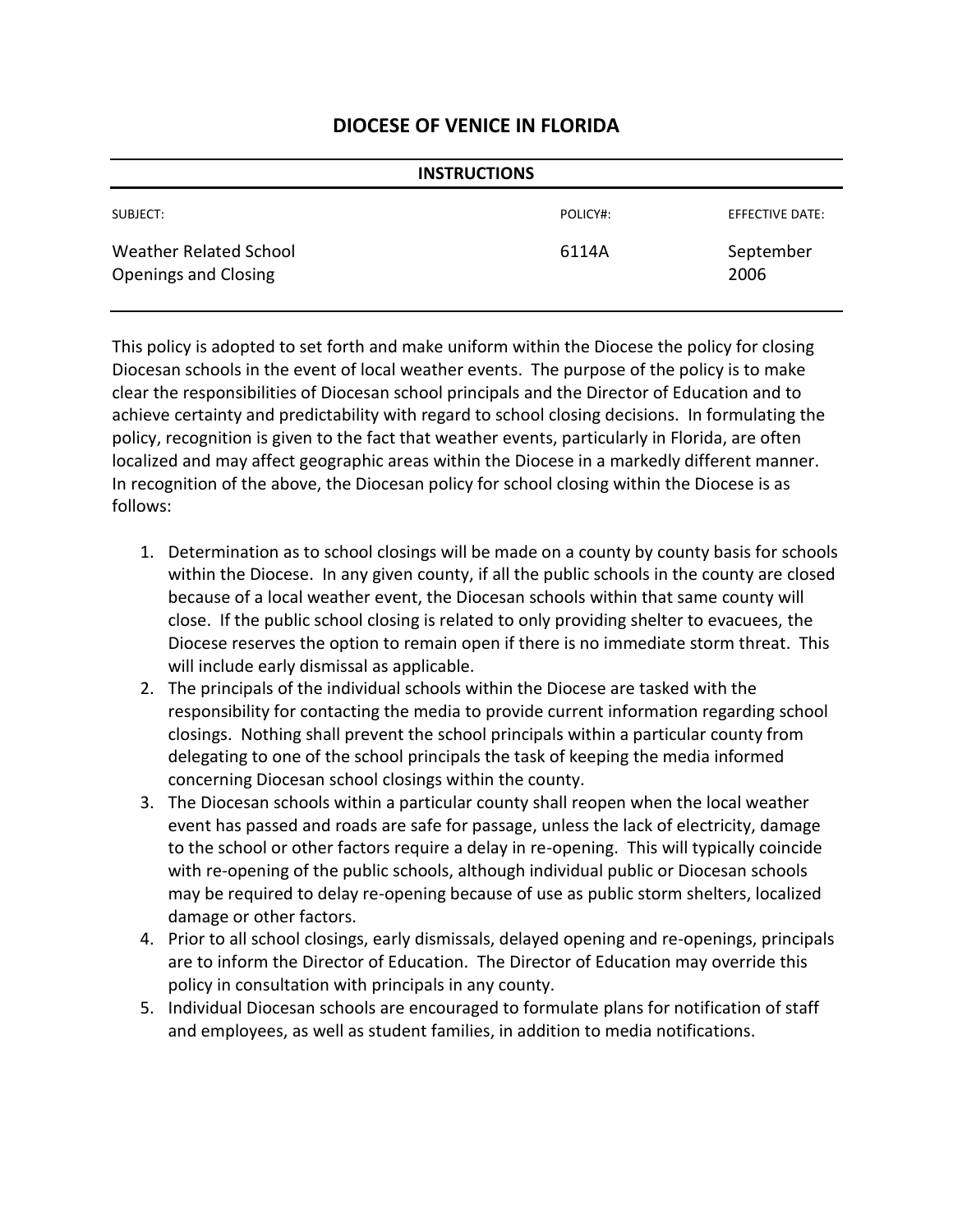| <b>INSTRUCTIONS</b>      |          |                 |
|--------------------------|----------|-----------------|
| SUBJECT:                 | POLICY#: | EFFECTIVE DATE: |
| <b>Curricular Guides</b> | 6143     | January 1994    |

All schools shall follow the diocesan-approved curricular standards.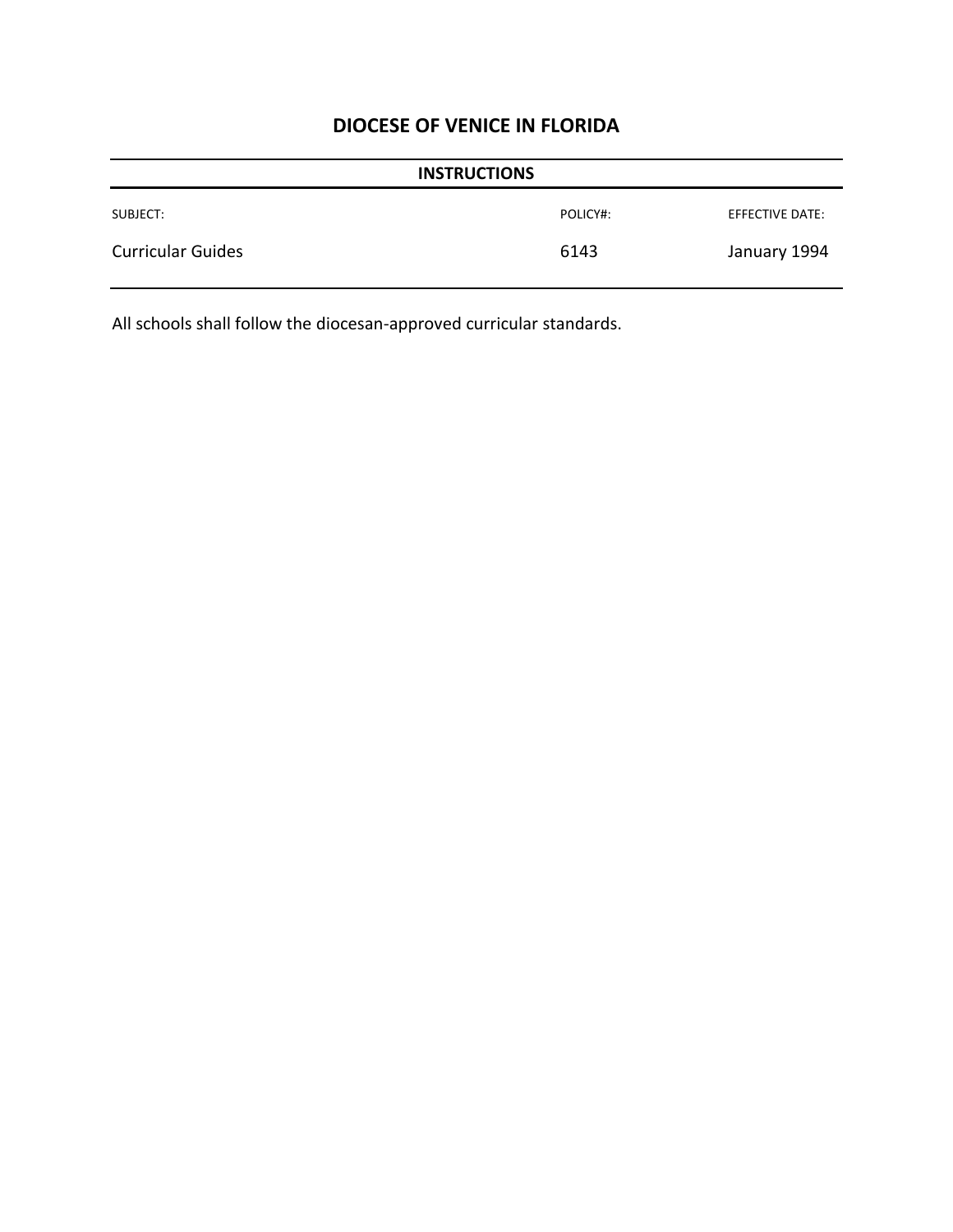| <b>INSTRUCTIONS</b>  |          |                 |
|----------------------|----------|-----------------|
| SUBJECT:             | POLICY#: | EFFECTIVE DATE: |
| <b>HIV Education</b> | 6145     | August 1995     |

The schools of the Diocese shall incorporate approved programs of HIV education and training into the school curricula and into the regular in-service program for faculty and staff. Programs for parents should be scheduled so they are the first informed of the HIV education which their children will receive.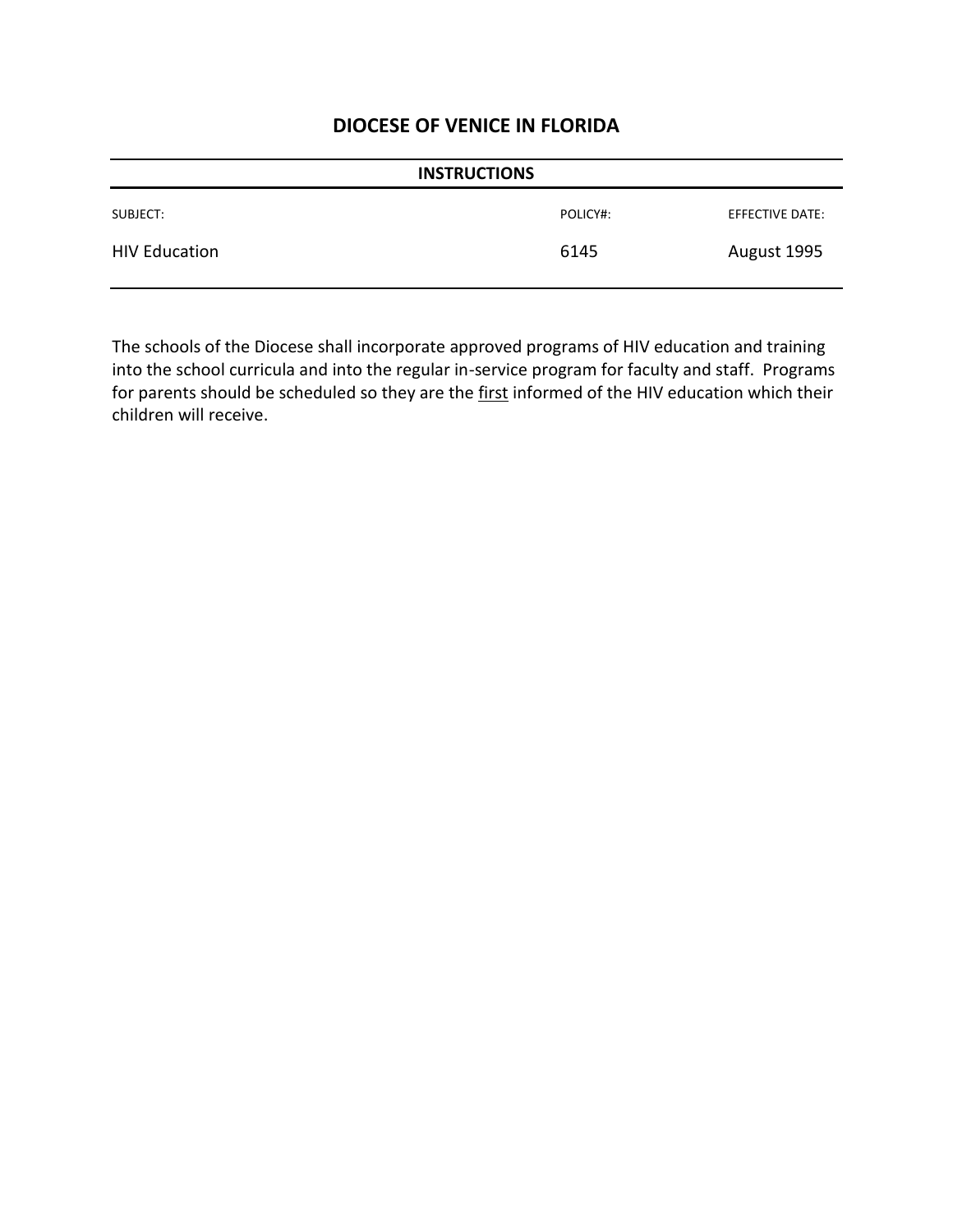| <b>INSTRUCTIONS</b>      |          |                 |
|--------------------------|----------|-----------------|
| SUBJECT:                 | POLICY#: | EFFECTIVE DATE: |
| <b>Religion Programs</b> | 6150     | May 1996        |

All students must attend formal classes in religion. Whenever school is in session on Holy Days, students and faculty must have the opportunity to participate in the Eucharistic Liturgy.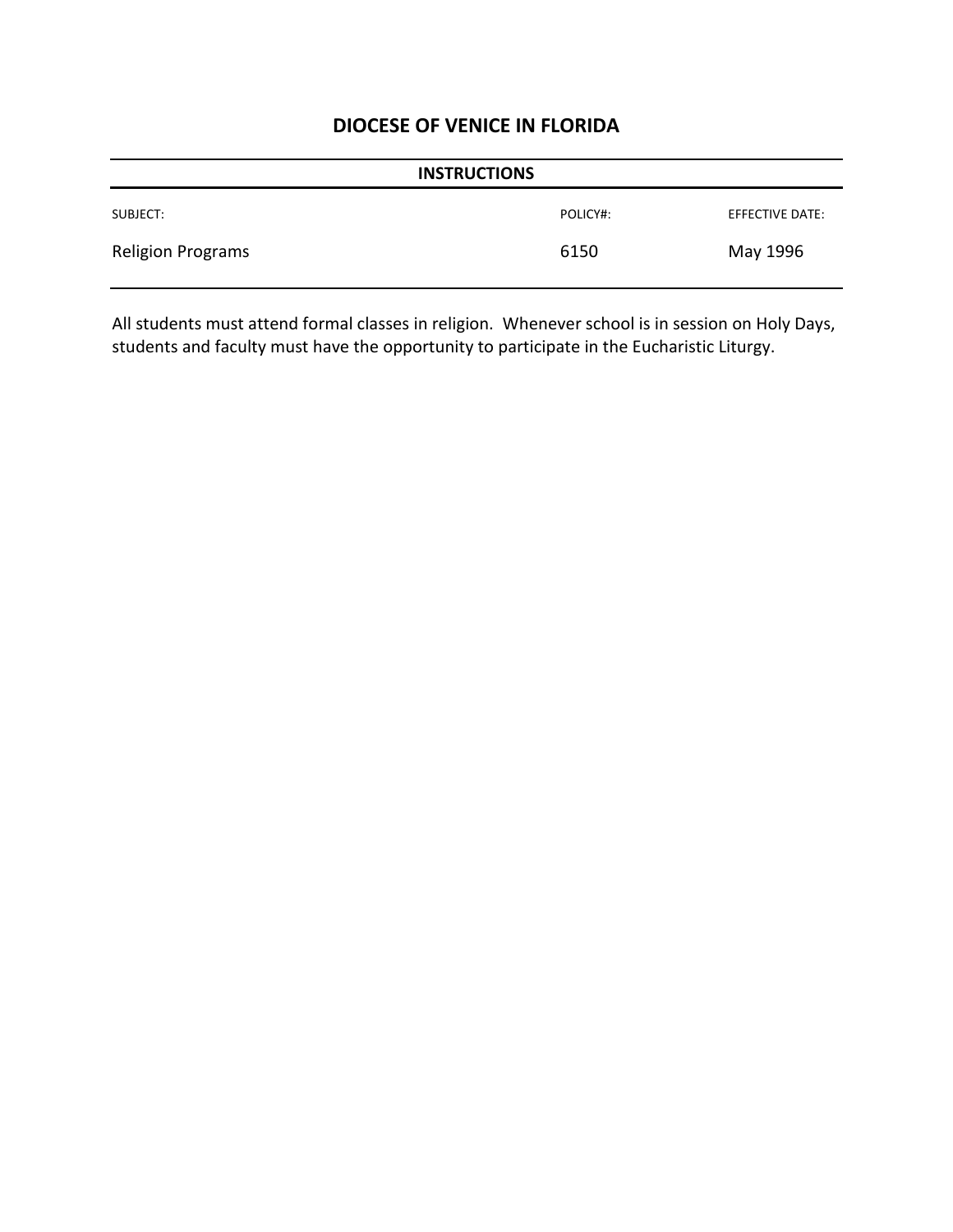| <b>INSTRUCTIONS</b>                                         |          |                 |
|-------------------------------------------------------------|----------|-----------------|
| SUBJECT:                                                    | POLICY#: | EFFECTIVE DATE: |
| <b>Procedures Concerning</b><br><b>Challenged Materials</b> | 6161     | January 1994    |

Each school shall appoint a media review committee which will follow the procedures for reviewing challenged materials.